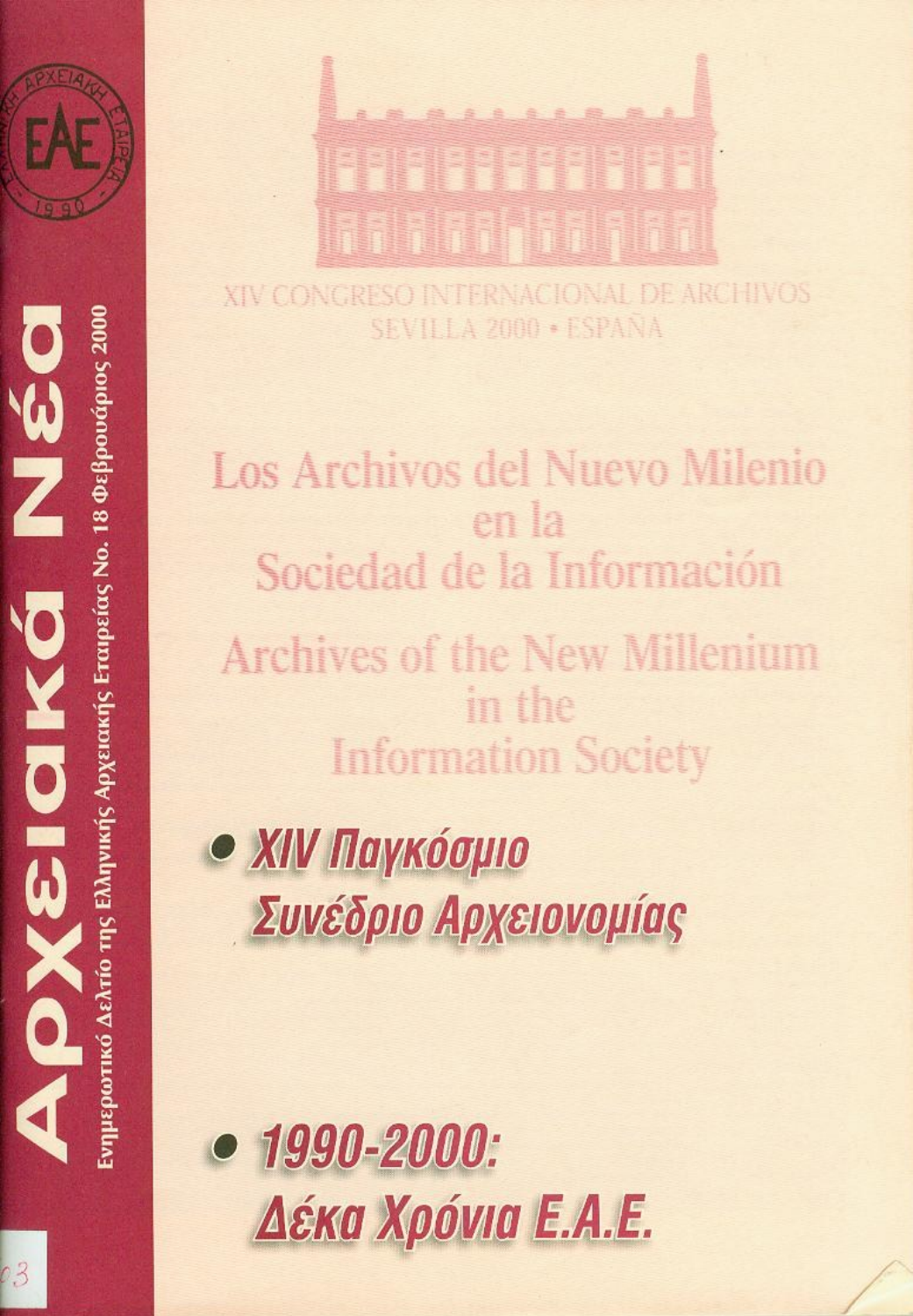|                                                                                                                                      | <b><i><u>THEPIEXOMENA</u></i></b>                                                                                                                                           | σελ./page         |                                                                                                                                                   | <b>CONTENTS</b>                                                                                                                                                |
|--------------------------------------------------------------------------------------------------------------------------------------|-----------------------------------------------------------------------------------------------------------------------------------------------------------------------------|-------------------|---------------------------------------------------------------------------------------------------------------------------------------------------|----------------------------------------------------------------------------------------------------------------------------------------------------------------|
| ΔΙΟΙΚΗΤΙΚΟ ΣΥΜΒΟΥΛΙΟ                                                                                                                 |                                                                                                                                                                             | 3                 | <b>NOTE OF THE BOARD</b>                                                                                                                          |                                                                                                                                                                |
| ΔΡΑΣΤΗΡΙΟΤΗΤΕΣ ΤΗΣ Ε.Α.Ε.<br>• Νέστωρ Μπαμίδης<br>• Απολογισμός της Ε.Α.Ε.<br>· Οικονομικός Απολογισμός της Ε.Α.Ε.<br>• Αμαλία Παππά | Η Γενική Συνέλευση της Ε.Α.Ε<br>Πεπραγμένα του Διοικητικού Συμβουλίου                                                                                                       | 4<br>5<br>9<br>10 | <b>ACTIVITIES OF S.H.A.</b><br>• Nestor Bamidis<br>• Report of the Board of S.H.A.<br>• Financial Report of the Board of S.H.A.<br>• Amalia Pappa | The General Assembly of the S.H.A.<br>Proceedings of the Board of S.H.A. (1998)                                                                                |
| • Νέστωρ Μπαμίδης                                                                                                                    | (1998)<br>Πεπραγμένα του Διοικητικού Συμβουλίου<br>(1999)                                                                                                                   | 10                | • Nestor Bamidis                                                                                                                                  | Proceedings of the Board of S.H.A. (1999)                                                                                                                      |
| • Αλέξης Κράους                                                                                                                      | Ολυμπιακά και αθλητικά αρχεία                                                                                                                                               | 11                | • Alexis Kraus                                                                                                                                    | Olympic and athletic archives                                                                                                                                  |
| <b>APXEIAKA</b><br>• Νίκος Καραπιδάκης                                                                                               | Απόρρητα αρχεία-πρόσβαση στα αρχεία<br>• Έλλη Δρούλια-Μητράκου Αποδελτίωση αρχειακών - και όχι μόνο- όρων α-<br>πό το βιβλίο του Σπ. Ζαμπέλιου Ιστορικά Σκη-<br>νογραφήματα | 12<br>15          | <b>ARCHIVE NEWS</b><br>• Nikos Karapidakis<br>• Elli Droulia-Mitrakou                                                                             | Secret archives - the access to archives<br>Index of archival terms to the Ιστορικά Σκηνογρα-<br>φήματα of Sp. Zambelios                                       |
| ΑΡΧΕΙΑΚΕΣ ΕΙΔΗΣΕΙΣ                                                                                                                   |                                                                                                                                                                             |                   | <b>ARCHIVE NEWS</b>                                                                                                                               |                                                                                                                                                                |
| • Μαρία Πολίτη<br>• Αννίτα Πρασσά<br>• Μαρία Βακαλοπούλου                                                                            | Ίδρυση Ελληνικής Παλαιογραφικής Εταιρείας<br>Το σεμινάριο για το μάθημα της Τεχνολογίας<br>από τα Γ.Α.Κ. - Αρχεία Ν. Μαγνησίας<br>Σεμινάρια Αρχειονομίας των Γ.Α.Κ.         | 23<br>23<br>25    | • Maria Politi<br>• Anitta Prassa<br>• Maria Vakalopoulou                                                                                         | Establishment of the Hellenic Paleographic Society<br>Seminar of the G.S.A.- Archives of Volos on the<br>Technology subject<br>The G.S.A. Seminars on archives |
| • Αλέξης Κράους                                                                                                                      | Η ιστορική έρευνα πάνω από τη δίνη<br>του Εμφυλίου                                                                                                                          | 27                | • Alexis Kraus                                                                                                                                    | The historic research over the storm of Civil wars                                                                                                             |
| • Ζήσιμος Χ. Συνοδινός<br>• Νίκος Παντελάκης                                                                                         | Οι τιμές της Εθνικής Τράπεζας στον ιδρυτή<br>της Jean-Gabriel Eynard<br>Ιωάννης-Γαβριήλ Εϋνάρδος· εκδηλώσεις                                                                | 27<br>29          | · Nikos Pantelakis                                                                                                                                | • Zissimos C. Synodinos Honors of the National Bank to her founder<br>Jean-Gabriel Eynard<br>Events in memoriam Jean-Gabriel Eynard                            |
|                                                                                                                                      | στη μνήμη του από το Ι.Α./Ε.Τ.Ε. και Μ.Ι.Ε.Τ.                                                                                                                               |                   |                                                                                                                                                   | organized by IA ETE and MIET                                                                                                                                   |
| <b><i>AIEONH NEA</i></b><br>• Ζήσιμος Χ. Συνοδινός                                                                                   | 33η Διεθνής Διάσκεψη της Στρογγυλής<br>Τράπεζας των Αρχείων (CITRA)                                                                                                         | 30                | <b>INTERNATIONAL NEWS</b><br>. Zissimos C. Synodinos The 33d CITRA                                                                                |                                                                                                                                                                |
| • Ζήσιμος Χ. Συνοδινός                                                                                                               | Αποφάσεις της 33ης Διεθνούς Διάσκεψης<br>της Στρογγυλής Τράπεζας των Αρχείων                                                                                                | 32                |                                                                                                                                                   | • Zissimos C. Synodinos Resolutions of the 33d CITRA                                                                                                           |
| • Αμαλία Παππά                                                                                                                       | 34η Διεθνής Διάσκεψη της Στρογγυλής<br>Τράπεζας των Αρχείων (CITRA)                                                                                                         | 33                | • Amalia Pappa                                                                                                                                    | The 34th CITRA                                                                                                                                                 |
| • Αμαλία Παππά                                                                                                                       | Αποφάσεις (προσχέδιο) της 34ης Διεθνούς<br>Διάσκεψης Στρογγυλής Τράπεζας των Αρχείων                                                                                        | 37                | • Amalia Pappa                                                                                                                                    | Resolutions of the 34th CITRA                                                                                                                                  |
| • Αλίκη Νικηφόρου<br>• Αλέξης Κράους                                                                                                 | DLM FORUM 1999<br>Όμορφες ημέρες στο Άμστερνταμ                                                                                                                             | 38                | • Aliki Nikiforou<br>• Alexis Kraus                                                                                                               | DLM FORUM 1999<br>Beautiful days in Amsterdam                                                                                                                  |
| • Νίκος Καρόλας                                                                                                                      | Η Ανατολή συναντά τη Δύση:<br>τράπεζες, εμπόριο, επενδύσεις                                                                                                                 | 41<br>42          | • Nikos Karolas                                                                                                                                   | The East meets the West: banking, trade,<br>investments                                                                                                        |
| • Αμαλία Παππά                                                                                                                       | Η Διεθνής Επιτροπή της Μπλε Ασπίδας                                                                                                                                         | 42                | • Amalia Pappa                                                                                                                                    | International Committee of the Blue Shield                                                                                                                     |
| ΑΡΧΕΙΑΚΟ ΤΟΠΙΟ<br>• Μαργ. Γιαννοπούλου-<br>Καραφωτιά                                                                                 | Γ.Α.Κ. - Τοπικό Αρχείο Αιγίου                                                                                                                                               | 45                | <i><b>ARCHIVAL LANDSCAPE</b></i><br>Karafotia                                                                                                     | • Margaret Giannopoulou-G.S.A. - Local Archives of Egio                                                                                                        |
| • Δημ. Παναγιωτόπουλος                                                                                                               | Γεωπονικό Πανεπιστήμιο Αθηνών<br>Αρχειακή Μέριμνα                                                                                                                           | 45                |                                                                                                                                                   | • Dim. Panagiotopoulos Agricultural University of Athens-Archival care                                                                                         |
| ΣΥΝΤΗΡΗΣΗ<br><b>• Βασίλειος Πελτίκογλου</b>                                                                                          | Νέα οικολογική μέθοδος απολύμανσης & απε-<br>ντόμωσης με τη χρήση μοριακού αζώτου                                                                                           | 48                | <b>CONSERVATION</b><br>· Vassilios Pelticoglou                                                                                                    | A new method for desinfection and desinfestation<br>using molecular nitrogen                                                                                   |
| • Βασίλειος Πελτίκογλου                                                                                                              | Το χαρτί στο Μεσαίωνα· ιστορία και τεχνικές                                                                                                                                 | 49                | • Vassilios Pelticoglou                                                                                                                           | Paper in the Middle ages; history and handicraft                                                                                                               |
| MNHMEΣ<br>• Απώλειες<br>• Αντώνης Αντωνίου,<br>Σταύρος Γουλούλης,<br>Αννίτα Πρασσά                                                   | Αποχαιρετισμός στον Δημήτρη Αγραφιώτη<br>• Δημήτρης Αγραφιώτης. Βιογραφικό σημείωμα και εργογραφία                                                                          | 54<br>54          | <b>IN MEMORIAM</b><br>$\bullet$ Losses<br>• Antonis Antoniou,<br><b>Stavros Gouloulis,</b><br>Anitta Prassa<br>• Dimitris Agrafiotis              | <b>Farewell to Dimitris Agrafiotis</b><br>curriculum and publications                                                                                          |
|                                                                                                                                      |                                                                                                                                                                             | 55                |                                                                                                                                                   |                                                                                                                                                                |
| ΠΑΡΟΥΣΙΑΣΗ ΕΚΔΟΣΕΩΝ<br>• Ζήσιμος Χ. Συνοδινός                                                                                        | Οδηγός Αρχείων των Ευρωπαϊκών Τραπεζών<br>στο Διαδίκτυο                                                                                                                     | 59                | <b>BOOK REVIEW</b><br>• Zissimos C. Synodinos                                                                                                     | European Guide on Banking and Business Archives<br>in Internet                                                                                                 |
| • Αννίτα Πρασσά                                                                                                                      | Δώρα Φ. Μαρκάτου, Τα κατάλοιπα του Ιωάννη<br>Δαμβέργη (1887-1937)                                                                                                           | 59                | • Anitta Prassa                                                                                                                                   | Dora Markatou, Τα κατάλοιπα του Ιωάννη<br>Δαμβέργη (1887-1937)                                                                                                 |
| $\bullet$ I.A./E.T.E.                                                                                                                | Κωνσταντίνος Δ. Τριανταφυλλόπουλος,<br>Διοικητής της Ε.Τ.Ε.                                                                                                                 | 61                | • Historical Archives<br>of the National Bank                                                                                                     | Konstantinos Triantafyllopoulos,<br>manager of the National Bank                                                                                               |
| • Αλέξης Κράους                                                                                                                      | Ένα τρίπτυχο για την αρχειονομία                                                                                                                                            | 61                | • Alexis Kraus                                                                                                                                    | A triptych on archives                                                                                                                                         |
| ΕΚΔΟΣΕΙΣ ΠΟΥ ΛΑΒΑΜΕ                                                                                                                  |                                                                                                                                                                             | 63                | <b>NEW PUBLICATIONS RECEIVED</b>                                                                                                                  |                                                                                                                                                                |

# ΕΚΔΟΣΕΙΣ ΠΟΥ ΛΑΒΑΜΕ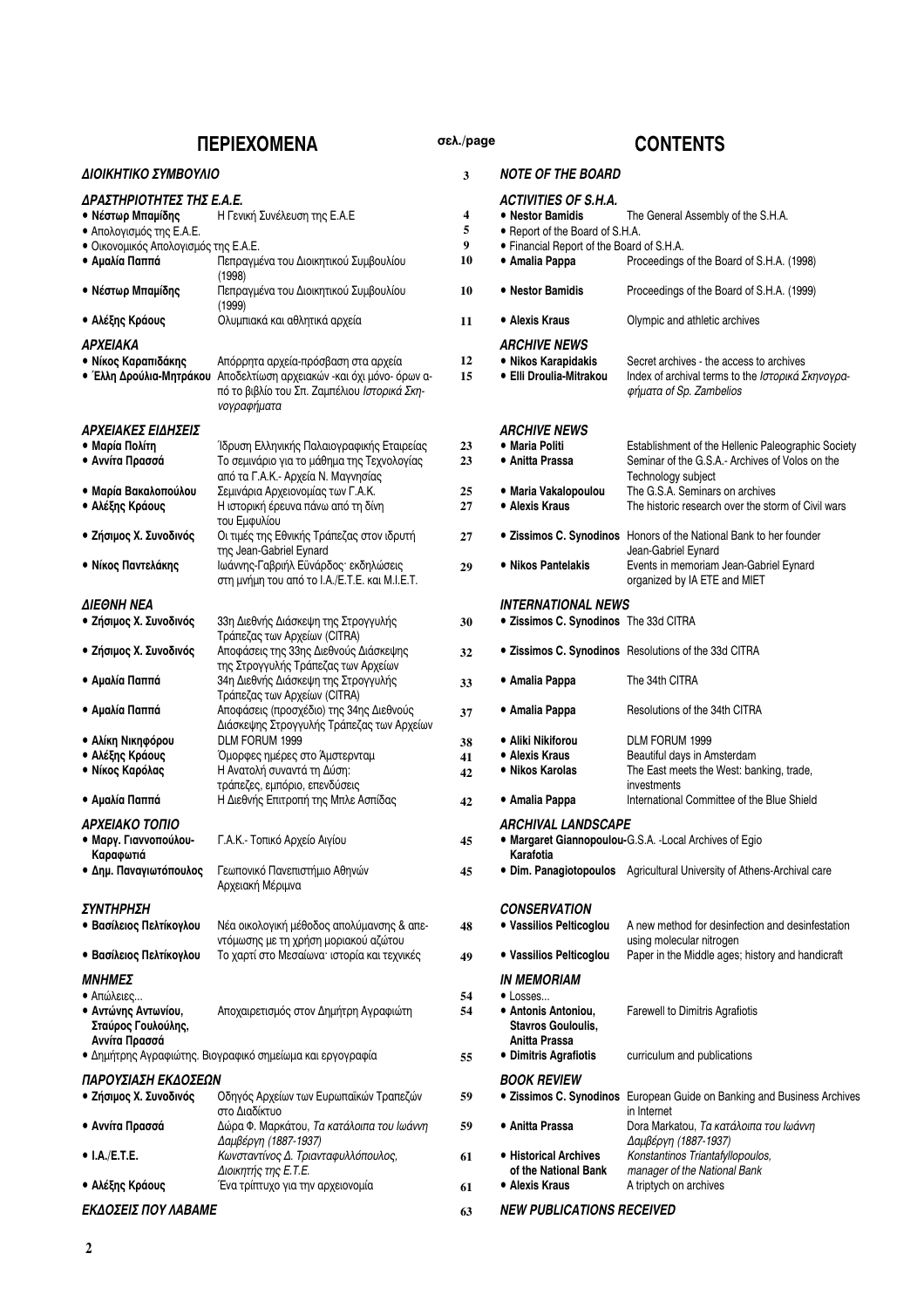# **1990 - 2000 ∧EKA XPONIA ЕЛЛНИЈКН АРХЕЈАКН ЕТАЈРЕЈА**

Με 12 Μαρτίου 1990, σε χώρο των Γενικών Αρχείων του Κρά-<br>τους, στο υπόγειο του μεγάρου της Ακαδημίας Αθηνών, 43 αργαθούλου και ιστορικοί παρίστανται στην ιδρυτική συνέλευση<br>της Ελληνικής Αονειακής Εταιρείας και ενκοίνουν τους, στο υπόγειο του μεγάρου της Ακαδημίας Αθηνών, 43 αρτης Ελληνικής Αρχειακής Εταιρείας και εγκρίνουν τα δεκαπέντε άρθρα του καταστατικού της.

Η βραδιά εκείνη σηματοδοτεί μια νέα αρχή για την ελληνική αρχειακή πραγματικότητα. Ο δρόμος μέχρι την υλοποίηση του στόχου δεν ήταν εύκολος και αυτό το ξέρουν καλύτερα όσοι δούλεψαν σκληρά στα πρώτα βήματα αυτού του εγχειρήματος. Μακρές ήταν οι ώρες συνεργασίας της Χριστίνας Βάρδα, της Λίτσας Μπαφούνη, του Αλέξη Κράους και του Νίκου Καραπιδάκη.

Aπό τότε έχουν περάσει δέκα χρόνια. Η Ε.Α.Ε. αριθμεί σήμερα περισσότερα από 280 μέλη και, παρά τις περιορισμένες δυνατότητές της, έχει να παρουσιάσει αξιόλογη δραστηριότητα.

Στην πορεία αυτών των δέκα χρόνων έχει συνδιοργανώσει με τα Γενικά Αρχεία του Κράτους τρία συνέδρια Αρχειονομίας (Πρέβεζα 1990, Κέρκυρα 1991, Σπάρτη 1993) και την 30η Στρογγυλή Τράπεζα των Αρχείων (CITRA) το 1994, στη Θεσσαλονίκη. Επιθυμώντας να συμβάλει στη βελτίωση του επαγγελματικού επιπέδου, ιδιαίτερα των νεότερων αργειονόμων, οργάνωσε δύο σεμινάρια επιμόρφωσης (1994, 1998). Ακολουθώντας τη διεθνή πραγματικότητα φρόντισε για τη διοργάνωση μιας διημερίδας με θέμα «Αρχειακή ορολογία -Συντήρηση αρχείων· πρώτες βοήθειες» (1996), καθώς και τριών ημερίδων. Η πρώτη το 1997 σχετικά με τα «Κτήρια Αρχείων. Τεχνικές προδιαγραφές και ελληνική πραγματικότητα». Οι άλλες δύο το 1998. Η μια με θέμα «Η πρόσβαση στα αρχεία. Δυνατότητες, δεοντολογία, απόρ*οητο»* και η δεύτερη γύρω από «Τα αρχεία ελληνικών πολιτικών κομμάτων και πολιτικών προσωπικοτήτων. Διαχείριση και πρόσβαση». Η τελευταία ημερίδα, με θέμα «Ανοικτά αρχεία προβλήματα πρόσβασης, απόρρητα *αρχεία και ελευθερία της πληροφόρησης. Εμπειρίες και πρακτικές»* συνδιοργανώθηκε με τα ΑΣΚΙ το 1999.

Στον εκδοτικό τομέα, έγουν κυκλοφορήσει δεκαοκτώ τεύγη Αργειακών Νέων (1990-2000) καθώς και επτά αυτοτελείς εκδόσεις: «Η φυσιογνωμία του αρχειακού» (1991), τα πρακτικά του Συμποσίου της Κέρκυρας, «Αρχεία και αρχειακοί· ένας ιστός» (1992), ο «Οδηγός των ιδιωτικών Αρχείων» (1992), η μετάφραση «Διεθνούς Προτύπου Αρχει*ακής Περιγραφής»* (1995), τα πρακτικά της ημερίδας «Η πρόσβαση στα αρχεία. Δυνατότητες, δεοντολογία, απόρρητο» (1998), η μετάφραση του Κώδικα Δεοντολογίας του ΔΣΑ (1998), όπως και τα πρακτικά της ημερίδας με αντικείμενο «Τα αρχεία ελληνικών πολιτικών κομμάτων και πολιτικών προσωπικοτήτων. Διαχείριση και πρόσβαση» (1999). Τους επόμενους μήνες θα έχει εκδοθεί η ήδη έτοιμη μετάφραση

του εγχειριδίου Αρχειονομίας «Keeping Archives» μετά την μακρόχρονη και κοπιώδη προσπάθεια της Επιτροπής Εγχειριδίου.

 $\Sigma'$  αυτό το σημείωμα απολογισμού, δεν θα μπορούσε να μη γίνει  $\mu$ νεία στο ερευνητικό πρόγραμμα που καταρτίστηκε με πολύ μεράκι από την Ε.Α.Ε. σχετικό με τα Αθλητικά και Ολυμπιακά Αρχεία και φέρει την προσωπική σφραγίδα του Αλέξη Κράους αλλά και στην εργασία πολλών επιτροπών εργασίας, που αν και δεν έχει δει το φως της δημοσιότητας ή δεν έχει παρουσιασθεί συστηματικά, έχει θέσει αθόρυβα τις βάσεις για μια επιστημονική αντιμετώπιση της λειτουργίας των αρχείων.

Η Εταιρεία προσπάθησε να είναι πάντα συνεπής στις ετήσιες διεθνείς συναντήσεις στο πλαίσιο των CITRA, των συναντήσεων των Προέδρων των Αρχειακών Εταιρειών και των συνελεύσεων της Διεθνούς Ένωσης Αρχείων Εργατικής Ιστορίας (IALHI), αναδεικνύοντας έτσι μπροστά στη διεθνή αρχειακή κοινότητα και στο πλαίσιο των αρμοδιοτήτων που επιφυλάσσονται για τις αρχειακές εταιρείες, μια έντιμη και αξιοπρεπή παρουσία. Στη γενικότερη παρουσία της Ε.Α.Ε. θα μπορούσε να ενταχθεί και το γεγονός ότι τρία τουλάχιστον μέλη της, οι Νίκος Καραπιδάκης, Αγαμέμνων Τσελίκας και Κρίτων Χρυσοχοίδης, υπήρξαν βασικοί συντελεστές στην ίδρυση του τμήματος Αργειονομίας-Βιβλιοθηκονομίας του Ιονίου Πανεπιστημίου. Επίσης πολλοί από τους παρόντες στην πρώτη καταστατική της συνεδρίαση πήραν μέρος με την ιδιότητα του μέλους της Εφορείας των Γενικών Αργείων του Κράτους, στην κατάρτιση του Νόμου 1946/91.

Ό,τι έχει να επιδείξει μέχρι σήμερα η Ε.Α.Ε. το οφείλει αποκλειστικά στη συστηματική και σκληρή δουλειά ορισμένων μελών της, τα oποία εργάστηκαν αθόρυβα και συστηματικά χωρίς να σκεφθούν την κούραση, τη θυσία του λιγοστού ελεύθερου χρόνου, τα ανυπέρβλητα πολλές φορές οικονομικά εμπόδια. Συνάδελφοι όπως ο Νίκος Παντελάκης και ο Ζήσιμος Συνοδινός, η Χριστίνα Βάρδα, αφιέρωσαν πολύ από τον χρόνο τους για την τακτική έκδοση των Αρχειακών Νέων αλλά και την τήρηση άλλων συμβατικών και ουσιαστικών υποχρεώσεων της Εταιρείας. Οφείλουμε να τους ευχαριστήσουμε εδώ.

Θα πρέπει ακόμη να ευχαριστήσουμε την Εθνική Τράπεζα, που συστηματικά χρηματοδοτεί μέρος των προσπαθειών μας, όπως και την Κτηματική και την Εμπορική Τράπεζα που επιχορήγησαν σε σημαντικό βαθμό την έκδοση του εγχειριδίου Αρχειονομίας. Τέλος, ευχαριστούμε τα ίδια τα Γενικά Αρχεία του Κράτους για την πολύμορφη αρωγή τους στη διοργάνωση των συνεδρίων μας αλλά και τον καθοριστικό τους ρόλο στη διοργάνωση της Διεθνούς Στρογγυλής Τράπεζας του 1994.

*To Διοικητικό Συμβούλιο* 

# Αρχειακά Νέα Ενημερωτικό Δελτίο της Ελληνικής Αρχειακής Εταιρείας (Ε.Α.Ε.) **ISSN 1106-5370** Συντακακή Επιτροπή: Χριστίνα Βάρδα, Νέστωρ Μπαμίδης, Αμαλία Παππά, Μαρία Πολίτη, Ζήσιμος Συνοδινός Επεξεργασία στον υπολογιστή: *Νέστωρ Μπαμίδης* Εκτύπωση: ΤΥΠΟ ΜΟΥΓΚΟΣ, Θεσσαλονίκη Ελληνική Αρχειακή Εταιρεία Έδρα: Γ.Α.Κ., Θεάτρου 6, 10532 ΑΘΗΝΑ Tαχυδρομική Διεύθυνση: Τ.Θ. 76072, 171 01 Ν. Σμύρνη • τηλ. 3343194, 7713412, fax 7781515, 6450062

**Société Hellenique d' Archives**

Adresse: B.P. 76072, 171 01 Nea Smyrni, Grèce • fax: 30-1-7781515, 6450062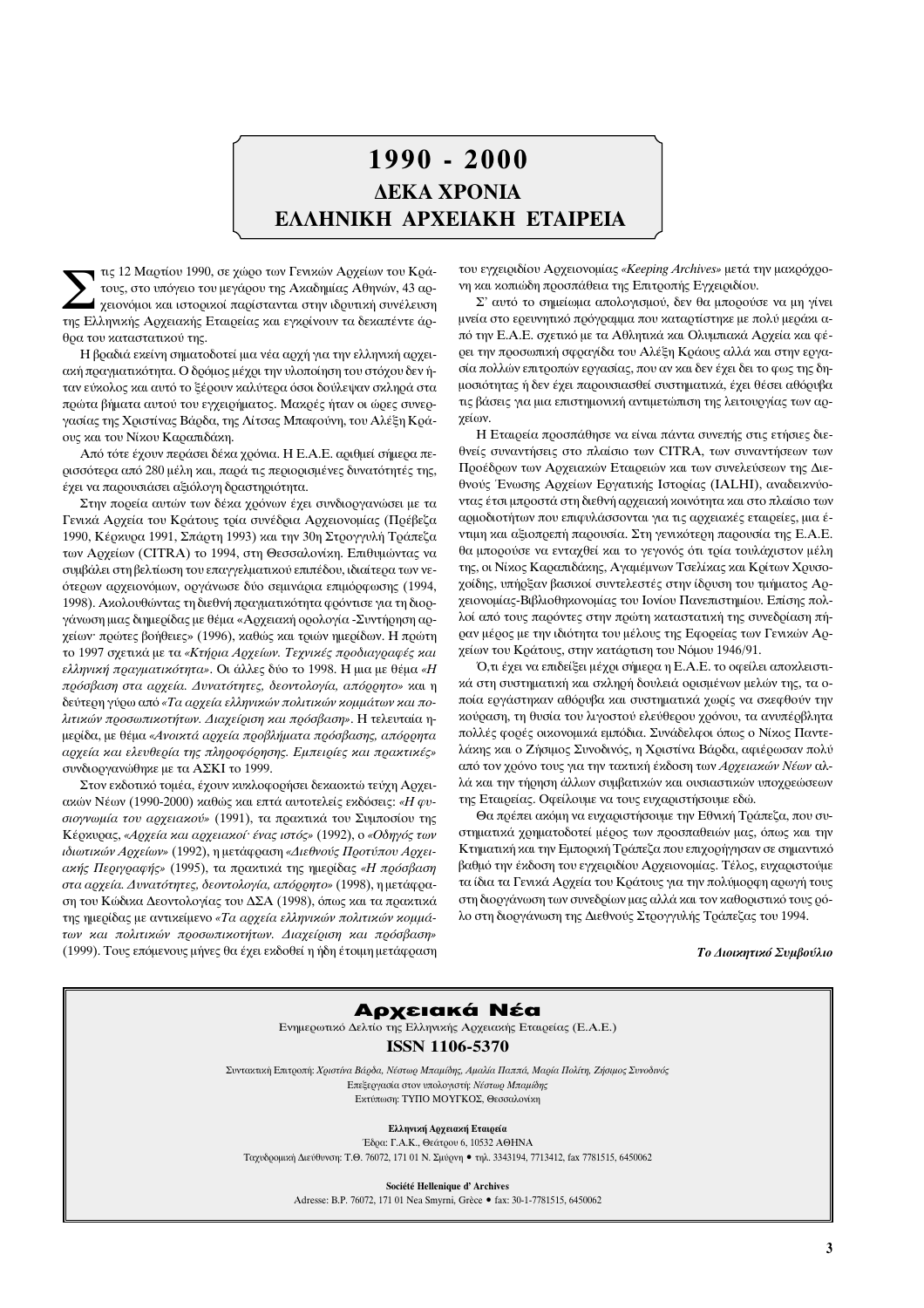# **¢PA™THPIOTHTE™ E.A.E. ¢PA™THPIOTHTE™ E.A.E.**

# **Η ΓΕΝΙΚΗ ΣΥΝΕΛΕΥΣΗ ΤΗΣ Ε.Α.Ε. (13 Μαρτίου 1999, αίθουσα διαλέξεων της Γ.Σ.Ε.Ε.)**

Στον οικείο πλέον χώρο της αίθουσας διαλέξεων της ΓΣΕΕ πραγματοποιήθηκε και αυτή η εκλογοαπολογιστική Συνέλευση των μελών της Ε.Α.Ε. Στην ημερήσια διάταξη είχαν εγγραφεί προς συζήτηση τα ακόλουθα θέματα:

- 1. Απολογισμός δράσης Διοικητικού Συμβουλίου για το έτος 1998
- 2. Οικονομικός απολογισμός
- 3. Επικύρωση εγγραφής νέων μελών
- 4. Απολογισμός Ελεγκτικής Επιτροπής
- 5. Εκλογή Εφορευτικής Επιτροπής
- 6. Εκλογή Διοικητικού Συμβουλίου και Ελεγκτικής Επιτροπής.

Πρόεδρος της Γ.Σ. εκλέχτηκε ο Νίκος Καραπιδάκης και Γραμματέας η Φωτεινή Καραγιάννη.

Στη συνέχεια ο απερχόμενος Πρόεδρος της Ε.Α.Ε. Ζήσιμος Συνοδινός διάβασε τον απολογισμό δράσης του Δ.Σ. για το έτος 1998 και στη συνέχεια γνωστοποιήθηκε στα μέλη ο οικονομικός απολογισμός για το χρονικό διάστημα από 1.1.1998 έως 13.3.1999. Τόσο ο απολογισμός δράσης όσο και ο οικονομικός απολογισμός εγκρίθηκαν παμψηφεί από τα παρόντα μέλη της Γενικής Συνέλευσης.

Aκολούθησε η επικύρωση της απόφασης του Δ.Σ. για την εγγραφή ως μελών της Ε.Α.Ε. των κ.κ. Χαράλαμπου Ιωαννάτου, Στέλιου Ζαχαρίου, Αικατερίνης Φλεριανού, Ευριδίκης Πάνου, Παναγιώτας Αγγελοπούλου-Βάσση, Κώστα Κατσάπη, Στέλλας Ξαφά, Νίκου Καρόλα, Τριανταφύλλης Λαμπρούκου, Ευάγγελου Στάθη, Βαγγέλη Καραμανωλάκη, Αναστασίας Καπόλα, Πωλίνας Ιορδανίδου, Φωτεινής Καραγιάννη και των Αρχείων Σύγχρονης Κοινωνικής Ιστορίας (Α.Σ.Κ.Ι.).

Στα πλαίσια συζήτησης μεταξύ των παρευρισκομένων μελών, σχετικά με τη συνεχιζόμενη κατάσταση στα Γενικά Αρχεία του Κράτους, η Γενική Συνέλευση αποφάσισε τη σύνταξη ψηφίσματος με αποδέκτη τον Πρωθυπουργό, τον Υπουργό Παιδείας, και τα πολιτικά κόμματα. Το κείμενο του ψηφίσματος που υιοθετήθηκε έχει ως εξής:

# **ΨΗΦΙΣΜΑ ΤΗΣ ΓΕΝΙΚΗΣ ΣΥΝΕΛΕΥΣΗΣ ΤΗΣ ΕΛΛΗΝΙΚΗΣ ΑΡΧΕΙΑΚΗΣ ΕΤΑΙΡΕΙΑΣ**

Είναι ανέκαθεν γνωστό στους ενδιαφερομένους -και τελευταία έγινε σαφές στο πανελλήνιο, χάρη σε αφιερώματα και συνεντεύξεις- ότι το ζήτημα της διαχείρισης και αξιοποίησης του αρχειακού πλούτου της χώρας μας είναι το τελευταίο ζήτημα που απασχολεί το ΥΠΕΠΘ. Η ανυπαρξία κονδυλίων, οι συνεχείς περικοπές αποσπάσεων εκπαιδευτικών, που καλύπτουν "πάγιες και διαρκείς ανάγκες" στην κεντρική υπηρεσία και κυρίως στην περιφέρεια, (που οδήγησαν στο κλείσιμο αρχειακών υπηρεσιών σε αρκετούς νομούς), η παρατεινόμενη ολιγωρία για τον ορισμό Εφορείας των Γ.Α.Κ., είναι μικρά μόνο δείγματα της εφαρμογής μιας ανύπαρκτης αρχειακής πολιτικής στην Ελλάδα.

Ενδεικτικά υπενθυμίζουμε ότι:

- η ολιγωρία ορισμού (από το Δεκέμβριο του 1997) Εφορείας των Γ.Α.Κ. δεν επιτρέπει τη νόμιμη αγορά αρχειακού υλικού, την έκδοση δημοσιευμάτων από τα Γ.Α.Κ. (ευρετήρια, κατάλογοι, μελέτες κλπ), τη χάραξη αρχειακής πολιτικής...
- η καθυστέρηση επιλογής προϊσταμένων Διευθύνσεων και Τμημάτων από τον Φεβρουάριο του 1994, συνεπάγεται τη λειτουργία της υπηρεσίας σε καθεστώς παρανομίας: στις θέσεις προϊσταμένων ασκούν καθήκοντα υπάλληλοι με τον τίτλο του Αναπληρωτή επί τετραετία, ενώ ο vόμος ρητά ορίζει ότι η αναπλήρωση δεν μπορεί να διαρκέσει για διάστημα μεγαλύτερο του εξαμήνου.
- το πάγωμα των κονδυλίων για τις λειτουργικές κυρίως δαπάνες στα προ δεκαετίας επίπεδα ουσιαστικά αναιρεί οποιαδήποτε προσπάθεια βελτίωσης συνθηκών εργασίας και παροχής υπηρεσιών προς το κοινό, αφού το 1988 υπήρχαν 15 περιφερειακές υπηρεσίες και σήμερα λειτουργούν περισσότερες από 50. Η πρόσφατη απόφαση «γενναίας» περικοπής των δαπανών του προγράμματος δημοσίων επενδύσεων επιφέρει ένα ακόμη σοβαρό πλήγμα στις ήδη πενιχρές δυνατότητες κάλυψης των αναγκών σε τομείς όπως η στέγαση, ο εξοπλισμός και η διαχείριση των αρχείων.
- ενώ το μόνιμο προσωπικό δεν επαρκεί και ο αριθμός των υπηρετού-Vτων αρχειονόμων καλύπτει μόνο το 22% των οργανικών θέσεων (ενώ άλλες κρίσιμες ειδικότητες, όπως των συντηρητών και των ειδικών Πληροφορικής βρίσκονται στο 3% και 0% αντίστοιχα), δεν εκδηλώνεται καμία διάθεση για την πρόσληψη του αναγκαίου προσωπικού, ούτε καν από το Τμήμα Αρχειονομίας-Βιβλιοθηκονομίας του Ιονίου Πανεπιστημίου, που δημιουργήθηκε ακριβώς γι' αυτό το σκοπό.
- η μαζική και κάθε άλλο παρά ορθολογική περικοπή των αποσπάσεων εκπαιδευτικών σε αρχειακές υπηρεσίες κυρίως της περιφέρειας, τις oδήγησε σε κλείσιμο ή αδυναμία ουσιαστικής λειτουργίας (μέσα στην τελευταία διετία έκλεισαν 5 ενώ περισσότερες από 25 επί συνόλου 50 λειτουργούν με έναν μόνο αποσπασμένο εκπαιδευτικό).

Παρ' όλα αυτά, υπάρχει ένα τεράστιο έργο που έχει επιτελεσθεί μέσα στην τελευταία δεκαετία και εξακολουθεί να επιτελείται κάτω από όλο και πιο αντίξοες συνθήκες για τη διάσωση της ιστορικής και πολιτιστικής μας ταυτότητας μέσα από την οργάνωση και αξιοποίηση τόσο των παλαιότερων όσο και των σύγχρονων αρχείων. Τα περισσότερα βέβαια οφείλονται στο ζήλο και τις πρωτοβουλίες των συναδέλφων, αφού όπως έγινε κατανοητό από τα προαναφερόμενα δεν υπάρχει καμία κεντρική κατεύθυνση και αρχειακή πολιτική από πλευράς ΥΠΕΠΘ.

Καταλήγοντας θα θέλαμε να επισημάνουμε ότι διαπιστώνεται μια ιδιαίτερα ανησυχητική κατάσταση για το μέλλον του κρατικού αρχειακού φορέα: καταστρατήγηση των θεσμών, απαξίωση της επαγγελματικής επάρχειας του προσωπικού του και του σημαντικού έργου που έχει επιτελεσθεί μέχρι τώρα.

Η Ελληνική Αρχειακή Εταιρεία καλεί την ηγεσία και τους υπεύθυνους του ΥΠΕΠΘ να λάβουν άμεσα μέτρα για την αποκατάσταση της ομαλότητας και της λειτουργίας της υπηρεσίας των Γενικών Αρχείων του Κράτους, ώστε να είναι σε θέση να ανταποκριθεί τόσο στο σκοπό ίδρυσής της όσο και στις σύγχρονες απαιτήσεις.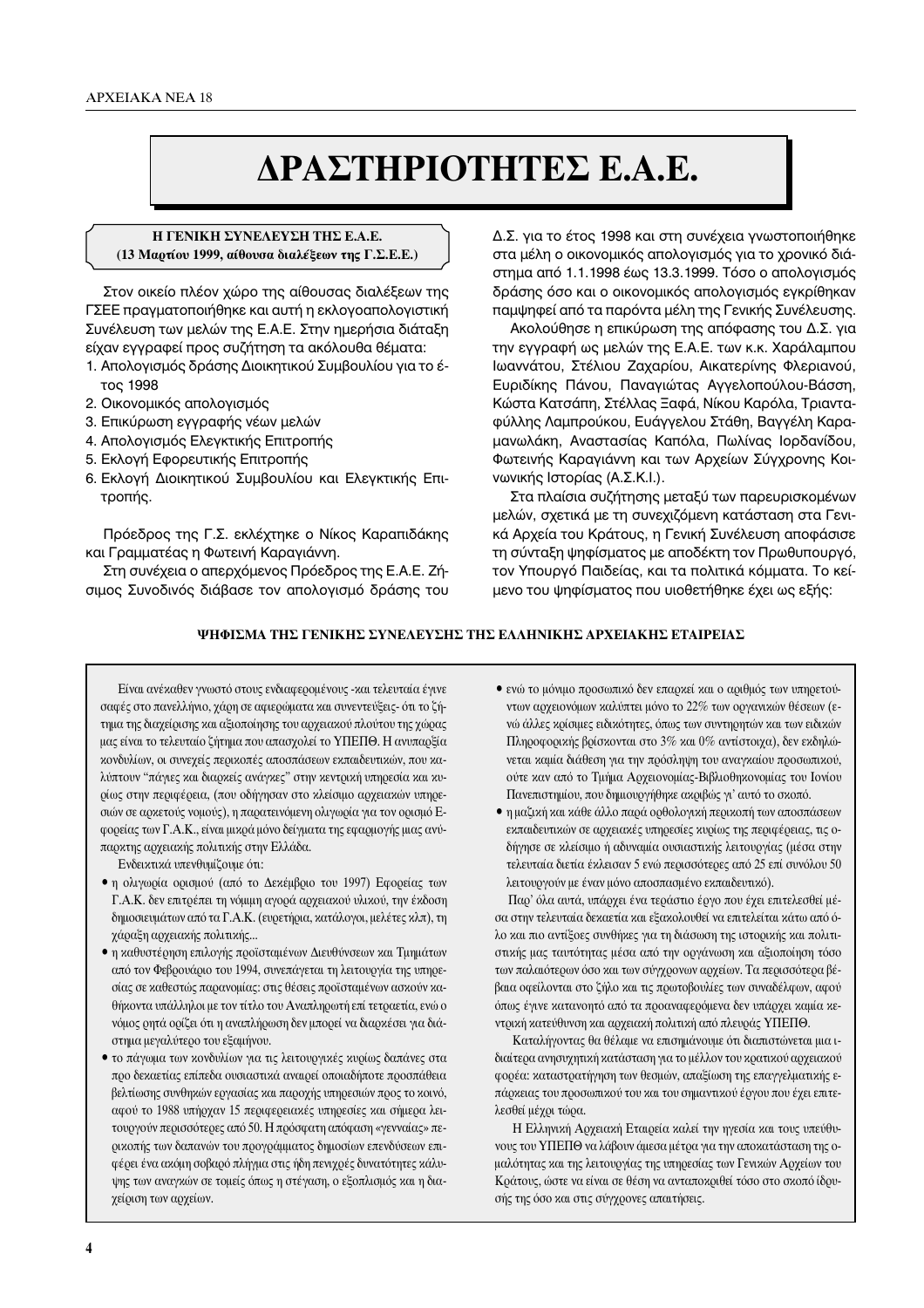Μέλη της Εφορευτικής Επιτροπής, για τη διεξαγωγή της ψηφοφορίας με σκοπό την ανάδειξη των μελών του νέου Διοικητικού Συμβουλίου, εκλέχτηκαν οι:

Ζήσιμος Συνοδινός, Άντζελα Τζιτζίκου και Σοφία Μπόρα. Στην ψηφοφορία συμμετείχαν πενήντα ένα (51) ταμεια-Κώς εντάξει μέλη και το αποτέλεσμα προέκυψε ως εξής:

| Ψήφισαν     | 51       |
|-------------|----------|
| Έγκυρα      | 51       |
| Άκυρα-λευκά | $\Omega$ |

Α. Τακτικά μέλη του Διοικητικού Συμβουλίου εκλέχτηκαν οι: Ανδρέας Μπάγιας **ο τραγματιστικό** 26 ψήφοι Νέστωρ Μπαμίδης **1988 - 1998** 20 ψήφοι Aμαλία Παππά <u>του του 19</u> ψήφοι Αλέξης Κράους 19 ψήφοι

| Κάλλια Χατζηγιάννη | 14 ψήφοι |
|--------------------|----------|
| Μαρία Πολίτη       | 13 ψήφοι |
| Ντίνα Αδαμοπούλου  | 13 ψήφοι |

| Β. Αναπληρωματικά μέλη εκλέχτηκαν οι: |          |
|---------------------------------------|----------|
| Αλέκα Μπουτζουβή                      | 12 ψήφοι |
| Τριανταφύλλη Λαμπρούκου               | 8 ψήφοι  |
| Γιώργος Κανάκης                       | 6 ψήφοι  |

Τις θέσεις των μελών της Εξελεγκτικής Επιτροπής κατέλαβαν οι: ÃÚÈÛÙ›Ó· µ¿Ú‰· 34 "‹ÊÔÈ Bούλα Κόντη Γεινήθει της 19 ψήφοι Γιώργος Μητροφάνης <sup>15</sup> ψήφοι

**Νέστωρ Μπαμίδης** 

**H** ετήσια συνδρομή σας είναι το μοναδικό σταθερό έσοδο της **Ελληνικής Αρχειακής Εταιρείας** για την κάλυψη των τρεχουσών **και εκτάκτων δαπανών.** 

# **Mην την αμελείτε!**

# **«ΜΌΛΟΓΙΣΜΟΣ ΔΙΟΙΚΗΤΙΚΟΥ ΣΥΜΒΟΥΛΙΟΥ ΤΗΣ ΕΛΛΗΝΙΚΗΣ ΑΡΧΕΙΑΚΗΣ ΕΤΑΙΡΕΙΑΣ**

(Εκλογοαπολογιστική Γενική Συνέλευση της Ε.Α.Ε., 13 Μαρτίου 1999)

Ο τ. Πρόεδρος της *Ε.Α.Ε. Ζήσιμος Συνοδινός ανακοί*νωσε στη Γενική Συνέλευση των μελών τον απολογισμό της Εταιρείας, ο οποίος είναι ο εξής:

# Αγαπητοί συνάδελφοι,

Όπως είχαμε επισημάνει και στην περσινή Γενική Συνέλευση, το Διοικητικό Συμβούλιο είχε θέσει ως βασικούς άξονες της διετούς θητείας του:

- τη συνέχεια στο έργο υποδομής (επιμόρφωση, ενημέρωση των μελών, έκδοση χρήσιμων θεωρητικών εργαλείων, γόνιμη συνεργασία σε διεθνές επίπεδο)
- τη συμμετοχή στις ποικίλες δραστηριότητες της Εταιρείας όσο το δυνατόν περισσοτέρων συναδέλφων (επιτροπές, επικοινωνία και ανάπτυξη επιστημονικού διαλόγου, υπέρβαση του απομονωτισμού) και
- **•** την ανανέωση στις μεθόδους και τους τρόπους δράσης της Ε.Α.Ε. (στενότερη επαφή με τα μέλη, αποκεντρωτικές διαδικασίες, αποτελεσματικότερη αντιμετώπιση των επιστημονικών-επαγγελματικών προβλημάτων, προβολή και θεσμική παρέμβαση της Εταιρείας). Aπό τους παραπάνω γενικούς στόχους εκτιμούμε ότι

αρκετοί επιτεύχθηκαν, ενώ σε κάποια ζητήματα, όπως η μεγαλύτερη συμμετοχή των μελών, η συχνότερη επικοινωνία και η λειτουργία των επιτροπών, συναντήσαμε δυσκολίες. Πιστεύουμε πάντως ότι χαράχτηκε μια ειλικρινής πορεία προς τη σωστή κατεύθυνση, σε μία περίοδο μάλιστα ιδιαίτερα δύσκολη για τον κλάδο.

Σήμερα, στο κατώφλι του 2000, μέσα σ' ένα περιβάλλον που αλλάζει δραματικά, τα ελληνικά κρατικά Αρχεία, με συρρικνωμένες δραστηριότητες και προβλήματα στη στελέχωσή τους, σχεδόν εγκαταλελειμμένα από τη διοικητική και πολιτική ηγεσία τους, χωρίς Εφορεία για 15 τουλάχιστον μήνες, εμφανίζονται αδύναμα να αντιμετωπίσουν τις προκλήσεις της νέας εποχής της πληροφορίας. Παρατηρούμε να ανατρέπεται καθημερινά όλη εκείνη η σημαντική προσπάθεια αναδιοργάνωσής τους στην αρχή της δεκαετίας. Οι φωτεινές εξαιρέσεις ορισμένων περιφερειακών κρατικών Αρχείων και οι σημαντικές πρωτοβουλίες μερικών ιδιωτικών δείχνουν μια αδιαμφισβήτητη δυναμική, αλλά δεν ανατρέπουν τη γενικότερη αρνητική εικόνα των αρχείων στη χώρα μας, τη στιγμή που στα άλλα κράτη της Ευρωπαϊκής Ένωσης, όπως και στον υπόλοιπο ανεπτυγμένο κόσμο, συντελείται αληθινή κοσμογονία. Από την άλλη μεριά οι σπουδές και τα προγράμματα αρχειονομίας των εκπαιδευτικών ιδρυμάτων μας δεν ανταποκρίνονται στοιχειωδώς στις σύγχρονες επαγγελματικές ανάγκες, -παρά τη θέσπιση, τα τελευταία χρόνια, της τρίμηνης πρακτικής άσκησης σε Αρχεία-, ενώ ο θεσμικός ρόλος της Ε.Α.Ε. παραμένει ακόμη περιθωριακός. Ήταν πολύ φυσικό λοιπόν η γενικότερη αυτή κατάσταση να επηρεάσει και τη δράση της Εταιρείας.

Στη συνέχεια θα αναφερθούμε σε κάθε τομέα δραστηριότητας της Ε.Α.Ε. αναλυτικά, ώστε να μπορέσουν όλα τα μέλη να σχηματίσουν πλήρη εικόνα και να συμμετέχουν στη συζήτηση.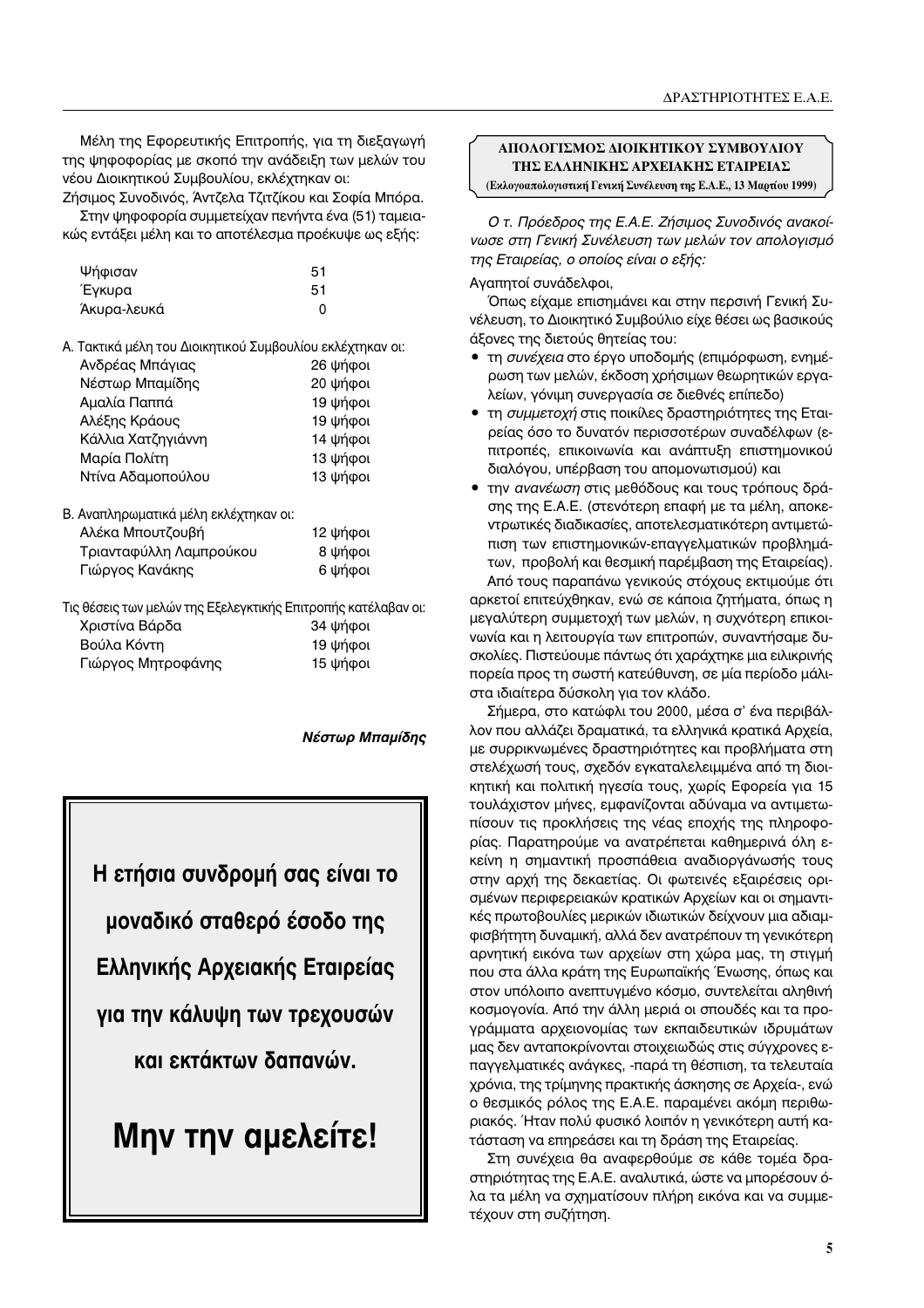#### **Επιμορφωτικά σεμινάρια, ημερίδες**

Τον Ιανουάριο του 1998 έγινε το Σεμινάριο αρχειονοιίας που οργάνωσε με επιτυχία η Ε.Α.Ε. στο Εντευκτήριο Εκδηλώσεων της Σχολής Μωραΐτη. Το παρακολούθησαν 30 αρχειονόμοι εργαζόμενοι σε κρατικά, τραπεζικά και ιδιωτικά Αρχεία καθώς και σπουδαστές αρχειονομίας στο Ιόνιο Παν/μιο και τα Τ.Ε.Ι. Αθήνας.

Με πρωτοβουλία της Εταιρείας πραγματοποιήθηκαν οι δύο σημαντικές Ημερίδες του 1998 που είχαν ευρύτερη απήχηση: μία στις 24 Ιανουαρίου στο Εντευκτήριο της Σχολής Μωραΐτη, με θέμα "Η πρόσβαση στα αρχεία: δυνατότητες, δεοντολογία, απόρρητο" και η δεύτερη στις 14 Μαρτίου, στο αμφιθέατρο της Γ.Σ.Ε.Ε., με το επίκαιρο τότε θέμα "Αρχεία πολιτικών κομμάτων και πολιτικών προσωπικοτήτων: διαχείριση και πρόσβαση".

Φέτος συμμετείχαμε, μαζί με τα Α.Σ.Κ.Ι., στη διοργάνωση της εκδήλωσης της 5ης Μαρτίου, στο Αμφιθέατρο Λ. Ζέρβα του Ε.Ι.Ε., με θέμα "Ανοικτά αρχεία: προβλήματα πρόσβασης, απόρρητα αρχεία και ελευθερία της πληροφόρησης. Εμπειρίες και πρακτικές", όπου έλαβαν μέρος ο προσκεκλημένος Jaap Kloosterman, διευθυντής του Διεθνούς Ινστιτούτου Κοινωνικής Ιστορίας του Άμστερνταμ, ο Φίλιππος Ηλιού από τα Α.Σ.Κ.Ι., ο Νίκος Καραπιδάκης από τη μεριά της Ε.Α.Ε., και ως συντονιστής της συζήτησης ο αντιπρύτανης του Παντείου Παν/μίου Γιώργος Κουκουλές.

Μια πολύ ενδιαφέρουσα ημερίδα με θέμα "Τα δημοτικά-κοινοτικά αρχεία και ο νόμος για τη συγκρότηση της Πρωτοβάθμιας Τοπικής Αυτοδιοίκησης (σχέδιο Καποδί*στριας*)", που προγραμματίζαμε για σήμερα το πρωί, δυστυχώς δεν καταφέραμε να τη φέρουμε σε πέρας, κυρίως λόγω της πρόσφατης πολιτικής συγκυρίας.

Τέλος, η Ε.Α.Ε. ανταποκρίθηκε με μεγάλη προθυμία σε διακρατικό εκπαιδευτικό σεμινάριο για τη διαχείριση των σύγχρονων αρχείων (Records Management), μια διεθνή πρωτοβουλία των Ιταλών συναδέλφων μας που βρίσκεται σε εξέλιξη.

#### **Διεθνής παρουσία και συνεργασία**

Στην 5η Ευρωπαϊκή Διάσκεψη για τα αρχεία στη Βαρκελώνη, τον Μάιο του 1997, με θέμα "Επιστροφή στις βασικές αρχές", η Ε.Α.Ε. εκπροσωπήθηκε από τον πρόεδρό της Ζ. Συνοδινό. Το εκπαιδευτικό ταξίδι Ελλήνων αρχειονόμων στην Ισπανία-Καταλωνία με αφορμή την Ευρωπαϊκή Διάσκεψη, που προετοίμαζε η Εταιρεία, δεν πραγματοποιήθηκε λόγω της μικρής συμμετοχής των μελών. Τις εργασίες της σημαντικής αυτής διεθνούς διάσκεψης παρακολούθησαν 8 αρχειονόμοι της χώρας μας.

Στην 32η Διεθνή Στρογγυλή Τράπεζα των αρχείων (CITRA), τον Σεπτέμβριο του 1997 στο Εδιμβούργο, με θέμα "Οι νομικές όψεις της πρόσβασης στα αρχεία", συμμετείχε ο αντιπρόεδρος της Εταιρείας Αλέξης Κράους, λόγω ανειλημμένων υποχρεώσεων του προέδρου στο ΣΤ' Διεθνές Πανιόνιο Συνέδριο. Επίσης ο κ. Κράους συμμετείχε στη συνάντηση της Επιτροπής Κοινωνικών και Οικονομικών Αρχείων του Διεθνούς Συμβουλίου Αρχείων και στο 25ο Συνέδριο της Διεθνούς Ενώσεως Ιδρυμάτων Εργατικής Ιστορίας (Ι.Α.L.Η.Ι.), το φθινόπωρο του '98 στο Μιλάνο.

Στην 33η Διεθνή Στρογγυλή Τράπεζα των αρχείων (CITRA), τον περασμένο Σεπτέμβριο στη Στοκχόλμη, με θέμα "Η πρόσβαση στην πληροφορία: οι τεχνολογικές προκλήσεις", την Εταιρεία εκπροσώπησε ο πρόεδρος.

Εξαιτίας των περιορισμένων οικονομικών της, η Ε.Α.Ε. δεν κατάφερε να συμμετάσχει στην Ευρωπαϊκή Συνάντηση Κορυφής για τα αρχεία, η οποία έγινε στη Βέρνη τον Μάιο του 1998 για να εξετάσει το "Σχέδιο για μια πρότυ*πη ευρωπαϊκή πολιτική πρόσβασης στα αρχεία"*, που εκπόνησε το Συμβούλιο της Ευρώπης από κοινού με το Διεθνές Συμβούλιο Αρχείων. Παρακολουθεί όμως με ενδιαφέρον το θέμα και ετοιμάζει τη μετάφραση του βαρυσήμαντου αυτού κειμένου, μόλις ολοκληρωθεί η ψήφισή TOU.

Τα πρακτικά και το συνοδευτικό υλικό όλων των παραπάνω διεθνών συναντήσεων βρίσκονται κατατεθειμένα στη βιβλιοθήκη της Ε.Α.Ε. προς χρήση οποιουδήποτε ενδιαφερόμενου μέλους.

Δεν θα πρέπει να παραλείψουμε ότι οι εκπρόσωποι της Ε.Α.Ε., στις μεγάλες διεθνείς συναντήσεις της Βαρκελώνης, του Εδιμβούργου και της Στοκχόλμης, επανέφεραν την πρόταση-πρωτοβουλία της Εταιρείας για τη σύσταση Επιτροπής Ολυμπιακών και Αθλητικών Αρχείων στα πλαίσια του Δ.Σ.Α., για την οποία έχει εκδηλωθεί αρκετό διεθνές ενδιαφέρον.

Όπως έχουμε γράψει στα Αρχειακά Νέα, συμμετέχουμε σε πρωτοβουλία της Εταιρείας των Ιταλών αρχειoνόμων (Associazione Nazionale Archivistica Italiana, A.N.A.I.) σε ένα διακρατικό εκπαιδευτικό σεμινάριο αρχειακών εταιρειών για τη διαχείριση των σύγχρονων αρχείων (Records Management). Σε μία πρώτη συνάντηση για το σχεδιασμό του προγράμματος στη Ρώμη, τον Ιούλιο του 1998, όπου η Ε.Α.Ε. εκπροσωπήθηκε από τον αντιπρόεδρό της Ν. Μπαμίδη, συμμετείχαν εκτός από τους Ιταλούς, οι Κροάτες, οι Σλοβένοι και οι Πολωνοί αρχειονόμοι. Η όλη διαχείριση του προγράμματος συναντάει κάποιες δυσκολίες. Μια συνάντηση στο τέλος του προηγούμενου χρόνου στην Κροατία ματαιώθηκε. Η Ε.Α.Ε. παρακολουθεί το θέμα με διακηρυγμένο ενδιαφέρον.

Η εκδήλωση της 5ης Μαρτίου 1999 και οι επαφές του Προέδρου, του κ. Κράους και άλλων στελεχών της Εταιρείας με τον Jaap Kloosterman, μας έδωσαν την ευκαιρία να διευρύνουμε τη σχέση μας με το Διεθνές Ινστιτούτο Κοινωνικής Ιστορίας του Άμστερνταμ, κυρίως στην προοπτική της επιμόρφωσης των μελών μας.

#### **Απο**κέντρωση

Παρά τη "μεταφορά" του εκδοτικού τομέα της Ε.Α.Ε. στη Θεσσαλονίκη με επικεφαλής τον Νέστορα Μπαμίδη, υπεύθυνο της Επιτροπής Περιφερειακής Οργάνωσης, η ουσιαστική αποκέντρωση και η αποτελεσματική επικοινωνία-επαφή με τα μέλη μας -ιδιαίτερα τα νέα- στην περιφέρεια, δεν επιτεύχθηκε στο επιθυμητό επίπεδο. Μέτρια ανταπόκριση είχε επίσης το ερωτηματολόγιο που απεστάλη, με σκοπό τη συστηματική καταγραφή των προβλημάτων των περιφερειακών αρχειακών φορέων. Ως απερχόμενο Δ.Σ. εκτιμούμε ότι πρέπει να αποτελέσει στο μέλλον θέμα άμεσης προτεραιότητας για την Εταιρεία η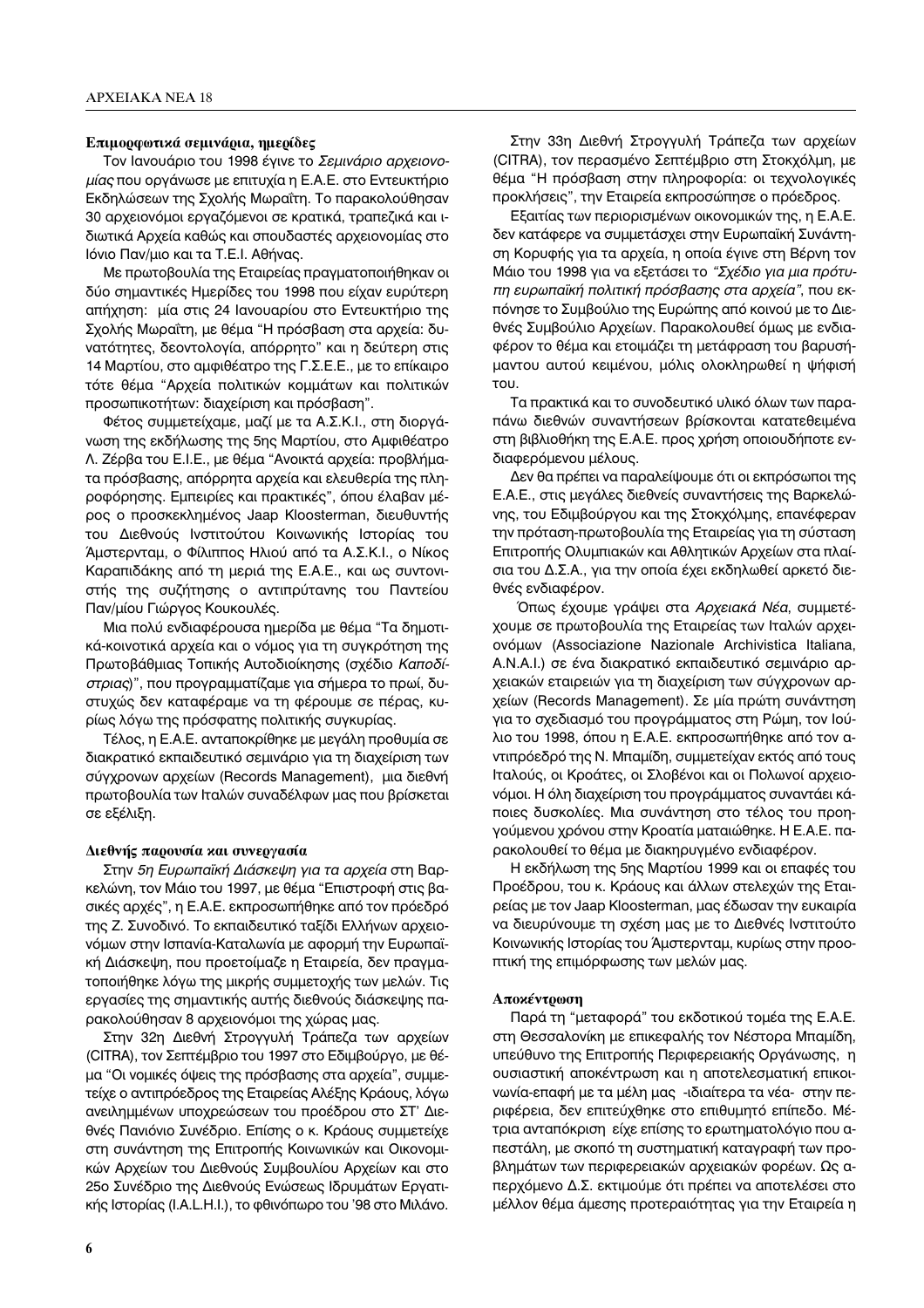ανανέωση της ζωντανής επικοινωνίας με την περιφέρεια με προγραμματισμένες επισκέψεις σε διάφορα Αρχεία.

# Εκδοτικός τομέας

Επαναλαμβάνουμε ότι το κύριο βάρος δόθηκε στην ενημέρωση και την επιμόρφωση των μελών. Εκδόθηκαν δύο μεγάλα, αρκετά πλούσια σε ύλη, τεύχη των Αρχειακών Νέων στη Θεσσαλονίκη και προετοιμάζεται ήδη το επόμενο.

Επισημαίνουμε ιδιαίτερα τις υπόλοιπες σημαντικές εκδοτικές δραστηριότητες της Εταιρείας: τα πρακτικά των δύο περσινών ημερίδων "Η πρόσβαση στα αρχεία...", "Αρχεία ελληνικών πολιτικών κομμάτων και προσωπικοτήτων...", τις οποίες σας καλούμε να αποκτήσετε, και τον "Κώδικα Δεοντολογίας των Αρχειονόμων" του ICA, σε μετάφραση Ν. Παντελάκη-Ζ. Συνοδινού, ο οποίος ήταν συρραμμένος στο τεύχος αρ.17 των Αρχειακών Νέων. Σε όλες τις παραπάνω εκδόσεις καθοριστικός υπήρξε ο ρόλος του Νέστορα Μπαμίδη και των συναδέλφων της συμπρωτεύουσας, ενώ η πρόσφατη, άψογη έκδοσή μας, για τα αρχεία των πολιτικών κομμάτων, οφείλεται στην ικανότητα και την πείρα της κ. Μαρίας Πολίτη.

Το οξύ πρόβλημα της διακίνησης και πώλησης των εκδόσεων της Εταιρείας παραμένει. Χρειάζεται να γίνει συστηματικότερη προβολή και προσπάθεια ενημέρωσης μερικών μεγάλων βιβλιοπωλείων για να πωλούνται τα βιβλία μας σε περισσότερα σημεία στην Αθήνα και τη Θεσσαλοvíkn.

Πληροφορούμε ακόμη τη Συνέλευση ότι έχει ολοκληρωθεί η προετοιμασία για την έκδοση των Πρακτικών του Συνεδρίου της Πρέβεζας. Την αντίστοιχη Επιτροπή στελέχωσαν οι Α. Κράους, Α. Παππά, Μ. Πολίτη και Χ. Σάρρα. Οικονομικοί και μόνον λόγοι δεν μας επέτρεψαν την εκτύπωσή τους.

Αντίθετα, παρά τις πρώτες γόνιμες συνεδριάσεις της επιτροπής, τα οργανωτικά προβλήματα και η έλλειψη συντονισμού καθυστερούν την έκδοση του θεωρητικού περιοδικού Αρχειονόμος. Επαφίεται στο νέο Δ.Σ., που θα εκλεγεί σήμερα, να προωθήσει το δύσκολο αυτό έργο σε συνεργασία με τα μέλη της υφιστάμενης συντακτικής επιτροπής (Γ. Κανάκης, Ν. Καραπιδάκης, Γ. Μητροφάνης, Α. Μπάγιας, Ν. Μπαμίδης, Ν. Παντελάκης, Ζ. Συνοδινός).

Πληροφορούμε επίσης τη Γενική Συνέλευση ότι το ΔΙ.Π.Α.Π. αποτελεί εκπαιδευτικό βοήθημα στο Τμήμα Αρχειονομίας-Βιβλιοθηκονομίας του Ιονίου Παν/μίου και στα Τ.Ε.Ι. Αθήνας και Θεσσαλονίκης, ενώ έχουν αποσταλεί εκδόσεις μας -συνοδευόμενες από σημείωμα με βιβλιογραφικές πληροφορίες στα αγγλικά- στον Τομέα αρχειακών εταιρειών και την Επιτροπή Βιβλιογραφίας και Εκδόσεων του ICA, για να αξιοποιηθούν στη διεθνή ενημέρωση.

# Εγχειρίδιο Αρχειονομίας

Η Επιτροπή Εγχειριδίου (Χριστίνα Βάρδα, Νίκος Καραπιδάκης, Νίκος Παντελάκης, Ζήσιμος Συνοδινός) ολοκλήρωσε τον κοπιώδη έλεγχο και την επεξεργασία της μετάφρασης του αυστραλιανού Εγχειριδίου Αρχειονομίας Keeping Archives. Το Δ.Σ. εκφράζει για μία ακόμη φορά τις θερμές ευχαριστίες της Ε.Α.Ε. στα μέλη της Επιτροπής για το έργο τους, που αποτελεί ξεχωριστό παράδειγμα υπεύθυνης και αρμονικής επιστημονικής συνεργασίας.

Τον Σεπτέμβριο του 1998 -με την ευγενική μεσολάβηση της κ. Χριστίνας Βάρδα- ο πρόεδρος της Ε.Α.Ε. συνυπέγραψε με τον εκδότη Γιώργο Δαρδανό συμφωνητικό για την έκδοση του Εγχειριδίου, με βάση το οποίο τα έξοδα έκδοσης και το υπόλοιπο ποσό των πνευματικών δικαιωμάτων επωμίζεται ο εκδότης, ενώ η Εταιρεία εξασφαλίζει αμοιβή 500.000 δρχ. και πενήντα αντίτυπα δωρεάν. Προβλήματα στην τελική διατύπωση και την επιμέλεια του κειμένου, μας ανάγκασαν σε επανέλεγχο, που έχουν αναλάβει οι Χριστίνα Βάρδα και Ζήσιμος Συνοδινός και σε ένα δεύτερο επίπεδο ο Νέστορας Μπαμίδης και η Αμαλία Παππά. Εκτιμούμε ότι σε ένα το πολύ εξάμηνο το βασικό και έγκυρο αυτό επαγγελματικό εργαλείο θα έχει εκδοθεί.

#### Οικονομικά

Σε πολλές συνεδριάσεις του το Συμβούλιο προβληματίστηκε με το οξύ οικονομικό πρόβλημα της Εταιρείας, που μας αποτρέπει από ευρύτερους, πιο φιλόδοξους προγραμματισμούς. Οι λίγες σχετικά συνδρομές των μελών που εισπράττονται δεν καλύπτουν ούτε τα στοιχειώδη λειτουργικά έξοδα, ενώ μετά τη φορολόγηση των χορηγιών, δεν καταφέραμε να τύχουμε επαρκούς οικονομικής ενίσχυσης από διάφορους χρηματοδότες. Εκτός από μια μικρή εκκρεμούσα χορήγηση για την έκδοση του Εγχειριδίου, τα ποσά που εξασφαλίσαμε προήλθαν αποκλειστικά από την Εθνική Τράπεζα και το Υπουργείο Πολιτισμού, το οποίο μας έδωσε επιχορήγηση για την Ημερίδα για τα αρχεία των κομμάτων.

Γι' αυτό το λόγο, η οικονομική πολιτική μας γενικά ήταν αρκετά συντηρητική, ώστε να υπάρχει ένα ποσό για κάθε έκτακτη περίσταση. Τα χρήματα από την έκδοση του εγχειριδίου, οι νέες τιμές των εκδόσεων και η λύση των διαφημίσεων στα έντυπά μας θα δώσει τη δυνατότητα το επόμενο Δ.Σ. να ξεκινήσει από μια αξιοπρεπή οικονομική βάση. Ακόμη το Δ.Σ. έχει επανέλθει με νεότερο αίτημά του στην Εθνική Τράπεζα και στο Υπουργείο Πολιτισμού με αρκετές πιστεύουμε πιθανότητες θετικής ανταπόκρισης. Απευθυνόμαστε στα μέλη, τα καλούμε ξανά να συμβάλουν, έστω εκπληρώνοντας τη στοιχειώδη καταστατική υποχρέωσή τους. Η Ε.Α.Ε. περιμένει προτάσεις, ιδέες, πιθανούς χορηγούς στο έργο της.

Πρέπει να επισημάνουμε ότι ολόκληρη σχεδόν η οικονομική επιβάρυνση στη διεθνή εκπροσώπηση της Ε.Α.Ε. στη Βαρκελώνη, το Εδιμβούργο, το Μιλάνο και τη Στοκχόλμη εξασφαλίστηκε έμμεσα από χρηματοδοτικούς φορείς, όπως την Εθνική Τράπεζα, την Ο.Τ.Ο.Ε. και το Τ.Υ.Π.Ε.Τ., και από προσωπική οικονομική συμμετοχή των ίδιων των στελεχών της Εταιρείας.

Υπενθυμίζουμε ότι η περσινή Γ.Σ. αποφάσισε την αύξηση της ετήσιας συνδρομής των μελών από 5.000 σε 8.000 δρχ. και την εγγραφή από 2.000 σε 3.000 δρχ., αρχής γενομένης από το 1999.

Τέλος, από τον Μάρτιο του 1988, μετά την παραίτηση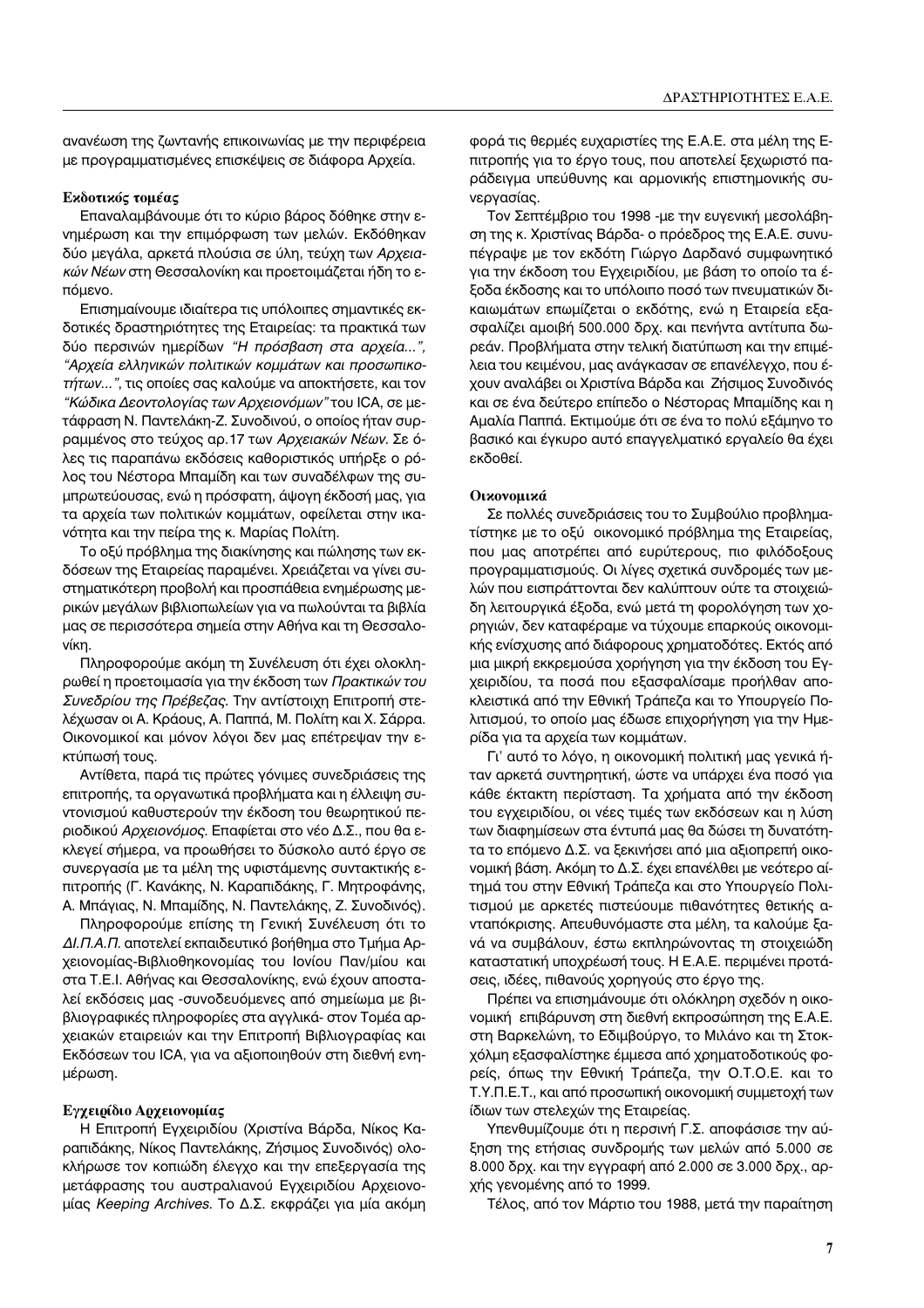του κ. Αλέξανδρου Ζάννα, ταμίας της Ε.Α.Ε. έχει αναλάβει η κ. Χριστίνα Σάρρα, η οποία θα παρουσιάσει έπειτα τον οικονομικό απολογισμό. Το Δ.Σ. της Ε.Α.Ε. ευχαριστεί και τους δύο για τη θετική τους ανταπόκριση στο σημαντικό αυτό ρόλο και μάλιστα την τελευταία, η οποία δεν είχε ανάλογη στο παρελθόν εμπειρία.

#### Άλλες δραστηριότητες, επαφές με φορείς κλπ

Το Δ.Σ. της Ε.Α.Ε. εξέδωσε τον Ιούνιο του 1997 ψήφισμα συμπαράστασης στο Εθνικό Ίδρυμα Ερευνών, ενώ τον περασμένο Δεκέμβριο απέστειλε επιστολή στον υπουργό Παιδείας για την άμεση λύση του προβλήματος της Εφορείας στα Γ.Α.Κ. Επίσης, μετά από πρόταση του Ειδικού Γραμματέα του ΥΠΕΠΘ, θα συμμετέχουμε επίσημα στο εξής με εκπρόσωπό μας (την κ. Αμαλία Παππά) στον προγραμματισμό των σεμιναρίων των Γ.Α.Κ. για την επιμόρφωση των υπαλλήλων και στελεχών των κρατικών Αρχείων.

Τον Μάρτιο του 1998, στα εγκαίνια των νέων κτηριακών εγκαταστάσεων των κρατικών αρχείων της Κέρκυρας και στο διεθνές Συνέδριο που επακολούθησε με θέμα "Η ρωσική παρουσία στα Επτάνησα κατά τον 18ο και 19ο αιώνα", η Ε.Α.Ε. προσκλήθηκε και εκπροσωπήθηκε επίσημα από τον πρόεδρο.

Τον Οκτώβριο του 1998, σε συνάντηση του υπεύθυνου της Επιτροπής Αθλητικών και Ολυμπιακών αρχείων κ. Αλ. Κράους και του προέδρου της Ε.Α.Ε. με τους πανεπιστημιακούς Ν. Θεοτοκά, Β. Καρδάση και Ν. Κοταρίδη, συμφωνήθηκε κατ' αρχήν η συνεργασία του νεοϊδρυθέντος, στο Πάντειο Πανεπιστήμιο, Κέντρου έρευνας της ιστορίας του πολιτισμού και του αθλητισμού με την Εταιρεία σε ένα ερευνητικό πρόγραμμα καταγραφής των αρχείων των αθλητικών σωματείων της χώρας. Η διευρυμένη πρόταση της Ε.Α.Ε. αποβλέπει σε ανακοίνωση του προγράμματος στο 23ο Διεθνές Συνέδριο Αρχείων στη Σεβίλη το 2000 και ένταξή του στις δραστηριότητες της πολιτιστικής Ολυμπιάδας του 2004. Εκκρεμεί μάλιστα από μεριάς μας η ενημέρωση του ΥΠΠΟ για το τελικό σχέδιο του ερευνητικού προγράμματος.

Δεν υλοποιήθηκε ακόμη το σεμινάριο στο Παν/μιο Πειραιά με θέμα τα αρχεία των Ανωτάτων Εκπαιδευτικών Ιδρυμάτων που είναι πρόταση του κ. Θανάση Καλαφάτη, καθηγητή του Παν/μίου Πειραιά και μέλους της Ε.Α.Ε., ούτε προχώρησε η συνεργασία με ερευνητές του Κ.Ν.Ε./Ε.Ι.Ε. για την καταγραφή των αρχείων των φαναριώτικων οικογενειών.

#### **Νέα μέλη**

Οι νέοι εργαζόμενοι σε διάφορα Αρχεία και κυρίως οι φοιτητές και σπουδαστές αρχειονομίας-βιβλιοθηκονομίας έδειξαν ιδιαίτερο ενδιαφέρον για την Εταιρεία, τις εκδόσεις της, τις δραστηριότητές της, αρκετοί μάλιστα θέλησαν να γίνουν μέλη μας. Όπως όμως είχαμε επισημάνει και στην προηγούμενη Γενική Συνέλευση, το Καταστατικό της Ε.Α.Ε. περιορίζει την ιδιότητα του μέλους μόνο στους εργαζόμενους στα αρχεία, στους ιστορικούς και τους ερευνητές. Χρειάζεται λοιπόν να προβληματιστούμε σοβαρά για εκείνες τις αναγκαίες καταστατικές αλλαγές που θα δώσουν ώθηση στο έργο της Εταιρείας.

Όλο το διάστημα από τον περσινό Μάρτιο, το Δ.Σ. της E.A.E. συνεδρίασε συνολικά 10 φορές και ενέκρινε την εγγραφή στην Εταιρεία των κ.κ. Χαράλαμπου Ιωαννάτου, Στέλιου Ζαχαρίου, Αικατερίνης Φλεριανού, Ευριδίκης Πάνου, Παναγιώτας Αγγελοπούλου-Βάσση, Κώστα Κατσάπη, Στέλλας Ξαφά, Νίκου Καρόλα, Τριανταφύλλης Λαμπρούκου, Ευάγγελου Στάθη, Βαγγέλη Καραμανωλάκη, Αναστασίας Καπόλα, Πωλίνας Ιορδανίδου, Φωτεινής Καραγιάννη και των Α.Σ.Κ.Ι., που η σημερινή Γενική μας Συνέλευση καλείται να επικυρώσει μετά τον απολογισμό.

#### **Τροποποίηση του Καταστατικού**

Το Διοικητικό Συμβούλιο μαζί με την Επιτροπή νομοθεσίας και καταστατικού, έχουν επεξεργασθεί ορισμένες προτάσεις για την τροποποίηση συγκεκριμένων άρθρων του Καταστατικού της Ε.Α.Ε.. Η σημερινή Γενική μας Συνέλευση μπορεί να κάνει μια πρώτη συζήτηση επ' αυτών των προτάσεων, ώστε το νέο Διοικητικό Συμβούλιο, που θα εκλεγεί σήμερα, να προχωρήσει στη διαδικασία της τροποποίησης του Καταστατικού.

#### **Προτάσεις**

**Άρθρο 1.** Να αποδοθεί η επωνυμία της Εταιρείας, εκτός από τη γαλλική, και στην αγγλική γλώσσα, η οποία κυριαρχεί πλέον στις διεθνείς αρχειακές εκδηλώσεις: "Society of the Hellenic Archives", (συντομογραφία S.H.A.)<sup>1</sup>.

**Άρθρο 2.** Η παράγραφος 5, να διατυπωθεί ως εξής: "5. Η σύσφιξη των σχέσεων των Ελλήνων αρχειονόμων μεταξύ τους, με συγγενείς επιστημονικούς κλάδους, ιστορικούς, βιβλιοθηκονόμους, εκπαιδευτικούς, δημόσιους λειτουργούς, καθώς και με συναδέλφους και αντίστοιχες εταιρείες του εξωτερικού".

**Άρθρο 4.** Το πρώτο τμήμα διατυπώνεται ως εξής: "Τα μέλη της Εταιρείας διακρίνονται σε Τακτικά, Δόκιμα και Επίτι- $\mu$ a.

Τακτικά μέλη μπορούν να γίνουν όσοι εργάζονται σε Aρχεία και ασχολούνται με εργασίες διαχείρισης, καταγραφής, ταξινόμησης, ευρετηρίασης, καταλογογράφησης, συντήρησης, αναπαραγωγής, ψηφιοποίησης αρχείων, όπως αυτά oρίζονται από τους νόμους του κράτους.

Τακτικά επίσης μέλη μπορούν να γίνουν διδάκτορες και καθηγητές της αρχειονομίας, ερευνητές ή ιστορικοί.

Δόκιμα μέλη μπορούν να γίνουν οι φοιτητές και σπουδαστές αρχειονομίας.

Η απόφαση για εγγραφή τακτικού ή δόκιμου μέλους λαμβάνεται από το Διοικητικό Συμβούλιο, μετά από γραπτή αίτηση του ενδιαφερομένου, με μυστική ψηφοφορία και πλειοψηφία των μελών του. Επικύρωση της εκλογής γίνεται από τη Γενική Συνέλευση με απλή πλειοψηφία.

Μετά την οριστική εγγραφή το τακτικό μέλος, εφόσον είναι ταμειακώς εντάξει, έχει το δικαίωμα ψήφου, εκλέγειν και εκλέγεσθαι, ενώ το δόκιμο μόνον το δικαίωμα ψήφου και εκλέγειν..."

**Άρθρο 6.** Το δεύτερο μέρος του άρθρου για τη διαγρα-

 $^1\,$ Από μέλη της Γενικής Συνέλευσης προτάθηκε ως πιο ακριβής ξενόγλωσσος τίτλος Association des Archivistes Helléniques στα γαλλικά και Society of the Hellenic Archivists στα αγγλικά.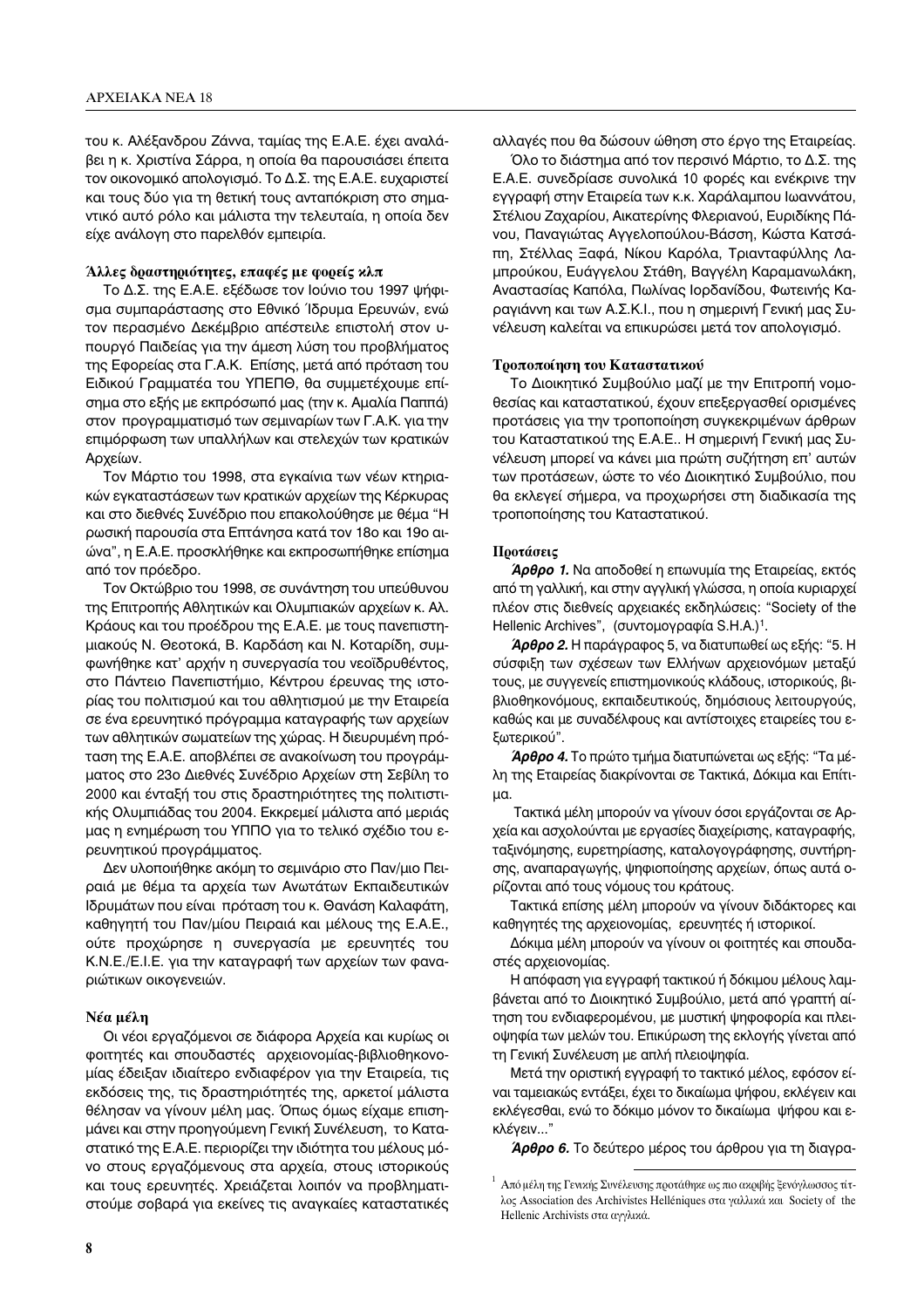φή μελών να διατυπωθεί ως εξής: "Η ποινή επιβάλλεται από το Διοικητικό Συμβούλιο με αυξημένη πλειοψηφία των 3/4, μετά από έγγραφη εισήγηση 5 μελών της Εταιρείας και επικυρώνεται από τη Γενική Συνέλευση. Σε κάθε περίπτωση το υπό διαγραφή μέλος έχει το δικαίωμα απολογίας ενώπιον του Διοικητικού Συμβουλίου και της Γενικής Συνέλευσης".

**Άρθρο 7.** Το δεύτερο τμήμα διαφοροποιείται ως προς τον νέο χαρακτηρισμό των μελών: "Το ύψος του δικαιώματος εγγραφής και της ετήσιας συνδρομής των τακτικών και δόκιμων μελών καθορίζεται από τη Γενική Συνέλευση. Το ποσό εγγραφής και ετήσιας συνδρομής των δόκιμων μελών καθορίζεται στο ήμισυ των ποσών που υποχρεώνονται να καταβάλουν τα τακτικά μέλη...".

**Άρθρο 10.** Η παράγραφος 3 διαμορφώνεται: "3. Δικαίωμα να εκλέγουν και να εκλέγονται έχουν όλα τα ταμειακώς εντάξει τακτικά μέλη της Εταιρείας, ενώ τα δόκιμα μέλη έχουν μόνον το δικαίωμα να εκλέγουν".

Η παράγραφος 8 του ίδιου άρθρου αλλάζει στην αρχή της: "8. Το Διοικητικό Συμβούλιο συνεδριάζει τακτικά τουλάχιστον έξι φορές το χρόνο...".

**Άρθρο 12.** Διατυπώνεται ολόκληρο ως εξής: "Η Εταιρεία έχει δική της σφραγίδα που φέρει τις λέξεις "ΕΛΛΗΝΙΚΗ ΑΡ-ΧΕΙΑΚΗ ΕΤΑΙΡΕΙΑ" και γαλλικά "SOCIETE HELLENIQUE D' ARCHIVES" ή αγγλικά "SOCIETY OF THE HELLENIC ARCHI-VES", συντομογραφία και στις δύο ξένες γλώσσες S.H.A., το έτος ιδρύσεως και παράσταση με τα τρία αρχικά ελληνικά γράμματα Ε.Α.Ε.".

# *<b>€ΔΛΗΝΙΚΗ ΑΡΧΕΙΑΚΗ ΕΤΑΙΡΕΙΑ* ΟΙΚΟΝΟΜΙΚΟΣ ΑΠΟΛΟΓΙΣΜΟΣ (από 1.1.1998 - 13.3.1999)

*Η Ταμίας της Ε.Α.Ε. κα Χοιστίνα Σάρρα ανακοίνωσε στη Γενική Συ*νέλευση των μελών της Ε.Α.Ε. τον οικονομικό απολογισμό για τη χρήση *ÙÔ˘ ¤ÙÔ˘˜ 1998 Î·È ÙÔ ¯ÚÔÓÈÎfi ‰È¿ÛÙËÌ· ·fi 1.1.1999 - 13.3.1999.*

#### ΟΙΚΟΝΟΜΙΚΟΣ ΑΠΟΛΟΓΙΣΜΟΣ ΧΡΗΣΗΣ ΕΤΟΥΣ **(1.1.1998 - 31.12.1998)**

#### **ENEPΓHTIKO**

|                                                                | 309.000 |
|----------------------------------------------------------------|---------|
| III. Έσοδα από επιχορηγήσεις                                   |         |
|                                                                | 495.000 |
|                                                                | 300.000 |
|                                                                | 165,000 |
| V. Τόκοι (α' και β' εξάμηνο 1998) λογαριασμός Ταμιευτηρίουδρχ. | 51.926  |
|                                                                | 283.200 |
|                                                                |         |

#### $\Pi$ <sup> $\Delta$ </sup> $\Theta$  $H$ <sup> $\Pi$ </sup> $\Gamma$  $\Omega$

| L. | Μεταφορικά έξοδα συμβούλων                                    |         |
|----|---------------------------------------------------------------|---------|
|    |                                                               | 138.170 |
|    |                                                               | 108.600 |
|    |                                                               | 689.869 |
|    |                                                               | 40.000  |
|    | ΙV Έξοδα Αρχειακών Νέων (αρ. 17) και πρακτικών ημερίδας δρχ.  | 833.000 |
|    | V. Διαμονή συμβούλου στην Ιταλία (συνάντηση αρχειονόμων) δρχ. | 34.000  |
|    |                                                               |         |

ΥΠΟΛΟΙΠΟ ΔΙΑΘΕΣΙΜΟ ΕΝΕΡΓΗΤΙΚΟΥ ΣΤΗ ΝΕΑ ΧΡΗΣΗ ΔΡΧ. 1.273.458

# *<u>EAAHNIKH APXEIAKH ETAIPEIA</u>* ΟΙΚΟΝΟΜΙΚΟΣ ΑΠΟΛΟΓΙΣΜΟΣ **(·fi 1.1.1999 - 13.3.1999)**

#### **ENEPΓHTIKO**

| ΙV. Έσοδα από πωλήσεις δημοσιευμάτων (με Φ.Π.Α.) δρχ. 103.000 |  |
|---------------------------------------------------------------|--|
|                                                               |  |
|                                                               |  |
|                                                               |  |

#### $\P$ <sup>A</sup>ΘΗΤΙΚΟ

|                                                            | 742.218 |
|------------------------------------------------------------|---------|
|                                                            | 370.240 |
| ΙΝ. Έξοδα έκδοσης πρακτικών ημερίδας Αρχεία πολιτικών      |         |
| ΙΙΙ. Δαπάνες ημερίδας (5.3.1999) και Γ.Σ. (13.3.1999) δρχ. | 177.000 |
|                                                            | 15,000  |
|                                                            | 179.978 |

#### ΥΠΟΛΟΙΠΟ ΔΙΑΘΕΣΙΜΟ ΕΝΕΡΓΗΤΙΚΟΥ ΣΤΗ ΝΕΑ ΧΡΗΣΗ ΔΡΧ. 1.302.240

(Εκ των οποίων δοχ. 582.351 κατατεθειμένες στο λοναριασμό Ταμιευτηρίου Ε-ΤΕ αριθμ. 659/602658-36 και οι υπόλοιπες δρχ. 719.889 δρχ. σε μετρητά)

Αθήνα, 13 Μαρτίου 1999

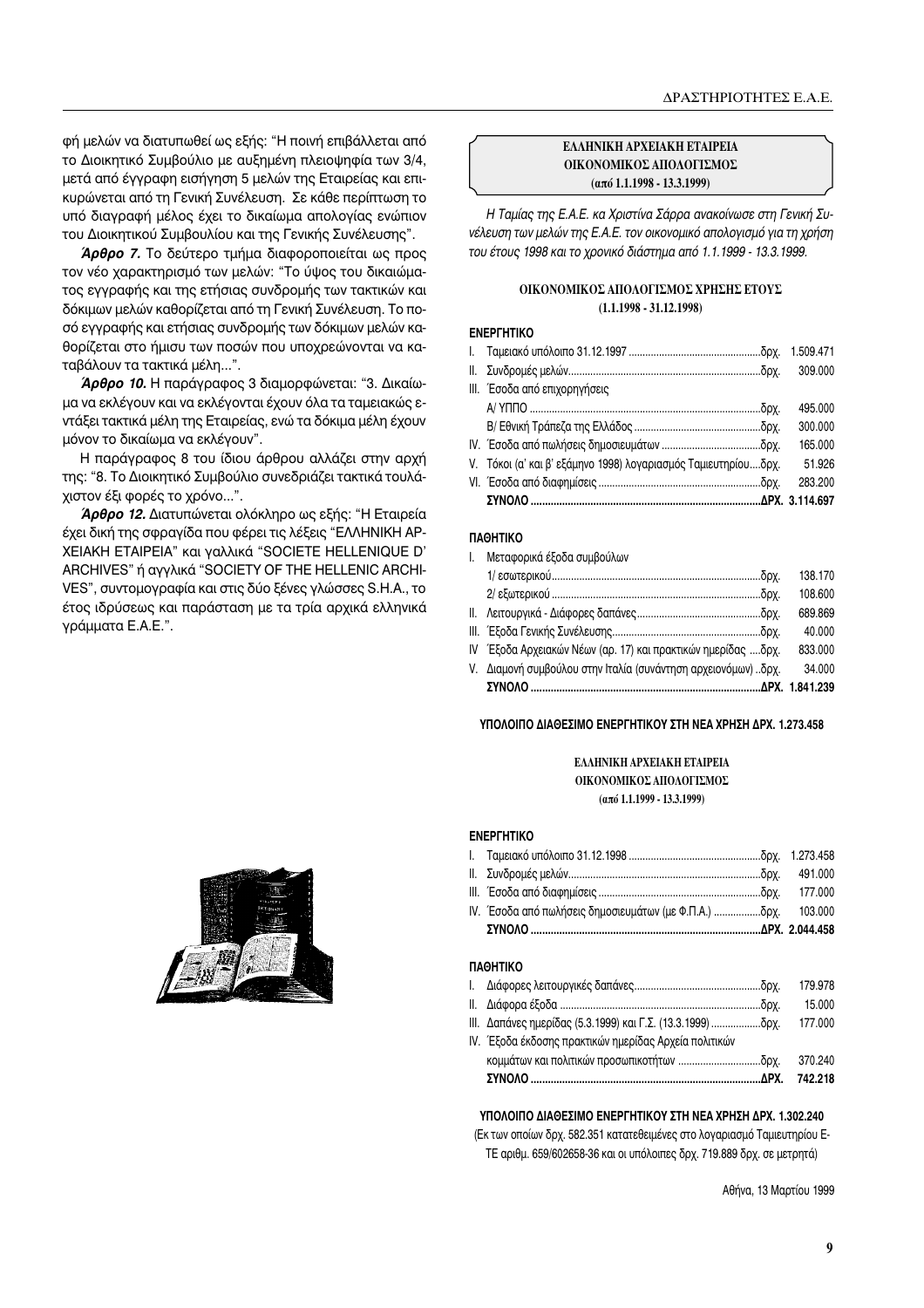# **ΠΕΠΡΑΓΜΕΝΑ ΤΟΥ ΔΙΟΙΚΗΤΙΚΟΥ ΣΥΜΒΟΥΛΙΟΥ (Ιούλιος 1998-Μάρτιος 1999)**

Μέχρι τη λήξη της θητείας του το απερχόμενο Διοικητικό Συμβούλιο πραγματοποίησε πέντε συνεδριάσεις. Ακολουθεί, για την ενημέρωσή σας, η παράθεσή των κυριοτέρων αποφάσεων που πάρθηκαν κατά τη διάρκεια των συνεδριάσεων, καθώς και οι βασικότερες δραστηριότητες του Δ.Σ. κατά τη διάρκεια του τελευταίου οκταμήνου.

#### Εκδηλώσεις

Το Μάρτιο (1999) οργανώθηκε σε συνεργασία με τα Apχεία Σύγχρονης Κοινωνικής Ιστορίας εκδήλωση με θέμα *"Α-VΟΙχτά αρχεία: προβλήματα πρόσβασης, απόρρητα αρχεία,* ελευθερία πληροφόρησης". Προσκεκλημένος στην εκδήλωση ήταν ο Jaap Kloosterman. Εκ μέρους των Α.Σ.Κ.Ι. συμμετείχε με εισήγησή του ο Φίλιππος Ηλιού, ενώ η Ε.Α.Ε. εκπροσωπήθηκε με εισήγηση του Νίκου Καραπιδάκη.

#### Εκδοτικά

Υπογράφηκε συμφωνητικό, με ιδιαίτερα ευνοϊκούς όρους, μεταξύ της Ε.Α.Ε. και του εκδότη Γ. Δαρδανού με σκοπό την έκδοση της μετάφρασης του εγχειριδίου Αρχειονομίας. Ελπίζουμε ότι η έκδοση θα ολοκληρωθεί μέχρι το τέλος του 1999. Η καθυστέρησή της οφείλεται σε σωρεία δυσκολιών που αντιμετώπισε η Επιτροπή Εγχειριδίου, όσον αφορά τη γλωσσική και ορολογική επεξεργασία της.

Με την επιμέλεια της Μαρίας Πολίτη εκδόθηκαν, σε ένα τόμο εκατό σελίδων, τα πρακτικά της ημερίδας "Αρχεία πολιτικών κομμάτων και πολιτικών προσωπικοτήτων. Διαχείρι*ση και πρόσβαση*" που οργανώθηκε από την Ε.Α.Ε. στις 14 Μαρτίου 1998. Η επίπονη εργασία της απομαγνητοφώνησης των πρακτικών έγινε από το Νέστορα Μπαμίδη.

# *X***<sub>o</sub>nματοδότηση**

Η Εθνική Τραπέζα της Ελλάδος χρηματοδότησε και αυτή τη χρονιά τις δραστηριότητες της Ε.Α.Ε. με το ποσό των 300.000 δραχμών. Από τη θέση αυτή την ευχαριστούμε θερμά.

#### **Διεθνής εκπροσώπηση**

Ο Πρόεδρος Ζήσιμος Συνοδινός εκπροσώπησε την E.A.E. στις εργασίες της 33ης Στρογγυλής Τράπεζας στη Στοκχόλμη, το Σεπτέμβριο του 1998 (βλ. για περισσότερες λεπτομέρειες την παρουσίαση του Ζ. Συνοδινού στα  $Δ$ IEΘNH NEA).

Το Δ.Σ. αποφάσισε σε συνεδρίασή του την εκπροσώπηση της Ε.Α.Ε. από τον Β. Καρδάση στο Διεθνές Συνέδριο της Σεβίλλης το 2000 με θέμα *"Τα αρχεία του ελεύ*θερου χρόνου".

#### **Επιμόρφωση**

Η Ε.Α.Ε. εξέθεσε τις απόψεις της, ύστερα από έγγραφη πρόσκληση του Ειδικού Γραμματέα του ΥΠΕΠΘ κ. Ν. Ζαχαρόπουλου, σχετικά με τη δομή και το περιεχόμενο των εκπαιδευτικών σεμιναρίων, τα οποία το ΥΠΕΠΘ είχε την πρόθεση να οργανώσει, μεταφέροντας την εμπειρία από ανάλογες προσπάθειές της τα τελευταία χρόνια. Για την οργανωτική επιτροπή των σεμιναρίων προτάθηκε ως εκπρόσωπος της Ε.Α.Ε. η Αμαλία Παππά (υπεύθυνη της Επιτροπής Επιμόρφωσης)

#### **Νέα μέλη**

Το Δ.Σ. έκανε δεκτές επτά αιτήσεις νέων μελών επειδή συγκέντρωναν τις απαραίτητες προϋποθέσεις. Επίσης, στους κόλπους της Ε.Α.Ε. εντάχθηκαν, μετά από αίτησή τους και τα Αρχεία της Συγχρονής Κοινωνικής Ιστορίας (Α.Σ.Κ.Ι.).

Τα νέα μέλη της Εταιρείας είναι οι: Νίκος Καρόλας (Εθνική Τράπεζα της Ελλάδος), Φωτεινή Καραγιάννη (Ιστορικό Αρχείο Εθνικής Τράπεζας της Ελλάδος), Τριανταφύλλη Λαμπρούκου (Γ.Α.Κ.-Κ.Υ.), Ευάγγελος Στάθης (Γ.Α.Κ.-Αρχεία Ν. Τρικάλων), Βαγγέλης Καραμανωλάκης (Α.Σ.Κ.Ι.), Πωλίνα Ιορδανίδου (Α.Σ.Κ.Ι.) και Αναστασία Καπόλα (Α.Σ.Κ.Ι.).

#### *<i><u>Αμαλία Παππά</u>*

# **ΠΕΠΡΑΓΜΕΝΑ ΤΟΥ ΔΙΟΙΚΗΤΙΚΟΥ ΣΥΜΒΟΥΛΙΟΥ (Μάρτιος - Δεκέμβριος 1999)**

Το νέο Διοικητικό Συμβούλιο, όπως αναδείχθηκε στη διάρκεια των εκλογών της 13ης Μαρτίου 1999, συναντήθηκε για πρώτη φορά στις 22 Μαρτίου με μοναδικό θέμα τη συγκρότησή του σε σώμα. Μετά από ψηφοφορία η σύνθεση του Δ.Σ. διαμορφώθηκε ως εξής:

| Πρόεδρος:     | Αμαλία Παππά       |
|---------------|--------------------|
| Αντιπρόεδρος: | Αλέξης Κράους      |
| Γραμματέας:   | Νέστωρ Μπαμίδης    |
| Ταμίας:       | Μαρία Πολίτη       |
| Μέλη:         | Ανδρέας Μπάγιας    |
|               | Κάλλια Χατζηγιάννη |
|               | Ντίνα Αδαμοπούλου  |

Τη συγκρότηση του Δ.Σ. σε σώμα ακολούθησε ο καθορισμός των βασικών αξόνων της δράσης του για τα επόμενα δύο χρόνια. Επισημάνθηκε ότι το έτος 2000 συμπληρώνονται δέκα χρόνια από την ημερομηνία ίδρυσης της Ε.Α.Ε., γεγονός που θα πρέπει να συνδυαστεί με μια σειρά εκδηλώσεων. Αν οι οικονομικές δυνατότητες της Εταιρείας το επιτρέψουν, στόχος είναι η διοργάνωση ενός συνεδρίου αρχειονομίας με τη συμμετοχή ενός ή δύο ξέ**νων εισηγητών.** 

Προτάθηκε επίσης η έκδοση ενός ενημερωτικού φυλλαδίου σχετικά με τις δραστηριότητες της Ε.Α.Ε. την τελευταία δεκαετία.

Το Δ.Σ. επανέφερε το θέμα της διοργάνωσης ημερίδας με θέμα την εφαρμογή του νόμου «Καποδίστριας» και των αποτελεσμάτων του στην τήρηση των αρχείων των Ο.Τ.Α. Αποφασίστηκε η ημερομηνία διεξαγωγής της να συμπέσει με την επόμενη Γ.Σ. της Ε.Α.Ε.

Έχει ήδη ξεκινήσει η προετοιμασία της έκδοσης εκπαιδευτικού προγράμματος σε CD-ROM, το οποίο θα απευθύνεται σε μαθητές, με σκοπό την εξοικείωσή τους με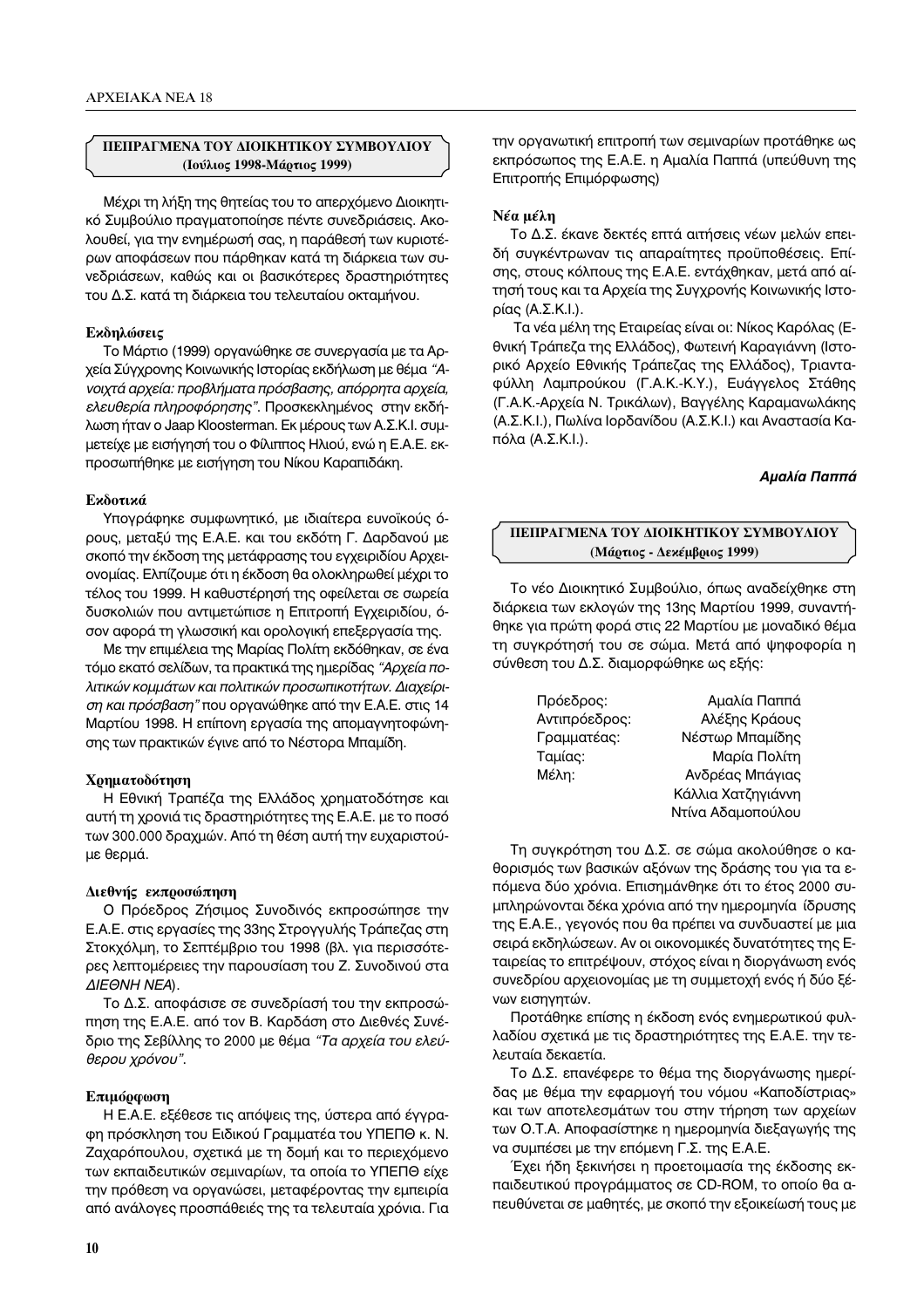τον κόσμο των αρχείων και πώς απλές και καθημερινές γνώσεις που αποκτούν στο χώρο του σχολείου μπορούν να τις ανακαλύψουν και στο χώρο ενός Αρχείου.

Στον εκδοτικό τομέα, ολοκληρώθηκε από τους Νέστορα Μπαμίδη και Αμαλία Παππά η δεύτερη διόρθωση της μετάφρασης του Εγχειριδίου Αρχειονομίας. Η εργασία αυτή διήρκεσε ένα περίπου χρόνο. Έτσι ολοκληρώθηκε η προετοιμασία από την πλευρά της Ε.Α.Ε. και τα σχετικά δοκίμια, μετά από έναν τελικό έλεγχο από την Επιτροπή Εγχειριδίου, έχουν παραδοθεί στον εκδοτικό οίκο.

Στους στόχους του Δ.Σ. είναι η προετοιμασία μιας διεθνούς συνάντησης με αντικείμενο τα αθλητικά και ολυμπιακά αρχεία. Η συνάντηση αυτή θα επιχειρηθεί να συνδυαστεί με την Πολιτιστική Ολυμπιάδα. Ήδη η Ε.Α.Ε. έχει καταθέσει στο Διεθνές Συμβούλιο Αρχείων την πρόταση για μετατροπή της Επιτροπής Αθλητικών και Ολυμπιακών Αρχείων της Ε.Α.Ε. σε Επιτροπή του Δ.Σ.Α.

#### **Διεθνής εκπροσώπηση**

Η Ε.Α.Ε. εκπροσωπήθηκε στις εργασίες της 34ης CITRA από την Πρόεδρο Αμαλία Παππά ενώ ο Αντιπρόεδρος Αλέξης Κράους συμμετείχε στη συνάντηση του IALHI (βλ. σχετική ενημέρωση στα *ΔΙΕΘΝΗ ΝΕΑ*)

#### **Χ**ρηματοδότηση

Και για το 1999, οι δραστηριότητες της Ε.Α.Ε. έτυχαν μερικής επιχορήγησης από την Εθνική Τράπεζα της Ελλάδας με το ποσό των 300.000 δρχ. Το Δ.Σ. τους ευχαριστεί θερμά.

Θα πρέπει, στο σημείο αυτό, να επαναλάβουμε ότι η Εταιρεία έχει απόλυτη ανάγκη από την συστηματική καταβολή της ετήσιας συνδρομής των μελών της. Γι' αυτό παρακαλούμε να μην την αμελείτε.

#### Άλλες δραστηριότητες

Υλοποιώντας απόφαση του προηγούμενου Δ.Σ., η Ε.Α.Ε. συμμετείχε στην οργανωτική επιτροπή του επιμορφωτικού σεμιναρίου Αρχειονομίας που πραγματοποιήθηκε το Μάιο του 1999. Το σεμινάριο απευθυνόταν στους αρχειονόμους των Γενικών Αρχείων του Κράτους και χρηματοδοτήθηκε από τη Διεύθυνση Εκπαίδευσης του ΥΠΕΠΘ (βλ. σχετικά στις *ΕΙΔΗΣΕΙΣ*).

Τον Αύγουστο η Ε.Α.Ε. προσκλήθηκε να συμμετάσχει σε μια συνάντηση η οποία οργανώθηκε με πρωτοβουλία του Υπουργείο Εξωτερικών. Στη συνάντηση συμμετείχε εκπρόσωπος των Ελλήνων βιβλιοθηκονόμων, του ελληνικού τμήματος του ICOM, εκπρόσωποι του Υπουργείου Πολιτισμού και του Υπουργείου Εξωτερικών. Εκ μέρους της Ε.Α.Ε. συμμετείχε η Πρόεδρος Αμαλία Παππά.

Αντικείμενο της συνάντησης ήταν η στάση της ελληνικής πλευράς στην περίπτωση που της ζητηθεί να μετέχει σε αποστολή καταγραφής των ζημιών που έχουν προκληθεί στην πολιτιστική κληρονομιά του Κοσσόβου. Το συντονισμό ενός τέτοιου εγχειρήματος θα έχει η προσωρινή διοίκηση του Κοσσόβου σε συνεργασία με τη διεθνή επιτροπή της Μπλε Ασπίδας. Η Ε.Α.Ε. δήλωσε τη διαθεσιμότητά της, αν οι περιστάσεις το απαιτήσουν.

Τέλος, με αφορμή το Διεθνές Συνέδριο που θα διεξα-

χθεί στη Σεβίλλη τον Σεπτέμβριο του 2000, η Ε.Α.Ε. θα οργανώσει εκπαιδευτικό ταξίδι στην Ισπανία με τελικό προορισμό τη Σεβίλλη. Ελπίζουμε ότι η επιτυχία ενός τέτοιου ταξιδιού θα έχει την επιτυχία εκείνου της Ιταλίας το 1996.

#### **Νέστωρ Μπαμίδης**

### **OΛΥΜΠΙΑΚΑ ΚΑΙ ΑΘΛΗΤΙΚΑ ΑΡΧΕΙΑ**

Η Ε.Α.Ε. έχει αποφασίσει να δώσει συνέχεια στις προσπάθειες (πρόγραμμα ερευνών και έκθεση αρχείων) που ξεκίνησαν εδώ και 6 χρόνια στον τομέα αυτό από την επιτροπή Ολυμπιακών και Αθλητικών Αρχείων της Εταιρείας. Θέλουμε να εντάξουμε τις εκδηλώσεις μας στα πλαίσια της Πολιτιστικής Ολυμπιάδας του 2000-2004. Το Δ.Σ. προβλέπει συγκεκριμένα οργάνωση διεθνούς ημερίδας εντός του 2000. Θα προσπαθήσουμε να χρησιμοποιήσουμε όλο το πλέγμα και το δυναμικό της Εταιρείας σε συνδυασμό με το διεθνές δίκτυο του Διεθνούς Συμβουλίου Αρχείων, όπου έχουμε ήδη επιτυχίες και πρωτοβουλίες (Πεκίνο - Έκθεση Αρχείων).

# Αλέξης Κράους

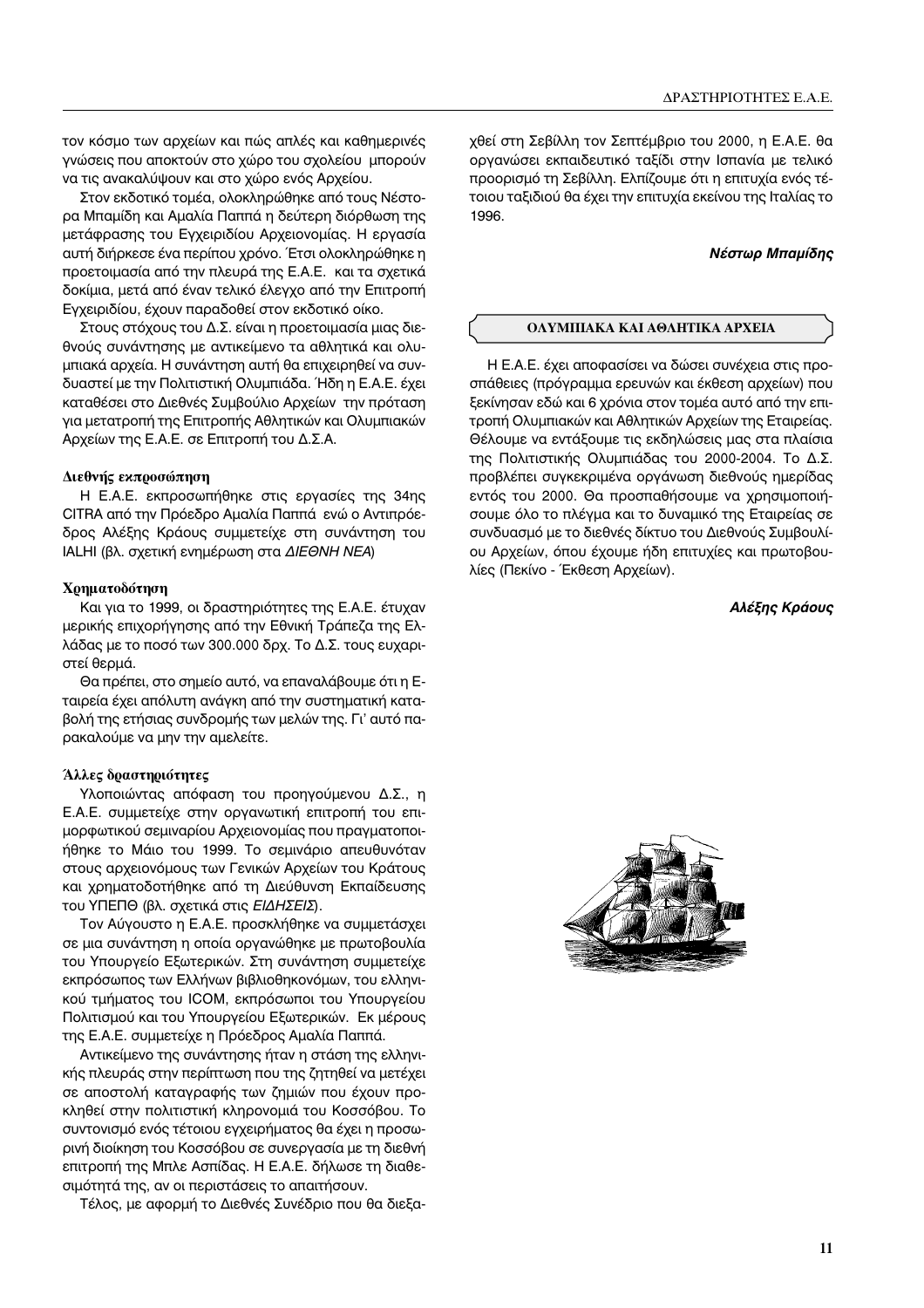# **APXEIAKA**

#### ΑΠΟΡΡΗΤΑ ΑΡΧΕΙΑ-ΠΡΟΣΒΑΣΗ ΣΤΑ ΑΡΧΕΙΑ<sup>1</sup>

Μια σειρά από νομικά κείμενα, από διοικητικές πρακτικές, από ιδιωτικές πρωτοβουλίες αλλά και η επισημοποίηση πολλών επιστημονικών απαιτήσεων από τα μέσα της δεκαετίας του 1980 έχουν οπωσδήποτε αλλάξει τα αρχειακά δεδομένα στη χώρα -αυτό σ' ένα βαθμό έχει επηρεασθεί από τις εξελίξεις στα αρχεία και τις αρχειακές πρακτικές στο εξωτερικό- και επιβάλλεται σήμερα να περάσουμε στην επισκόπηση των αλλαγών ελπίζοντας ότι θα διορθώσουμε τις ατέλειες, θα βελτιώσουμε τις ερμηνείες και τα εννοιολογικά εργαλεία, θα επιτύχουμε καλύτερες λύσεις σε πολλά από τα πρακτικά προβλήματα που εμφανίζονται λίγο-πολύ σε κάθε αρχειακή διαδικασία.

Μιλώντας στο πρώτο πρόσωπο του πληθυντικού εννοούμε το σύνολο εκείνων που με τη στενή έννοια ασχολούνται με τα αρχεία, δηλαδή τους αρχειονόμους των κρατικών υπηρεσιών και τους αρχειονόμους που εργάζονται σε ιδιωτικές αρχειακές συλλογές ή σε άλλα ιδρύματα αρχειακής μνήμης αλλά και τους απασχολούμενους έστω και ευκαιριακά στα ενεργά και τα ημιενεργά αρχεία του δημόσιου τομέα και των ιδιωτικών επιχειρήσεων. Διευρύνοντας την έννοια του κόσμου των αρχείων, θα χρειαστεί να περιλάβουμε σ' αυτήν και τον επιστημονικό κόσμο που χρησιμοποιεί αρχεία - και που κυρίως αντιπροσωπεύουν οι ιστορικοίτον κόσμο της ενημέρωσης και της πληροφορίας που κυρίως αντιπροσωπεύουν οι δημοσιογράφοι, το ευρύτερο κοινό που παραμένει για την ελληνική πραγματικότητα ένας στόχος που πρέπει να ευαισθητοποιηθεί περισσότερο αλλά και τον κόσμο της πολιτικής και της ανώτερης διοίκησης, αφού απ' αυτούς πηγάζουν οι σημαντικές αποφάσεις και αυτοί είναι ταυτόχρονα παραγωγοί και χρήστες αρχείων<sup>2</sup>.

Αν αναλύσουμε τώρα το γενικότερο πολιτικό πλαίσιο στο οποίο τοποθετούμαστε, δηλαδή από τα μέσα της δεκαετίας του 1980 έως σήμερα, θα διαπιστώσουμε ότι σηματοδοτείται από ορισμένα κείμενα αρχειακού χαρακτήρα -τρία βασικά κείμενα- που αντιπροσωπεύουν μια διαφορετική αντίληψη ως προς τα αρχεία από εκείνη που είχε κυριαρχήσει στην χώρα κατά τον περασμένο αιώνα και τις οκτώ πρώτες δεκαετίες του αιώνα μας. Πιο συγκεκριμένα, η έννοια του ιστορικού αρχείου και του αρχείου διοίκησης παύουν να είναι κατά σαφή τρόπο ξεχωριστές και αυτό χάρη στην αντίληψη που αρχίζει να διαχέεται - και που το 1986 νομοθετήθηκε- ότι η πρόσβαση σε μια διοικητική πληροφορία είναι δικαίωμα πολιτικό<sup>3</sup>. Η μετατόπιση από την έννοια της διοικητικής πληροφορίας και του δικαιώματος γνώσης του διοικητικού εγγράφου στην έννοια του δικαιώματος γνώσης ενός αρχείου γενικότερα και στο σύνολό του, δεν ήταν πια δύσκολη, αλλά για διάφορους λόγους στους οποίους θα επανέλθουμε, δεν αξιοποιήθηκε. Το βέβαιο ωστόσο είναι ότι άνοιξε το δρόμο για μια διαφορετική αντίληψη, αφού η κυρίαρχη ως τότε αντίληψη επέτρεπε την πρόσβαση για τον πολίτη μόνο σε ό,τι θεωρούνταν ιστορικό αρχείο και μάλιστα αφήνοντας μεγάλα υποκειμενικά περιθώρια στον διευθυντή των Αρχείων του Κράτους να απαγορεύσει αυτή την πρόσβαση<sup>4</sup>. Την αλλαγή την αποδίδουμε στη μεταφορά νεωτερικών ιδεών από το εξωτερικό -ο νόμος στον οποίο αναφερόμαστε (Ν.1599/86) παρουσιάζει ομοιότητες αντιγραφής με τον αντίστοιχο γαλλικό νόμο 78-753 της 17ης Ιουλίου 1978<sup>5</sup>- του οποίου η πρόσληψη διευκολύνθηκε από το γενικότερο κλίμα μεταρρυθμίσεων, της δημόσιας διοίκησης ιδίως, που κυριαρχούσε στη χώρα τα χρόνια εκείνα και άλλωστε κυριαρχεί ακόμα. Το πνεύμα αυτού του νόμου ωστόσο, επηρεασμένο ακριβώς από αυτό το κλίμα, δεν ερχόταν τόσο να θεραπεύσει τις ανάγκες των αρχείων γενικότερα αλλά ήθελε κυρίως να ικανοποιήσει μόνο ένα δικαίωμα άμεσης γνώσης για ορισμένες κατηγορίες εγγράφων και δεν άφηνε περιθώρια για μια εις βάθος αντιμετώπιση του προβλήματος των αρχείων. Πιο συγκεκριμένα, δεν μεριμνούσε για την τύχη - και άρα τον αποχαρακτηρισμό- των εγγράφων τα οποία εξαιρούνταν από το δικαίωμα γνώσης. Επιπλέον, εισήγαγε μια σειρά από έννοιες πολύ σημαντικές, όπως αυτή της "ιδιωτικής και οικογενειακής ζωής τρίτων", τις οποίες όμως δεν διασαφήνιζε, όπως δεν διασαφήνισε και η διοικητική πρακτική που ακολούθησε τον Νόμο. Έδινε δηλαδή δικαίωμα πρόσβασης για ορισμένα έγγραφα, δεσμεύοντας όμως επ' αόριστον άλλα, αφήνοντας το δικαίωμα στα κρατικά όργανα να ορίσουν τις έννοιες σύμφωνα με τις οποίες τα έγγραφα αυτά θα ορίζονταν ως απόρρητα. Απ' αυτό το σημείο και μετά, ο Ν.1599/86 εγκαταλείπει το πρότυπό του και την ανάγκη διαφάνειας και δεν δημιουργεί εκείνο το όργανο που θα δημοσίευε ποιες κατηγορίες εγγράφων θεωρούνται απόρρητες, για ποιο χρονικό διάστημα θεωρούνται απόρρητες, ποια μέριμνα θα λαμβανόταν γι' αυτές όσο παρέμεναν απόρρητες, ποιος θα είχε το δικαίωμα αποχαρακτηρισμού τους και ποιοι όροι θα διευθετούσαν την πρόσβαση μετά τον αποχαρακτηρισμό τους. Σιωπηλά σ' αυτόν τον νόμο, οι ευθύνες αυτές αφήνονται στα αρμόδια υπουργεία ή κυβερνητικά όργανα χωρίς ουσιαστικά να ασκείται ή να προβλέπεται έλεγχος κατά πόσον θα το έπρατταν. Το ερώτημα μπορεί να τεθεί ακόμα και

<sup>&</sup>lt;sup>1</sup> Εισήγηση στην εκδήλωση που διοργάνωσαν τα ΑΣΚΙ με συμμετοχή της Ε.Α.Ε. στις 5/3/1999 στο αμφιθέατρο Ζ. Ζέρβα του ΕΙΕ με θέμα "Ανοικτά αρχεία: προβλήματα πρόσβασης, απόροητα αρχεία και ελευθερία της πληροφόρησης".

<sup>&</sup>lt;sup>2</sup> Συμπόσιο Αρχειονομίας, αρχεία και αρχειακοί: ένας ιστός, Κέρκυρα, 11-13 Οκτωβρίου 1991, Ελληνική αρχειακή Εταιρεία, Αθήνα 1992, σσ. 21-35.

<sup>&</sup>lt;sup>3</sup> Ν. 1599, 11 Ιουνίου 1986, ΦΕΚ Α' 75, Σχέσεις κράτους - πολίτη, καθιέρωση νέου τύπου δελτίου ταυτότητας και άλλες διατάξεις. Επίσης, Φ. Ηλιού, Ν. Κα-

ραπιδάκης, Β. Κρεμμυδάς, Λίλιαν Μήτρου, Γ. Μητροφάνης, Ζ. Συνοδινός, Η πρόσβαση στα αρχεία: δυνατότητες, δεοντολογία, απόροητο, Στρογγυλή τράπεζα, Αθήνα, 24 Ιανουαρίου 1998, Ελληνική Αρχειακή Εταιρεία, Θεσσαλονίxn. 1998.

<sup>&</sup>lt;sup>4</sup> Ν. 2027/39, 19 Οκτωβρίου 1939, ΦΕΚ Α' 448, Περί αναδιοργανώσεως της υπηρεσίας των Γενικών Αρχείων του Κράτους, άρ. 6

<sup>&</sup>lt;sup>5</sup> H. Bastien, *Droit des archives*, Direction des Archives de France, 1996, σελ. 90 κε.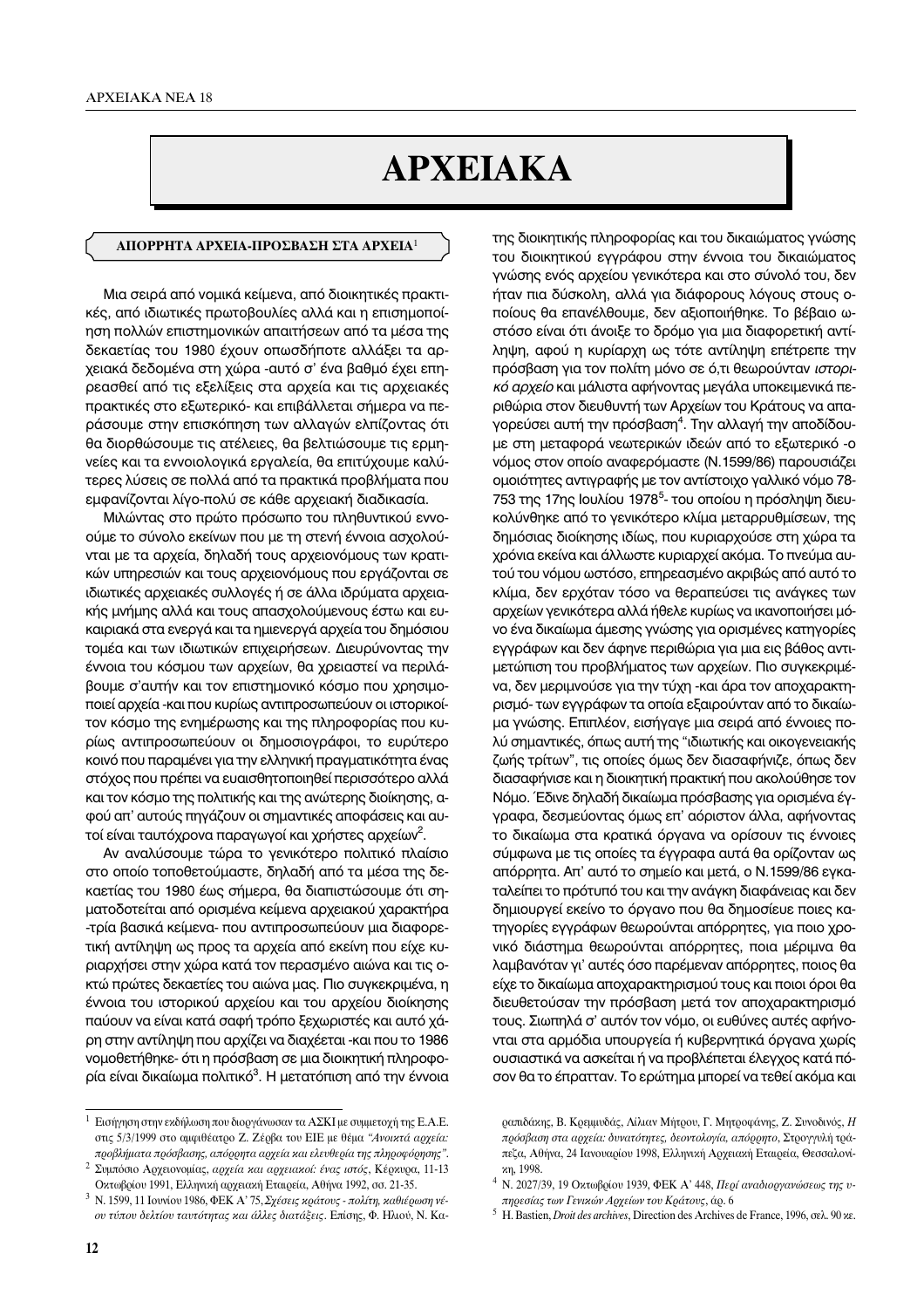σήμερα, κατά πόσο δηλαδή το έχουν πράξει και κατά πόσο η διαφάνεια στην πληροφόρηση ως προς τα απόρρητα αρχεία εξασφαλίζεται μετά την πάροδο κάποιου χρόνου, που θα έχει όμως και εκ των προτέρων ορισθεί. Εδώ πρέπει να προσθέσουμε μια ακόμα δυσκολία που θα μας κάνει να πάμε λίγο πιο πίσω στο χρόνο, στα 1979, τα πρώτα χρόνια της μεταπολίτευσης, όπου επίσης κυριάρχησε ένα κλίμα διοικητικής μεταρρύθμισης και στο οποίο οφείλονται και τα βασικά προεδρικά διατάγματα περί εκκαθαρίσεων και επιλογής των δημοσίων εγγράφων<sup>6</sup>. Τα σημαντικά αυτά κείμενα, που αν και δίνουν δικαίωμα στα Γενικά Αρχεία του Κράτους (ΓΑΚ) να επιλέγουν τα διατηρητέα έγγραφα πριν την καταστροφή που μπορεί να αποφασίσει μια υπηρεσία, εξαιρούν -ουσιαστικά σιωπηλά- απ' αυτό το δικαίωμα επιλογής τα αρχεία διηνεκούς διατήρησης αφενός και αφετέρου εισάγουν ακριβώς αυτήν την έννοια που θέτει μεγάλα προβλήματα αρχειακής διατήρησης, την έννοια δηλαδή των "εις το διηνεκές διατηρουμένων εγγράφων", κατηγορία τεκμηρίων που ενώ διατηρείται στο διηνεκές, η υπηρεσία παραγωγής δεν υποχρεούται να τα καταθέσει στα Γενικά Αρχεία αλλά με το επιχείρημα της υπηρεσιακής χρησιμότητας τα διατηρεί κοντά της. Οπότε ανακύπτει το εξής ερώτημα: σε ποιους κανόνες πρόσβασης υπόκεινται αυτά τα έγγραφα που διατηρούν στο διηνεκές οι υπηρεσίες, ιδίως αν αυτά είναι χαρακτηρισμένα απόρρητα; Πότε αποχαρακτηρίζονται και πώς; Πώς ενημερώνεται ο ενδιαφερόμενος; Πώς μπορεί και κάτω από ποιους όρους να προσέλθει σε μια υπηρεσία που διατηρεί αρχεία αποχαρακτηρισμένα, ίσως και προσιτά βάσει του Ν.1599/86 και να τα μελετήσει; Δυστυχώς το πρόβλημα δεν έχει λυθεί και ούτε ίσως καν τεθεί. Αν προσθέσουμε εδώ και το πρόβλημα της μεθόδου της επιλογής διατήρησης των εγγράφων εκ μέρους των κρατικών Αρχείων, που ουσιαστικά γίνεται μόνο στα έγγραφα που θέλει να αποχωρισθεί η υπηρεσία και όχι απαραίτητα στους φακέλους. ξέρουμε ότι πολλές φορές σώζονται μόνο έγγραφα και όχι ολόκληρες υποθέσεις αφού από ένα φάκελο μπορούν να ξεχωρισθούν έγγραφα προς εκκαθάριση τα οποία πιθανόν θα διαφυλαχθούν από τα ΓΑΚ ενώ άλλα έγγραφα από τον ίδιο φάκελο θα παραμείνουν στο αρχείο της υπηρεσίας παραγωγής για όσο καιρό τα χρειάζεται και θα φθάσουν ίσως στα ΓΑΚ πολύ αργότερα. Το ίδιο πρόβλημα τίθεται και για ακέραιους φακέλους μιας υπηρεσίας οι οποίοι αποχωρίζονται απ' αυτήν κατά τη διενέργεια μιας εκκαθάρισης αλλά άλλοι συναφείς παραμένουν σε χρήση και δεν περιέρχονται στα ΓΑΚ παρά πολύ αργότερα, αν περιέλθουν.

Όλες αυτές οι διαδικασίες δεν έχουν κατά τη γνώμη μας αποσαφηνισθεί, όπως δεν έχει αποσαφηνισθεί γενικότερα ο μηχανισμός εκκαθάρισης και επιλογής -όπως θα δούμε και παρακάτω- με αποτέλεσμα να επηρεάζεται η ίδια η φύση της λειτουργίας των αρχείων.

Αλλά ας επανέλθουμε στα τέλη της δεκαετίας του 1980 και στις αρχές του 1990, περίοδο που χαρακτηρίζεται από σημαντικά αρχειακά γεγονότα. Ας αρχίσουμε από το πιο δυσάρεστο και το πιο καταστροφικό, που είναι η γιγαντιαία καταστροφή φακέλων το 1989, με απόφαση της Βουλής των Ελλήνων μάλιστα, του υπουργείου Δημοσίας Τάξεως<sup>7</sup>. Εκτός από την καθαυτό καταστροφή τεκμηρίων που αντιπροσώπευε αυτή η ενέργεια, οι συνέπειές της ήταν και ψυχολογικές αφού, ενώ από την μια μεριά γίνονταν δειλά βήματα για το δικαίωμα γνώσης του διοικητικού εγγράφου, από την άλλη μεριά η ίδια η Δημοκρατία διά του Κοινοβουλίου της ερχόταν να ορίσει με αυθαιρεσία ό,τι αυτή θεωρούσε εθνική μνήμη και με μια "αυτοκρατορική" χειρονομία να διαγράψει την ιστορία χιλιάδων ανθρώπων και των δύο πλευρών και κυρίως να στερήσει εκατομμύρια άλλους από το δικαίωμα γνώσης αυτής της ιστορίας. Αν υπήρχαν αναγνωρισμένα εγκλήματα μνήμης, η πυρπόληση των φακέλων θα είχε εξέχουσα θέση. Κάτω από το κλίμα αυτής της βαρύτατης αυθαιρεσίας διεξήχθησαν δύο αρχειακές επιχειρήσεις με μεγάλη σημασία τα επόμενα ακριβώς χρόνια που ακολουθούν την πυρπόληση των φακέλων. Και οι δύο είχαν ίσως ένα χαρακτήρα ειρωνικό. Η μια επιχείρηση ήταν η ψήφιση του νέου νόμου των αρχείων του κράτους το 1991, δύο δηλαδή χρόνια μετά από την πιο γιγαντιαία καταστροφή αρχείων της νεότερης τουλάχιστον ιστορίας και η άλλη επιχείρηση -που αποτελούσε και μια πρεμιέρα στα ελληνικά πράγματα- ήταν η ίδρυση των Αρχείων Σύγχρονης Κοινωνικής Ιστορίας (Α.Σ.Κ.Ι.) μέσα από τους κόλπους και με πυρήνα την αρχειακή περιουσία του πολιτικού κόμματος του Συνασπισμού<sup>8</sup>. Η ειρωνεία ήταν ότι ιδρύονταν κοινωνικά αρχεία μετά την καταστροφή μιας πηγής από τις σημαντικότερες για την κοινωνική ιστορία ενώ από την άλλη μεριά το κράτος αποφάσιζε να αναδιοργανώσει τα αρχεία του μετά από τη μεγαλύτερη αρχειακή καταστροφή που είχε μόλις διαπράξει συνειδητά και όχι από αμέλεια ή αδιαφορία, όπως έκανε παλιότερα.

Ο νέος νόμος των αρχείων του κράτους που ψηφίστηκε από τη Βουλή το 1991 ήταν σε μεγάλο βαθμό προϊόν σχεδίων τα οποία είχαν ξεκινήσει από τα χρόνια της μεταπολίτευσης, χωρίς ωστόσο να έχουν εκπονηθεί σε συνεργασία με τους διοικητικούς ή πολιτικούς κύκλους που εκπόνησαν τα κριτήρια εκκαθάρισης που αναφέραμε παραπάνω, ούτε με τους κύκλους που εκπόνησαν τον νόμο για το δικαίωμα γνώσης για το διοικητικό έγγραφο. Το γεγονός αυτό μαρτυρεί ότι ουσιαστικά υπήρχαν τρεις πολιτικές σχετικές με τον τομέα των αρχείων ασχέτως εάν τα κριτήρια της εκκαθάρισης και ο νόμος 1599 είχαν προέλθει ουσιαστικά από το ίδιο υπουργείο, το υπουργείο Προεδρίας της Κυβέρνησης.

<sup>&</sup>lt;sup>6</sup> βλ. πρόχειρα, Ν. Καραπιδάκης, "Οι εκκαθαρίσεις και οι επιλογές σύγχρονων διοικητικών αρχείων", Επετηρίδα των Γενικών Αρχείων του Κράτους-1990, Αθήνα 1991 [βιβλιοθήκη των Γενικών Αρχείων του Κράτους 19] σσ. 25-34 και Μαρία Μπακαδήμα, "Επιλογές και εκκαθαρίσεις διοικητικών αρχείων", Επετηρίδα των Γενικών Αρχείων του Κράτους, 1997, [βιβλιοθήκη των Γενικών Αρχείων του Κράτους 31] σσ. 137-143 και στον ίδιο τόμο, σσ. 143-179, Δ. Γεωργόπουλος, "Πρόταση για τις εκκαθαρίσεις ημιενεργών αρχείων" και Χ.

Λάνδρος, "Η εκκαθάριση των αρχείων των Δ.Ο.Υ." σσ. 179-192.

 $^7$ Σπ. Ασδ<br/>ραχάς, Λ. Βρανούσης, Λουκία Δρούλια, Φ. Ηλιού, Α. Λιάκος, Άννα Ματθαίου, Γ. Μπαφούνης, Β. Παναγιωτόπουλος, Σύγχρονα αρχεία. Φάκελοι και ιστορική έρευνα, Εταιρεία Μελέτης Νέου Ελληνισμού, Αθήνα 1991 [Παράρτημα του περιοδικού Μνήμων, αριθ. 6].

<sup>&</sup>lt;sup>8</sup> Φ. Ηλιού, "Ανοιχτά αρχεία", Αρχειοτάξιο, 1 (1999) σσ. 4-7.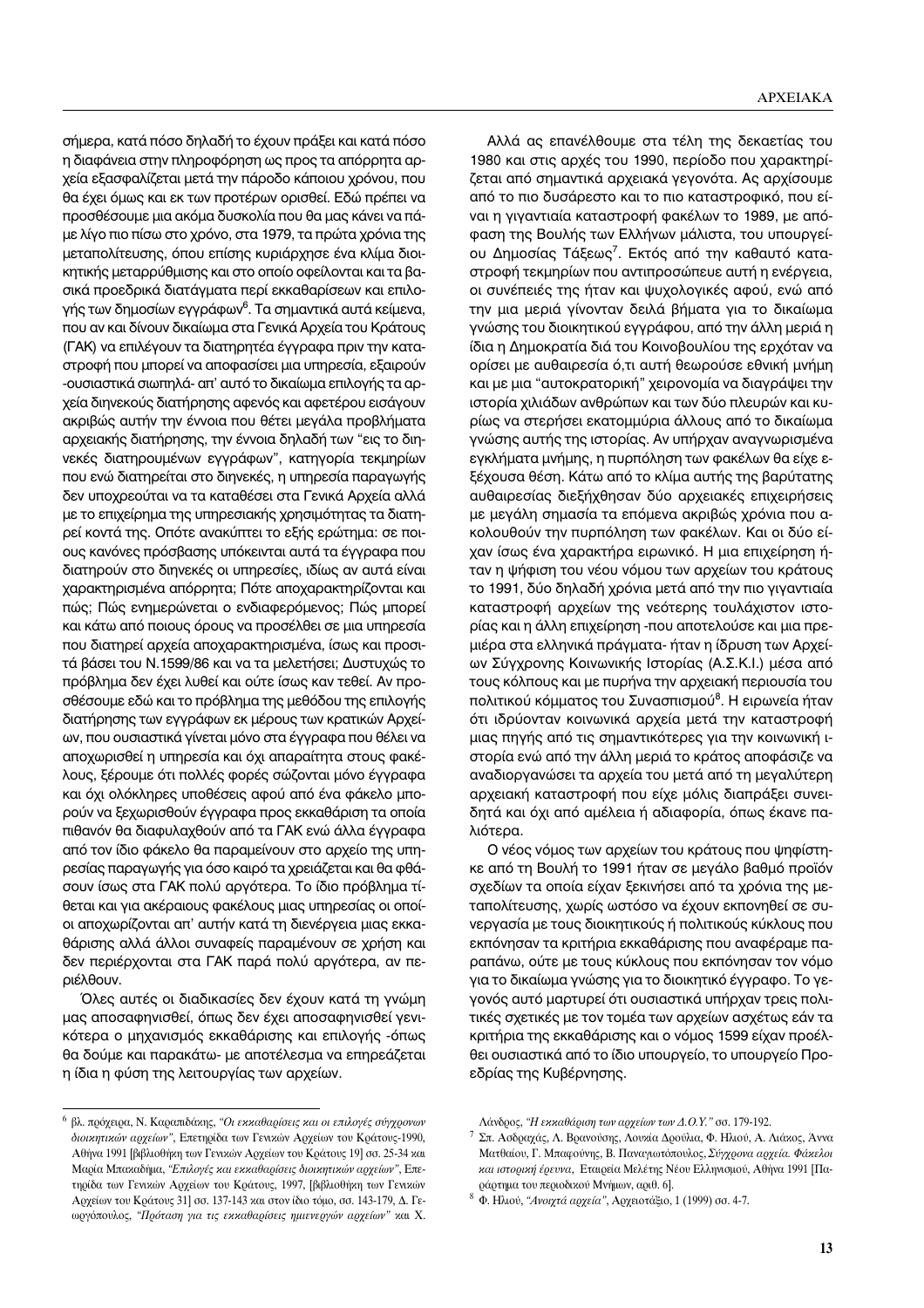Ο νόμος περί των Γενικών Αρχείων του Κράτους του 1991<sup>9</sup> ήταν επομένως υποχρεωμένος να ενσωματώσει τα κεκτημένα των δύο προηγούμενων εμπειριών -και πράγματι τα ενσωματώνει- ενώ ως προς το δικαίωμα πρόσβασης στα αρχεία εισάγει επιπροσθέτως και την έννοια της τριακονταετίας, την οποία προορίζει μόνο για εκείνα τα έγγραφα τα οποία δεν ήταν ανοικτά σύμφωνα με τις ευεργετικές διατάξεις του νόμου περί δικαιώματος γνώσης των διοικητικών εγγράφων (1599/86). Η κατάσταση επομένως ήταν θεωρητικά ειδυλλιακή, αφού στην Ελλάδα μετά το 1991, οποιοδήποτε έγγραφο είχε ηλικία άνω των τριάντα χρόνων ήταν προσιτό στο κοινό, εκτός βέβαια από τα έγγραφα που ούτως ή άλλως είναι προσιτά από την ημερομηνία της δημιουργίας τους. Η κατάκτηση της θέσεως αυτής ήταν σημαντική αλλά έπρεπε να εδραιωθεί για να αποκτήσει κάποιο νόημα. Και η εδραίωση περνούσε φυσικά από την οργάνωση μιας αρχειακής υποδομής που ουσιαστικά ήταν ανύπαρκτη ή έστω υβριδική πριν το 1991. Συνοψίζουμε αυτή την κατάσταση με λίγες λέξεις: VOμοθετικά κενά, ελάχιστες αρχειακές υπηρεσίες σε λειτουργία και υπολειτουργία αυτών των ελαχίστων που υπήρχαν. Παντελής έλλειψη ή αρχαϊκή αντίληψη για το επάγγελμα του αρχειονόμου. Εννοιολογική και θεωρητική πενία για τις έννοιες αρχείο, πρόσβαση στο αρχείο, αρχειακή οργάνωση<sup>10</sup>. Θα θέλαμε να συσχετίσουμε εδώ την πυρπόληση των φακέλλων του 1989 με όλη αυτήν την κατάσταση που βρήκε την αρχειακή κοινότητα με τα ελάχιστα μέλη της τότε, τουλάχιστον αδύναμη και απροετοίμαστη. Ορισμένοι από τους σημερινούς αναγνώστες ήταν και οι μόνες φωνές διαμαρτυρίας εκείνου του "καλοκαιριού της λογικής των Ηρωστράτων" για να παραφράσουμε μια διατύπωση του Φίλιππου Ηλιού<sup>11</sup>.

Aν κρίνουμε τα πεπραγμένα που ακολουθούν σ' αυτόν τον τομέα από το 1991 έως σήμερα, δεν μπορούμε παρά να συγχαρούμε την αρχειακή κοινότητα και την ελληνική κοινωνία για το γεγονός ότι πραγματοποίησε πολλά βήματα.

Θέλουμε να τα αναφέρουμε εν συντομία:

- Καλύτερο νομοθετικό πλαίσιο στο οποίο πρέπει να προσθέσουμε και την πρόσφατη νομοθεσία για τα αρχεία του Υπουργείου Εξωτερικών -που εισάγει μεγαλύτερη διαφάνεια αλλά και υιοθετεί επίσης την έννοια του επαγγελματία αρχειονόμου- καθώς και την πρόσφατη απόφαση του Υπουργείου Δημόσιας Τάξης να παραδίδει μέρος των αρχείων του στα ΓΑΚ<sup>12</sup>.
- Σταδιακή βελτίωση της υποδομής πολλών αρχειακών υπηρεσιών και κυρίως ορισμένων με συμβολική σημα-

σία, όπως της Υδρας, της Κέρκυρας, της Θεσσαλονίκης και της Σύρου και πιο πρόσφατα της Σάμου. Το κατεξοχήν ωστόσο σύμβολο, το κτίριο της κεντρικής υπηρεσίας, δεν είναι ακόμα κερδισμένο.

- Αύξηση του μέρους των αρχείων των δημοσίων υπηρεσιών που διασώζονται από τις αρχειακές υπηρεσίες του κράτους και άρα αύξηση των αρχείων που θεωρητικά έστω μπορούν να διατεθούν στο κοινό. Πολλαπλασιασμός των εργαλείων έρευνας που διατίθενται στο Κοινό για τη διευκόλυνση των ερευνών του<sup>13</sup>.
- Αύξηση του προσωπικού που υπηρετεί στα αρχεία.
- Βελτίωση των υπηρεσιών εκπαίδευσης και μετεκπαίδευσης των αρχειονόμων χάρη στα σεμινάρια, της ημερίδες, τα συνέδρια, τις διαλέξεις που οργάνωσαν τα Γενικά Αρχεία του Κράτους και η Αρχειακή Εταιρεία που ιδρύθηκε και αυτή (1990) λίγο μετά την πυρπόληση των φακέλλων και όχι κατά τρόπον άσχετο μ' αυτήν την πυρπόληση. Ας σταθούμε επίσης και στην τόσα υποσχόμενη ανώτατη σχολή αρχειονομίας που ιδρύθηκε στο Ιόνιο Πανεπιστήμιο (1993) αλλά και στη διδασκαλία της αρχειονομίας στα τμήματα βιβλιοθηκονομίας των ΤΕΙ.

Aν συνεχίζαμε να απαριθμούμε τα κεκτημένα, θα κινδυνεύαμε να δώσουμε την εικόνα μιας απρόσκοπτης λειτουργίας ενός αρχειακού συστήματος που έχει σχεδόν ξεχάσει τα τραύματα που σημάδεψαν τη γέννησή του. Αν μάλιστα προσθέσουμε ότι η χώρα απέκτησε και νόμο περί προστασίας των προσωπικών δεδομένων<sup>14</sup> τότε όλα θα φαίνονται να πηγαίνουν προς το καλύτερο στον καλύτερο των κόσμων.

Έχουν εν τω μεταξύ προστεθεί τόσα νέα προβλήματα πριν λυθούν τα κληρονομημένα: η αποκέντρωση και οι διάφορες μορφές που παίρνει στη χώρα από την εισαγωγή του θεσμού των περιφερειών έως την αναδιοργάνωση του σχεδίου "Καποδίστριας" συνδέεται άμεσα με το προβλήματα διατήρησης και φυσικά πρόσβασης στα αρχεία. Πώς θα οργανωθούν τα αρχεία των κοινοτήτων που καταργούνται; Ποιο θα είναι το νομικό τους καθεστώς; Ποιες συνθήκες θα διέπουν την πρόσβαση σε αυτά;

To ίδιο το πρόβλημα της πρόσβασης των αρχείων παραμένει άλυτο όπως παραμένει αναπάντητο το ερώτημα, παρά τις σχετικές προόδους, κάτω από ποιες συνθήκες γίνονται προσιτά τα απόρρητα έγγραφα και κατά πόσο δεν χάνονται μέσα από διαδικασίες αδιαφανών εκκαθαρίσων;

Πώς ορίζεται καλύτερα η τύχη των αρχείων των επιχειρήσεων που περνούν στον ιδιωτικό τομέα αλλά κυρίως

<sup>&</sup>lt;sup>9</sup> Ν. 1946, 14 Μαΐου 1991, ΦΕΚ Α' 69, Γενικά Αρχεία του Κράτους και άλλες  $διατ$ *ά* $ξεις.$ 

<sup>&</sup>lt;sup>10</sup> Σοφία Ματθαίου, "Αρχειακά", Μνήμων, 13(1991) σελ. 297, όπου και αναφορά στην εκδήλωση της Εταιρείας Μελέτης Νέου Ελληνισμού τον Νοέμβριο του 1987 στην Αθήνα, Αμφιθέατρο ΕΙΕ, με θέμα "Αρχεία και Ιστορία".

<sup>&</sup>lt;sup>11</sup> Φ. Ηλιού, *Οι φάκελοι*, Θεμέλιο, Αθήνα 1989.

<sup>&</sup>lt;sup>12</sup> Στο σχετικό Προεδρικό Διάταγμα οι εκκαθαρίσεις του ΥΔΤ καθώς και τα εις το διηνεκές διατηρούμενα αρχεία εναρμονίζονται με το άρθρο 2 του Ν. 1946/91.

 $^{13}$  Τα ευρετήρια των υπηρεσιών των ΓΑΚ μπορεί να παρακολουθήσει κανείς τόσο στη σειρά της βιβλιοθήχης των Γενιχών Αργείων του Κράτους αριθ. 17-31 αλλά και στις αυτοτελείς εκδόσεις των περιφερειακών αρχείων, των οποίων ωστόσο δεν έχει δημοσιευθεί κατάλογος. Βλ. ωστόσο, "Βιβλιοθήκη Ε.Α.Ε., νέες προσκτήσεις" Αρχειακά Νέα 17 (Ιούλιος 1998) σελ. 54 και γενικότερα την πα-

ρουσίαση νέων εκδόσεων σε διάφορα άλλα τεύχη. Το περιοδικό της ΕΜΝΕ, "Μνήμων", δημοσιεύει νέα ευρετήρια συστηματικά μετά τον τόμο 13 (1991). Αξίζει επίσης να αναφερθεί ότι πολλά ευρετήρια δεν δημοσιεύονται μεν, αλλά υπάρχουν στα αρχειακά ιδρύματα της παραγωγής τους, όπως στα ΑΣΚΙ, το ΕΛΙΑ, τη Γεννάδειο Βιβλιοθήκη και φυσικά τις αρχειακές υπηρεσίες των ΓΑΚ. Το ΕΛΙΑ, δημοσιεύει σύντομες παρουσιάσεις αρχείων στην ενημερωτική του έκδοση "Τα νέα του ΕΛΙΑ". Τέλος στις στήλες όπου αναγράφονται τα βιβλία που παραλήφθηκαν από το περιοδικό "Τα Ιστορικά", εμφανίζονται

σχεδόν όλες οι νέες δημοσιεύσεις ευρετηρίων.<br><sup>14</sup> Ν. 2472, 10 Απριλίου 1997, ΦΕΚ Α' 50, *Προστασία του ατόμου από την επε*ξεργασία δεδομένων προσωπικού χαρακτήρα και Λίλιαν Μήτρου, "Η πρόσβαση στα αρχεία: δυνατότητες, δεοντολογία, απόρ*οητο*", Τα Ιστορικά, 14/27  $(Aεx. 1997)$  σσ. 409-419.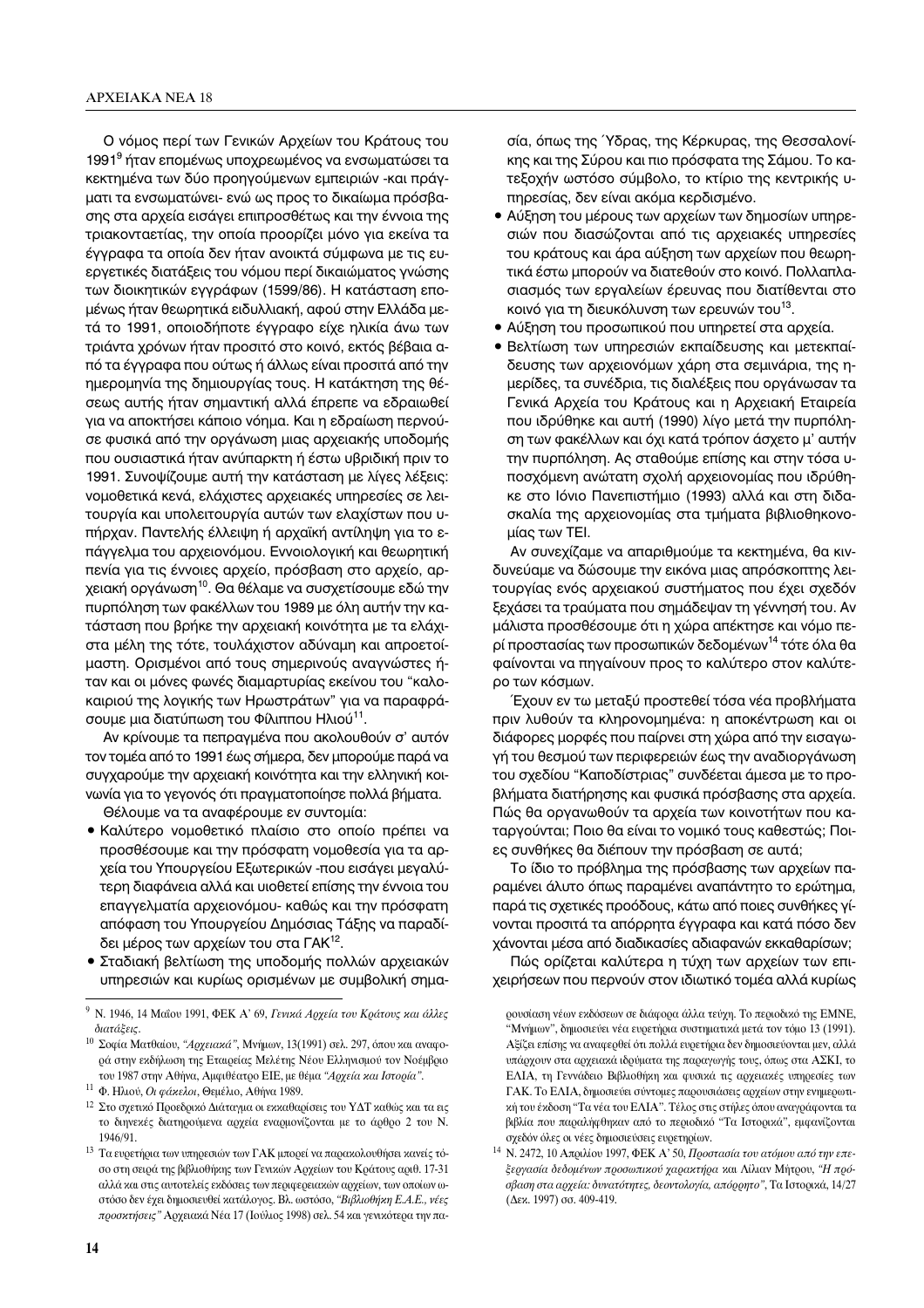η τύχη των πολυάριθμων ΝΠΔΔ, όπως είναι π.χ. το Ίδρυμα Κοινωνικών Ασφαλίσεων, των οποίων τα αρχεία αποτελούν μοναδική πηγή κοινωνικής ιστορίας και τα οποία παρά την νομοθεσία είναι ουσιαστικά -εξαιτίας της αρχειακής οργάνωσης των ημιενεργών αρχείων- απρόσιτα;

Η Ελληνική Αρχειακή Εταιρεία και τα Α.Σ.Κ.Ι. έχουν πολύ σωστά ξεκινήσει να σκέφτονται το πρόβλημα των αρχείων των πολιτικών κομμάτων<sup>15</sup> και των πολιτικών προσώπων και όσοι παρακολούθησαν τη σχετική εκδήλωση θυμούνται πόσο γόνιμη ήταν η συζήτηση αλλά και πόσο δύσκολο είναι το πρόβλημα, αφού ουσιαστικά την αναγκαιότητα μιας διαφανούς αρχειακής πολιτικής δεν τη συμμερίζονται παρά ελάχιστα κόμματα και συχνά ούτε το ίδιο το κράτος. Η συζήτηση της κοινωνίας των πολιτών πρέπει πραγματικά να ενταθεί αν θέλουμε να έχουμε ουσιαστικά αποτελέσματα. Ας σημειωθεί εδώ ότι γύρω από τη συζήτηση για την οργάνωση των αρχείων του Πρωθυπουργού<sup>16</sup> και των Υπουργών, που ξεκίνησε με πρωτοβουλία του Γραφείου Πρωθυπουργού, άρχισε να διαμορφώνεται κατά τρόπο σαφή η αντίληψη ότι τα αρχεία πολιτικών που παράγονται κατά την άσκηση της εξουσίας τους μπορούν να διαχωρίζονται από το προσωπικό τους αρχείο και να περιέρχονται απρόσκοπτα στο δημόσιο. Αν αυτή η πολιτική συνεχισθεί, θα διαπιστώσουμε σύντομα έναν αξιοπρόσεκτο εμπλουτισμό των δημοσίων αρχείων.

Η ίδια ωστόσο η αύξηση της αρχειακής παραγωγής επιβάλλει ένα καλύτερο έλεγχο εκ μέρους των υπηρεσιών των δημοσίων αρχείων σε συνεργασία με τις υπηρεσίες παραγωγής, που θα μεταφραζόταν σε μια τελειοποίηση των κανόνων επιλογής και εκκαθάρισης καθώς και των πλαισίων υποδοχής των νέων παραλαβών, συνθήκες που αν δεν εξασφαλισθούν ή αν καθυστερήσουν θα καταστήσουν ουσιαστικά αδύνατη την πρόσβαση.

Ορισμένες κατηγορίες αρχείων, όπως είναι τα οικονομικά και τα κοινωνικά αρχεία πρέπει να τύχουν μεγαλύτερης προσοχής, όπως και τα ιδιωτικά, απαντώντας έτσι στις απαιτήσεις των ιστορικών και στην ανανέωση των ενδιαφερόντων τους.

Η ίδια η τελειοποίηση του νομικού πλαισίου επιβάλλει μια αναδιοργάνωση της αρχειακής πολιτικής, αν λάβουμε υπόψη ποιες νέες αρχειακές πραγματικότητες έχει προκαλέσει ο Ν.2472/97 και η αποκέντρωση.

Κλείνοντας, θα υπογραμμίσουμε ότι τα αρχειακά μας κέρδη πρέπει να ενισχυθούν με κάθε τρόπο αντί να εγκαταλειφθούν και να ενσκύψουμε γρήγορα στις νέες πραγματικότητες αν θέλουμε η αρχειακή λειτουργία να έχει κάποιο νόημα στη χώρα μας, με ό, τι αυτό συμπαρασύρει για τη δημοκρατία και τον πολιτισμό.

#### Νίκος Καραπιδάκης

# ΑΠΟΔΕΛΤΙΩΣΗ ΑΡΧΕΙΑΚΩΝ - ΚΑΙ ΟΧΙ ΜΟΝΟ-ΟΡΩΝ ΑΠΟ ΤΟ ΒΙΒΛΙΟ ΤΟΥ ΣΠ. ΖΑΜΠΕΛΙΟΥ, ΙΣΤΟΡΙΚΑ ΣΚΗΝΟΓΡΑΦΗΜΑΤΑ

Η αποδελτίωση αρχειακών όρων είχε κριθεί σκόπιμη από την Ελληνική Αρχειακή Εταιρεία, κατά τη Γενική Συνέλευση, το 1990. Έτσι, προτάθηκε η δημιουργία της Επιτροπής Εγχειριδίου και Αρχειακής Ορολογίας με συντονιστή τον Νίκο Καραπιδάκη, που είχε στόχο να συλλέξει, να αποδελτιώσει, να ταξινομήσει, να ερμηνεύσει και τέλος, να συντάξει ένα χρηστικό ευρετήριο όρων<sup>1</sup>. Σε συνάντηση της Επιτροπής είχαν επιλεγεί οι τίτλοι των βιβλίων τα οποία θα αποδελτιώνονταν. Μεταξύ τους συγκαταλεγόταν και το έργο του Σπυρίδωνα Ζαμπέλιου, "Ιστορικά Σκηνογραφήματα", το οποίο αποδελτιωμένο, παρουσιάζεται εδώ. Το κέντρο του ενδιαφέροντος εστιάζεται σε όρους που έχουν να κάνουν με την αρχειονομία. Άλλες αποδελτιώσεις λέξεων στα "Ιστορικά Σκηνογραφήματα" έχουν γίνει αλλά με διαφορετικό προσανατολισμό: αθησαύριστες λέξεις<sup>2</sup> και σχετικά με παράγωγα και σύνθετα με το όνομα Κρήτη<sup>3</sup>.

Τα "Ιστορικά Σκηνογραφήματα" πρωτοτυπώθηκαν στην Αθήνα από το τυπογραφείο του Λαζ. Δ. Βηλαρά, με εκδότη τον Ν. Δραγούμη το 1860. Το έργο ξανατυπώθηκε ένδεκα χρόνια αργότερα με τον τίτλο: "Ιστορικά Σκηνογραφήματα, πάθη της Κρήτης επί Ενετών", Αθήναι, εκδόσεις Γαλαξίας-Κεραμεικός, Οκτώβριος 1971, 198 σ., από όπου έγινε η αποδελτίωση των όρων. Αποσπάσματα είχαν δημοσιευθεί και στο περιοδικό Πανδώρα.

Ο Σπυρίδων Ζαμπέλιος, (1815-1881) Λευκάδιος λόγιος και συγγραφέας πολλών πονημάτων, εντρύφησε επισταμένα σε ιταλικά αρχεία όπως αυτά του Βατικανού, της Ενετίας, της Νεαπολέως. Κατά συνέπεια, ήταν εξοικειωμένος με το περιβάλλον, το υλικό και την ορολογία της ελληνικής και ξένης αρχειακής έρευνας των χρόνων του, αν και ο Σπ. Λάμπρου αμφισβήτησε την έρευνά του σε αρχεία<sup>4</sup>. Τα στοιχεία που συνέλεξε, χρησιμοποίησε σε έργα του όπως: "Άσματα Δημοτικά της Ελλάδος εκδοθέντα μετά μελέτης ιστορικής περί Μεσαιωνικού Ελληνισμού" (1852), "Βυζαντιναί Μελέται, Περί πηγών νεοελληνικής εθνότητος από η' μέχρι ι' εκατονταετηρίδος" (1857), "Ιταλοελληνικά ήτοι Κριτική Πραγματεία περί των εν τοις αρχείοις Νεαπόλεως ανεκδότων Ελληνικών Περγαμηνών" (1864), "Κρητικοί Γάμοι" (1871).

<sup>&</sup>lt;sup>15</sup> Φ. Ηλιού, Π. Κουτουφάς, Ξένη Μπαλωτή, Ελένη Μπέλλου, Π. Πετρίδης, Κ. Σβολόπουλος, Γ. Σουλαδάκης, Ζ. Συνοδινός, Βαλεντίνη Τσελίκα, Αρχεία ελληνικών πολιτικών κομμάτων και πολιτικών προσωπικοτήτων: διαγείριση και πρόσβαση. Ημερίδα, Αθήνα 14 Μαρτίου 1998, Ελληνική Αρχειακή Εταιρεία, Αθήνα 1999.

<sup>&</sup>lt;sup>16</sup> Υπουργικές αποφάσεις και εγκρίσεις, αριθ. 507, 11 Φεβρουαρίου 1998, ΦΕΚ Β', 101, Σύσταση επιτροπής, άρ. 1 Συνιστάται Επιτροπή Ερευνας και οργάνωσης των Αρχείων του Πρωθυπουργού, των μελών της κυβέρνησης και Υφυπουργών...

<sup>&</sup>lt;sup>1</sup> Αρχειακά Νέα, 2 (Νοέμβριος 1990), 3.

 $\sqrt{2}$ Ελευθέριος Κ. Πλατάκης, "Αθησαύριστοι Λέξεις από τα Κρητικά Έργα του Σπ. Ζαμπελίου", Αθηνά, 79 (1983-1984), 137-193. Έχουν αποθησαυριστεί τα "Ιστορικά Σκηνογραφήματα" και οι "Κρητικοί Γάμοι" (1871). Από 606 λέξεις που παρατίθενται, ένα ποσοστό 5% προέρχεται από τα "Ιστορικά Σκηνογρα $φ$ ήματα"

 $^3$ Ελευθέ<br/>ριος Κ. Πλατάκης, "Τα Σχετικά με το Όνομα Κρήτη: Παράγωγα και Σύνθετα", Κρητολογία, 14-15 (Ιανουάριος-Δεκέμβριος 1982), σσ. 5-33.

 $\overline{A}$ Ο Σπ. Λάμπρου στο "Σπυρίδων Ζαμπέλιος", Δελτίον της Εστίας, 246 (1881), 1-2 λέει κατηγορηματικά ότι "εις ελάχιστας επεδόθη αρχεικάς μελέτας και ήκιστα προσέτρεξεν εις πρώτας πηγάς". Αντίθετα, ο Ελευθέριος Κ. Πλατάκης στο "Αθησαύριστοι Λέξεις από Κρητικά Έργα του Σπ. Ζαμπελίου", ό.π.,140-141, υποστηρίζει ότι "είχεν υπ' όψει αρκετά αρχειακά στοιχεία (αδιάφορον πώς τα εχειρίσθη)". Ο Ελ. Πλατάκης δηλαδή, δεν αμφισβητεί την αρχειακή έρευνα του Σπ. Ζαμπελίου αλλά την αξιοποίηση και χρήση των πληροφοριών μετέπειτα.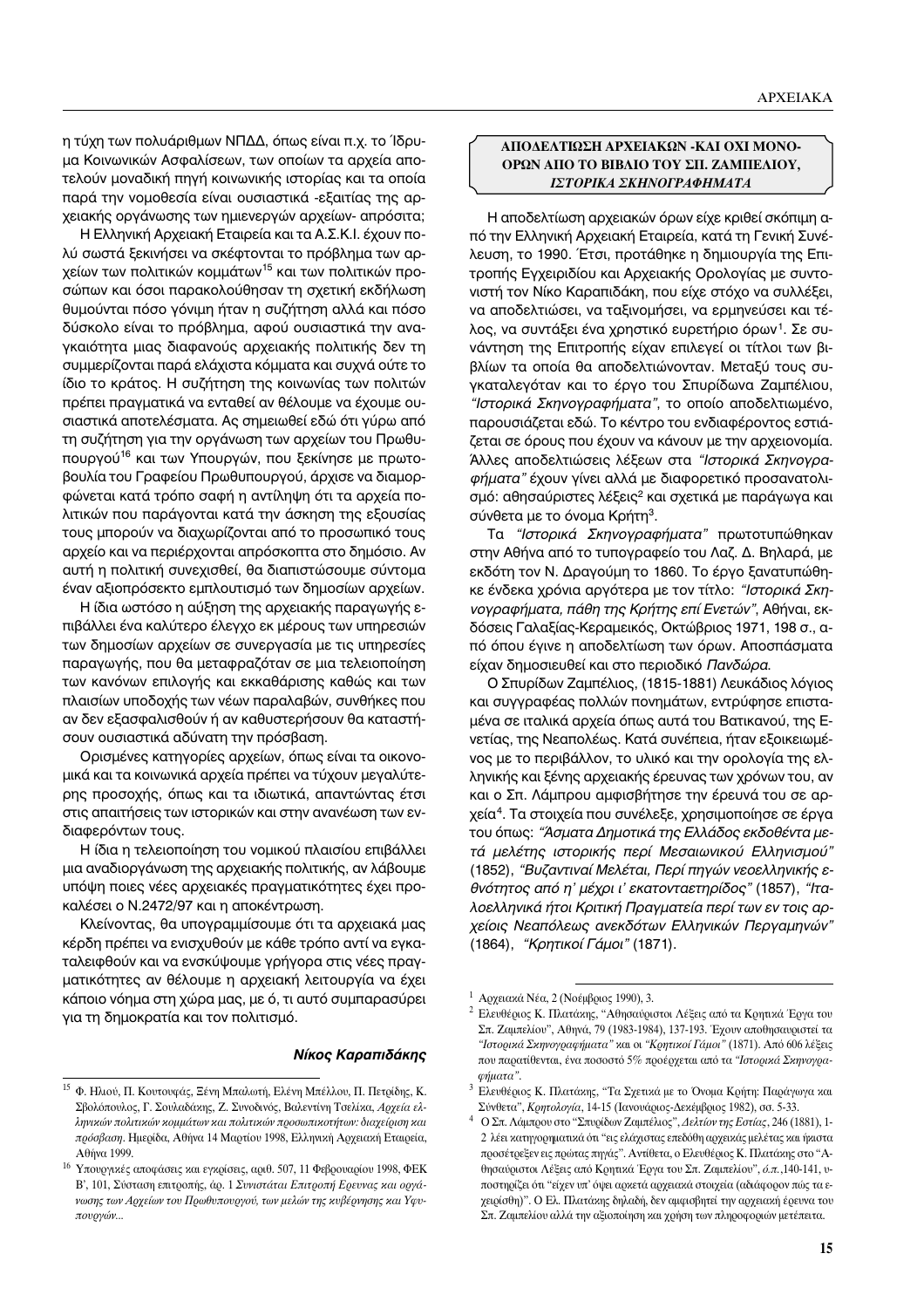Τα κείμενα των παραπομπών ακολουθούν το μονοτονικό σύστημα. Κατά τα άλλα το κείμενο μεταγράφεται χωρίς επεμβάσεις. Σε μια περίπτωση, τυπογραφικού λάθους του πρωτότυπου κειμένου, υπογραμμίζεται (στο λήμμα Χρονικά: αποστατία αντί αποστασία). Σε αγκύλες μπαίνουν πληροφορίες που διευκολύνουν την κατανόηση των παραθεμάτων.

Τα λήμματα παρουσιάζονται αλφαβητικά με μαύρα γράμματα (**bold**). Έπεται η ερμηνεία ή οι ερμηνείες, όπου είναι δυνατόν να αποδοθούν και στη συνέχεια, παρατίθενται λογάδην οι παραπομπές. Σημειώνεται η σελίδα στην οποία βρίσκεται το χωρίο, καθώς και εάν πρόκειται για σημείωση στο κάτω μέρος της σελίδας. Ο όρος μέσα στην παραπομπή είναι τυπωμένος με πλάγια γράμματα. Στην περίπτωση όπου υπάρχουν δυο ή και περισσότερες μη συνεχόμενες προτάσεις με τον επιλεγμένο όρο στην ίδια σελίδα, διαχωρίζονται με μια παύλα. Η αρχική σκέψη ήταν να κρατηθεί το πιο χαρακτηριστικό χωρίο κάθε επιλεγμένου όρου, στη συνέχεια όμως προτιμήθηκε να αποτυπωθούν όλα τα σχετικά χωρία. Αφενός, γιατί σε ορισμένες περιπτώσεις, η ίδια λέξη χρησιμοποιούνταν με περισσότερες από μια σημασία, και αφετέρου γιατί καταγράφοντας όλα τα χωρία παρουσιάζεται η συχνότητα της χρήσης κάθε όρου. Η ερμηνεία δόθηκε με γνώμονα τα συμφραζόμενα αλλά και με τη βοήθεια των λεξικών και βιβλίων που ακολουθούν:

# **AEEIKA**

- Βλαστός, Πέτρος, Συνώνυμα και Συγγενικά, νέα έκδοση συμπληρωμένη από τα κατάλοιπα του συγγραφέα, Αθήνα, Ε.Λ.Ι.Α., 1989
- Βοσταντζόγλου, Θεόδωρος, Αντιλεξικόν ή Ονομαστικόν της Νεοελληνικής Γλώσσης, β' εκδ., Αθήναι 1990
- Ζαρούχος, Δημήτριος, Επίτομον Λεξικόν της Ελληνικής Γλώσσης, εν Αθήναις, εκδ. καταστήματι Γεωργίου Δ. Φέξη, 1899
- Ζευγώλης, Γεώργιος, επιμ., Λεξικόν της Ελληνικής Γλώσσης, Αθήναι 1933
- Κουμανούδης, Στέφανος Α., Συναγωγή Νέων Λέξεων, προλεγόμενα Κ. Θ. Δημαράς, Αθήνα, Ερμής, 1980
- Τεγόπουλος-Φυτράκης, Ελληνικό Λεξικό, γ' έκδ., Αθήνα, Αρμονία, 1990

# **BIBAIA**

- Blanck, Horst, Το Βιβλίο στην Αρχαιότητα, μετάφρ., Δ.Ι. Γεωργοβασίλης, Μ. Pfreimter, Αθήνα, Παπαδήμας, 1994
- Hunger, Herbert, Ο Κόσμος του Βυζαντινού Βιβλίου: Γραφή και Ανάγνωση στο Βυζάντιο, μετάφρ., Γιώργος Βασίλαρος, επιμ., Ταξιάρχης Κόλιας, Αθήνα, Ινστιτούτο του Βιβλίου-Μ. Καρδαμίτσα, 1995

# **OPOI**

Αγγελία - είδηση, μήνυμα

- 143: Η αγγελία της Εγκυκλίου, δι' ης η Ενετία προσεπάθει ν'απομονώσει τους επαναστάτας, κατέπληξεν την κυβέρνησιν του Χάνδακος.
- 158: Αστραπηδόν της φοβεράς αγγελίας δοθείσης, όμιλος χωρικών εισέρρευσεν εκ των προαστίων,...
- 162: Αλλ' η αγγελία των εν Χάνδακι ταραχών δεν εβράδυνε να θορυβήση και το μοναστήριον.
- 187: Επί τη αγγελία ταύτη, τινές των ανωτέρων της αυτονόμου Δημοκρατίας αξιωματικών, καταπτοηθέντες...
- 197: Έσπευσε η κυβέρνησις να διαβιβάση και προς τους ηγεμόνας της χριστιανοσύνης επίσημον και χαρμόσυνον αγγελίαν της νίκης,...

#### **Ακατανόμαστος** - ο μη ονομαζόμενος, άγνωστος

- 194: Ακολούθως τέσσαρες έτεροι... και τις ακατανόμαστος...
- 195: ... αλλά το πλείστον ζωαί ιδιωτών ακατονόμαστων.

# Αλληλογραφία - ανταλλαγή επιστολών και εγγράφων, το σύνολο των επιστολών και εγγράφων που ανταλλάσσονται

- 55: Αλληλογραφία μυστική περί το 1298 διατρέξασα μεταξύ του Δουκός...
- 117: Το Δουκικόν αρχείον, η Βίβλος των Εγγραφών, η μετά της Συγκλητου αλληλογραφία κατεσχέθησαν.

#### Αναδίφησις - έρευνα, αναζήτηση

95: Αι χρονογραφικαί πηγαί, η ανδίφησις χειρογράφων, αι μαρτυρίαι και παραπομπαί...

**Ανέκδοτο** - που δεν έχει δημοσιευθεί ή έκδοθεί και ως εκ τούτου άγνωστο και δυσπρόσιτο για το κοινό

- Απόσπασμα εξ ανεκδότου συγγραφής,...  $7 \text{ cm}$  $\mu$ .1:
- 198 σημ. 1: Το απόσπασμα εκ της ανεκδότου συγγραφής... λήγει ενταύθα.

#### Αποθησαυρίζω - συγκεντρώνω στοιχεία

95: Ουχί αναγινώσκονες, σημειούντες, αποθησαυρίζοντες, και τα τεθησαυρισμένα μεταφέροντες πιστώς εις την συγγραφήν, αλλ' αλλοκότως πως και ανά παν βήμα τας κατηγορίας αμυνόμενοι.

# Απόσπασμα - τμήμα, μέρος, κομμάτι κειμένου

- 7 σημ. 1: Απόσπασμα εξ ανεκδότου συγγραφής,...
- 198 σημ. 1: Το απόσπασμα εκ της ανεκδότου συγγραφής... λήγει ενταύθα.

Αρχείο - μέρος που φυλάσσονται έγγραφα, συλλογή εγγράφων

- 95: Άγγλοι, Γάλλοι, Γερμανοί, Ιταλοί την πάτριον γην ανασκάπτουσι και γεωργούσινεν τοις αρχείοις και ταις βιβλιοθήκαις της πολιτείας των.
- 117: Το Δουκικόν αρχείον, ...
- 118: Τα αρχεία της Μαρκιανής βιβλιοθήκης διασώζουσιν ου μόνον τα ονόματα της ενδεκαμελούς αυτής Kuβερνήσεως, αλλά και τα λοιπά εικοσιτέσσερα της Συντακτικής επιτροπής.

#### Αρχέτυπο - πρωτότυπο

41: ... αρχέτυπον τούτο της εις τον αιώνα μας αδικαιολογήτως υπό των Άγγλων επιχειρηθείσης πυρπολήσεως της Κοπενάγης.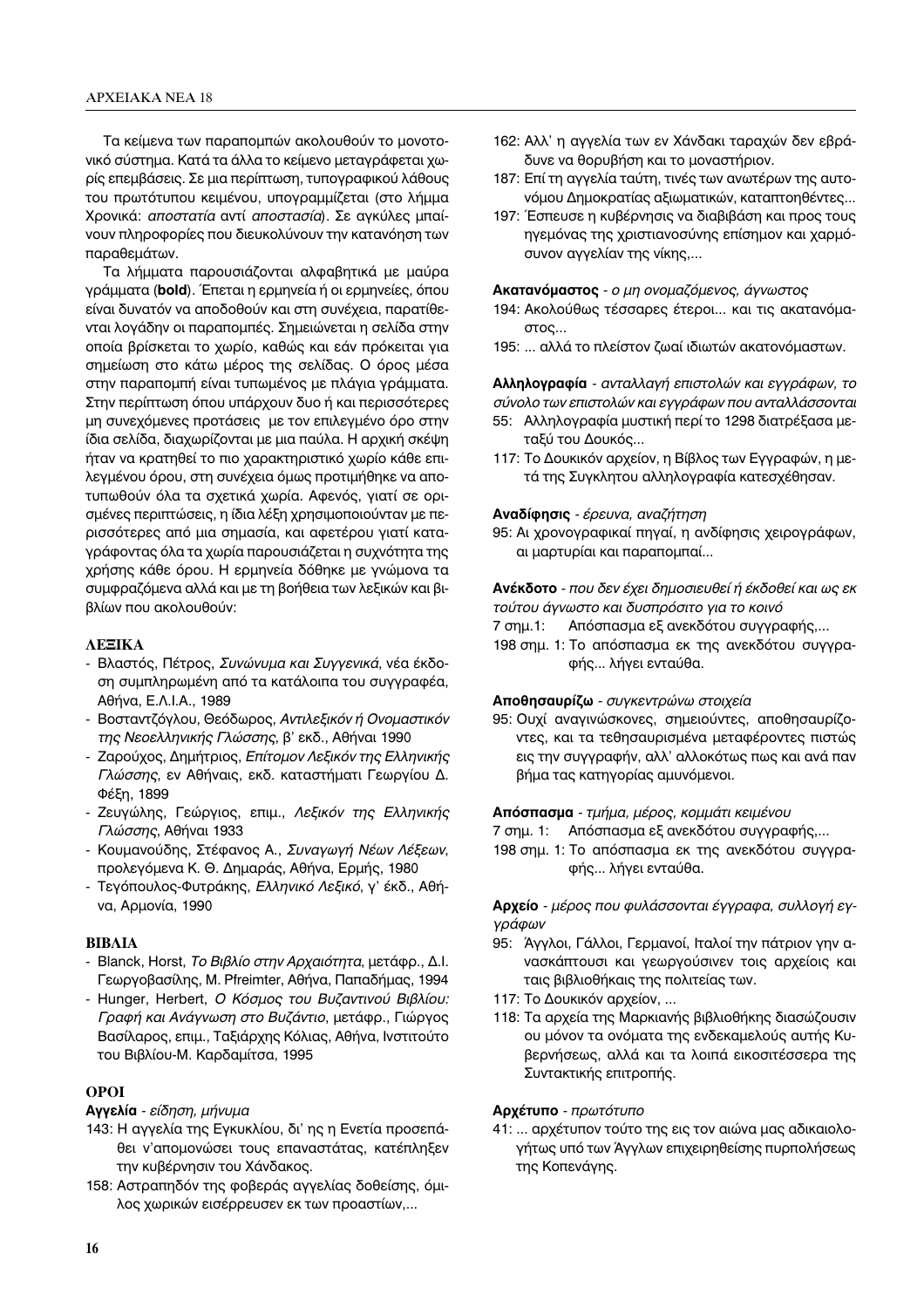# Αυτόγραφο - γραμμένο ιδιοχείρως, προσωπικό

95: ... εστερήθημεν εθνικών και αυτογράφων υπομνημάτων, ...

# Βιβλιοθήκη - χώρος που φυλάσσονται βιβλία, συλλογή βιβλίων

95: Άγγλοι, Γάλλοι, Γερμανοί, Ιταλοί την πάτριον γην ανασκάπτουσι και γεωργούσινεν τοις αρχείοις και ταις βιβλιοθήκαις της πολιτείας των.

Βίβλος της προγραφής - κατάλογος καταδιωκόμενων αντιπάλων

148: Ο αυθάδης ούτος, εις της βίβλον σημειωθείς της προγραφής, παρεδίδετο εις χείρας δολοφόνων,...

# Βίβλος των Εγγραφών

117: Το Δουκικόν αρχείον, η Βίβλος των Εγγραφών, η μετά της Συγκλητου αλληλογραφία κατασχέθησαν.

# Βούλα - επίσημο έγγραφο του Πάπα

- 99: ... διό, αι Βούλαι αυτού [Πάπα] τυγχάνουσιν ενίοτε των ανταστεϊσμών της Γερουσίας.
- 103: ..., αναγιγνώσκονται Βούλαι Παπικαί προς διευθέτησιν των Επισκοπικών κτημάτων, αλλ' αναξία συνήθως ιδαιτέρας προσοχής εκρίθη η εντός του κύκλου των πατρίων εθίμων και δογμάτων περιστολή της τιμαριευθείσης τάξεως.

# Βούλευμα - απόφαση

- 40: ενήργησεν,..., πλείστα όσα χρηστά βουλεύματα προς διευθέτησιν της πολιτείας.
- 111: Βούλευμα ανήκουστον, αποβλέπον πλαγίως εις την κατάργησιν της Δουκικής εξουσίας.

Γενεαλογία - κλάδος της ιστορίας που μελετά τη διαδοχή προγόνων, το οικογενειακό δέντρο

- 71 σημ.1: Μεγάλη προέκυψε ασυμφωνία... περί την γενεαλογίαν και την χρονολογίαν των Καλλεργών εκ του κλάδου του πρώτου Αλεξίου.
- ..., η Ιταλία παρεπέμφη εις την χώραν των γενε- $109:$ αλογικών αναμνήσεων.

# Γραικύλος - υποτιμητικά ο Έλληνας, εδώ η διατύπωση είναι ειρωνική

137: Ολίγοι τινές ένοπλοι Γραικύλοι (Grocaili), εκ τινος πλησιοχώρου λόγου αντεφορμήσαντες, έτρεψαν την δειλήν ταύτην πτέρυγα εις φυγήν.

# Γράμμα - επιστολή, αλληλογραφία

132: "Ούτε καν να παραδώσωμεν ιδιοχείρως προς τον Δούκαν Δάνδολον τα γράμματα των συγγενών του;"

# Γραμμάτιον - μικρή σύντομη επιστολή, σημείωμα

- 77: Διά του γραμματίου αυτού ο αναχωρητής του Αγίου Όρους προήγγελε προς τον Αλέξιον την συνταχθείσαν νυκτερινήν συνέντευξιν...
- 165: ..., έλαβε και ανέγνω το γραμμάτιον ο Λαβούδος.

# Διάταγμα - προσταγή, εντολή

37: Εν τοσούτω ειδοποιηθείς ο Καλλέργης παρά τινος θεραπαίνης περί του διατάγματος, αποδιδράσκει νύκτωρ μετά του Μιχαήλ Χορτάτου,...

# Διατάξεις - διαταγή, διακανονισμός, ρύθμιση

- $26:$ ... [ο Μαρίνος Γραδίνικος] τοιχοκολλεί και διακηρύττει διατάξεις, πού μεν τρομακτικάς, πού δε την συγγνώμην προϋποσχόμενας.
- 30-31: ... απήτησε [ο Καλλέργης] διατάξεις τινας οικονομικάς περί Επισκόπων και Μοναστηρίων, ωρισμένας βαθμηδόν να προκαλέσωσι την ανεξαρτησίαν της εγχωρίου Εκκλησίας.
- $40:$ [ο Καλλέργης] εδημοσίευσεν διατάξεις εις εξασφάλισιν των προσωπικών και κτηματικών δικαιωμάτων εκάστης τάξεως.

# Δικογραφικά Βιβλία - έγγραφα που αφορούν μια δικαστική υπόθεση

15: ...ανακρίσεις ήρξαντο, επιτροπαί συνεσυστάθησαν, και βιβλία κατεστρώθησαν δικογραφικά.

Δικογραφίαι - σύνολο των εγγράφων που αφορουν την προσαγωγή σε δίκη και τις κατηγορίες κατά προσώπου, Φάκελος

195: Εις άλλας επισυνημμένας επιστολάς περιέχονται τα ονόματα και αι καταδίκαι απάντων των μελών του γένους των Γραδικίων... έτι δε αι δικογραφίαι των τέκνων εννέα προυχόντων και κυριωτέρων προδοτών,...

# Διορισμός - τοποθέτηση σε θέση

64: Μετά του διορισμού του αρχιστρατήγου, υποστράτηγος εξελέχθη...

# Δίπλωμα - τίτλος, έγγραφο

- 62: ... εξαιρέτως τε και πρωτοφανώς συνετάχθη εις την Χρυσήν λεγομένην Βίβλον της Ενετικής αριστοκρατίας, της ευγενείας ταύτης δ' επίτηδες διπλώματος μεταβιβασθείσης και προς τέκνα του. ... - Πού σήμερον... τα διπλώματα της ευγενείας του;
- 87: ... τουθ' όπερ η Σύγκλητος μαθούσα, τους μεν ιππότας καθόλου διέταξε διά ψηφίσματος να αποτίσωσι τα καθυστερούμενα ποσά εντός επταετίας, τους δε ολιγωρήσαντας του ανυπερθέτου οπλισμού, κατά τους όρους του σχετικού διπλώματος προεκήρυξε και εκπτώτους της τιμαριωτικής περιβολής, και αξιοτιμώρητους έτι.
- 95: Διό, αντί μαρτυριών πολυτελείας, αντί διπλωμάτων και διφθερών επιδείξεως, ο ημέτερος μασαιωνογράφος θέλει συχνάκις αναγκασθεί να προτιμήσει, εις διευκρίνησιν της αληθείας, την αυθεντίαν της εικασίας και του συμπεράσματος.
- 103: Και ει μεν πάντες ούτοι ήσαν πολίται Ενετοί, υπομονή. Τουλάχιστον μετά του διπλώματος ήθελον κομίσει εις τας αποικίας και το δυσαπαλλοτρίωτον της φιλοπατρίας αίσθημα....
- 138: Εντεύθεν οι ηγεμόνες ορμηθέντες, ίσως δε και υπό δελεασμάτων στερεωτέρων παρακινηθέντες, εξέ-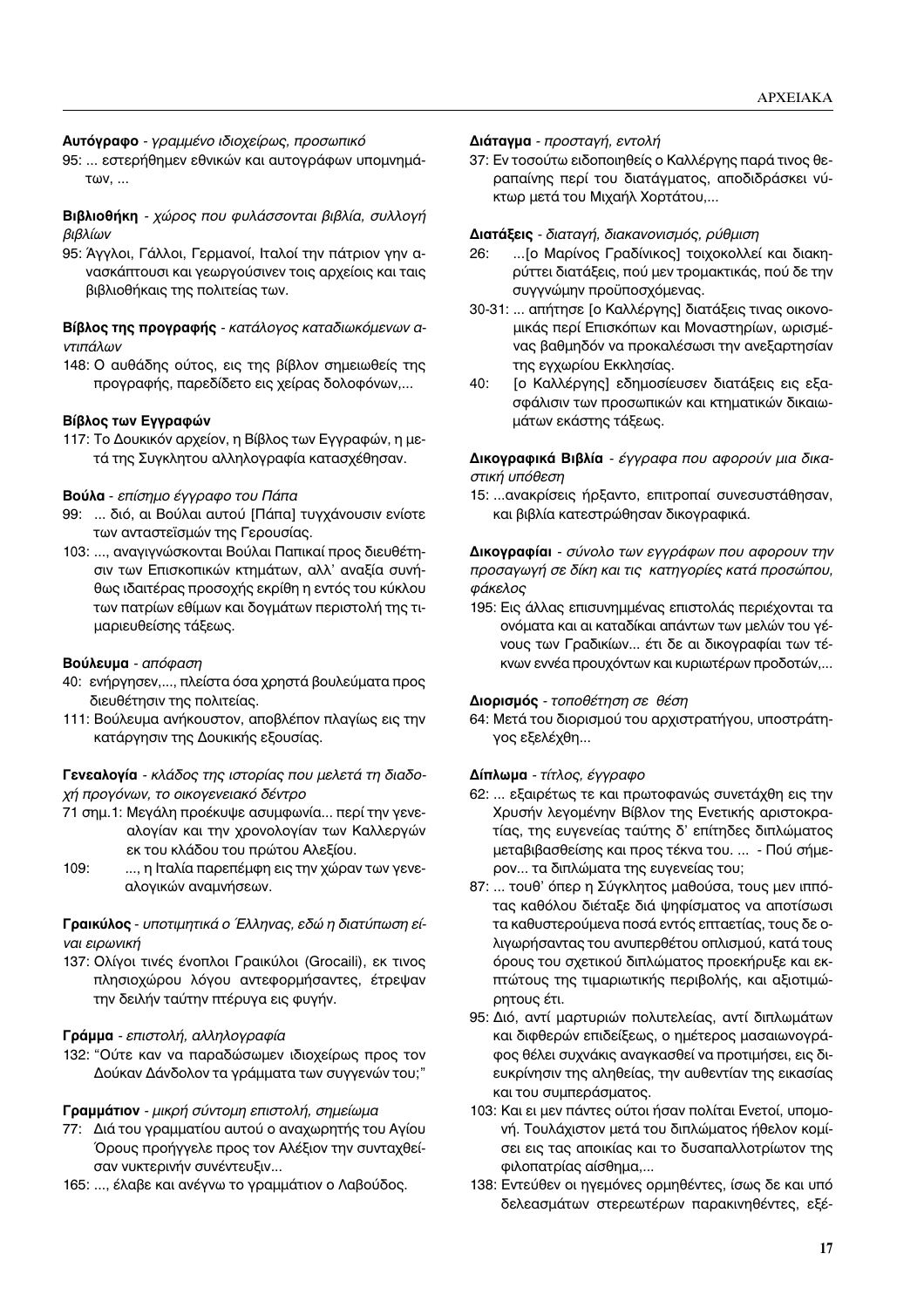δωσαν διπλώματα, δι ων πας έκαστος εξ ιδίων ου μόνον απεκήρυξε την Κρητικήν αυτονομίαν, ην εκάλεσαν ανταρσίαν...

139 σημ. 1: Δέκα ηγεμόνων επιστολάς και διπλώματα, αναφερόμενα εις την αποδοκιμασίαν της Κρητικής ταύτης επαναστάσεως,...

# Δίπλωμα της περιβολής (investiture) - τελετή χρήσεως ιπποσύνης

9-10: Αναγιγνώσκονται τα ονόματα και προνόμια αυτών [70 νέων ιπποτών] εις το δίπλωμα της περιβολής (investiture).

# Διφθέρα - μεμβράνη, περγαμηνή, δέρμα

- 82: ... ο Αλέξιος ... είωθε να μονάζη περικυκλωμένος υπό αναρίθμητων εικονισμάτων, και υπό διφθερών εκκλησιαστικών.
- 95: Διό, αντί μαρτυριών πολυτελείας, αντί διπλωμάτων και διφθερών επιδείξεως, ο ημέτερος μασαιωνογράφος θέλει συχνάκις αναγκασθεί να προτιμήσει, εις διευκρίνησιν της αληθείας, την αυθεντίαν της εικασίας και του συμπεράσματος.

# Δόγμα - θρησκευτική δοξασία, αξίωμα

- 103: ..., αλλ' αναξία συνήθως ιδαιτέρας προσοχής εκρίθη η εντός του κύκλου των πατρίων εθίμων και δογματων περιστολή της τιμαριευθείσης τάξεως.
- 104: ... Ελληνικής Εκκλησίας, ήτις ανέκαθεν αποστολικωτέρα διαμείνασα την τε αρχαιρεσίαν και τας διαθέσεις, ούτε δόγματα και τελετάς μετεκίνει, ούτε το άσυλον εβίαζε του συνειδότου, ως θεοκάπηλος.

# Έγγραφο - γραπτό κείμενο

72: ... ο... νεανίας... εκδιδαχθείς, μάλιστα την Λατινικήν διάλεκτον, εν η τότε τα επίσημα έγγραφα συνετάσσοντο, ...

Εγκύκλιος - έγγραφο που απευθύνεται πολλούς αποδέκτες και έχει γενικότερο ενδιαφέρον το περιεχόμενό της

- 108: Διό, πάλιν ο Πάπας Γρηγόριος ΙΑ' έγραψεν αυστηράν Εγκύκλιον προς τον Κρήτης Αρχιεπίσκοπον Πέτρον, ... όλως ανεπιμέλητον την έδραν του. Νουθετεί η εγκύκλιος αυτού... Η εγκύκλιος αύτη συναπεστάλη και προς εννέα ετέρους Λατινεπισκόπους Κρήτη. εξεδόθη δε εις Αυενιώνα...
- 138: Εγκύκλιος πικρά, φαρμακερά, στηλιτευτική απεστάλη προς πάντας τους πολιτάρχας της Ευρώπης.
- 143: Η αγγελία της Εγκυκλίου, δι'ης η Ενετία προσεπάθει ν' απομονώσει τους επαναστάτας, κατέπληξεν την κυβέρνησιν του Χάνδακος.
- 169: Η Εγκύκλιος της Ενετικής Συγκλήτου, και ως είδομεν εν τοις πρόσθεν, η συγκαταβατική των ηγεμόνων απάντησις, απεκήρυττον την αυτονομίαν της Κρήτης.

# Εθνική Βιολογία - εθνική ιστορία

# Εκδίδω - συντάσσω και δημοσιοποιώ

108: ... εξεδόθη [εγκύκλιος] εις Αυενιώνα, υπό χρονίαν 17 Απριλίου 1375.

# Έκθεσις - περιγραφή, αναφορά

- 149: Ο Σανούτος, παρ' ου αρυόμεθα την έκθεσιν της μιαράς πολυκτονίας,...
- 175: Ο δι' επιστολής αποδηλών τα Κρητικά, επέραινε την έκθεσίν του κατονομάζων ένα καθ' ένα τους κυριωτέρους ενόχους,...

# Εντολή - είδηση

55: ..., μεταδούς αυτοίς πλήρη της ειρηνοποιήσεως την εντολήν.

# Επιγραμματίζω - υπογραμμίζω, τονίζω

101: Εχλεύασαν τας ερυθράς εμβάδας του ιεράρχου, ον απέστειλεν η Ενετία εις Κωνσταντινούπολιν, και απέπνευσαν την αυτών αγανάκτησιν επιγραμματίσαντες την τερατώδη παχυσαρκίαν του.

Επιγραφή - κείμενο χαραγμένο πάνω σε πλάκα

- 93 σημ. 2: Εν τω ναω του Αγίου Ιωάννου της πόλεως ταυτης [Κέρκυρας] εσώζετο, πριν ή το έδαφος ανακαινισθη, η εξής επί πλακός εγκεχαραγμένη επιγραφή...
- 94: Άγγλος τις περιηγητής, την Κρήτην προ τίνος περιελθών εις ζήτησιν επιγραφών και μνημείων της αρχαιότητος,...

# Επιγράφω - δίνω τίτλο

- 7 σημ 1: Απόσπασμα εξ ανεκδότου συγγραφής, επιγραφομένης "Τα Πάθη της Κρήτης επί Ενετών".
- 179 σημ.1: ... εις τινα συγγραφήν επιγραφείσα "De officio et virtutibus Imperatoris".

#### Επικυρώνω - επιβεβαιώνω, καθιστώ έγκυρο, εγκρίνω,

- 130: Αλλ' ότε ο Νικόλαος Φαλιέρος επέθεσεν εις την τράπεζαν του Συμβουλίου δευτέραν και μάλλον εμπεριστατωμένην επιστολήν, φθάσασαν επί του παρόντος εκ Ρεθύμνης και επικυρούσαν τα διά Κερκύρας προδιαγγελθέντα....
- 181: Το πολεμικόν σχέδιον του Λουκίνου ήτον επεξεργασμένον, και επικυρωμένον υπό των εμπειροτέρων της Ιταλίας οπλαρχηγών.

# Επιστολή - γραπτό μήνυμα, γράμμα

- 79: Εις επιβεβαίωσιν δε των λεγομένων, ο ηγούμενος έφερεν επιστολήν του Μάρκου Καλλέργου,... - Διά της επιστολής εκείνης υπεύθυνος καταστάς προς τους γονείς της ζωής των αδελφών...
- 88: Ένθα μεν Έλλην Επίσκοπος έσχιζεν την επιστολήν του Όρσου Δελφίνου,..., παραινούσαν τους υπηκόους...
- 90 σημ. 1: Προς τον σκοπόν τοιούτον γράφει αυτώ επιστολάς κολακευτικάς...
- 100: Αμφιβάλλεις, ότι οι Βαλδουϊνοι..., αυτοί τους οποίους αι Συλλογαί των Παπικών Επιστολών καταδεικνύουσιν υπέρ πάντα λόγον θρησκομανείς, μισέλληνας,...
- 130: Αλλ' ότε ο Νικόλαος Φαλιέρος επέθεσεν εις την Τράπεζαν του Συμβουλίου δευτέραν και μάλλον εμπεριστατωμένην επιστολήν... επικυρούσαν τα διά Κερκύρας διαγγελθέντα....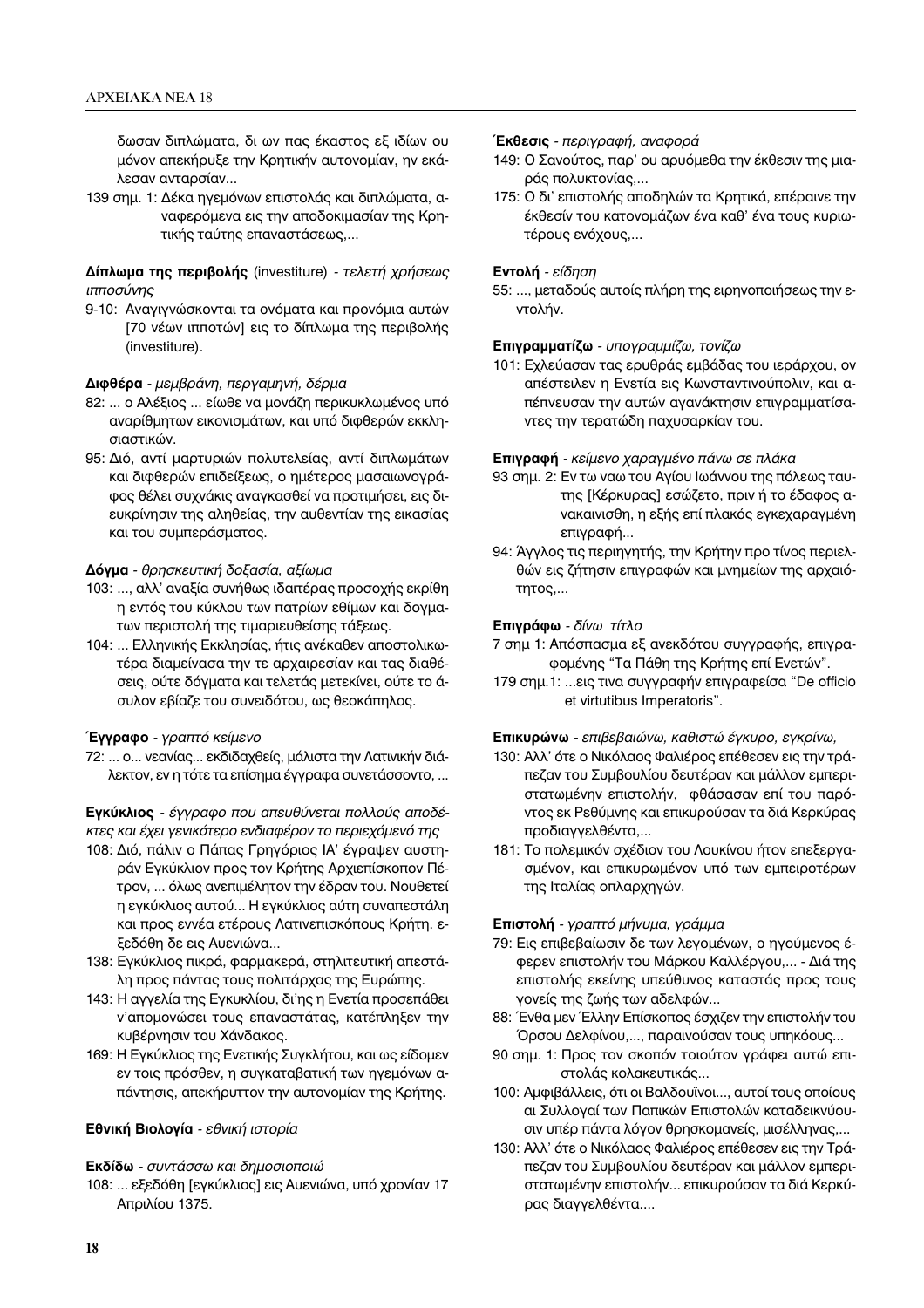- 139 σημ. 1: Δέκα ηγεμόνων επιστολάς και διπλώματα, αναφερόμενα εις την αποδοκιμασίαν της Κρητικής ταύτης επαναστάσεως,...
- 155: Προς ένδειξιν δε τρανοτέρων του εαυτού προθέσεων και διαθέσεων, άμα τη επιστολή συναπέστειλε προς τον Δούκα Γραδίνικον και υποκόλπιον ξίφος...

# **Επιστολίδιον** - σύντομο γραπτό μήνυμα, γράμμα

76: Και προτείνας επιστολίδιον, ενεχείρισε προς τον δεσμώτην.

# **Επωνυμία** - όνομα

- 64: Αλλ' ο Βάρδας... μόνην της λαμπράς επωνυμίας την αυθεντίαν συνεισέφερεν εις το κίνημα.
- 65: ... Γεώργιον Καλλέργην,..., διορίσας, εις αντίταξιν επωνυμίας, σγρατηγού του ιππικού,...
- 80: ..., ο Λέων απεκρίθη 'οίτινες έχετε την Γραικικήν επωνυμίαν ως λέξιν υβριστικήν, και κηρύττετε την γενεάν σας ανωτέραν της ιθαγενούς φυλής...
- 94: Ούτως έληξε και ο αγών, όστις προσείληφε την επωνυμίαν των δύο αδελγών Ψαρομηλίγγων,...
- 142: Ήσαν Ιταλοί την καταγωγήν, και την ευγενικήν κατάστασιν, και την επωνυμίαν, και τα ήθη κατά μέρος.
- 155: ... υποκόλπιον ξίφος καθημαγμένον, φέρον επί της λεπίδος την ιδίαν του επωνυμίαν.
- 159: Ουδέ ησχύνθησαν να πανηγυρίσωσιν ως Πατέρα και Σωτήρα της Πολιτείας, ω προσήπτον έως της χθες την επωνυμίαν του Επαράτου.

# **Ημερολόγιον** - Βιβλίο καταγραφής προσωπικών δραστη- $\rho$ ιοτήτων με χρονολογική τάξη

- 173: Εν τούτοις, η Κυβέρνησις της Ενετίας εδιδάσκετο παρά κατασκόπων περί παντός κινήματος. Εις ημερολόγιον,..., κατεμήνυεν ο Λατινεπίσκοπος ... τας αλλεπαλλήλους φάσεις της επαναστάσεως.
- 174: Το ημερολόγιον του Μολίνου συνεφώνει ακριβέστατα και προς όσα άλλα κατεμήνυον κρυφίως...

#### **Θεσμός** - κανόνας, δικαίωμα

109: ... οι δε περί προνομίων, και τιμαρίων, και ευγενείας και διαδοχής θεσμοί ούτως εκ της συγχωνεύσεως των ετεροτήτων συνεφήρησαν, ώστε η αποικιακή νομοθεσία απέβη εν διαστήματι εξήκοντα ετών κυκεών.

# **Ιστορία** - γεγονότα που αναφέρονται σε λαούς, πρόσωτα, χρονικές περιόδους, επιστήμη που μελετά αυτά τα *<u>νενονότα</u>*

- 92: "Πόσον η Ιστορία μας ήθελε δοξάσει τον άνδρα,...
- 95: ... ημείς, οι πάντων ιστορικώτατοι, ημείς οι πρωτόπλαστοι και διδάσκαλοι Ιστορίας, ...
- 127: Ενός μόνου την μνήμην εφύλαξεν η ιστορία, εκαλείτο Ιάκωβος Μουάτσος,...
- 191: Ταύτα μόνον διέσωσε η ιστορία περί της καταστροφής.

# **Ιστορικός** - μελετητής και ερμηνευτής της ιστορίας

18: ..., ώστε κατά τινος νεωτέρου ιστορικού την μαρτυρίαν, η ανταρσία απέβη... πόλεμος...,

- 18 σημ. 1: Daru, Hist. de Venise, I, V: " Η Ευρώπη, προσεπιφέρει ο ιστορικός αυτός, είδε τότε πρωτοφανώς θέαμα παράδοξον.
- 33: Πόθεν ο πολυμαθής ιστορικός ηρύσθη τας βαφάς της εικόνος του;
- 64 σημ. 1: Οι ιστορικοί της Ενετίας,..., αναιρούσιν...
- 67: ... παρέχει σκηνάς δραματικωτέρας άμα και ποικιλωτέρας εις χρήσιν του ιστορικού, του ποιητού, του μυθιστοριογράφου.
- 67-68: ..., γράφει δόκιμος τις ιστορικός, ...
- 67 σημ. 1: Aug. Thierry, Dix ans d' Etudes Hist. VII, ... λόγοι ούτοι του περίφημου ιστορικού.
- 95: Εντεύθεν μέγα κριτικής τέχνης έργον εναποτίθεται προς τους φιλέρευνους της Αναγεννηθείσης Ελλάδος, ιστορικούς, έργον ερμηνείας δύσκολον μεν και ακανθώδες, όμως αναπόφευκτον.
- 140: Ταύτα, και έτερα ίσως ουχ ήττον αξιόλογα, παρά των ιστορικών της Ενετίας παρασιωπηθέντα,...
- 145: ... ήθελε καταδείξει [Ιω. Καλλέργης] ..., εκείθεν δε την απόλυτον ανάγκην δικτατωρίας, ην κατά γνώμην των ιστορικών Ενετίας προσεποιείτο εαυτώ.

# **Ιστοριογραφία**

95: Αι χρονογραφικαί πηγαί, η αναδίφησις χειρογράφων, αι μαρτυρίαι και αι παραπομπαί, και όσα άλλα οδηγούσι τον Ευρωπαίον ιχνηλάτην εις την ιστορικήν και φιλοσοφικήν διαφώτισιν της εθνικής αυτού βιολογίας, ταύτα ουδόλως εξαρκούσι προς ημάς, οίτινες καθ' όλην της Ιταλοκρατίας την διάρκειαν εστερήθημεν εθνικών και αυτογράφων υπομνημάτων, εστερήθημεν και της ελευθερίας άμα, και του αγλαού ταύτης καρπού, της ιστοριογραφίας.

#### **Ιστοριογράφος** - συγγραφέας ιστορικών έργων

92: "Πόσον η Ιστορία μας ήθελε δοξάσει τον άνδρα, [Mιχαήλ Ψαρομηλίγγο] εκφωνεί διηγούμενος το συμβάν ο Ιστοριογράφος Ιουστινιανός, αν είχεν αναθέσει την μεγαλοψυχίαν του εις υπεράσπισιν, ουχί δε εις αντίκρουσιν της Ενετικής πολιτείας!"

#### **Καταγράφω** - καταρτίζω κατάλογο

88: ..., εκεί δε γέρων πολιός κατέγραφεν όρθιος εις κατάστιχον τους προσερχομένους εθελοντάς,...

#### **Kατάλογος** - πίνακας ονομάτων

31: ... κατήγετο εκ των Καλλεργών εκείνων, ους συνετάξαμεν εξ αρχής εις τον κατάλογον των Δώδεκα Αρχόντων του Βυζαντίου.

#### **Κατάστιχον** - βιβλίο στοιχείων

88: ... κατέγραφεν όρθιος εις κατάστιχον τους προσερχομένους εθελοντάς και συνέττατεν εκάστην εκατονταρχίαν.

### Κλάδος

64: ... ότι ανήκεν [Βάρδας Καλλέργης] εις τον τρίτον της οικογενείας κλάδον.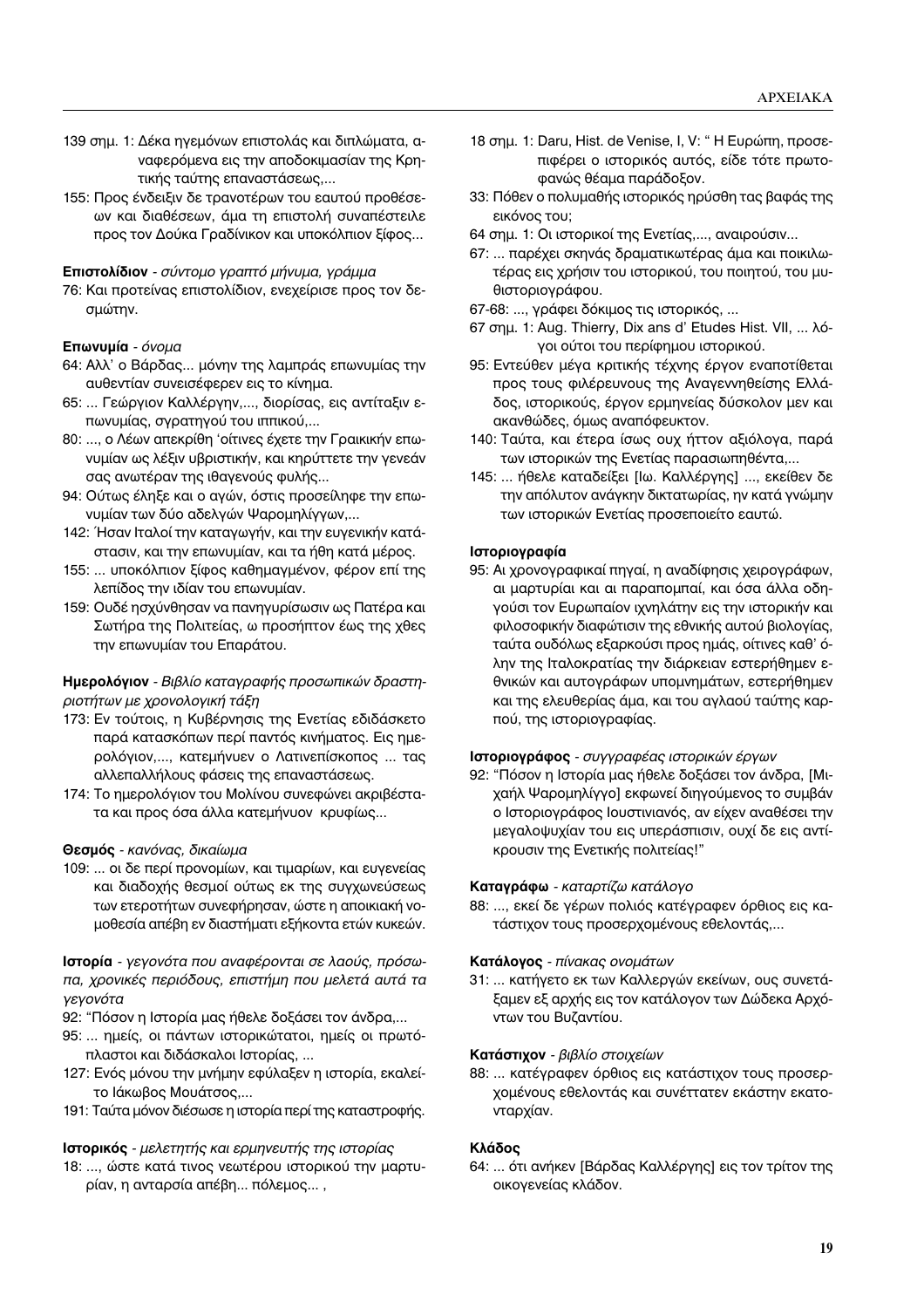# Κομιστής - αγγελιοφόρος

165: ... ν' απονείμη εις τ' απόρρητα του κομιστού πλατυτάτην ευλάβειαν και εμπιστοσύνη.

Κυβέρνησις - διοίκηση, πρόσωπα που ασκούν την εξουσία

- 63: Η κυβέρνησις καταπέμψασα δυο τάγματα προς κατάσχεσιν των φονέων,...
- 118: ... ονόματα της ενδεκαμελούς αυτής Κυβερνήσεως,...
- 143: ... κατέπληξεν την κυβέρνησιν του Χάνδακος.
- 197: Έσπευσε η κυβέρνησις να διαβιβάση...

# Λόγος - αγόρευση

- 125: ... ο δουξ Γραδίνικος, ... απήγγειλε λόγον πανηγυρικόν άμα και παραινετικόν εις τα εγκαίνια της κτηθείσης αυτονομίας.
- 167: Εξεφωνήθη και λόγος πανηγυρικώτατος επί του τάφου του [Γραδινίκου].

# Μαρτυρία - πληροφορία

- 62 σημ. 2: Κατά μαρτυρίαν άλλων προς άλλον μεταγενέστερον Καλλέργην απενεμήθη αύτη η τιμή.
- 71 σημ. 1: ..., τας διαφόρους μαρτυρίας παραβάλοντες, δεχόμεθα την ευλογωτέραν γνώμην,...
- 95: Αι χρονογραφικαί πηγαί, η αναδίφησις χειρογράφων, αι μαρτυρίαι και παραπομπαί... - Διό, αντί μαρτυριών πολυτελείας, αντί διπλωμάτων και διφθερών επιδείξεως,... - ... αναζητώμεν ... εις μαρτυρίας των τυράννων μας...
- 147: Απίθανος μαρτυρία δεν είναι.
- 149: Η παραβολή των μαρτυριών επαληθεύει την καταμήνυσιν.

# Μέλαινα Βίβλος - Μαύρη Βίβλος, Μαύρα Κατάστιχα

192: Αλλ'ως ο αριθμός των εν τη Μελαίνη Βίβλω σημειωθέντων συνεπληρώθη εν τη πρωτευούση (έτυχε δε τούτο μετ' ολίγον), αίφνις απεκαλύφθη της προκηρύξεως ο σκοπός.

# Μεμβράνη - έγγραφα από δέρμα ζώου

95: ..., να ζητήσωμεν εις ξένην γην, εις μεμβράνας, ...

#### Μεσαιωνογράφος - μελετητής της μεσαιωνικής ιστορίας

95: ..., ο ημέτερος μεσαιωνογράφος θέλει συχνάκις αναγκασθή να προτιμήση, εις διευκρίνησιν της αληθείας, την αυθεντίαν της εικασίας και του συμπεράσματος.

# Μεταγενέστερος - νεότερος

101: Ηγνόησαν, όμως, ότι σαφέστερον βλέπομεν και διακρίνομεν ημείς οι μεταγενέστεροι.

Μνημεία - σημαντικό γραπτό έργο περασμένης χρονικής περιόδου

- 40: Εκ των εγγράφων μνημείων της Κρητικής ταύτης πε $o<sub>l</sub>$ οιόδου...
- 179 σημ.1: Η προσφώνησις, μνημείον περίεργον της εποχής, ...

# Mvnun - aváuvnon

84: Οι Τραγουδηταί της Κρήτης ... επανακαλούντες την

μνήμην των Βυζαντινών αιώνων, εξυμνούντες ...

127: Ενός μόνου την μνήμην εφύλαξεν η ιστορία, εκαλείτο Ιάκωβος Μουάτσος, ή ...

# Mνήμων (Notarius) - γραφεύς

133: ..., κατωτέρω δε περί την αίθουσαν εκάθηντο οι τον ευγενικόν σύλλογον συγκροτούντες, εν δε τω μέσω οι γραμματείς της επικρατείας, και οι Μνήμονες (Notari).

# Μυθιστοριογράφος - συγγραφέας μυθιστοριών

67: η χρονογραφία του Ευρωπαϊκού μεσαίωνος... παρέχει σκηνάς δραματικωτέρας άμα και ποικιλωτέρας εις χρήσιν του ιστορικού, του ποιητού, του μυθιστοριογράφου.

# Νεωτέρισμα - πρωτοφανές, περίεργο

109-110: Την δε αταξίαν της νομοθεσίας εκορύφωσεν κατόπιν έτερον νεωτέρισμα: η περιττή επέκτασις του Ανωτέρου Συμβουλίου...

# Νεωτερισμός

62: Ο νεωτερισμός [μετοίκηση αποίκων από την Ενετία στην Κρήτη] ούτος, είχεν ήδη ερεθίσει την δυσφορίαν των ιθαγενών αρχόντων ...

# Νομισματοκοπείο - εργαστήριο κοπής νομισμάτων

154: ..., ή στερηθέντες νομισματοκοπείου και μετάλλου, ηναγκάσθησαν να τηρήσωσι του Αγίου Μάρκου το σύμβολον εις τας καθημερινάς συναλλαγάς των;

Νομισματολογία - κλάδος της ιστορίας που ασχολείται με τη μελέτη νομισμάτων

154: ... η μεσαιωνική νομισματολογία ουδέν εύρε μέχρι τούδε νόμισμα της Κρητικής πολιτείας αυτόνομον, κεχαραγμένον τω 1363 ή 1364.

#### Nouiouatóonuo (Medaillon) - αναμνηστικό νόμισμα

154: Αν δε κατά τύχην, αντί αργυρίου, νενομισμένο εχάραξαν τουλάχιστον εις ανάμνησιν της κτηθείσης αυτονομίας των χαλκά νομισματόσημα (medaillons), ...

# Όρος - συμφωνία

30: Οι χρονογράφοι παρεσιώπησαν τους όρους, ...

59 σημ. 1: Παρελήφθη ο 18 όρος της Συνθήκης ως δυσκατάληπτος....

Παραπομπή - σημείωση που δηλώνει με ακρίβεια την πηγή της πληροφορίας

95: Αι χρονογραφικαί πηγαί, η αναδίφησις χειρογράφων, αι μαρτυρίαι και παραπομπαί...

Πηγές - γραπτά πρωτότυπα κείμενα από όπου αντλούμε πρωτογενείς πληροφορίες και συνάγουμε άμεσα συμπεράσματα

- 64: Βέβαιον, όμως, εξ ετέρων πηγών, ότι ...
- 95: Αι χρονογραφικαί πηγαί, η αναδίφησις χειρογράφων, αι μαρτυρίαι και παραπομπαί...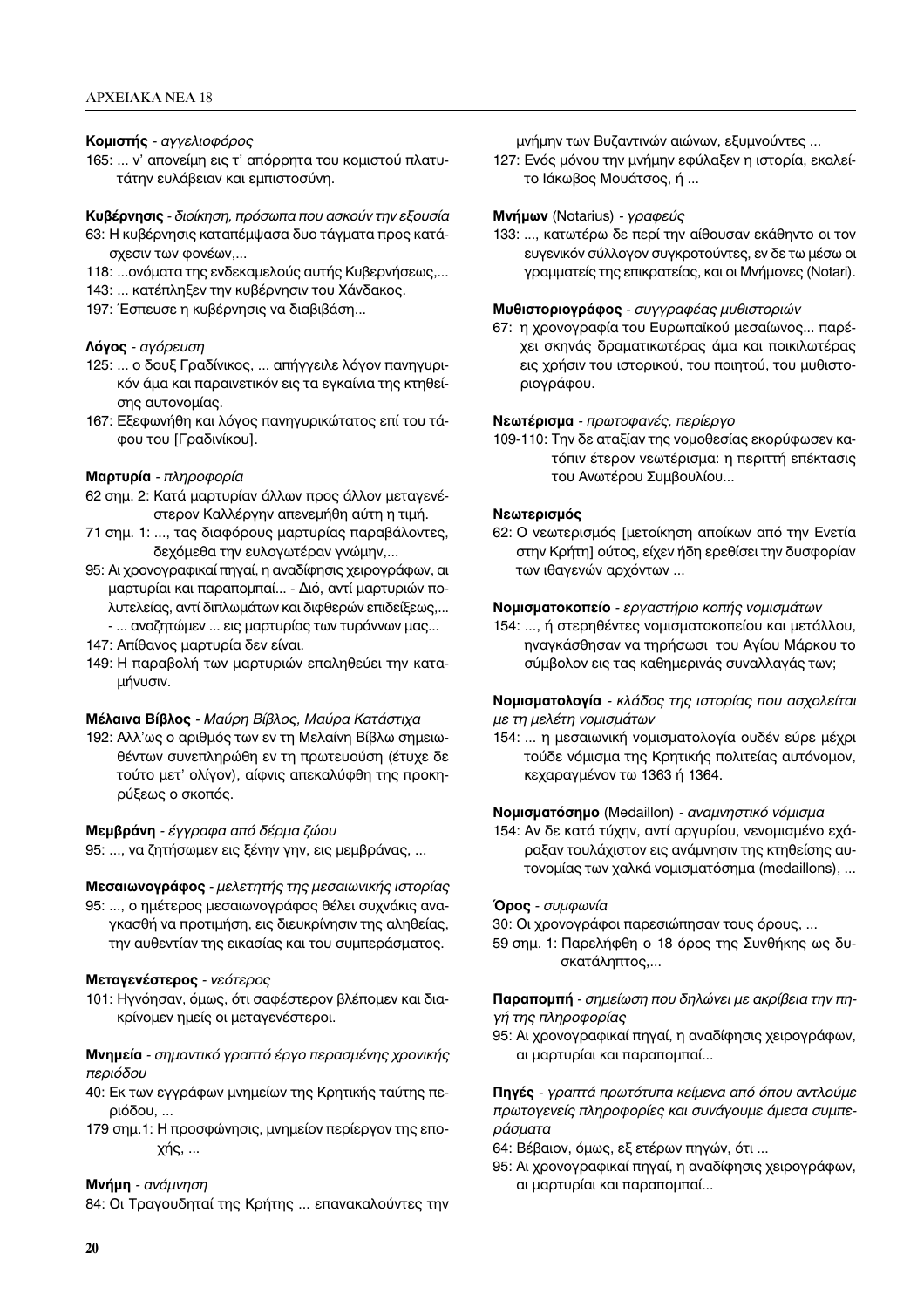# Προκήρυξις - διακήρυξη, αγγελία

- 39: ... εξέπεμψεν αποστόλους απανταχού της νήσου, .. κομίζοντας δε και πατριωτικάς προκηρύξεις, και εφόδια, και χρήματα.... - Εις τινα ανέκδοτον χρονογραφίαν σώζεται μία των προκηρύξεων.
- 192: ..., προκήρυξις των Πληρεξουσίων προσεκάλεσεν εντός δύο εβδομάδων εις Χάνδακα πάντα φυγάδα, προεπιβάλουσαν ποινής εξορίας ισοβίου, και δημεύσεως κτημάτων εν περιπτώσει απειθήσεως.

# Προσφώνησις - αγόρευση

179 σημ. 1: Η προσφώνησις αύτη συνεχωνεύθη ακολούθως παρά του Πετράρχου εις τινα συγγραφήν επιγραφείσα "De officio et virtutibus Imperatoris". Η προσφώνησις, μνημείον περίεργον της εποχής, ...

# Σημαία - κομμάτι υφάσμα με διακριτικά

- 37: Τις δε η σημαία αύτη του Καλλέργου;
- 51: ... και εις μαρτυρίαν του ψηφίσματος, η σημαία ενεπήχθη απέναντι του Εσταυρωμένου, παρά ιερέως ευλογηθείσα και ιερωθείσα.

# Σχολιστής - ερμηνευτής

160 σημ.1: Ο Κοραής, πολυμαθέστατος μεν σχολιαστής, ουχί δε πάντοτε και εύστοχος ετυμολόγος...

# Σχόλιο - κρίση

175: Ουχ ήττον αξιομνημόνευτον και το τελευταίον σχόλιον της καταμηνύσεώς του.

# Τεκμήριο - απόδειξη

161 σημ.1: Συμπεραίνομεν δε τούτο εκ δύο τεκμηρίων αναντιρρήτων, διασωθέντων εις την κοινήν λέξιν αύτην [τσύπα].

# Τύπος - κενό γράμμα, δημοσιογραφία

- 31: Πολλάκις το Fide Venetorum inviolabilis απόμεινε τύπος άπρακτος εν τω χάρτη.
- 91: Σήμερον, ο τύπος, ο ατμός και ο τηλέγραφος εξεσάρωσαν ουκ ολίγας των δεισιδαιμόνων πεποιθήσεων του μεσαίωνος.

# Υπόμνημα - έκθεση

- 89: Τάδε μόνον τα κατορθώματα εξάγομεν ει των συνοπτικών υπομνημάτων της εποχής.
- 95: ..., οίτινες καθ' όλην της Ιταλοκρατίας την διάρκειαν εστερήθημεν εθνικών και αυτογράφων υπομνημάτων...
- 174: Μάλιστα εκ του υπομνήματος Ιουδαίου τινός Σαμουήλ Μαυρογονάτου καλουμένου, ...

# Υπομνηματιστής - γραμματέας, ερμηνευτής

- 44: ... (προστίθησιν ο υπομνηματιστής), ...
- 80: "Σημείωσε", είπε [ο Λέων Λ.] προς τον υπομνηματιστήν, όστις κατέγραφεν την ερωταπόκρισιν, ...
- 84: Οι Τραγουδηταί της Κρήτης ..., μόνοι γενόμενοι της εαυτών πατρίδος υπομνηματισταί, ... περιήρχοντο τας κώμας και τας συνοικίας...

# Χάρτης - σύνταγμα

31: ... ο Καλλέργης προέτεινεν επιτακτικώς ό,τι σήμερον ηθέλομεν καλέσει Χάρτην ή Σύνταγμα. ... - Πολλάκις το Fide Venetorum inviolabilis απόμεινε τύπος άπρακτος εν τω χάρτη.

Χειρόγραφον - κείμενο εγγράφου ή βιβλίου γραμμένο με το χέρι

95: Αι χρονογραφικαί πηγαί, η αναδίφησις χειρογράφων, αι μαρτυρίαι και παραπομπαί, ...

# Χρονικά

- 33: .., ή ανάγνους τα χρονικά των νεοελληνικών αγώνων...
- 66: Σφαγήν παράλληλον δεν ετυγχάνομεν, ή εις τα χρονικά της Πελοποννήσου επί Τουρκαλβανών, ...
- 90: Συνέπιπτε τότε η μεγάλη εκείνη αποστατία της Ζάρας, περί ης τοσούτος γίνεται λόγος εν τοις χρονικοίς.

Χρονογραφία - το έργο της επιλεκτικής αφήγηση γεγονότων με χρονολογική σειρά

- 39: Εις τινα ανέκδοτον χρονογραφίαν σώζεται μία των προκηρύξεων.
- 67: Ολίγα παραδείγματα η χρονογραφία του Ευρωπαϊκού μεσαίωνος μαρτυρεί παρομοίας επιμονής, ...
- 95: Αλλ' ημείς, ... ήμεν πεπρωμένοι φευ! ... εις την χρονογραφίαν των Ενετών, των Γάλλων, των Οθωμανών!
- 107: Έχομεν όμως προ οφθαλμών και αποδείξεις ήττον μεν αυθεντικάς, αλλ' ωσαύτως αξιοπίστους, ληφθείσας εκ της συγχρόνου χρονογραφίας.
- 139 σημ.1: Δέκα ηγεμόνων επιστολάς και διπλώματα, ..., παρένειρεν εις την χρονογραφίαν του ο συγγραφεύς ...

Χρονογράφος - χρονικογράφος, συντάκτης και συγγραφές χρονικών

- 17: ... ως ογκολογών ο χρονογράφος αναφέρει, ...
- 30: Οι χρονογράφοι παρεσιώπησαν τους όρους, ...
- 32: ... αι σελίδες των προγενεστέρων χρονογράφων αποπνέουσι κατά το γένος μας.
- 37: Ουδέν ακριβές περί τούτου μαρτυρούσιν οι χρονογράφοι.

44: Αναφέρει σύγχρονός τις χρονογράφος, διηγούμενος ...

- 62-63: ... άκυρα πλέον και ληρώδη τα πανηγυρίσματα των χρονογράφων της μακαρίτιδος Δημοκρατίας.
- 65: Ιδού πώς η ειρήνη απεδόθη εις την νήσον. η ειρήνη τουλάχιστον αύτη, ην οι χρονογράφοι της Ενετίας πεφυσημένως μεγαλύνουσι.
- 71: Μεγάλη προέκυψε παρά τοις χρονογράφοις ασυμφωνία περί την γενεαλογίαν ...
- 81: ... (αναφέρουσιν οι χρονογράφοι της Ενετίας).... Αναιδής συκοφαντία, τότε μεν επινοηθείσα παρά του Δουκός, είτα δε παρά των χρονογράφων δοθείσα, ... - Περί της δεινότητος της ψυχής του διηγείται χρονογράφος τις το επόμενον απόφθεγμα.
- 84: Οι Τραγουδηταί της Κρήτης ..., μόνοι αψευδείς χρονογράφοι των διατρεχόντων, ...
- 94: Και όμως, πόσα οι εμπαθείς της εποχής εκείνης χρονογράφοι, πόσα σπουδαία συμβάντα παρεσιώπησαν, πόσα ανδραγαθήματα παρεμόρφωσαν, ...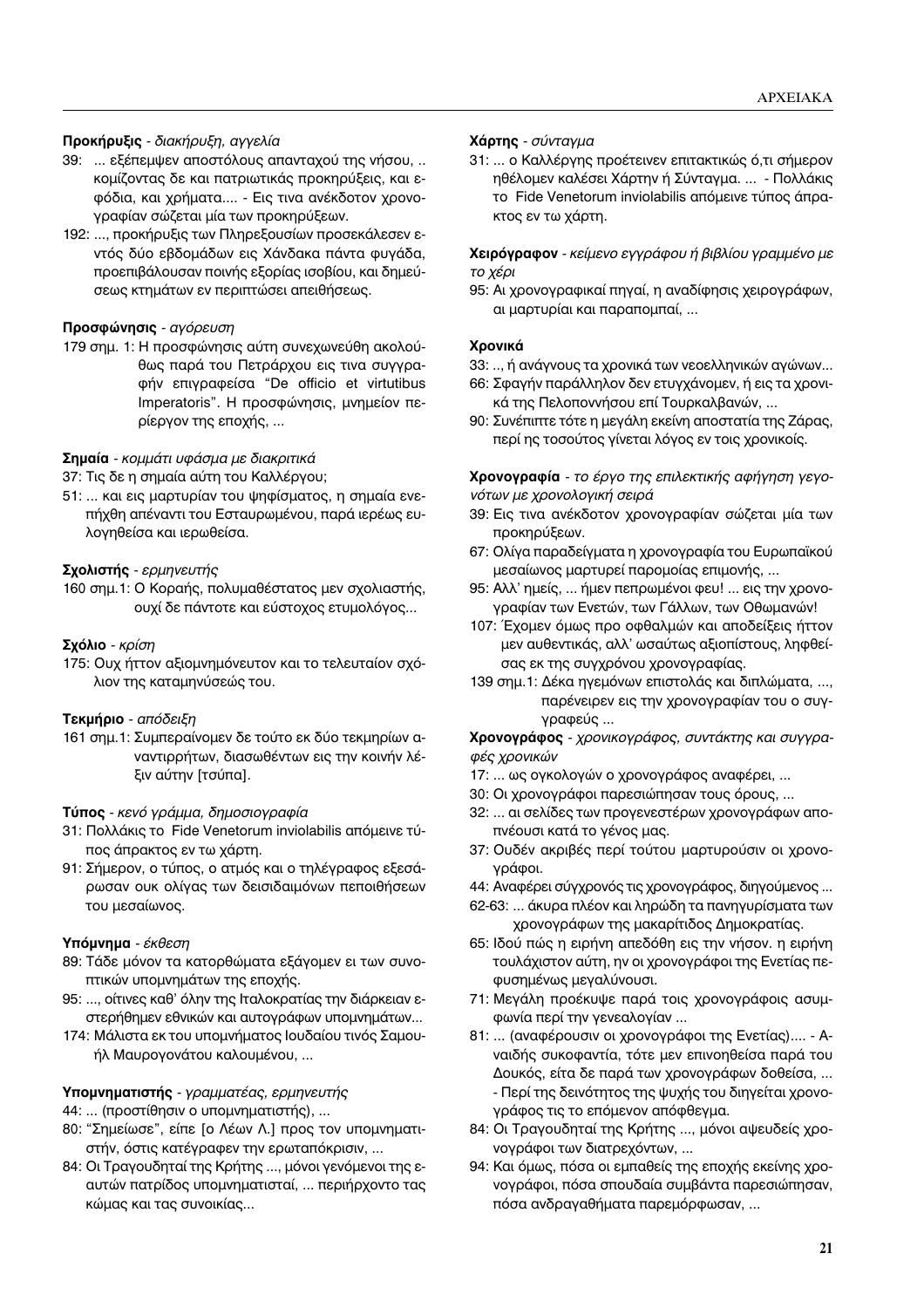- 27: Οι δε χρονογράφοι, ων τας σελίδας ανελίσσομεν, παρασιωπώσιν τον τρόπον ...
- 47: Αναφέρουσιν οι χρονογράφοι, ότι ο θηριώδης ούτος δημαγωγός, ...
- 157 σημ.1.: Το περιστατικόν των λογχών αναφέρεται υπό ετέρων χρονογράφων.

Χρονολογία - χρονικός προσδιορισμός της ζωής, των πράξεων, του έργου και του θανάτου ανθρώπων

71: ... ασυμφωνία περί την γενεαλογίαν και την χρονολογίαν των Καλλεργών ...

Χρυσή Βίβλος - Libro d' Oro, Βιβλίο που περιέχει τίτλους ευγενείας

62: Ης υπηρεσίας χάριν, εξαιρέτως τε και πρωτοφανώς συνετάχθη εις την Χρυσήν λεγομένην Βίβλον της Ενετικής αριστοκρατίας, ... - Η Ενετική πολιτεία ετελεύτησε προ πολλού, μετά δε ταύτης συναπήλθε και η Χρυσή Βίβλος της.

#### Όροι που δεν περιλήφθηκαν

ανασκευάζω, αποστολή, θέσπισμα, ισονομία, Ιταλοκρατία, κλητήρας, κοινοκτημοσύνη, νομοθέτημα, οίκος, οργανισμός, συνθήκη, τομή, υπούργημα, υφήγησις, ψήφισμα, ψήφος.

Έλλη Δρούλια-Μητράκου





ΣΥΝΔΡΟΜΕΣ: Παρακαλούμε τα μέλη που στέλνουν τη συνδρομή τους με ταχυδρομικές επιταγές να γράφουν στη θέση του παραλήπτη το όνομα και τη διεύθυνση του Ταμία της Ε.Α.Ε. [Μαρία Πολίτη, Χατζηκώστα 8α, Πλ. Μαβίλη 115 21 ΑΘΗΝΑ] και να διευκρινίζουν στο πίσω μέρος της επιταγής, στο χώρο για τα μηνύματα, ότι πρόκειται για τη συνδρομή τους στην Ε.Α.Ε.

ΑΡΘΡΑ: Η Συντακτική επιτροπή παρακαλεί τους συνεργάτες και αρθρογράφους των "Αρχειακών Νέων" να δίνουν τα κείμενά τους δακτυλογραφημένα ή, ακόμη καλύτερα, σε δισκέτα για τη διευκόλυνση της έκδοσης (με μια πολύ μικρή περίληψη στα αγγλικά ή γαλλικά). Ανταποκρίσεις και συνεργασίες για τις δραστηριότητες και τα νέα των περιφερειακών αρχείων είναι απαραίτητες και ευπρόσδεκτες. Οι συνεργασίες να αποστέλλονται, αν είναι δυνατόν σε δισκέτα, στη διεύθυνση:

Ν. Μπαμίδης, Ιστορικό Αρχείο Μακεδονίας, Παπαναστασίου 21, Τ.Θ. 18111, 546 39 Θεσ/νίκη, E-mail: iam@magnet.gr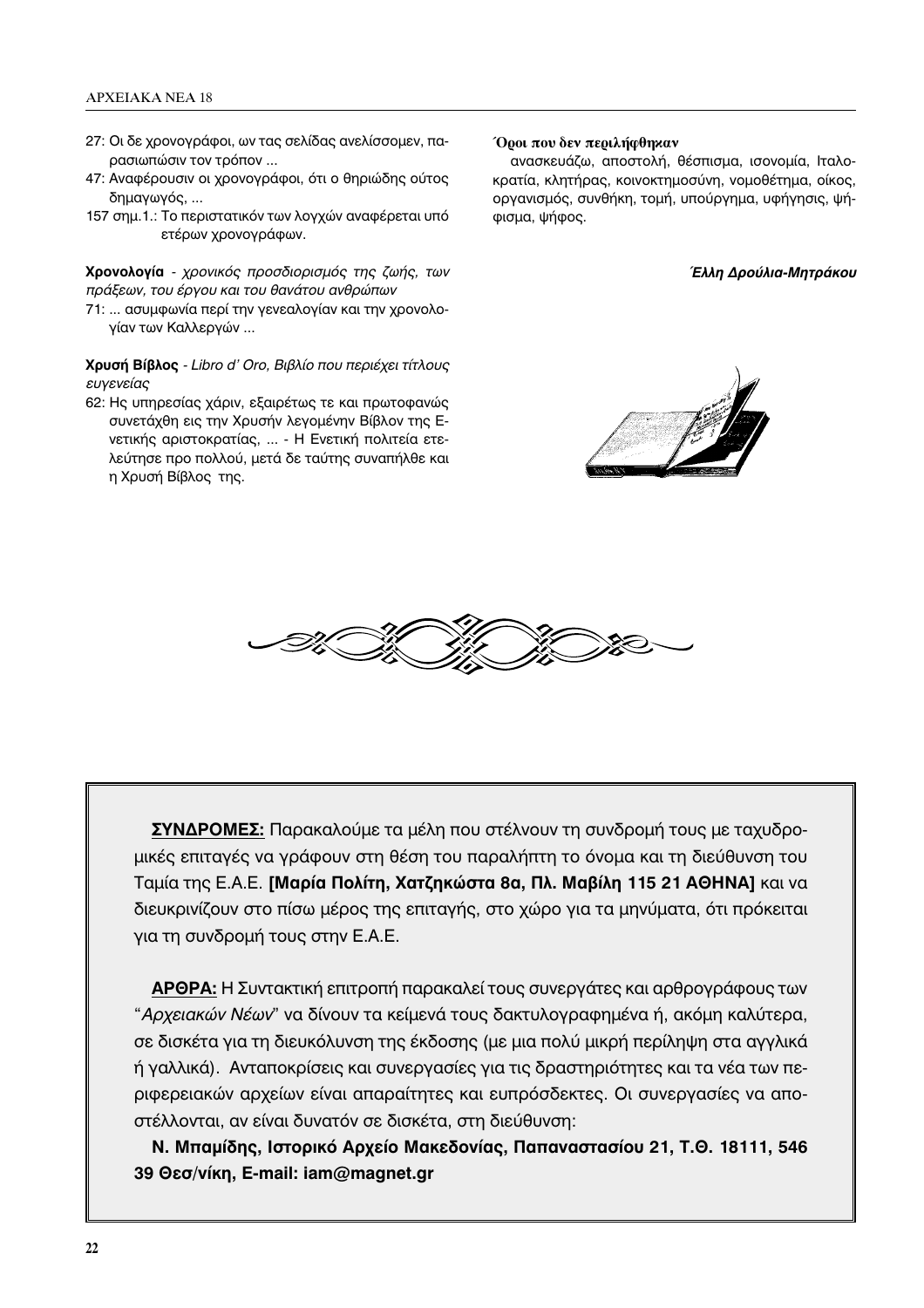# **¢ APXEIAKEΣ EIAHΣEIΣ**

# **ΙΔΡΥΣΗ** ΕΛΛΗΝΙΚΗΣ ΠΑΛΑΙΟΓΡΑΦΙΚΗΣ ΕΤΑΙΡΕΙΑΣ

Τον Ιούνιο του 1997 ιδρύθηκε η Ελληνική Παλαιογραφική Εταιρεία, με έδρα τη Θεσσαλονίκη, την πόλη που υπήρξε επί πολλά χρόνια η "έδρα" της ελληνικής Παλαιογραφίας, αφού στο Πανεπιστήμιό της εδίδαξαν και την άσκησαν οι καθηγητές Αντώνιος Σιγάλας και Λίνος Πολίτης. Η Εταιρεία είναι επιστημονική, μη κερδοσκοπική, και μέλη της μπορούν να γίνουν Έλληνες πολίτες που έχουν ασχοληθεί επιστημονικά με θέματα Παλαιογραφίας-Κωδικολογίας. Ήδη η Εταιρεία αριθμεί περίπου 60 μέλη απ' όλη την Ελλάδα.

Σκοπός της είναι σύμφωνα με το Καταστατικό της: "η μελέτη χειρογράφων και η προβολή της σημασίας τους ως πολιτιστικών αγαθών. Ειδικότερα, η ανεύρεση και συλλογή χειρογράφων, η διάσωση, φωτογράφηση, συντήρηση, καταλογογράφηση και η αρχειοθέτησή τους, καθώς και η γενικότερη προώθηση των παλαιογραφικών και κωδικολογικών ερευνών". Για την πραγματοποίηση του σκοπού της Εταιρείας προβλέπεται, μεταξύ των άλλων, και η δημιουργία βιβλιοθήκης και αρχείου, η οργάνωση διαλέξεων, σεμιναρίων, εκπαιδευτικών και ερευνητικών εκδρομών, η έκδοση περιοδικού και συγγραμμάτων, η συμμετοχή σε ερευνητικά προγράμματα και επίσης η ανάπτυξη επιστημονικών σχέσεων και η συνεργασία με παρεμφερείς επιστημονικούς φορείς της Ελλάδας και του εξωτερικού.

Το πρώτο εκλεγμένο Διοικητικό Συμβούλιο της Εταιρείας αποτελείται από τους: Πρόεδρος: Βασίλης Άτσαλος, καθηγητής Κλασικής Φιλολογίας Αριστοτέλειου Πανεπιστημίου Θεσσαλονίκης, Αντιπρόεδρος: Μαρία Πολίτη, φιλόλογος-παλαιογράφος, επιστημονική συνεργάτης Ιστορικού και Παλαιογραφικού Αρχείου του Μορφωτικού Ιδρύματος Εθνικής Τραπέζης, Γραμματέας: Ευθύμιος Λίτσας, διδ. Θεολογίας-φιλόλογος, επιστημονικός συνεργάτης Πατριαρχικού Ιδρύματος Πατερικών Μελετών, *Ταμίας*: Βασίλης Κατσαρός, καθηγητής Βυζαντινής Φιλολογίας ΑΠΘ, Μέλη: Εύδοξος Τσολάκης, καθηγητής Βυζαντινής Φιλολογίας ΑΠΘ, Κώστας Κωνσταντινίδης, καθηγητής Βυζαντινής Ιστορίας Πανεπιστημίου Ιωαννίνων, Παναγιώτης Σωτηρούδης, αναπληρωτής καθηγητής Κλασικής Φιλολογίας ΑΠΘ.

Τον Μάρτιο-Απρίλιο 1999 η Εταιρεία οργάνωσε στη Θεσσαλονίκη, σε συνεργασία με τον Σύλλογο Αποφοίτων της Φιλοσοφικής Σχολής του Πανεπιστημίου Θεσσαλονίκης "Φιλόλογος", σειρά οκτώ ομιλιών παλαιογραφικού ενδιαφέροντος, που είχαν μεγάλη επιτυχία και συγκέντρωσαν ένα ευρύ κοινό. Επίσης τον Ιούνιο οργανώθηκε εκδρομή στη μονή Κοσινίτσας (Εικοσιφοινίσσης), κοντά στη Δράμα.

Στην Εταιρεία έχει ήδη ανατεθεί από τη Διεθνή Επιτροπή Ελληνικής Παλαιογραφίας η οργάνωση του 6ου (έκτου) Διεθνούς Παλαιογραφικού Συνεδρίου, που θα γίνει το έτος 2003 στη Δράμα. Πρόκειται για Διεθνή Συνάντηση υψηλού επιπέδου, που οργανώνεται κάθε πέντε χρόνια από διαφορετική χώρα, με θέμα την ελληνική Παλαιογραφία.

# *Μαρία Πολίτη*

# **√ΤΟ ΣΕΜΙΝΑΡΙΟ ΓΙΑ ΤΟ ΜΑΘΗΜΑ ΤΗΣ ΤΕΧΝΟΛΟΓΙΑΣ ΔΠΟ ΤΑ Γ.Α.Κ. - ΑΡΧΕΙΑ Ν. ΜΑΓΝΗΣΙΑΣ**

Aπό το σχολικό έτος 1997-98 υπήρξε τακτική συνεργασία των Γ.Α.Κ. - Αρχείων Ν. Μαγνησίας με σχολεία της περιοχής μας όσον αφορά στο μάθημα της Τεχνολογίας. Μετά από συνεννόηση με τους εκπαιδευτικούς, πολλοί μαθητές επισκέφθηκαν το Αναγνωστήριο προκειμένου να αναζητήσουν αρχειακό υλικό και βιβλιογραφία για το συγκεκριμένο μάθημα. Μέχρι τότε οι επισκέψεις των μαθητών αφορούσαν στην Τοπική - Εθνική Ιστορία και στην Περιβαλλοντική Εκπαίδευση, σε μια προσπάθεια καλλιέργειας του ενδιαφέροντος του μαθητικού κόσμου για τον τόπο του και ενισχύοντας συγχρόνως το μορφωτικό ρόλο των αρχείων. Είναι πλέον κοινός τόπος ότι τα αρχεία δεν χρησιμεύουν μόνο στον ειδικό ερευνητή, αλλά μπορούν να προσφέρουν ιστορική μόρφωση σε ένα ευρύτερο κοινό με απώτερο στόχο τη διατήρηση της ιστορικής μνήμης και πολιτισμικής κληρονομιάς. Η κληρονομιά αυτή του κάθε τόπου δεν είναι βεβαίως δεδομένη, αλλά εξαρτάται από το βαθμό διατήρησης των τεκμηρίων για τη σύνθεση της ιστορίας του. Ένας λόγος παραπάνω μέσα στη σημερινή κοινωνία της παγκοσμιοποίησης που ζούμε και της ισοπέδωσης, που -κατά πολλούς απαισιόδοξους- μας απειλεί, η διατήρηση της ιστορικής μνήμης είναι αυτή που θα προσδιορίζει στο μέλλον τη βιωσιμότητα των λαών.

Η διαπίστωση επίσης ότι για το μάθημα της Τεχνολογίας δεν υπάρχει διδακτικό εγχειρίδιο, αφού άλλωστε αυτός είναι, μεταξύ άλλων, και ο σκοπός του μαθήματος, να ωθήσει δηλαδή τους μαθητές στην έρευνα του τεχνολογικού περιβάλλοντος, καθώς επίσης και το γεγονός ότι στην περιοχή μας δεν είχε διοργανωθεί κανένα σεμινάριο για το μάθημα, βάρυναν στην απόφασή μας να διοργανώσουμε ένα σεμινάριο για τους Καθηγητές της Τεχνολογίας στα Γυμνάσια. Στα Γυμνάσια, γιατί μέχρι πέρσι το μάθημα διδασκόταν μόνο στα Γυμνάσια, ενώ η Τεχνολογία στην Τεχνική Εκπαίδευση είχε άλλο προσανατολισμό.

Στους στόχους μας δεν ήταν ούτε είναι η διδακτική του μαθήματος, αλλά η συγκέντρωση ενός σώματος πληροφοριών που μπορούν να λειτουργήσουν ως θεωρητικό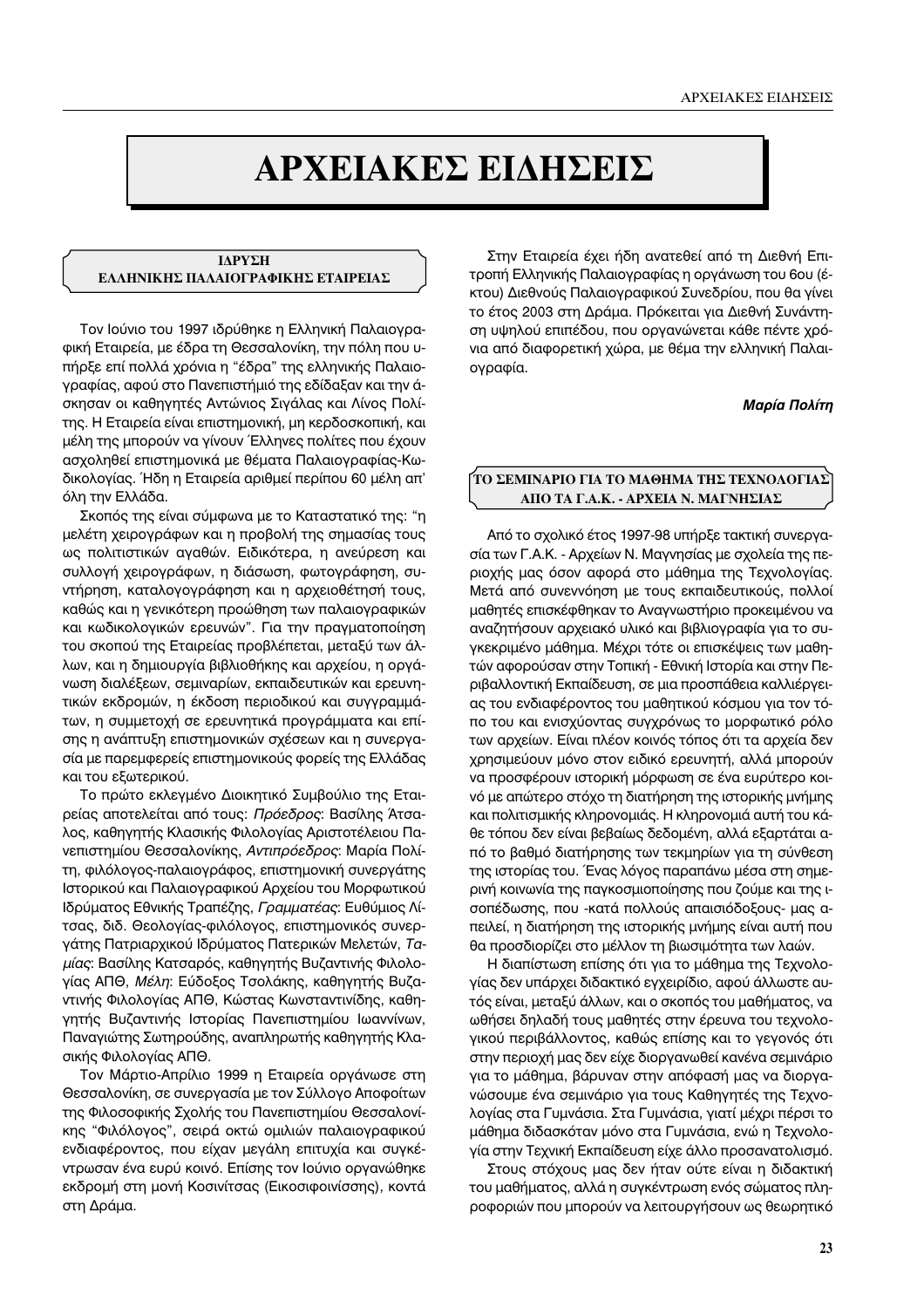υπόβαθρο για τη διδασκαλία της Τεχνολογίας. Επίσης η ενημέρωση των εκπαιδευτικών για το τεχνολογικό, οικονομικό, παραγωγικό, εργασιακό, κοινωνικό, πολιτισμικό περιβάλλον, για τις συνθήκες εργασίας και τους ανθρώπους που εργάζονται εκεί, η ευαισθητοποίηση και ο γενικότερος προβληματισμός για την επιρροή της Τεχνολογίας σε διάφορους τομείς της ζωής μας (τέχνη, διαφήμιση, ΜΜΕ, ανθρώπινες σχέσεις, αναμόρφωση και επανάχρηση παλιών βιομηχανικών κτιρίων), η εξοικείωση των εκπαιδευτικών με την ανάπτυξη νέων μεθόδων και νέων διδακτικών προσεγγίσεων του μαθήματος, όπως η αξιοποίηση αρχειακού υλικού που παράγεται από βιομηχανικές επιχειρήσεις. Δεν θα μπορούσαμε να αγνοήσουμε ότι ζούμε σε μία περιοχή με μεγάλη βιομηχανική ιστορία, γι' αυτό δόθηκε έμφαση στην ανάδειξη της ιδιαίτερης αυτής φυσιογνωμίας της Μαγνησίας. Η περιοχή του Βόλου ειδικότερα έχει μεγάλη βιομηχανική ιστορία και η ανάπτυξη αυτή της τεχνολογίας έχει πολλές επιπτώσεις εμφανείς σε διάφορους τομείς (π.χ. μόλυνση περιβάλλοντος, εγκατάλειψη παλιών κτιρίων, σχέσεις εργοδοσίας εργαζομένων, ανάπτυξη συνδικαλιστικού - εργατικού κινήματος).

Για την υλοποίηση των στόχων του προγράμματος απευθυνθήκαμε σε επίλεκτο επιστημονικό δυναμικό της περιοχής μας, αξιοποιώντας τις γνώσεις και την εμπειρία ανθρώπων που ασχολούνται στην πράξη με τα θέματα αυτά. Η ανταπόκριση που συναντήσαμε ήταν μεγάλη και όλοι οι εισηγητές δέχθηκαν με πολύ ενθουσιασμό να συμμετάσχουν.

Το Σεμινάριο αυτό, διάρκειας 42 ωρών, έγινε στις 3-11 Σεπτεμβρίου 1998, στην αίθουσα Αναγνωστηρίου της υπηρεσίας μας η οποία είχε κατάλληλα διαμορφωθεί για το σκοπό αυτό, εντάχθηκε στα Προγράμματα Κινητικότητας (δράση 1.2.β) της Διεύθυνσης Σπουδών Δευτεροβάθμιας Εκπαίδευσης του Υπ. Παιδείας και χρηματοδοτήθηκε από το 2ο Κοινοτικό Πλαίσιο Στήριξης. Την επιστημονική ευθύνη είχε η υπογράφουσα. Οι συμμετέχοντες ήταν 21 Καθηγητές του μαθήματος της Τεχνολογίας από διάφορα σχολεία του νομού Μαγνησίας, ενώ ως ακροάτριες ζήτησαν και το παρακολούθησαν και οι δύο φοιτήτριες του Τμήματος Αρχειονομίας - Βιβλιοθηκονομίας που τότε έκαναν την πρακτική τους άσκηση στην υπηρεσία μας.

Οι επτά εισηγητές του Σεμιναρίου και τα θέματα των εισηγήσεών τους ήταν:

- 1. Χρίστος Ξενάκης, Δρ Φυσικός, Σχολικός Σύμβουλος, Διδάσκων στο Πανεπιστήμιο Θεσσαλίας: "Η τεχνολογία στην αρχαία Ελλάδα. Βιομηχανική Επανάσταση και *Û‡Á¯ÚÔÓË Ù¯ÓÔÏÔÁ›·"*
- 2. Πάνος Αδάμος, Ηλεκτρολόγος Μηχανολόγος Μηχανικός, μέλος Δ.Σ. του ΤΕΕ Μαγνησίας: "Τεχνολογία και *Aνάπτυξη*"
- 3. Διονύσης Μπάστας, Δρ Νομικής, Δικηγόρος: "Γενικές *αρχές Δικαίου Εταιρειών*" και "Γενικές αρχές Εργατι*κού Δικαίου*"
- 4. Αννίτα Πρασσά, Δρ Ιστορικός, Αρχειονόμος, Προϊσταμένη Γ.Α.Κ. - Αρχείων Ν. Μαγνησίας: "Η βιομηχανική α-*Vάπτυξη της Μαγνησίας. Ιστορική αναδρομή. Προς την αποβιομηχάνιση*" και "Η αξιοποίηση αρχειακού υλικού

στο μάθημα της Τεχνολογίας"

- 5. Κώστας Αδαμάκης, Αρχιτέκτων Μηχανικός, τ. Αντιδήμαρχος Βόλου: "Παλιά κτίρια - νέες χρήσεις"
- 6. Αναστασία Κολιού, Δρ Χημικός, Προϊσταμένη Τμ. Ελέγχου Ποιότητας Νερών και Περιβάλλοντος της ΔΕΥ-AMB: *"Τεχνολογία και Περιβάλλον"*
- 7. Αλέξανδρος Ψυχούλης, Ζωγράφος: "Τεχνολογία Τέ- $$

Ως τελικό προϊόν του προγράμματος είναι τα κείμενα των διδακτικών σημειώσεων που έδωσαν οι εισηγητές και τα οποία δημοσιεύθηκαν σε αυτοτελή τόμο 216 σελίδων μαζί με πλούσια βιβλιογραφία, σχέδια, φωτογραφίες και άλλο εποπτικό υλικό που χρησιμοποιήθηκε. Η έκδοση αυτή αποτελεί εκπαιδευτικό υλικό χρήσιμο για τους διδάσκοντες το μάθημα, για τους μαθητές τους αλλά και για ένα ευρύτερο φάσμα ενδιαφερομένων.

Με την ευκαιρία του Σεμιναρίου δόθηκε η ευκαιρία στους συμμετέχοντες να γνωρίσουν θέματα πολύ χρήσιμα για το μάθημα, για τα οποία δυστυχώς δεν ήταν ενημερωμένοι. Παραδείγματος χάρη, αγνοούσαν ότι ο Βόλος έχει την πρωτοπορία για τη διάσωση παλιών βιομηχανικών κτιρίων και τη φιλοξενία νέων χρήσεων, όπως επίσης για το βιολογικό καθαρισμό των λυμάτων που γίνεται από την υπηρεσία της *'*Υδρευσης. Οι συμμετέχοντες είχαν την ευκαιρία να επικοινωνήσουν με ειδικούς επιστήμονες και οι επιμέρους εισηγήσεις έγιναν η αφορμή δημιουργίας ενός γόνιμου διαλόγου.

Eκτός από αυτό, στα αποτελέσματα του Σεμιναρίου θα πρέπει να προστεθεί η επικοινωνία και στενότερη συνεργασία μας με τον εκπαιδευτικό κόσμο της περιοχής και τους μαθητές τους. Δεν είναι τυχαίο ότι οι μαθητές που επισκέφθηκαν το Αναγνωστήριό μας για το συγκεκριμένο μάθημα, μετά τη λήξη του Σεμιναρίου πολλαπλασιάσθηκαν σε σύγκριση με πέρσι. Πάγια άλλωστε επιδίωξή μας είναι η ανάδειξη του μορφωτικού - εκπαιδευτικού - παιδαγωγικού ρόλου του Ιστορικού Αρχείου και η αλλαγή της νοοτροπίας ότι αυτές οι υπηρεσίες απευθύνονται σε ειδικούς ιστορικούς και είναι ερμητικά κλειστές για τους "απλούς πολίτες".

Η επιτυχία του Σεμιναρίου επίσης φάνηκε από την ανταπόκριση των συμμετεχόντων (ενθουσιασμός, έντονος διάλογος, τήρηση του ωραρίου, μηδενικές απουσίες), καθώς και από τα θετικά σχόλια του τοπικού Τύπου.

Τα Γενικά Αρχεία του Κράτους δεν συγκεντρώνουν μόνο αρχειακό υλικό, αλλά ως γνωστό λειτουργούν συγχρόνως και ως διαχειριστές πληροφοριών. Συνεπώς μπορούν να αναλάβουν και συντονίσουν τέτοιου είδους προγράμματα, να ενισχύσουν τη συνεργασία τους με άλλους φορείς, να ανοιχθούν περισσότερο στην τοπική κοινωνία, να επεκτείνουν τον αριθμό των επισκεπτών τους. α ενισχύσουν τη συνεργασία τους μ<br>νοιχθούν περισσότερο στην τοπική<br>υν τον αριθμό των επισκεπτών του<br>**Αννίτα**<br>**Αννίτα** 

# *Aννίτα Πρασσά*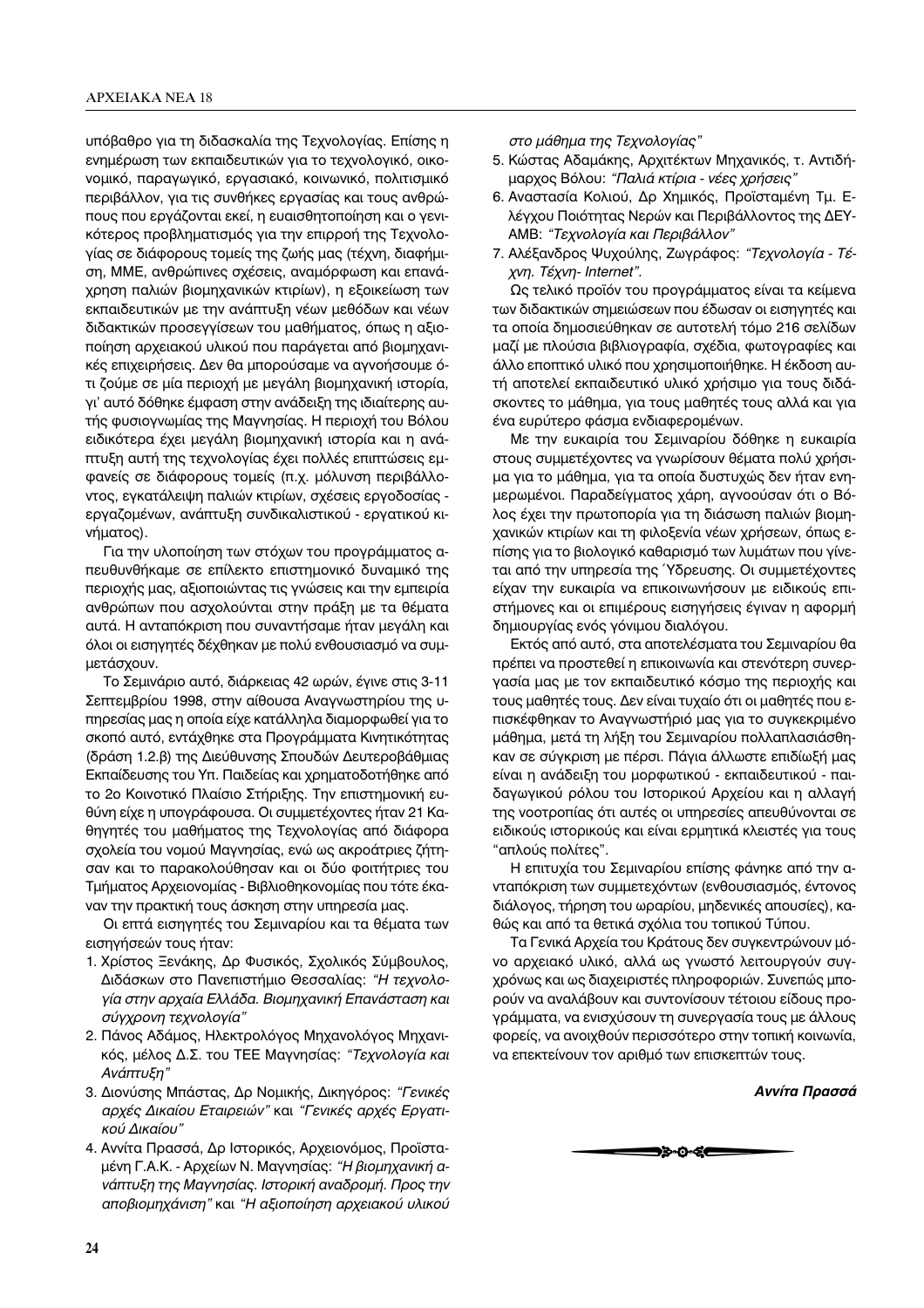#### ΣΕΜΙΝΑΡΙΑ ΑΡΧΕΙΟΝΟΜΙΑΣ ΤΩΝ Γ.Α.Κ.

Τον περασμένο Μάιο πραγματοποιήθηκε στο ξενοδοχείο ΤΙΤΑΝΙΑ της Αθήνας σεμινάριο αρχειονομίας των Γ.Α.Κ. στο πλαίσιο του Τέταρτου Υποπρογράμματος του ΕΠΕΑΕΚ που προβλέπει επιμόρφωση για τους υπαλλήλους αρμοδιότητας του Υπουργείου Παιδείας, επιμόρφωση στην οποία για πρώτη φορά εντάχθηκαν και τα Γ.Α.Κ.

Η Δ/νση Εκπαίδευσης του ΥΠΕΠΘ διοργανώνει συνήθως σεμινάρια διοικητικού κυρίως περιεχομένου και σεμινάρια πληροφορικής τριών επιπέδων. Ανταποκρινόμενη όμως σε παλαιό αίτημα του προσωπικού των Γ.Α.Κ. που είχε διαβιβαστεί μέσω του Τμήματος Ιστορικών Αρχείων του ΥΠΕΠΘ και με την οικονομική ευελιξία που της παρέχει η διαχείριση κονδυλίων του ΕΠΕΑΕΚ (Επιχειρησιακό Πρόγραμμα "Εκπαίδευση και Αρχική Επαγγελματική Κατάρτιση), συμπεριέλαβε στο πρόγραμμά της και σεμινάρια αρχειονομίας για το προσωπικό των Γ.Α.Κ.

Με την ΙΣΤ/36/12.3.1999 απόφαση του Γενικού Γραμματέα του ΥΠΕΠΘ συγκροτήθηκε ομάδα εργασίας αποτελούμενη από εκπρόσωπο του Τμήματος Αρχειονομίας-Βιβλιοθηκονομίας του Ιονίου Πανεπιστημίου (Β. Μανδηλαράς), εκπρόσωπο του Σωματείου Εργαζομένων στα Γ.Α.Κ. (Κ. Χατζηγιάννη), εκπρόσωπο της Κ.Υ. των Γ.Α.Κ. (Στ. Φωτοπούλου), εκπρόσωπο της Ελληνικής Αρχειακής Εταιρείας (Α. Παππά) και εκπρόσωπο του Τμήματος Ιστορικών Αρχείων του ΥΠΕΠΘ (Μ. Βακαλοπούλου). Έργο της ομάδας ήταν η εκπόνηση του προγράμματος του σεμιναρίου και η εξασφάλιση των ομιλητών. Καταρχήν εξετάστηκαν οι προτάσεις που είχαν σταλεί στο Τμήμα Ιστορικών Αρχείων ως προς τη θεματολογία του σεμιναρίου και οριστικοποιήθηκαν οι θεματικές ενότητες:

A. Διοικητικά-Οικονομικά

- Β. Σύγχρονα Αρχεία-Εκκαθαρίσεις
- Γ. Νομοθεσία
- Δ. Μηχανοργάνωση
- Ε. Εκπαίδευση αρχειονόμων
- ΣΤ. Συντήρηση

Στη συνέχεια άρχισε η προσπάθεια για την εξασφάλιση των ομιλητών, θέμα αρκετά επίπονο δεδομένου ότι ο προσδιορισμός του χρόνου διεξαγωγής του σεμιναρίου έπρεπε να καθοριστεί σε συνάρτηση με συγκεκριμένο χρονοδιάγραμμα που είχε ήδη τεθεί από τη Διεύθυνση Εκπαίδευσης του ΥΠΕΠΘ αλλά και με τα βεβαρυμένα προγράμματα των ομιλητών που είχαν ήδη ανειλημμένες επαγγελματικές υποχρεώσεις.

Παρά τη μεσολάβηση των διακοπών του Πάσχα και τις ποικίλες δυσκολίες που προέκυψαν κατά την προετοιμασία του σεμιναρίου, διαμορφώθηκε το πρόγραμμα και ενημερώθηκαν οι υπηρεσίες των Γ.Α.Κ. (Κεντρική και περιφερειακές) προκειμένου να υποβληθούν οι αιτήσεις συμμετοχής και να κινηθούν οι διοικητικές διαδικασίες για την υλοποίηση του σεμιναρίου.

Για λόγους πρακτικούς το σεμινάριο πραγματοποιήθηκε σε δύο κύκλους με διαφορά μιας ημέρας ως προς την έναρξη (10-21.5.1999 και 11-21.5.1999) με το ακόλουθο πρόγραμμα:

#### **Δ. ΟΡΓΑΝΩΣΗ ΚΑΙ ΛΕΙΤΟΥΡΓΙΑ ΤΩΝ Γ.Α.Κ.**

#### **(Δευτέρα, 10/5 - Τρίτη, 11/5)**

Ν. Ζαχαρόπουλος, Χαιρετισμός, έναρξη εργασιών Αικ. Εξαδακτύλου, Χάραξη αρχειακής πολιτικής Π. Μουγίου, *Οικονομικά & διοικητικά των Γ.Α.Κ.* Σ. Λύκος, *Κτηριακά θέματα των Γ.Α.Κ.* 

#### **B. ΕΚΠΑΙΔΕΥΣΗ ΑΡΧΕΙΟΝΟΜΩΝ**

#### **(∆Ú›ÙË, 11/5 - ∆ÂÙ¿ÚÙË, 12/5)**

Β. Μανδηλαράς, *Τα αρχεία στην ελληνιστική περίοδο* Β.Μανδηλαράς, Η εκπαίδευση των αρχειονόμων στο *Ιόνιο Πανεπιστήμιο* 

Ζ. Συνοδινός, *Αρχειακή βιβλιογραφική ενημέρωση* 

# Γ. ΣΥΝΤΗΡΗΣΗ ΑΡΧΕΙΑΚΟΥ ΥΛΙΚΟΥ

**(∆ÂÙ¿ÚÙË, 12/5 - ¶¤ÌÙË, 13/5)**

Κ. Χούλης, *Πολιτική της συντήρησης στο αρχειακό υλικό* Ιωάν. Κωνσταντίνου, Προληπτική συντήρηση αρχεια*κού υλικού & υλικά συντήρησης* 

Αντ. Μοροπούλου, *Η εμπειρία της συντήρησης και διάσωσης των αρχείων του Κ.Κ.Ε.* 

#### **Δ. ΣΥΓΧΡΟΝΑ ΑΡΧΕΙΑ**

#### **(Πέμπτη, 13/5 - Παρασκευή, 14/5)**

Ν. Καραπιδάκης, *Σύγχρονα αρχεία: στρατηγικές* πρόσκτησης & αξιοποίησης

Στ. Γεωργούλης, *Εκκαθάριση αρχείων: η διαδικασία από την πλευρά του Υπουργείου Εσωτερικών* (Παρασκευή, 14/4 - Δευτέρα, 17/5)

Άγγ. Χάγιος, *Η οργάνωση & μηχανοργάνωση των ΟΤΑ & οι συνέπειες της εφαρμογής του Ν. 2539/97* ("Συγκρότηση της Πρωτοβάθμιας Τοπικής Αυτοδιοίκησης")

Αλ. Κατσαρός, *Το αρχείο του ΥΠΕΠΘ* 

Αδαμ. Σταυροπούλου, *Το αρχείο της Εθνικής Στατιστι*κής Υπηρεσίας της Ελλάδος

#### Ε. ΝΟΜΟΘΕΣΙΑ-ΠΡΟΣΒΑΣΗ ΣΤΑ ΑΡΧΕΙΑ

(Δευτέρα, 17/5 - Τρίτη, 18/5)

Λίλιαν Μήτρου, Πρόσβαση στα αρχεία- νομοθετικό πλαίσιο

Λίλιαν Μήτρου, *Οργάνωση και λειτουργία της Υπηρε* $o$ *ίας της "Αρχής"* 

Ν. Καραπιδάκης, *Εισαγωγή στο δίκαιο των αρχείων* 

#### **ΣΤ. ΜΗΧΑΝΟΡΓΑΝΩΣΗ ΑΡΧΕΙΩΝ**

(Τρίτη, 18/5 - Τετάρτη, 19/5)

Γ. Μητροφάνης, *Τεχνολογίες Πληροφορικής & Οργά-Vωσης των ιστορικών αρχείων:* 

α. Εισαγωγή στις τεχνολογίες της Πληροφορικής-Αρχειακές εφαρμογές

β. Συστήματα ιστορικών - αρχειακών πληροφοριών

Μ. Θεοδωρίδου, *Σύστημα διαχείρισης ιστορικών εγ*γράφων & aρχείων: το τουρκικό αρχείο Χανίων και το Ιστορικό Αρχείο της Βικελαίας Δημοτικής Βιβλιοθήκης Ηρακλείου

#### **(Τετάρτη, 19/5 - Πέμπτη, 20/5)**

Μαν. Τσαγκαράκης, *Εισαγωγικά στην Ηλεκτρονική ορ-*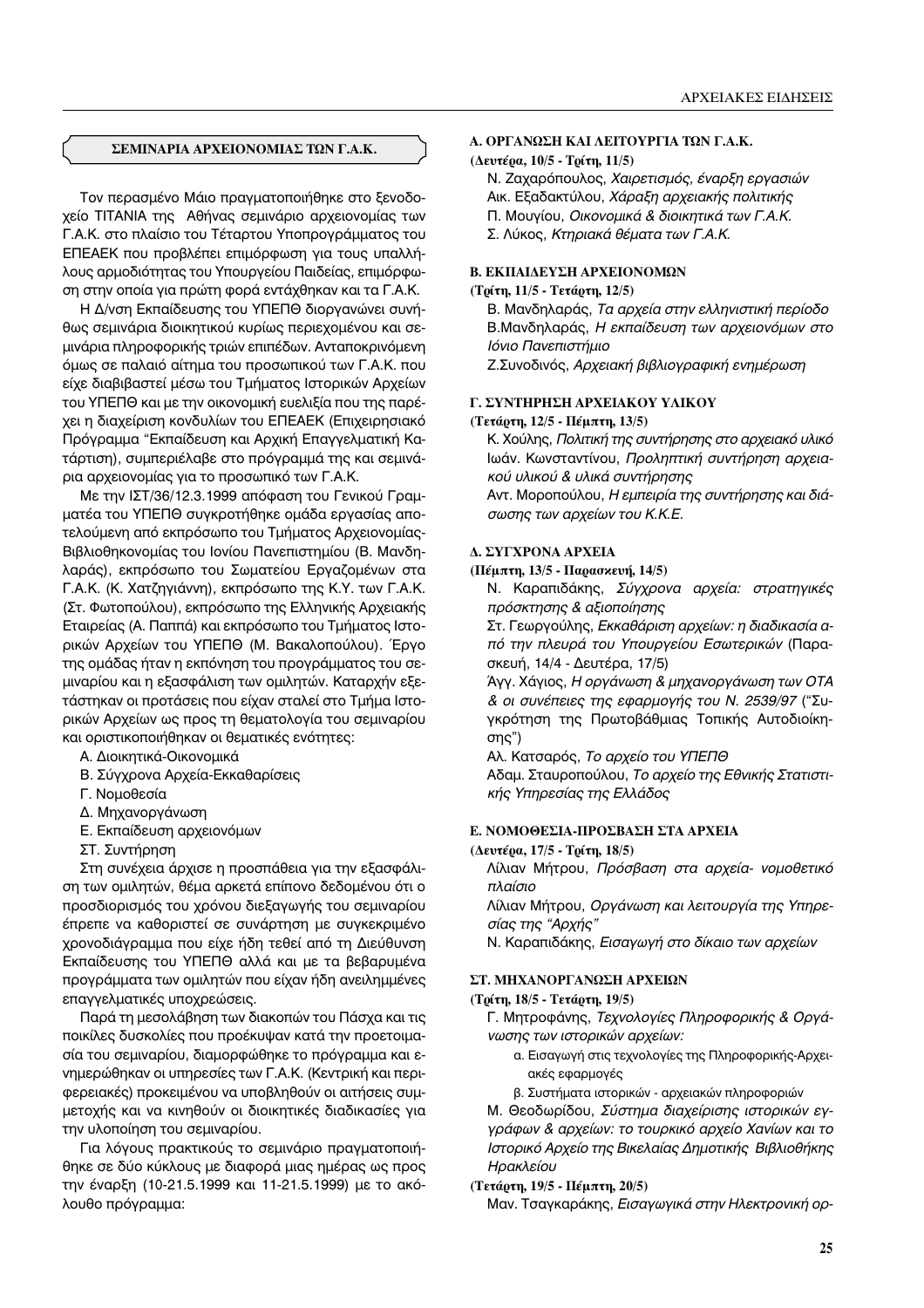#### γάνωση

Μαν. Τσαγκαράκης, Ηλεκτρονική οργάνωση αρχείων Εύη Σαχίνη, Η δραστηριότητα του Εθνικού Κέντρου *Τεκμηρίωσης στην υπηρεσία των αρχειονόμων* 

# **Ζ. ΕΠΙΣΚΕΨΗ ΣΤΑ ΑΡΧΕΙΑ ΤΟΥ ΙΔΡΥΜΑΤΟΣ "ΚΩΝ. Γ. ΚΑΡΑΜΑΝΛΗΣ"**

Ξενάγηση: Κ. Σβολόπουλος, Μ. Μινώτου (Πέμπτη, 20/5 - Παρασκευή, 21/5)

# **Η. ΑΞΙΟΛΟΓΗΣΗ - ΚΛΕΙΣΙΜΟ**

#### **(Παρασκευή, 21/5 - πρωί & απόγευμα)**

Στους δύο κύκλους του σεμιναρίου υπέβαλαν αίτηση συμμετοχής 49 υπάλληλοι, κυρίως αρχειονόμοι και ταξιvόμοι με ελάχιστες εξαιρέσεις διοικητικών υπαλλήλων ενώ τελικά έλαβαν μέρος 45 λόγω εκτάκτων κωλυμάτων.

Κατά τη διάρκεια του σεμιναρίου πραγματοποιήθηκε έκτακτη γενική συνέλευση του Συλλόγου των Εργαζομένων στα Γ.Α.Κ., στην οποία συζητήθηκαν θέματα που ατασχολούν τους υπαλλήλους των Γ.Α.Κ., οι οποίοι, με την ευκαιρία του σεμιναρίου, είχαν τη δυνατότητα να επικοινωνήσουν μεταξύ τους.

Στον απολογισμό του σεμιναρίου πρέπει να καταγραφεί ο ενδιαφέρων διάλογος που αναπτύχθηκε στο πλαίσιο πολλών εισηγήσεων και η διαφαινόμενη δυνατότητα καλύτερης και αποτελεσματικότερης συνεργασίας των Γ.Α.Κ. με φορείς και τομείς του δημόσιου τομέα, όπως για παράδειγμα με την Ελληνική Εταιρεία Τοπικής Ανάπτυξης και Αυτοδιοίκησης (ΕΕΤΑΑ) που δραστηριοποιείται στη διευθέτηση πολύπλοκων θεμάτων οργάνωσης που προκύπτουν από την εφαρμογή του Ν. 2539/97 ("Συγκρότηση της Πρωτοβάθμιας Τοπικής Αυτοδιοίκησης").

Παρά τις αντιδράσεις που δημιούργησε σε αρκετούς συμμετέχοντες η απαιτούμενη από τη Δ/νση Εκπ/σης α-*Ε*ιολόγηση επιμορφούμενων και επιμορφωτών -διευκρινίστηκε άλλωστε σαφέστατα, ότι πρόκειται για διαδικασία απολύτως τυπική ώστε να υπάρχουν διαθέσιμα τα αντίστοιχα παραστατικά στο αρχείο της Δ/νσης Εκπ/σης- η γενική εντύπωση ως προς το σεμινάριο ήταν πολύ θετική. Άλλωστε δεν είχε δοθεί μέχρι τώρα αντίστοιχης διάρκειας και οικονομικής κάλυψης δυνατότητα επιμόρφωσης στα Γενικά Αρχεία του Κράτους.

Σύμφωνα με τη σχετική προαναγγελία της Δ/νσης Εκπ/σης του ΥΠΕΠΘ, πραγματοποιήθηκαν στην Αθήνα δύο επιπλέον κύκλοι σεμιναρίων για το προσωπικό των Γ.Α.Κ.

Ο πρώτος κύκλος (6-10.12.1999, διάρκειας 35 ωρών) απευθύνθηκε σε 25 νέους αποσπασμένους στα Γ.Α.Κ. εκπαιδευτικούς από τη Β/θμια Εκπ/ση παρουσιάζοντας συνοπτικά ποικιλία αρχειονομικών θεμάτων που καλούνται να αντιμετωπίσουν στη νέα τους θέση.

Η θεματολογία του σεμιναρίου καθορίστηκε από την αναπληρώτρια Δ/ντρια της Κ.Υ. των Γ.Α.Κ. με τη συνεργασία αρχειονόμων των Γ.Α.Κ. που ανέπτυξαν τα ακόλουθα θέματα:

- *Σημασία των Αρχείων. Νομοθετικό πλαίσιο* (Αικ. Εξαδακτύλου)
- **Διοικητικά θέματα. Σχέσεις Περιφερειακών Υπηρεσιών**

*με ΥΠΕΠΘ* (Α. Κιούση)

- *Οργάνωση Περιφερειακής Αρχειακής Μονάδας (*Αικ. Εξαδακτύλου)
- Λειτουργία αρχειακής μονάδας (Αικ. Εξαδακτύλου)
- *Αξιοποίηση αρχειακού υλικού* (Α. Μόρντο, Α. Γρηγόρα)
- Θέματα διαχείρισης και διοικητικών διαδικασιών (Μ. Μοιροπούλου, Σ. Δήμου)
- Επικοινωνία Περιφερειακών Αρχείων με την Κ.Υ. των *Γ.Α.Κ.*(Σ. Φωτοπούλου)

# **Ειδικά αρχειονομικά θέματα**

- Αρχειακή ορολογία και ελληνική αρχειακή βιβλιογρα*φία* (Ν. Μπαμίδης)
- **Βασικά μέτρα προστασίας αρχειακού υλικού, χώροι** *αρχείων κλπ* (Ν. Μπαμίδης)
- *Εκκαθαρίσεις αρχείων* (Α. Παππά, Φ. Λαμπρούκου)
- Περιπτώσεις εκκαθαρίσεων αρχείων (Κ. Λυκουρίνος, Στ. Κιοσές, Ζ. Σημανδηράκη-Παναγιωτοπούλου)
- Υπόδειγμα ταξινόμησης αρχείου Υπουργείου Εκκλησιαστικών και Δημοσίας Εκπαιδεύσεως (Δ. Αντωνίου)
- *Εκδόσεις αρχειακού υλικού* (Γ. Μοσχόπουλος)
- Προβολή του έργου των Γ.Α.Κ. (Κ. Αδαμοπούλου)
- **•** Σύνοψη Συμπεράσματα εργασιών (Μ. Βακαλοπούλου)

Ο δεύτερος κύκλος (24-28.1.2000, διάρκειας 35 ωρών) αφιερώθηκε αποκλειστικά στην Πληροφορική, δεδομένου ότι πολλές αρχειακές υπηρεσίες διαθέτουν ηλεκτρονικό υπολογιστή και επομένως οι αποσπασμένοι εκπαιδευτικοί που προσφέρουν τις υπηρεσίες τους πρέπει να είναι σε θέση να τους χρησιμοποιούν. Το σεμινάριο προσέφερε μαθήματα χρήσης ηλεκτρονικού υπολογιστή (Windows, Word, Excel), τη διοργάνωση των οποίων ανέλαβε το Κέντρο Οικονομικών Ερευνών του Οικονομικού Πανεπιστημίου Αθηνών σε συνεργασία με τη Δ/νση Εκπ/σης του ΥΠΕΠΘ που κάλυψε και τα έξοδα μετακίνησης και διαμονής των 28 επιμορφούμενων (Ξενοδοχείο ΠΑΡΚ), ενώ θα χορηγήσει και αντίστοιχη βεβαίωση συμμετοχής.

Οι οιωνοί είναι καλοί ως προς τις μελλοντικές δραστηριότητες της Δ/νσης Εκπ/σης του ΥΠΕΠΘ που, ενόψει του Γ' Κοινοτικού Πλαισίου Στήριξης, φαίνεται ότι έχει την πρόθεση να συμπεριλάβει και πάλι τα Γ.Α.Κ. στο σχετικό προγραμματισμό της. Άλλωστε η επιμόρφωση είναι δαπανηρή υπόθεση αλλά, μακροπρόθεσμα, μπορεί να αξιοποιηθεί πολύπλευρα και πολλαπλασιαστικά.

#### *Mapía Baκαλοπούλου*

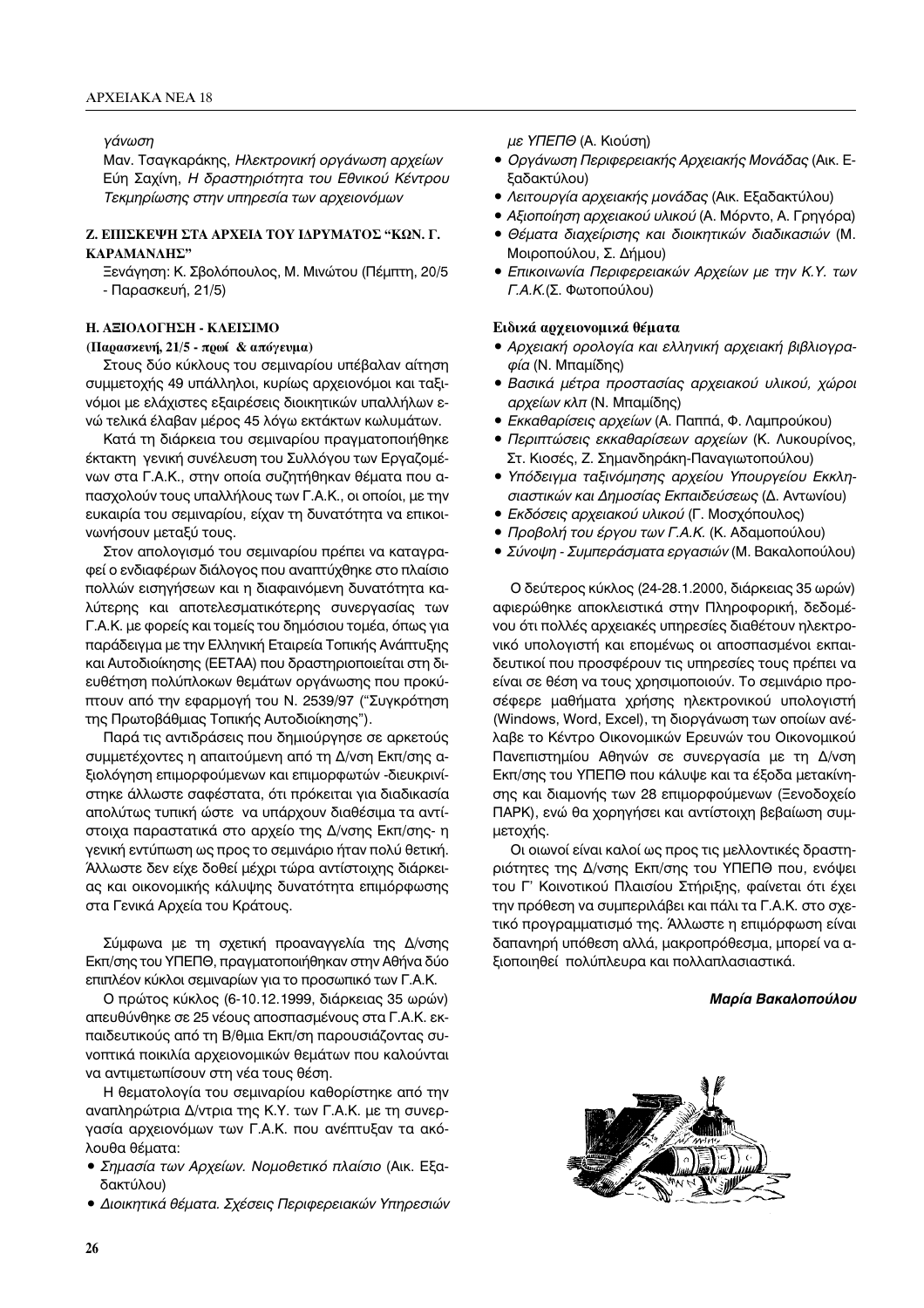# Η ΙΣΤΟΡΙΚΗ ΕΡΕΥΝΑ ΠΑΝΩ ΑΠΟ ΤΗΝ ΔΙΝΗ ΤΟΥ ΕΜΦΥΛΙΟΥ "Οι Εμαύλιοι πόλεμοι στην Ευρώπη και τη Μεσόγειο του 20ού αιώνα"

Διεθνές Ιστορικό Συνέδριο με τον παραπάνω τίτλο θα διοργανώσουν στην Αθήνα τα Αρχεία Σύγχρονης Κοινωνικής Ιστορίας (Α.Σ.Κ.Ι.), το Κέντρο Μεσογειακών Σπουδών της Νάπολης, το Διεθνές Ινστιτούτο Κοινωνικής Ιστορίας του Άμστερνταμ, το Ινστιτούτο Φερτρινέλι του Μιλάνου και το Τμήμα Πολιτικής Επιστήμης και Ιστορίας του Παντείου Πανεπιστημίου<sup>1</sup>.

Στην συνέντευξη Τύπου που δόθηκε στο χώρο των Α.Σ.Κ.Ι., τονίσθηκε ότι στο Συνέδριο θα συμμετάσχουν 30 ιστορικοί από 8 χώρες. Πράγματι, πρώτος σκοπός των διοργανωτών είναι η τοποθέτηση του Ελληνικού Εμφυλίου Πολέμου, ως αντικειμένου ιστορικής έρευνας σε μια καινούργια βάση, έξω από την κλειστή "εθνοκεντρική" ελληνική οπτική της μοναδικότητας, όπως τόνισαν τα στελέχη των Α.Σ.Κ.Ι., ο καθηγητής Α. Λιάκος, η Π. Παπαθανασίου και ο Φ. Ηλίου.

Η μελέτη του Εμφυλίου, ως μέρους ενός συστήματος εμφυλίων συρράξεων που χαρακτηρίζουν τις ευρωπαϊκές κοινωνίες του 20ού αιώνα, φαίνεται να προσδίδει νέο βάθος και δυνατότητες στις ερευνητικές προσεγγίσεις.

Φέτος συμπληρώνονται άλλωστε 60 χρόνια από το τέλος του Ισπανικού Εμφυλίου και 50 από το τέλος του Ελληνικού<sup>2</sup>. Την επετειακή αυτή συγκυρία εκμεταλλεύονται οι Ισπανοί ερευνητές λοιπόν, όχι για να επαναλάβουν την τραυματική περιπτωσιολογία εκείνων που έζησαν τα γεγονότα και να μεταφέρουν τις μαρτυρίες, αλλά για να ανοίξουν νέους ερευνητικούς ορίζοντες και να ανανεώσουν το σχετικό προβληματισμό, εμπλουτίζοντάς τον με την καθαρά ιστορική μεθοδολογία, η οποία οδηγεί στον προσδιορισμό ενός αντικειμένου ιστορικής έρευνας, μακριά από τη δίνη των γεγονότων, προσδιορισμό που παίρνει υπ' όψη του τις κοινωνικές και άλλες δομές των σύγχρονων κοινωνιών. Οι εμφύλιοι μπορεί να είναι ταξικοί, φυλετικοί και θρησκευτικοί πόλεμοι, τόνισε ο ιστορικός Σπύρος Ασδραχάς, πρόεδρος της Οργανωτικής Επιτροπής του Συνεδρίου, που άνοιξε την συνέντευξη Τύπου, αναφέροντας πως οι επετειακές συγκυρίες συναντούν εδώ τον διαρκή προβληματισμό στο πεδίο της σύγχρονης ζωντανής ιστορίας.

Προσθέτουμε ότι τα στελέχη των Α.Σ.Κ.Ι. αναφέρθηκαν επίσης στα 3,5 χρόνια λειτουργίας του πρότυπου αυτού ερευνητικού και αρχειακού κέντρου, χρόνια γόνιμης και πλούσιας δραστηριότητας, που καθιερώνουν τα Α.Σ.Κ.Ι. ως πολύτιμο και πρωτοποριακό κύτταρο στο χώρο της ιστορικής κοινωνικής έρευνας του τόπου μας.

Το Συνέδριο, που θα πραγματοποιηθεί στο αμφιθέατρο Σ. Καράγιωργα του Παντείου Πανεπιστημίου, θα τελειώσει με έκθεση αρχείων (Α.Σ.Κ.Ι. και ΕΛΙΑ) οργανωμένη από το περιοδικό ANTI και προβολή ταινίας για τον Ισπανικό Εμφύλιο.

Αλέξης Κράους

# ΟΙ ΤΙΜΕΣ ΤΗΣ ΕΘΝΙΚΗΣ ΤΡΑΠΕΖΑΣ ΣΤΟΝ ΙΔΡΥΤΗ ΤΗΣ JEAN-GABRIEL EYNARD (Από την τεκμηρίωση του Ι.Α./Ε.Τ.Ε.)

"Πρόσφερε την από μέρους μου και όλων των Ελλήνων ευγνωμοσύνην μας, φρόντισον να φωτισθής από τας γνώσεις του..."<sup>1</sup> έγραφε στις 14 Απριλίου 1852 ο Γεώργιος Σταύρος στον Ευθύμιο Κεχαγιά, ο οποίος θα συναντούσε στο Παρίσι, όπου βρισκόταν σε ειδική αποστολή της Τράπεζας, τον Ι.-Γ. Εϋνάρδο. Το απόσπασμα της επιστολής αυτής αποτελεί ένα ακόμη χαρακτηριστικό δείγμα της βαθιάς εκτίμησης που έτρεφε για τον μεγάλο φιλέλληνα ο πρώτος διοικητής της Εθνικής Τράπεζας.

Η ίδια η Τράπεζα κατά καιρούς τίμησε τον ιδρυτή της με διάφορες εκδηλώσεις μνήμης στο πρόσωπό του. Άλλωστε, σύμφωνα με τον Ιωάννη Βαλαωρίτη, ο Ι.-Γ. Εϋνάρδος είχε ήδη ανακηρυχθεί από την προκαταρκτική γενική συνέλευση των μετόχων της Ε.Τ.Ε. (13.11.1841), μαζί με τον Νικόλαο Ζωσιμά, "επίτιμος διοικητής" της<sup>2</sup>. Σε μια άλλη γενική συνέλευση των μετόχων της Τράπεζας (19 Ιανουαρίου 1848), ο Γ. Σταύρος εξέφρασε πανηγυρικά τη μεγάλη ευγνωμοσύνη του γενικού συμβουλίου στον ιππότη Εϋνάρδο "διά τον άοκνον ζήλον και την αδιάλειπτον ευγενή μέριμνάν του προς παν ό,τι αφορά ιδίως την πρόοδον του εθνωφελούς αυτού Καταστήματος της Τραπέζης, του οποίου κατά μέγιστον εις αυτόν χρεωστείται η σύστασις"<sup>3</sup>.

Το 1875, μετά από απόφαση της γενικής συνέλευσης των μετόχων του προηγούμενου χρόνου, κατασκευάστηκε η μαρμάρινη προτομή του από τους ικανούς γλύπτες αδελφούς Γεώργιο και Λάζαρο Φυτάλη, με γενική φροντίδα του συμβούλου, έξοχου αρχιτέκτονα της Τράπεζας, Λύσανδρου Καυτατζόγλου, και στήθηκε στη "μεγάλη αίθουσα του καταστήματος" δίπλα σ' αυτή του Γ. Σταύρου. Η προτομή αυτή, που ανήκει στην καλλιτεχνική συλλογή της Ε.Τ.Ε., κοσμεί μέχρι σήμερα την αίθουσα του κεντρικού καταστήματος της Τράπεζας<sup>4</sup>.

Όταν στις αρχές του αιώνα μας, ο Σύλλογος των Ελλήνων Φοιτητών της Γενεύης "η Αθηνά" (Société des Etudiants Hellènes de Genève "Minerva") σε συνεργασία με τον Ελληνικό Σύλλογο Ζυρίχης (Hellenisher Verein Zürich) οργάνωσε έρανο με στόχο την κατασκευή της προτομής του Ελβετού φιλέλληνα στη Γενεύη, η Εθνική Τράπεζα συμμετείχε με ένα σεβαστό ποσό στην υλοποίηση του ευγενικού αυτού στόχου. Η χάλκινη προτομή του Εϋνάρδου πάνω σε μαρμάρινο βάθρο, έργο του Auguste

<sup>&</sup>lt;sup>1</sup> Σ.Σ.: το συνέδριο, που επρόκειτο να πραγματοποιηθεί το Νοέμβριο, αναβλήθηκε λόγω της επίσκεψης Κλίντον.

<sup>&</sup>lt;sup>2</sup> Σ.Σ.: εννοείται το 1999.

<sup>&</sup>lt;sup>1</sup> Μ.Σ. Ευλάμπιος - Διον. Καλογερόπουλος: Η εν τη Εθνική Τραπέζη της Ελλάδος και εν τω Κοινοβουλίω δράσις Ευθυμίου Ι. Κεχαγιά, τ. Α', Αθήνα 1930, σ. 94, 305.

<sup>&</sup>lt;sup>2</sup> Ι.Α. Βαλαωρίτης: Ιστορία της Εθνικής Τραπέζης της Ελλάδος (1842-1902) Αθήνα 1902, σ. 10. Το γεγονός αμφισβητείται από νεότερους μελετητές, βλ. Στάθης Σπηλιωτόπουλος: Ιστορία της Εθνικής Τραπέζης της Ελλάδος, Αθήνα  $1949. \sigma. 41.$ 

<sup>3</sup> Εθνική Τράπεζα της Ελλάδος: Απολογισμός του έτους 1847, Αθήνα 1848, σ. 4. Από το 1866 είχαν επίσης στηθεί στον Εθνικό Κήπο (υπάρχουν και σήμερα στο Ν.Α. άκρο του Κήπου, προς την πλευρά του Ζαππείου) οι προτομές των δύο στενών φίλων, του Ι. Καποδίστρια και του Ι.-Γ. Εϋνάρδου, έργα του γλύπτη Ιωάννη Κόσσου, με χρήματα που διέθεσαν οι ελβετοί φιλέλληνες και η χήρα του Εϋνάρδου αντίστοιχα.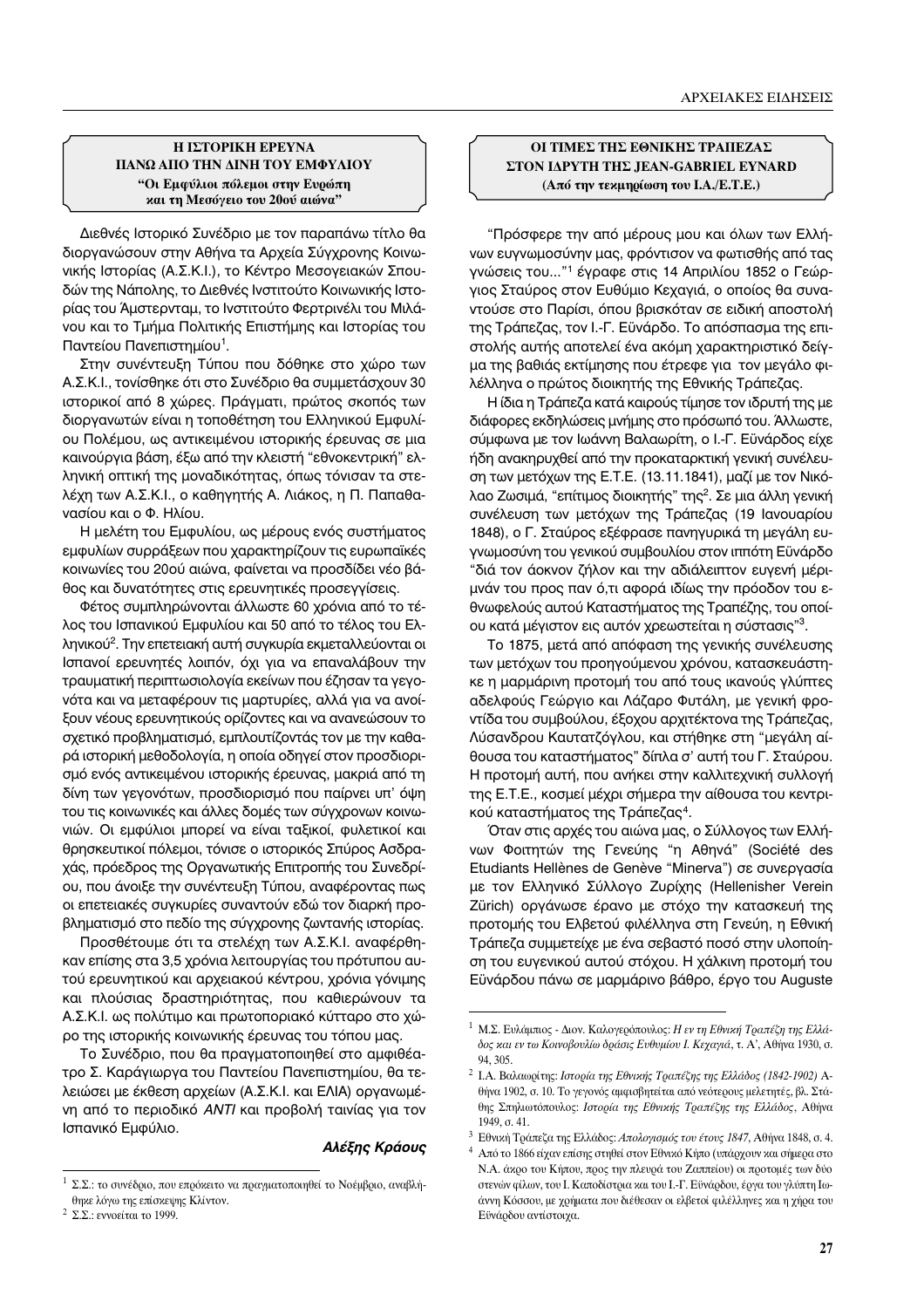de Niederhaüsern-Rodo, τοποθετήθηκε στον κήπο του ομώνυμου μεγάρου του (Palais Eynard) στις 4 Μαΐου 1907 σε μια τελετή όπου συμμετείχαν Έλληνες ομογενείς, οπουδαστές, φιλέλληνες Ελβετοί, οι δημοτικές αρχές και ο κόσμος της Γενεύης. Με αφορμή μάλιστα το γεγονός αυτό τυπώθηκε εκείνη την εποχή στη Γενεύη ένα μικρό βι $βλ$ ίο με τον τίτλο: Le Monument Eynard et les Hellènes en *Suisse*.

Το 1918 η Εθνική Τράπεζα πρωτοστάτησε στην ίδρυση του Ελληνοελβετικού Συνδέσμου "Ιωάννης Γαβριήλ Εϋνάρδος", ενώ δύο χρόνια αργότερα άρχισε να δείχνει ενδιαφέρον για τα ιστορικά τεκμήρια που ανάδειχναν τον σημαντικό ρόλο του Ελβετού τραπεζίτη στην ίδρυσή της. Έτσι, με πρωτοβουλία του τότε συνδιοικητή της Ε.Τ.Ε. Ιωάννη Δροσόπουλου, ο Ελβετός νεοελληνιστής Charles Gelbert, δικηγόρος, ανέλαβε να αντιγράψει από τα προσωπικά αρχεία του Εϋνάρδου (βιβλία αντιγραφής επιστολών), που φυλάσσονταν στη Δημόσια και Πανεπιστημιακή Βιβλιοθήκη της Γενεύης, τις επιστολές του Εϋνάρδου προς τον Σταύρο, των τριών πρώτων κρίσιμων χρόνων της Τράπεζας. Οι επιστολές εκδόθηκαν το 1923 στην Αθήνα από την Εθνική Τράπεζα (Ιστορικόν Αρχείον) με τον τίτλο: *Επιστολαί Ι.-Γ. Εϋνάρδου προς Γεώργ. Σταύρον 1841-1843*, εξήντα χρόνια ακριβώς μετά το θάνατο του φιλέλληνα. Ας σημειωθεί ότι με την έκδοση αυτή για πρώτη φορά καταγράφεται σε δημοσίευμα της Τράπεζας η έννοια του Ιστορικού Αρχείου Ε.Τ.Ε.

Το 1925 η Τράπεζα ανέθεσε πάλι στον Ch. Gelbert να αντιγράψει επιστολές του Σταύρου προς το ζεύγος Εϋνάρδου (1851-1866) από την ίδια βιβλιοθήκη του Πανεπιστημίου της Γενεύης. Η εργασία αυτή δεν ευωδόθηκε να εκδοθεί, οι είκοσι επιστολές κατέληξαν στα αρχεία της Τράπεζας και σήμερα διασώζονται στο Ιστορικό της Αρχείο<sup>5</sup>. Δύο χρόνια μετά, ο Δημήτριος Ζωγράφος, ο γνωστός συντάκτης της *Ιστορίας της ιδρύσεως της Εθνικής Τραπέζης*, αφιέρωσε τον δεύτερο τόμο της Ιστορίας του στη μνήμη του Ι.-Γ. Εϋνάρδου.

Με αφορμή τη συμπλήρωση των εκατό χρόνων από την ημερομηνία του θανάτου του (5 Φεβρουαρίου 1863), έγιναν, αρχές Φεβρουαρίου του 1963, στην Αθήνα και τη Γενεύη διάφορες εκδηλώσεις στη μνήμη του, οργανωμένες από τις επίσημες αρχές των δύο χωρών, τον Ελληνοελβετικό Σύνδεσμο "Ι.-Γ. Εϋνάρδος", το Σύλλογο παλαιών Ελλήνων φοιτητών Γενεύης "Minerva" και την Εθνική Τράπεζα της Ελλάδος. Στην Αθήνα, έγιναν ομιλίες στην Αρχαιολογική Εταιρεία και την Εθνική Τράπεζα, ετοιμάστηκε έκθεση στο Εθνικό Ιστορικό Μουσείο και κατατέθηκαν στεφάνια, παρουσία του διοικητή της Ε.Τ.Ε. Δημητρίου Χέλμη, στην προτομή του Ελβετού φιλέλληνα στον Εθνικό Κήπο. Στη Γενεύη ξεχώρισαν η μεγάλη έκθεση που οργάνωσε ο ελληνιστής καθηγητής Bertrand Bouvier στο Μουσείο Τέχνης και Ιστορίας, η έκθεση της Δημόσιας και Πανεπιστημιακής Βιβλιοθήκης σε συνεργασία με τον Ελληνοελβετικό Σύνδεσμο, η σημαντική έκδοση της Michelle Bouvier-Bron, "Ο Ιωάννης-Γαβριήλ Εϋ*νάρδος (1775-1863) και ο φιλελληνισμός της Γενεύης" (Jean-Gabriel Eynard (1775-1863) et le Philhellénisme* genevois) και η κατάθεση στεφάνου, για λογαριασμό της Εθνικής Τράπεζας, στο Μνημείο Εϋνάρδου από τον Έλληνα γενικό πρόξενο Άγγελο Βλάχο. Η Τράπεζα κυκλοφόρησε επίσης, σε δύο γλώσσες: ελληνικά και γαλλικά, την επιμελημένη έκδοση του Ιστορικού της Αρχείου *Ο Ιππότης Ιωάννης Γαβριήλ Εϋνάρδος.* 

Λίγο αργότερα, με αφορμή τον εορτασμό της 125ετηρίδας της Εθνικής Τράπεζας (1966), το Ιστορικό Αρχείο της Ε.Τ.Ε. προσπάθησε να συγκεντρώσει και άλλα υλικά από την πλούσια επιστολογραφία του Εϋνάρδου, αντάλλαξε αλληλογραφία με διάφορα ευρωπαϊκά Ιστορικά Αρχεία, εξασφαλίζοντας σε αντίγραφα σπάνιο υλικό που αφορά κυρίως τους συνεργάτες του Εϋνάρδου, A. de Regny και L. Lemaître, και συνέταξε βιογραφικά των τριών ανδρών για να συμπεριληφθούν σ' ένα προγραμματισμένο μεγάλο Λεύκωμα, το οποίο τελικά δεν εκδόθηκε. Κυκλοφόρησε όμως από τα ΕΛ.ΤΑ και την Ε.Τ.Ε. η αναμνηστική σειρά της 125ετηρίδας της Εθνικής Τράπεζας (1841-1966) με τέσσερα γραμματόσημα, εκ των οποίων το ένα των 1,50 δραχμών περιέχει χαρακτικό με τον Εϋνάρδο (χαλκογραφία του γνωστού χαράκτη Α. Τάσσου).

Τον Απρίλιο του 1976, με πρωτοβουλία της Εθνικής Τράπεζας γιορτάστηκε στο κεντρικό κατάστημα στην Αθήνα η "διακοσιετηρίδα" από τη γέννηση του Ι.-Γ. Εϋνάρδου. Στις εκδηλώσεις είχε κληθεί και συμμετείχε επίσημα πολυμελής ελβετική αντιπροσωπεία, αποτελούμενη από τους G.-A. Chevallaz, υπουργό Οικονομικών, A. Chavanne, υπουργό Παιδείας του Καντονίου της Γενεύης, W. Bossi, πρεσβευτή Ελβετίας, και τους καθηγητές Β. Bouvier, S. Baud-Bovy και Ο. Reverdin. Τότε η Εθνική κυκλοφόρησε αναμνηστικό αργυρό και χάλκινο μετάλλιο του Εϋνάρδου, αντίγραφο έργου του P.J. David d'Angers (1830), ενώ τον επόμενο χρόνο εξέδωσε το βιβλίο *Μνήμη Ιωάννη Γαβριήλ Εϋνάρδου 1775-1863.* 

Το 1992 η διοίκηση της Ε.Τ.Ε. προχώρησε στην ανακαίνιση του παλαιού ξενοδοχείου "Πατρίς" δίπλα στο Εθνικό Θέατρο, που είχε περιέλθει στην κυριότητά της, ώστε αυτό να χρησιμεύσει ως Κέντρο πολιτιστικών εκδηλώσεων της Τράπεζας. Δύο χρόνια αργότερα το διοικητικό συμβούλιό της αποφάσισε να αφιερώσει το ανακαινισμένο κτήριο στη μνήμη του Ιππότη Ιωάννη-Γαβριήλ Εϋνάρδου ενώ με πράξη του τότε διοικητή της Ε.Τ.Ε. Γεωργίου Μίρκου (151/20.3.1995), ο χώρος στέγασε το νεοσυοταθέν Πολιτιστικό Κέντρο Εθνικής Τράπεζας (ΠΟ.Κ.Ε.Τ.) και αποφασίστηκε να ονομαστεί Μέγαρο Ιωάννη-Γαβριήλ Εϋνάρδου.

Φέτος (1999) η σημερινή διοίκηση εγκαινίασε επίσημα τη λειτουργία του κτηρίου στις 5 Φεβρουαρίου, ημερομηνία θανάτου του Ι.-Γ. Εϋνάρδου, με μιαν έκθεση αφιερωμένη στο φιλελληνικό έργο του και την πολύπλευρη σχέση του με την Εθνική Τράπεζα, καθώς και με ομιλία τραπεζικού θέματος από ένα μακρινό απόγονο του Εϋ-

 $^5$ Μαζί με τις αντιγραμμένες επιστολές ο Ch. Gelbert συνέταξε και δύο χρήσιμους καταλόγους με τη σωζόμενη στην παραπάνω βιβλιοθήκη αλληλογραφία του Εϋνάρδου που αφορά την Ελλάδα: έναν με επιστολές του Εϋνάρδου της περιόδου 4.9.1841-28.11.1843 και έναν με τη λαμβανόμενη αλληλογραφία του ξεύγους Εϋνάρδου (1817-1867). Οι κατάλογοι πρωτοδημοσιεύθηκαν από τον Δημ. Ζωγράφο στη δική του Ιστορία της ιδρύσεως της Εθνικής Τραπέζης *(1833-1843)*, Αθήνα τομ. Α' και Β' (1925, 1927), σσ. 322-342.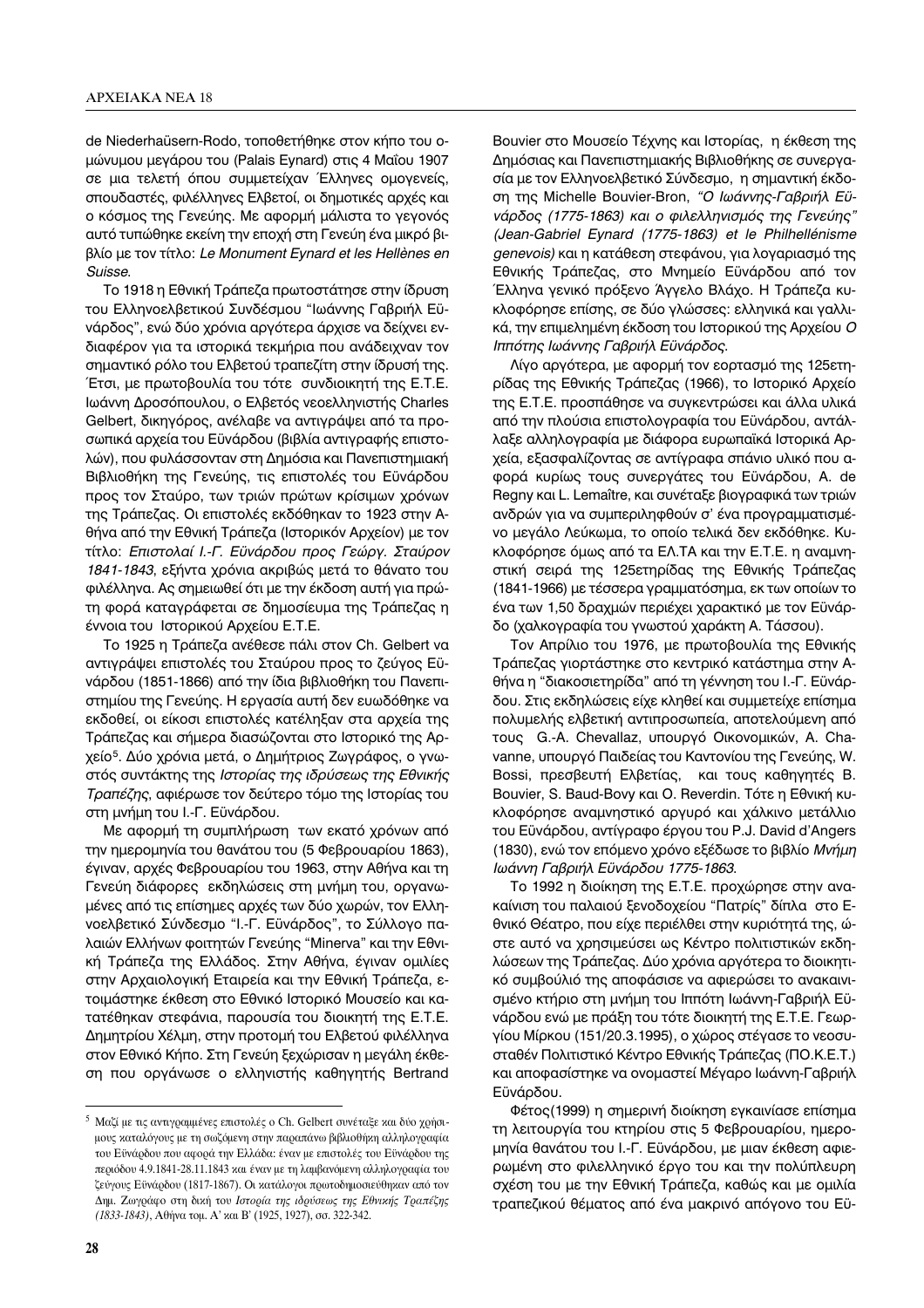νάρδου, τον Dr. Bruno Valdo Eynard, επίτιμο γενικό διευθυντή της Ευρωπαϊκής Τράπεζας Επενδύσεων. Τις εκδηλώσεις συνοδεύουν δίγλωσσος κατάλογος της Έκθεσης και η καλαίσθητη έκδοση του Ιστορικού Αρχείου Ιωάννης-Γαβριήλ Εϋνάρδος, Οραματιστής και κύριος συντελε*στής της ίδρυσης της Εθνικής Τράπεζας της Ελλάδος.* 

# *Zήσιμος X. Συνοδινός*

**ΠΩΑΝΝΗΣ-ΓΑΒΡΙΗΛ ΕΫ́ΝΑΡΔΟΣ** Εκδηλώσεις στη μνήμη του οργανωμένες από το Ιστορικό Αρχείο **και το Μορφωτικό Ίδρυμα της Εθνικής Τράπεζας** 

Η Εθνική Τράπεζα της Ελλάδος διοργάνωσε, το χρονικό διάστημα 5 Φεβρουαρίου - 5 Απριλίου 1999, μία σημαντική έκθεση για να τιμήσει, άλλη μία φορά, τη μνήμη του Ιωάννη-Γαβριήλ Εϋνάρδου.

Ο Γαλλοελβετός τραπεζίτης Ιωάννης-Γαβριήλ Εϋνάρδος (Λυών 1775 - Γενεύη 1863), υπήρξε οικονομική-τραπεζική ιδιοφυΐα και αξιόλογος διπλωμάτης και πολιτικοκοινωνικός παράγοντας της Ευρώπης στο πρώτο μισό του 19ου αιώνα. Ο Εϋνάρδος έμεινε στην ιστορία ως ο θερμός φιλέλληνας που συντόνισε αποτελεσματικά τη βοήθεια της Δύσης στον Εθνικοαπελευθερωτικό Αγώνα του 1821 και συνέβαλε στην αναγέννηση και ανασυγκρότηση της Ελλάδας.

Η έκθεση προσπάθησε να αναδείξει κυρίως μία άλλη, λιγότερο γνωστή στο ευρύ κοινό αλλά σχεδόν εξίσου σημα-Vτική πτυχή της δραστηριότητάς του: τον καθοριστικό ρόλο του στην ίδρυση και εδραίωση της Εθνικής Τράπεζας.

Η έκθεση στεγάσθηκε στο νεοκλασικό κτήριο της οδού Αγ. Κωνσταντίνου 20 και Μενάνδρου στην Αθήνα, το οποίο η Ε.Τ.Ε. αφιέρωσε στη μνήμη του ονομάζοντάς το Μέγαρο Εϋνάρδου. Τα εγκαίνια έκανε ο διοικητής κ. Θεόδωρος Β. Καρατζάς στις 5 Φεβρουαρίου (ημερομηνία του θανάτου του Εϋνάρδου στα 1863), συνοδευόμενος από τον κ. Βίκτωρα Μελά, Γενικό Γραμματέα του Μ.Ι.Ε.Τ. και τον κ. Γεράσιμο Νοταρά, Εποπτεύοντα το Ιστορικό Αρχείο Ε.Τ.Ε.

Επίσημος προσκεκλημένος στην εκδήλωση ήταν ο επίτιμος Γενικός Διευθυντής της Ευρωπαϊκής Τράπεζας Επενδύσεων Δρ. Bruno Valdo Eynard, μακρινός απόγονος του Ι.-Γ. Εϋνάρδου, ο οποίος μίλησε στα γαλλικά με θέμα το Project Financing, μία σύγχρονη τεχνική χρηματοδότη*σης των μεγάλων έργων.* Στον κ. Bruno Eynard δωρήθηκε το ασημένιο μετάλλιο Εϋνάρδου που είχε εκδώσει η Εθνική Τράπεζα το 1976, στον εορτασμό των 200 χρόνων από τη γέννηση του μεγάλου φιλέλληνα.

Στην εκδήλωση παρευρέθηκαν επίσης ο κ. Παναγιώτης Γεννηματάς, αντιπρόεδρος της Ευρωπαϊκής Τράπεζας Επενδύσεων, ο Πρέσβης της Ελβετίας, πολιτικοί και οικονομικοί παράγοντες, πνευματικές προσωπικότητες και πολλά στελέχη της Τράπεζας.

Στην έκθεση παρουσιάσθηκαν σπάνια τεκμήρια από τη ζωή και το έργο του Εϋνάρδου: πρωτότυπα έγγραφα, οικονομικά κατάστιχα και επιστολές, πίνακες, εικόνες και φωτογραφικό υλικό, μετάλλια, προσωπικά του αντικείμενα, εκδόσεις κλπ. Το περισσότερο υλικό προερχόταν από το Ιστορικό αρχείο και την Καλλιτεχνική Συλλογή της Ε.Τ.Ε. Πρωτότυπα επίσης εκθέματα παραχώρησαν το Ελληνικό Λογοτεχνικό και Ιστορικό Αρχείο (επιστολές φιλελληνικών κομιτάτων και Ι. Καποδίστρια προς τον Εϋνάρδο, έγγραφα της Εθνικής Χρηματιστικής Τράπεζας), το Εθνικό Ιστορικό Μουσείο (πιάτα εποχής με φιλελληνικές παραστάσεις, μετάλλιο, προσωπικά αντικείμενα Εϋνάρδου) και το Μουσείο Μπενάκη (επιστολή Εϋνάρδου στον Γ. Καραϊσκάκη).

Ιδιαίτερο χαρακτηριστικό της έκθεσης αποτελεί το γεγονός ότι σχεδιάσθηκε οργανώθηκε και διεκπεραιώθηκε σχεδόν εξ ολοκλήρου από τις υπηρεσίες της Τράπεζας: το Ιστορικό της Αρχείο, το Εργαστήριο Συντήρησης Χάρτινου Υλικού του Μ.Ι.Ε.Τ., τη Διεύθυνση Τεχνικών Υπηρεσιών και την Υποδιεύθυνση Δημοσίων Σχέσεων.

Για τις ανάγκες της έκθεσης σχεδιάσθηκε και εκδόθηκε καλαίσθητος δίγλωσσος κατάλογος (ελληνικά-γαλλικά), ενώ ετοιμάστηκε από το Ιστορικό Αρχείο η έκδοση *Ιω*άννης-Γαβριήλ Εϋνάρδος, Οραματιστής και κύριος συ-∨τελεστής της ίδρυσης της Εθνικής Τράπεζας της Ελλάδος. Η επιλογή των εκθεμάτων, η σύνταξη του καταλόγου και της όλης έκδοσης οφείλονται στους Γεράσιμο Νοταρά και Ζήσιμο Συνοδινό. Η συντήρηση-προετοιμασία και παρουσίαση των εκθεμάτων στις Μαρία Αλεξίου και Χαρίκλεια Τζιαμτζή, συντηρήτριες του Εργαστηρίου Συντήρησης του Μ.Ι.Ε.Τ., ενώ η προετοιμασία του χώρου και τα τεχνικά ζητήματα αντιμετωπίστηκαν αποτελεσματικά από τη Διεύθυνση Τεχνικών Υπηρεσιών της Τράπεζας.

Κατά το διάστημα της λειτουργίας της, την έκθεση, που παρατάθηκε λόγω ενδιαφέροντος του κοινού έως το τέλος του Απριλίου, επισκέφθηκε αρκετός κόσμος, μεταξύ των οποίων διάφοροι επιστήμονες, τραπεζικοί και σχολεία (Λύκεια, Γυμνάσια και Δημοτικά) του λεκανοπεδίου Αττικής. Οι εργαζόμενοι στο Μέγαρο Εϋνάρδου είχαν φροντίσει για την καλή παρουσία του χώρου και τις ξεναγήσεις των μαθητών, με την καθοδήγηση του Ιστορικού Αρχείου Ε.Τ.Ε.

Την έκθεση επισκέφθηκε επίσης ο Διευθυντής του Ινστιτούτου Κοινωνικής Ιστορίας του Άμστερνταμ Jaap Kloosterman, ο οποίος βρισκόταν στην Αθήνα για να συμμετάσχει στην Ημερίδα για τα αρχεία που διοργάνωσαν η Ελληνική Αρχειακή Εταιρεία και τα Α.Σ.Κ.Ι. Ο κ. Kloosterman ξεναγήθηκε στο χώρο της έκθεσης από τον κ. Z. Συνοδινό και παρέλαβε, μαζί με τον κατάλογο εκθεμάτων και την έκδοση Εϋνάρδου, το Λεύκωμα της Ε.Τ.Ε. Η *Ελληνική Ζωγραφική (1832-1922)* του Χρ. Χρήστου στα αγγλικά.

Aς σημειωθεί ότι είναι η πρώτη φορά που σε τέτοια εκδήλωση της Εθνικής Τράπεζας προσκαλούνται σχολεία και τα ευμενή σχόλια του Τύπου, επισκεπτών, διδασκόντων και μαθητών προοιωνίζουν ότι το νέο Πολιτιστικό Κέντρο της Ε.Τ.Ε. στην οδό Αγ. Κωνσταντίνου 20 θα αποτελέσει στο μέλλον ένα σημαντικό παράγοντα στα πολιτιστικά δρώμενα της χώρα μας.

**Νίκος Παντελάκης**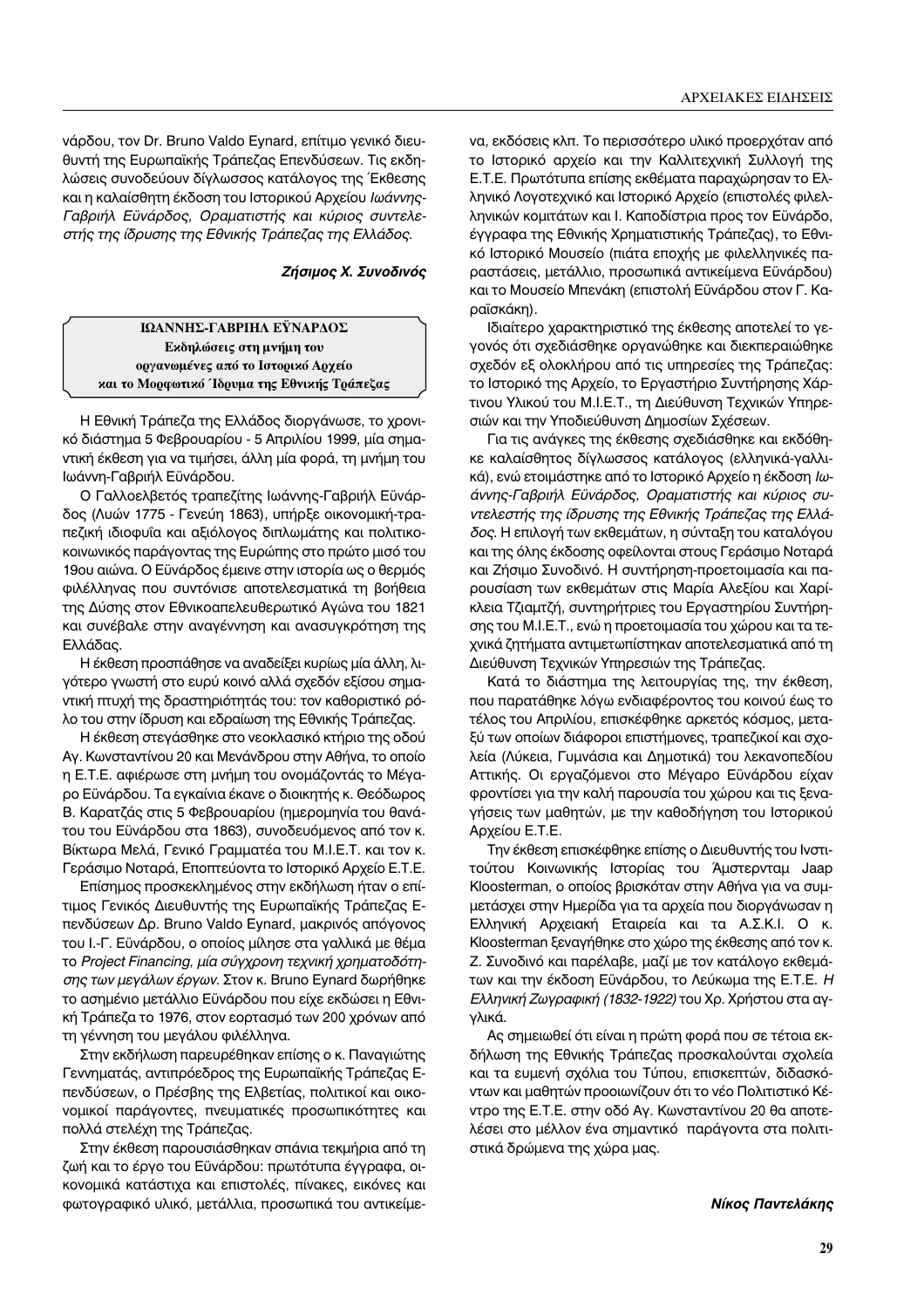# **ΔΙΕΘΝΗ ΝΕΑ**

#### **Η 33η ΔΙΕΘΝΗΣ ΔΙΑΣΚΕΨΗ** ΣΤΡΟΓΓΥΛΗΣ ΤΡΑΠΕΖΑΣ ΤΩΝ ΑΡΧΕΙΩΝ (CITRA) 'Η πρόσβαση στην πληροφορία: οι τεχνολογικές προκλήσεις" Στοκχόλμη 9 - 12 Σεπτεμβρίου 1998

Η 33η Διεθνής Διάσκεψη Στρογγυλής Τράπεζας των Αρχείων, που πραγματοποιήθηκε τον περσινό Σεπτέμβριο στη σουηδική πρωτεύουσα, η δεύτερη στη σειρά ενός θεματικού τριπτύχου για την πρόσβαση, που είχε προγραμματίσει το Γραφείο του CITRA για τις τρεις τελευταίες ετήσιες διεθνείς συναντήσεις (1997, Εδιμβούργο: *Οι νομικές όψεις της πρόσβασης*, 1998, Στοκχόλμη: Η πρόσβαση στην πληροφορία - οι τεχνολογικές προκλήσεις, 1999, Βουδαπέστη: *Η πρόσβαση στην πληροφορία - ζητήματα διατήρησης*), υπήρξε πράγματι πολύ χρήσιμη για ολόκληρη την αρχειακή κοινότητα.

Η τεχνολογική επανάσταση που έφεραν τα ηλεκτρονικά συστήματα και τα δίκτυα στη διατήρηση-αποθήκευση, ταξινόμηση, περιγραφή, διαχείριση και διάδοση των πληροφοριών, οι επιπτώσεις της τεχνολογικής αυτής έκρηξης στον κόσμο των αρχείων, αλλά και στην κοινωνία γενικότερα, είναι τα μεγάλα ζητήματα που απασχολούν συνεχώς τα τελευταία χρόνια όχι μόνο τους υπεύθυνους των σύγχρονων αρχείων ή τους ειδικούς της τεκμηρίωσης αλλά και τους αρχειονόμους ως επόπτες-διαχειριστές της ιστορικής-πολιτιστικής κληρονομιάς.

Συμμετείχαν περί τους 190 συνέδρους από 75 χώρες όλου του κόσμου. Από την Ελλάδα έλαβαν μέρος η αναπληρώτρια Διευθύντρια των Γενικών Αρχείων του Κράτους κ. Αικατερίνη Εξαδακτύλου και ο συντάκτης του παρόντος σημειώματος ως Πρόεδρος της Ελληνικής Αρχειακής Εταιρείας.

Πολιτιστική πρωτεύουσα της Ευρώπης για το 1998, η *όμορφη, ειρηνική "Βενετία του Βορρά", ανακαινισμένη,* πεντακάθαρη, γιορτινή μας έδειξε με τον καλύτερο τρόπο τι σημαίνει ποιότητα και κουλτούρα στην καθημερινή ζωή. Από την άλλη μεριά, τα Εθνικά Αρχεία της Σουηδίας (Riksarkivet), οργανωτές της 33ης Διεθνούς Στρογγυλής Τράπεζας, εντυπωσίασαν με την άψογη οργάνωση και την πετυχημένη αξιοποίηση της σύγχρονης τεχνολογίας αιχμής, που τα φέρνει στην κορυφή των χωρών με τα πιο οργανωμένα αρχεία σ' όλο τον κόσμο, ώστε να είναι σήμερα σε θέση να "εξάγουν" τεχνογνωσία σε άλλες ευρωπαϊκές χώρες, συμπεριλαμβανομένης και της Ρωσίας.

Την Τρίτη 8 Σεπτεμβρίου το απόγευμα ο Αντιδήμαρχος της Στοκχόλμης δεξιώθηκε τους συνέδρους στη χρυσή αίθουσα του ιστορικού Δημαρχειακού Μεγάρου. Στη συνέ-<u>χεια μας έγινε ξενάνηση στο κτίριο-σύμβολο της πόλης.</u> που κατασκευάστηκε σε ρομαντικό στύλ στα 1923-35.

Το επόμενο πρωινό στο Auditorium του πολυτελούς ξενοδοχείου Scandic Crown με θέα τα καταπράσινα νησάκια της λίμνης Μαίλαρεν, τα επιβλητικά οικοδομήματα του 16ου-17ου αιώνα της Γκάμλα Σταν (Παλαιάς Πόλης), τις γέφυρες και τα ήρεμα κανάλια της "πόλης πάνω στα νερά", τη Διεθνή Διάσκεψη άνοιξε με χαιρετισμό της η Υ-

πουργός Παιδείας της Σουηδίας, κ. Marita Ulvskog, τονίζοντας τον ιδιάζοντα ρόλο των αρχείων στην παιδεία, τη δημοκρατία και την αλληλοκατανόηση των λαών, ενώ ο εκπρόσωπος της UNESCO κ. M. Yushkiavitshus επεσήμανε τον ορατό κίνδυνο με την επανάσταση της πληροφορικής σήμερα να διευρυνθεί το χάσμα μεταξύ των αναπτυνμένων και των υπανάπτυκτων χωρών, των πλούσιων και των πτωχών. Χαιρέτησαν επίσης εκπρόσωποι διεθνών οργανισμών με τους οποίους συνεργάζεται στενά το Δ.Σ.Α. όπως της Διεθνούς Ομοσπονδίας Ενώσεων Βιβλιοθηκών & Ινστιτούτων IFLA και της ARMA International (διεθνής μη κερδοσκοπική ένωση για τη διαχείριση συστημάτων πληροφοριών). Τέλος ο Πρόεδρος του CITRA Christoph Graf αναφέρθηκε στα 50 χρόνια λειτουργίας του Δ.Σ.Α. και στην επιτυχή 40χρονη θητείαπροσφορά στο διεθνή οργανισμό του απερχόμενου, λόγω συνταξιοδότησης, Γεν. Γραμματέα Charles Kecskeméti, για το οποίο ετοιμάσθηκε ειδικός αφιερωματικός τόμος.

Aπό την πρώτη συνεδρία αναφέρουμε συνοπτικά το πνεύμα της εισήγησης του Ph. Quéau, διευθυντή πληρο-**ΦΟΟΙΚής Της UNESCO: ΟΙ προκλήσεις της πληροφορικής** για τα αρχεία δεν αφορούν μόνο την τεχνολογική πλευρά αλλά κυρίως την πολιτική και την κοινωνική. Τα αρχεία αναδεικνύονται θεμελιώδη όργανα για τη δημοκρατία και τα δικαιώματα των πολιτών. Οι αρχειονόμοι θα πρέπει να συγκεντρώσουν την προσοχή τους στην κατανόηση των νέων συστημάτων με σκοπό τη διεύρυνση της ελευθερίας στην πληροφόρηση για την ευκολότερη πρόσβαση του κοινού στις πηγές της γνώσης και του πολιτισμού. Τη συζήτηση πυροδότησε η εισήγηση του Peter Seipel, καθηγητή πληροφορικής στο Πανεπιστήμιο της Στοκχόλμης, με το προβληματισμό που έθεσε για την οργάνωση της χαώδους τεκμηρίωσης του κυβερνοχώρου, τη διατήρηση, αναπαραγωγή και ανταλλαγή των ηλεκτρονικών δεδομένων και την μερική ανατροπή της παραδοσιακής ορολογίας.

Στη δεύτερη συνεδρία ο επίτιμος πρόεδρος του Δ.Σ.Α. Jean-Pierre Wallot αναφέρθηκε στην περίπτωση του Καναδά, μιας κοινωνίας που έχει μπεί στην ηλεκτρονική εποχή από τη δεκαετία του '80, τονίζοντας το πρόβλημα της μεταγραφής των παλαιών αρχείων σε νέα υποστρώματα και της μεταφοράς τους μέσω δικτύων. Έπειτα οι αρχειονόμοι από τα Κρατικά Αρχεία της Σκωτίας, της Νορβηγίας και της Κόστα Ρίκα κατέθεσαν τις εμπειρίες από εφαρμογές του Διεθνούς προτύπου αρχειακής περι*γραφής* στην πρόσβαση σε εθνικά αρχειακά συστήματα πληροφοριών. Ο Διευθυντής μάλιστα των Εθνικών Αρχείων της Νορβηγίας Ivar Fonnes στάθηκε ιδιαίτερα στην πολυετή διακρατική συνεργασία των Δημόσιων Αρχείων της Σκανδιναυίας σε θέματα που αφορούν τα συστήματα διατήρησης των ηλεκτρονικών αρχείων.

Το απόγευμα της Τετάρτης, οι σύνεδροι με καραβάκι φθάσαμε στο Σουηδικό Μουσείο Αρχιτεκτονικής, στο οποίο ο βασιλιάς Γουσταύος Κάρολος εγκαινίασε τη μεγά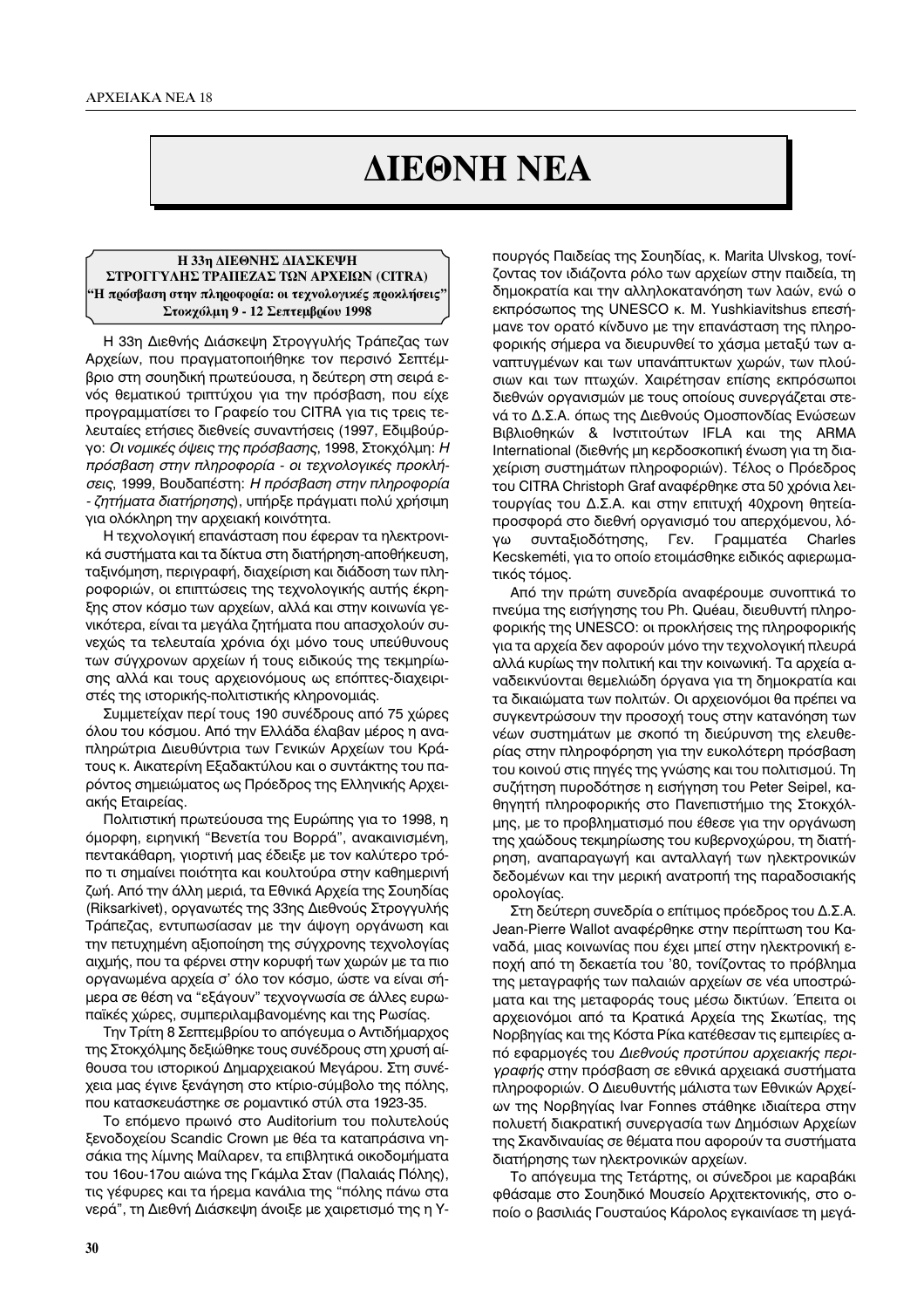λη έκθεση "Πόλεις του νερού: Αγία Πετρούπολη - Στοκχόλμη", που οργάνωσαν τα Εθνικά Αρχεία της Σουηδίας με ενδιαφέρον μουσειακό και αρχειακό υλικό από τις δύο ιστορικές πόλεις-λιμάνια της Βαλτικής Θάλασσας. Ο ογκώδης, πολυτελής κατάλογος της έκθεσης (η αγγλική έκδοση), με ιστορικά κείμενα, εκθέματα και τεκμηρίωση, είναι κατατεθειμένος στη βιβλιοθήκη του Ιστορικού Αρχείου Ε.Τ.Ε. για ενημέρωση κάθε ενδιαφερομένου.

Tny επόμενη μέρα, στην τρίτη συνεδρία, ο Καναδός John McDonald ανέπτυξε το έργο της Επιτροπής Ηλεκτρονικών Αρχείων του Δ.Σ.Α. Εκτός από θέματα όπως η πρόσβαση και η εκκαθάριση των ηλεκτρονικών αρχείων, αναφέρθηκε και στους σχετικούς πρακτικούς Οδηγούς που εκδόθηκαν από την Επιτροπή. Συμπληρώνοντας, ο Ολλανδός Peter Horsman, από την Επιτροπή Τεχνολογίας της Πληροφορικής του Δ.Σ.Α., τόνισε τον όλο και διευρυνόμενο ρόλο του διαδικτύου στην προσέγγιση του κοινού με τα αρχεία (σε 3.000 τουλάχιστον υπολογίζονται οι ηλεκτρονικές διευθύνσεις Αρχείων σε όλο τον κόσμο). Το "είμαι στο Internet, άρα υπάρχω" αποκτάει ουσιαστικό περιεχόμενο για ένα Αρχείο μόνο στην περίπτωση που οι παρεχόμενες υπηρεσίες του εξυπηρετούν απόλυτα τον χρήστη.

Επίσης, οι Ισπανοί συνάδελφοι παρουσίασαν μία πρώτη μορφή του προγράμματος του Διεθνούς Συνεδρίου των Αρχείων, που θα γίνει στη Σεβίλλη το 2000 και την ηλεκτρονική διεύθυνση του Συνεδρίου<sup>1</sup>, στην οποία καταχωρούν όλη τη σχετική πληροφόρηση.

Μια σημαντική εμπειρία το μεσημέρι της επόμενης μέρας ήταν η επίσκεψή μας στο μοντέρνο κτίριο των Σουηδικών Εθνικών Αρχείων, όπου γιορτάστηκαν τα 50 χρόνια του Διεθνούς Συμβουλίου των Αρχείων και τιμήθηκαν με αναμνηστικά μετάλλια δύο μεγάλες προσωπικότητες του Διεθνούς Οργανισμού: ο επί 40 χρόνια γεν. γραμματέας Charles Kecskeméti και ο Γάλλος Jean Favier, επίτιμος πρόεδρος του Δ.Σ.Α. Στον κ. Ch. Kecskeméti μάλιστα προσεφέρθη ογκώδης τόμος, που ετοίμασαν προς τιμήν του η εκτελεστική επιτροπή του Δ.Σ.Α. και η Εταιρεία των Βέλγων Αρχειονόμων, με συνεργασίες παλαιών φίλων του και γνωστών αρχειονόμων από τις σπουδαιότερες αρχειονομικές σχολές του κόσμου. Η χρήσιμη αυτή έκδοση ανακοινώθηκε ότι θα σταλεί στα μέλη του Δ.Σ.Α. Είχε οργανωθεί επίσης για τον ίδιο σκοπό αξιόλογη έκθεση αρχειακού υλικού, φωτογραφιών και δημοσιευμάτων από τη δράση του διεθνούς οργανισμού, εθνικών αρχείων και επαγγελματικών οργανώσεων διαφόρων χωρών. Αργότερα όλοι οι σύνεδροι συμμετείχαν ως καλεσμένοι σε επίσημο εορταστικό δείπνο (gala) στο Κάστρο Karlsberg του 17ου αιώνα.

Την Παρασκευή 11 Σεπτεμβρίου, στην τέταρτη συνεδρία αναπτύχθηκαν οι εμπειρίες των αναπτυσσόμενων χωρών από την εφαρμογή της νέας τεχνολογίας καθώς και ζητήματα επιμόρφωσης-εκπαίδευσης των αρχειονόμων, ενώ στην πέμπτη συνεδρία ειδικά διεθνούς συνεργασίας θέματα, όπως η προστασία της πνευματικής ιδιοκτησίας, τα ψηφιακά αρχειακά πρότυπα, οι δραστηριότητες συγγενών οργανισμών κλπ.

Την ίδια μέρα το απόγευμα έγινε η ετήσια συνάντηση του Τομέα των Επαγγελματικών Εταιρειών του Διεθνούς  $Συμβουλίου Αρχείων (Section for Professional Associa$ tions, SPA), παρουσία του νέου Γενικού Γραμματέα του Δ.Σ.Α., του Ολλανδού Joan Van Albada, ο οποίος τόνισε τον βαρύνοντα ρόλο των αρχειακών εταιρειών στην επικοινωνία, την επιμόρφωση και την προαγωγή των αρχειονόμων. Η εκπρόσωπος της Διοικούσας Επιτροπής Margaret Turner ενημέρωσε το σώμα για τις προγραμματισμένες δραστηριότητες του τομέα (ολοκλήρωση του Κώδικα δεοντολογίας των αρχειακών εταιρειών, τυποποίηση οδηγιών για την οργάνωση συναντήσεων-διασκέψεων, Συνέδριο της Σεβίλλης το 2000 και 6η Ευρωπαϊκή Διάσκεψη το 2001, μία έκδοση με συγκεντρωμένες συνεντεύξεις από έμπειρους αρχειονόμους διεθνούς εμβέλειας, που θα είναι έτοιμη στη Σεβίλλη, στρατηγικές χρηματοδότησης των επαγγελματικών συλλόγων) και επεσήμανε την ανάγκη καλύτερης επικοινωνίας και συνεργασίας μεταξύ των εταιρειών. Στη συνέχεια οι 25 περίπου εκπρόσωποι αρχειακών-ιστορικών εταιρειών παρουσιάσαμε συνοπτικά τις δραστηριότητες των εθνικών μας φορέων και ανταλλάξαμε απόψεις σχετικά με θέματα όπως οικονομικοί πόροι, επιμορφωτικά προγράμματα, εκδόσεις κ.ά.

Το πρωϊνό του Σαββάτου, στην ετήσια Γενική Συνέλευση των μελών του Δ.Σ.Α., επικυρώθηκε η τοποθέτηση του Ολλανδού αρχειονόμου, της πόλης Dordrecht, Joan Van Albada στη θέση του Γενικού Γραμματέα του Οργανισμού, ανακοινώθηκε σχέδιο αποφάσεων της 33ης CITRA (όπου επισημάνθηκαν και προβλήματα απόδοσης της αρχειακής ορολογίας σε διαφορετικές γλώσσες). Τέλος, υπερψηφίστηκαν τα πεπραγμένα και ο οικονομικός απολογισμός της Εκτελεστικής Επιτροπής

Από τη μεριά της Εταιρείας, στο περιθώριο των συναντήσεων ζητήσαμε από τον κ. Christoph Graf, διευθυντή των Ομοσπονδιακών Αρχείων της Ελβετίας, να μας πληροφορήσει για την τύχη της "Διακήρυξης για την Πρόσβαση" στην Ευρωπαϊκή Συνάντηση Κορυφής της Βέρνης, το Μάιο 1998, επειδή για οικονομικούς λόγους η E.A.E. δεν είχε παραστεί, καθώς και από την κ. Isabella Orefice, Πρόεδρο της Εταιρείας Ιταλών Αρχειονόμων, εvημέρωση για την εξέλιξη του σχεδίου του κοινού επιμορφωτικού προγράμματος. Επίσης, στους συνέδρους διαμοιράστηκε το σχετικό υλικό από την πρωτοβουλία της Ελληνικής Αρχειακής Εταιρείας να συσταθεί Τμήμα Αθλητικών και Ολυμπιακών Αρχείων στα πλαίσια του Δ.Σ.Α., και η αγγλική εισήγηση του Γ. Μητροφάνη για το Σύστημα πληροφοριών του *Ι.Α./Ε.Τ.Ε.*, ως ένα ελληνικό παράδειγμα εφαρμογής της σύγχρονης τεχνολογίας στα αρχεία. Εκδόσεις της Εταιρείας (πρακτικά του Συνεδρίου της Κέρκυρας, πρακτικά της ημερίδας για την πρόσβαση, τελευταίο τεύχος Αρχειακών Νέων) δόθηκαν μεταξύ άλλων και στον διευθυντή των Αρχείων της φιλοξενούσας χώρας κ. Erik Norberg. Τέλος είχαμε την ευκαιρία να συζητήσουμε με συναδέλφους από την Ισπανία, Ουγγαρία, Πολωνία, Σλοβενία, Σουηδία και Τουρκία.

Η μεγάλη καινοτομία που εισήγαγαν οι Σουηδοί συνάδελφοι στο θεσμό της Στρογγυλής Τράπεζας των Αρχείων, συνδυάζοντάς την μάλιστα με τη θεματική της συγκεκριμένης συνάντησης, ήταν η έγκαιρη "εισαγωγή" στο διαδίκτυο όλων των εισηγήσεων και εκδηλώσεων (με φωτογραφίες!) της Διάσκεψης στην ηλεκτρονική διεύθυνση www.ra.se/citra. Με αυτόν τον τρόπο, χάρη στη νέα τεχνολογία, την εξελιγμένη υποδομή και την άρτια οργάνωση των Σουηδικών Εθνικών Αρχείων, τα κείμενα Ù˘ 33˘ ™ÙÚÔÁÁ˘Ï‹˜ ∆Ú¿Â˙·˜ ÙˆÓ ∞گ›ˆÓ Á›ÓÔÓÙ·È <sup>1</sup> www.mcu.es/lab/archivos/se2000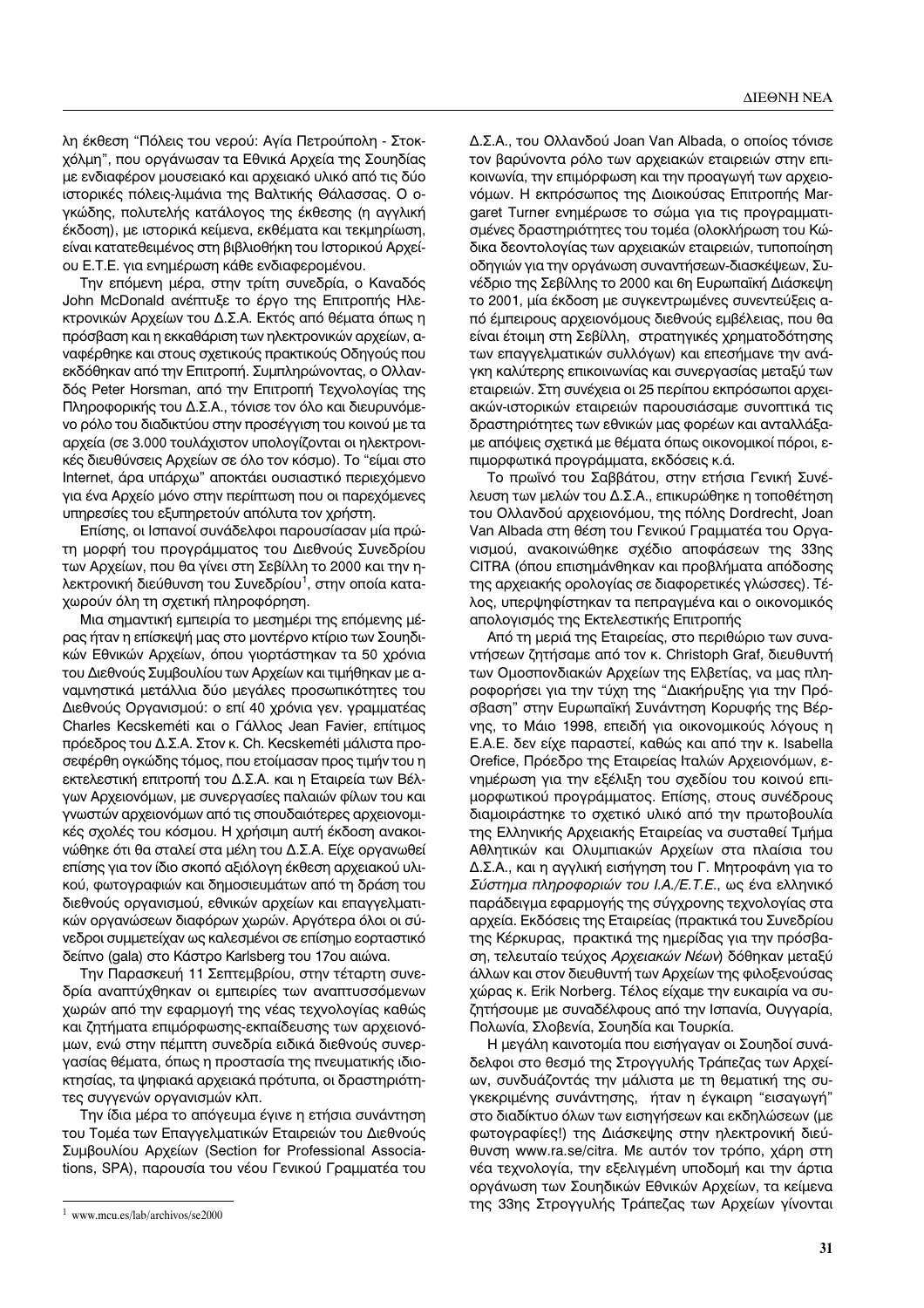προσιτά σε όλο τον κόσμο αμέσως τη στιγμή της παραγωγής τους κι όχι με την έκδοσή τους αργότερα. Μάλιστα, μόλις ολοκληρώναμε τις τελευταίες αράδες του κειμένου, μάθαμε για την έγκαιρη έκδοση των Πρακτικών, τα οποία κυκλοφόρησαν ήδη σε δύο διαφορετικές εκδόσεις (αγγλικά-γαλλικά). Οι Σουηδοί πραγματικά απέδειξαν ποιος βηματισμός έχει επιλεγεί για το μέλλον των αρχείων των σύγχρονων κοινωνιών.

> *Μάρτιος 1999 Zήσιμος X. Συνοδινός*

# **ΔΠΟΦΑΣΕΙΣ ΤΗΣ 33ης ΔΙΕΘΝΟΥΣ ΔΙΑΣΚΕΨΗΣ ΤΗΣ ΣΤΡΟΓΓΥΛΗΣ ΤΡΑΠΕΖΑΣ ΤΩΝ ΑΡΧΕΙΩΝ** Στοκχόλμη, 9-12 Σεπτεμβρίου 1998

**Δαμβάνοντας υπόψη ότι:** 

- η τεχνολογική πρόοδος έχει ως συνέπεια μια τεράστια παραγωγή πληροφοριών και δεδομένων μέσω των παγκόσμιων ηλεκτρονικών δικτύων πληροφόρησης,
- οι τεχνολογίες της πληροφορικής και των επικοινωνιών επηρεάζουν αποφασιστικά την έκταση και την φύση της πρόσβασης στα αρχεία, μία λειτουργία κλειδί στο επάννελμα,
- η διεθνής κοινότητα των αρχειακών φορέων και των αρχειονόμων πρέπει να συντονίζει τις προσεγγίσεις της και να συνεργάζεται δραστήρια με τις υπόλοιπες διεθνείς επαγγελματικές οργανώσεις όπως τη Διεθνή Ομοσπονδία Ενώσεων Βιβλιοθηκών & Ινστιτούτων (International Federation of Library Associations and Institutions, IFLA), την ARMA International (διεθνής μη κερδοσκοπική ένωση για τη διαχείριση συστημάτων πληροφοριών), το Διεθνές Τραστ Διαχείρισης Σύγχρονων Αρχείων (International Records Management Trust, ΙRMT) και τη Διεθνή Ομοσπονδία Πληροφόρησης & Τεκμηρίωσης (International Federation for Information and Documentation, FID), για να αξιοποιηθούν στρατηγικές ενσωμάτωσης των τεχνολογιών της πληροφορικής και των επικοινωνιών στις αρχειακές εργασίες που σχετίζονται με την πρόσβαση στην πληροφορία,
- η συνεργασία πρέπει να βασίζεται στην αναγνώριση των πολιτιστικών, οργανωτικών, οικονομικών και κοινω-VΙΚών διαφορών των κρατών-μελών του Διεθνούς Συμβουλίου Αρχείων,

# η 33η Διεθνής Διάσκεψη της Στρογγυλής Τράπεζας των **Αογείων θεωρεί ότι:**

- 1. το Διεθνές Συμβούλιο Αρχείων, σε στενή συνεργασία με την UNESCO και τις παραπάνω συμβαλλόμενες οργανώσεις πρέπει να συνεχίσει να εργάζεται δραστήρια για την εφαρμογή της Πλατφόρμας του Πεκίνου, της Συμφωνίας για τη Διαχείριση των Σύγχρονων Αρχείων και της Παγκόσμιας Συμμαχίας στην Πληροφόρηση,
- 2. τα Εθνικά Αρχεία, σε συνεργασία με τις επαγγελματικές οργανώσεις και το Διεθνές Συμβούλιο Αρχείων, πρέπει να τεθούν επικεφαλής στο πεδίο της τυποποίησης των αρχειακής πρακτικής, συμμετέχοντας ενεργά στις εργασίες τόσο του Οργανισμού για τη Διεθνή Tυποποίηση (International Standards Organization, ISO) όσο και των αντίστοιχων εθνικών οργανώσεων, συμβάλλοντας στην ανάπτυξη της τυποποίησης στην

τεχνολογία και τη διαχείριση της πληροφορίας,

- 3. το Διεθνές Συμβούλιο Αρχείων (Δ.Σ.Α.) παρέχει στα μέλη του:
	- συνοπτικό υλικό για τις σύγχρονες εξελίξεις στην ηλεκτρονική διαχείριση της πληροφορίας και στη διαχείριση της ηλεκτρονικής πληροφορίας, και
	- ενα τακτικά ενημερωμένο εργαλείο που δίνει διευ-Κρινίσεις στους κοινούς τεχνικούς όρους του παραπάνω τομέα.
	- έναν συνοπτικό αλλά περιεκτικό οδηγό της σύγχρονης έρευνας για τη χρήση ηλεκτρονικών μεθόδων στη διαχείριση των αρχείων και των ηλεκτρονικών τεκμηρίων, βασισμένο στη βιβλιογραφική μελέτη της παλαιότερης Επιτροπής Ηλεκτρονικών Αρχείων του Δ.Σ.Α., πλατιά διαδομένο στα μέλη του,
- 4. η Επιτροπή του Δ.Σ.Α. και τα αρμόδια όργανά της, πρέπει να ερευνούν και να παρέχουν καθοδήγηση για τις σχετικές με το Διαδίκτυο υπηρεσίες, εγκαθιστώντας και ενσωματώνοντας δίκτυα αρχείων που χρησιμοποιούν την πρόσβαση στο internet, και για "καλύτερη εκπαίδευση" παρέχοντας υπηρεσίες που να ανταποκρίνονται άμεσα στις ανάγκες των χρηστών,
- 5. το Δ.Σ.Α. πρέπει να μοιράζει τα αποτελέσματα της έρευνάς του για την ηλεκτρονική τεχνολογία και τη διαχείριση της πληροφορίας, να υποστηρίζει την ανάπτυξη των ήδη υφισταμένων δικτύων, όπως του Ευρωπαϊκού Αρχειακού δικτύου, και την εμφάνιση νέων, και να διευκολύνει το συντονισμό και τη σύγκλιση όλων αυτών των πρωτοβουλιών.
- 6. μέσα στο πλαίσιο της Πλατφόρμας του Πεκίνου και της Συμφωνίας για τη Διαχείριση των σύγχρονων αρχείων, το Δ.Σ.Α. πρέπει να δώσει προτεραιότητα στην ανάπτυξη και στην πλατιά διάδοση επιμορφωτικού υλικού διεθνούς αξίας στα διάφορα μέλη του, και προσαρμοσμένου στα διαφορετικά επίπεδα ανάπτυξης της τεχνολογίας της πληροφορικής και της διαχείρισής της,
- 7. Οι αρχειονόμοι μέσω των εθνικών τους φορέων, των επαγγελματικών τους οργανώσεων και των τοπικών δικτύων πρέπει να συζητήσουν τη νομοθεσία, τις πολιτικές και τις στρατηγικές που σχετίζονται με την τεχνολογία της πληροφορικής και τη διαχείριση της πληροφορίας, ώστε να εξασφαλίσουν ότι η αυθεντικότητα και η αξιοπιστία των τεκμηρίων θα διατηρηθεί μέσα στο χρόνο.

# **Η 33η Διεθνής Διάσκεψη Στρογγυλής Τράπεζας των Αρ-** $\chi$ είων

Συγχαίρει τον Charles Kecskeméti με αφορμή την συνταξιοδότησή του, τον ευχαριστεί για τη σημαντική συμβολή του στις εργασίες της κατά τις προηγούμενες δεκαετίες, εκφράζει επίσης τη μεγάλη ευγνωμοσύνη της στους Frank Daelemans και André Vanrie των Αρχείων και Βιβλιοθηκών του Βελγίου, για το βιβλίο προς τιμήν της μακράς και εξέχουσας σταδιοδρομίας του Δρος Kecskeméti, και τελικά, εκφράζει τις ευχαριστίες της στον Erik Norberg, Γενικό Διευθυντή των Κρατικών Αρχείων της Σουηδίας (Riksarkivet), και στο Προσωπικό του για τις εξαίρετες προετοιμασίες της Διάσκεψης και τη ζεστή φιλοξενία.

> **Aπόδοση από τα αγγλικά** *Zήσιμος Χ. Συνοδινός*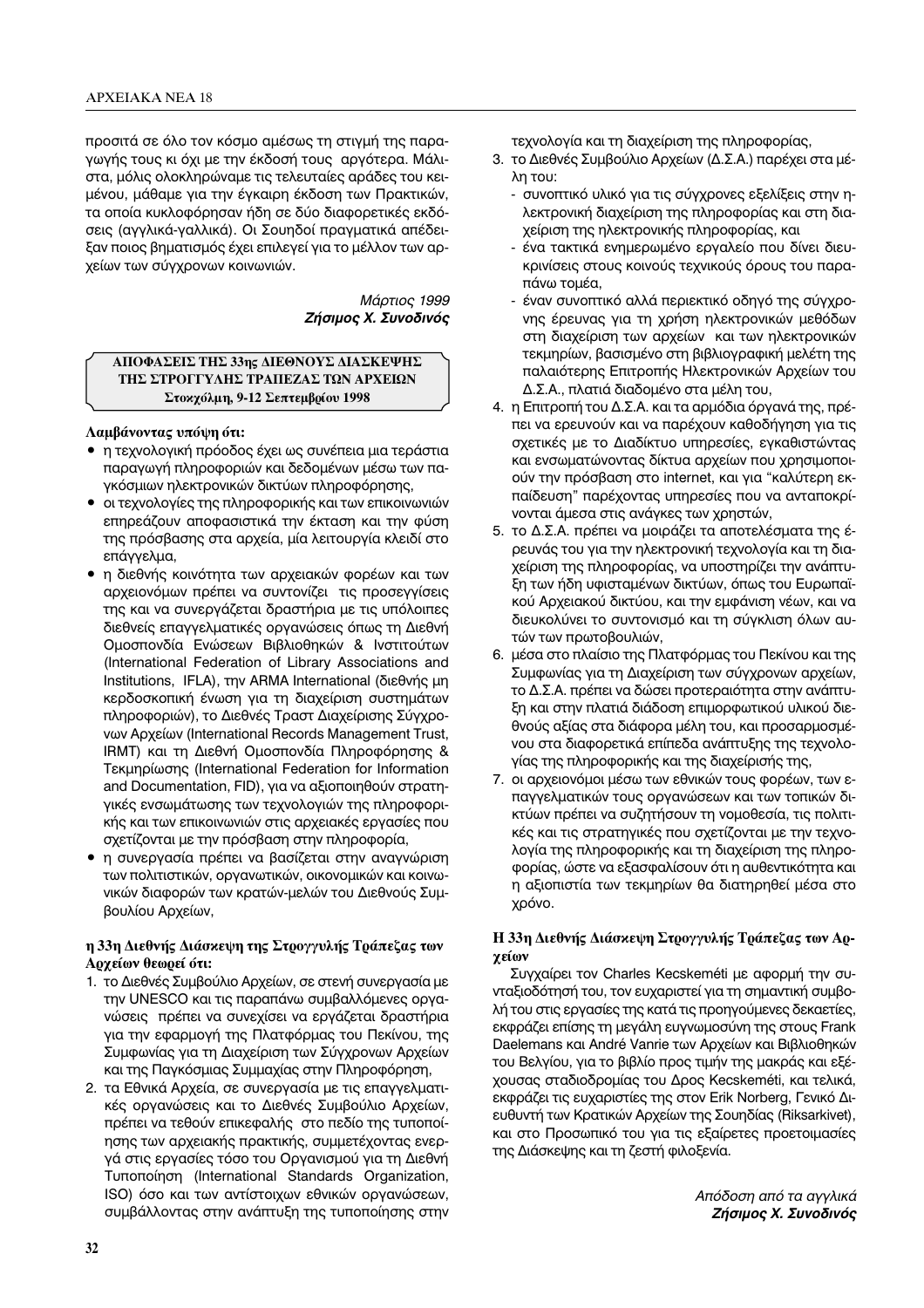# 34η ΔΙΕΘΝΗΣ ΔΙΑΣΚΕΨΗ ΤΗΣ ΣΤΡΟΓΓΥΛΗΣ ΤΡΑΠΕΖΑΣ ΤΩΝ ΑΡΧΕΙΩΝ **"Η πρόσβαση στην πληροφορία: θέματα διατήρησης" Βουδαπέστη, 6-9 Οκτωβρίου 1999**

Η φετεινή Διάσκεψη της Στρογγυλής Τράπεζας των Αρχείων πραγματοποιήθηκε στη Βουδαπέστη από τις 6 μέχρι τις 9 Οκτωβρίου 1999. Το συνεδριακό κέντρο, στο οποίο συναντήθηκαν οι 176 εκπρόσωποι από όλες τις γωνιές του πλανήτη, βρισκόταν σ' έναν ειδυλλιακό λόφο της Πέστης απ' όπου είχε κανείς τη δυνατότητα να απολαύσει την πανοραμική θέα της πόλης και του Δούναβη.

Η Ελλάδα εκπροσωπήθηκε από την υπογράφουσα (Ε.Α.Ε.) και την κα Αικ. Εξαδακτύλου, αν/τρια δ/ντρια των Γενικών Αρχείων του Κράτους.

Πριν την έναρξη της πρώτης ενότητας έγινε, όπως συνηθίζεται, η επίσημη τελετή έναρξης της Διάσκεψης. Προηγήθηκαν οι χαιρετισμοί του Γενικού Διευθυντή των Εθνικών Αρχείων της Ουγγαρίας Layos Gecsenyi και του Zsolt Visy, Γενικού Γραμματέα του Υπουργείου Πολιτισμού της Ουγγαρίας. Ακολούθησε ο Axel Plathe, εκπροσώπος της UNESCO, ο οποίος τόνισε στην παρεμβασή του τη σημασία της διατήρησης και προστασίας της πολιτιστικής κληρονομιάς και ιδιαίτερα των αρχείων ως αναπόσπαστου τμήματός της. Επεσήμανε ότι αποτελεί απόλυτη προτεραιότητα του Οργανισμού η διάσωση των αρχείων που απειλούνται με καταστροφή, είτε εξαιτίας φυσικών αιτίων είτε εξαιτίας του ανθρώπινου παράγοντα, και παρουσίασε, σύντομα, τη δραστηριότητα της Διεθνούς Επιτροπής της Μπλε Ασπίδας (ICBS). Κατέληξε δε, ζητώντας από το ΔΣΑ τη θέσπιση ειδικών κριτηρίων διατήρησης και διάσωσης, όσον αφορά στα αρχεία.

Στη συνέχεια ο Tad Howington, πρόεδρος του ARMA (Association of Records Managers and Administrators) παρουσίασε τις δραστηριότητες και τους στόχους τους, όπως και η Yola de Lusenet, Γενική Γραμματέας της Euρωπαϊκής Επιτροπής για Διατήρηση και την Πρόσβαση (ECPA). Η τελετή έναρξης έκλεισε με τους χαιρετισμούς του Eric Ketelaar, αντιπροέδρου του ΔΣΑ και του Christoph Graf, Προέδρου του CITRA.

# **Παρουσίαση των εργασιών της Διάσκεψης** Συνεδριακό κέντρο ξενοδοχείου AGRO **Τετάρτη, 6 Οκτωβρίου**

# Συνεδρία 1η

#### Κατάσταση του ζητήματος

Η ενότητα αυτή επικεντρώθηκε στην έννοια της διατήρησης ως στρατηγικής λειτουργίας και αναπόσπαστου τμήματος της διαχείρισης των αρχείων καθώς και σε νομικές, ηθικές και τεχνολογικές όψεις της. Αυτός άλλωστε ήταν και ο βασικός άξονας της εισήγησης της Helen Ford. Υποστήριξε ότι η διατήρηση είναι αλληλένδετη με τη διαχείριση των αρχείων και είναι αδύνατη η σωστή διαχείριση χωρίς την ύπαρξη σωστής πολιτικής διατήρησης.

# Συνεδρία 2η, Μέρος 1ο Επισκόπηση της αρχειονομικής πρακτικής

Στη συνεδρία αυτή τέσσερεις ομιλητές, με συντονίστρια την Trudy Huskamp-Peterson (Υπατος Αρμοστής του ΟΗΕ για τους Πρόσφυγες), παρουσίασαν θέματα σχετικά με τη διατήρηση και τη διαχείριση αρχειακού υλικού σε παραδοσιακό υπόστρωμα, τη διατήρηση των οπτικοακουστικών αρχείων, καθώς και τη διαχείριση της ψηφιακής πληροφορίας και των αρχείων της προφορικής παράδοσης.

H Beatrix Kastaly (εκπρόσωπος της Εθνικής Βιβλιοθήκης της Ουγγαρίας) αναφέρθηκε στην πρακτική που εφαρμόζεται στη χώρα της, τόσο στη Βιβλιοθηκονομία όσο και στην Αρχειονομία, όσον αφορά στη διατήρηση των τεκμηρίων στις Βιβλιοθήκες και στα παραδοσιακά Αρχεία καθώς και στα κοινά προβλήματα που παρουσιάζονται λόγω της ευαισθησίας του υποστρώματός τους (περγαμηνή, χαρτί).

Ακολούθησε εκείνη της εκπροσώπου των Αρχείων της Ν. Αφρικής. Η Mandy Gilder παρουσίασε το νέο νομοθετικό πλαίσιο που ισχύει στη χώρα της σχετικά με την προστασία των αρχειακών πηγών και τόνισε ότι η μέχρι πρόσφατα κακή κυβερνητική πολιτική απέναντι στη συλλογή αρχείων, καθώς και η απουσία επίσημης τήρησης στοιχείων, οδήγησε στο να συλλέγονται σήμερα προφορικές μαρτυρίες ώστε να αποκατασταθεί η ιστορική αλήθεια.

Ο Kurt Deggeller (Σουηδία) στην εισήγησή του με θέμα: *η συντήρηση της οπτικοακουστικής κληρονομιάς, στρατηγική και πρακτικές, υποστήριξε ότι η βελτίωση της* κατάστασης αυτών των αρχείων (φωτογραφιών, ταινιών, video) έχει ως αφετηρία τα προληπτικά μέτρα που πρέπει να ληφθούν, τη χρήση της πληροφορικής και την εκπαίδευση. Εξαιτίας της ευαίσθητης φύσης αυτών των τεκμηρίων, όλες οι ενέργειες που θα επιχειρηθούν απαιτούν υψηλή εξειδίκευση και τεχνικές προδιαγραφές τέτοιες, ώστε η συντήρηση και αποκατάστασή τους να συμβάλει στη διάσωση και την αξιοποίησή τους. Τόνισε ακόμη, ότι θα πρέπει να συνταχθεί και να τεθεί σε ισχύ ένας ανάλογος κώδικας δεοντολογίας.

Η συζήτηση που ακολούθησε, επικεντρώθηκε κυρίως στην προβληματική για το ποια είναι η καλύτερη μέθοδος διατήρησης των τεκμηρίων, σε παραδοσιακή ή ψηφιοποιημένη μορφή, ποιοι είναι οι χρονικοί περιορισμοί που θέτει ο ένας ή ο άλλος τρόπος και κατά πόσον η νέα μορφή διατήρησης των αρχειακών τεκμηρίων θα πρέπει να εκτοπίσει την παραδοσιακή. Βασικό συμπέρασμα ήταν ότι πρέπει να λαμβάνεται μέριμνα για τη διατήρηση του τεκμηρίου σε χαρτί (πρωτότυπο) στο διηνεκές ακόμη και αν έχει αποτυπωθεί σε άλλο μέσο. Η ψηφιοποίηση στοχεύει στην προστασία του πρωτοτύπου και δεν μπορούμε να επαναπαύομαστε μόνο στις αποτυπώσεις που πραγματοποιούνται με τη βοήθεια της σύγχρονης τεχνολογίας. Στο σημείο αυτό ο διευθυντής των γαλλικών Αρχείων τόνισε, ότι θα πρέπει ακόμη και τα ευρετήρια που συντάσσονται να μην έχουν αποκλειστικά ηλεκτρονική μορφή αλλά να διατηρηθεί ο παραδοσιακός έντυπος τρόπος έκδοσης των εργαλείων έρευνας.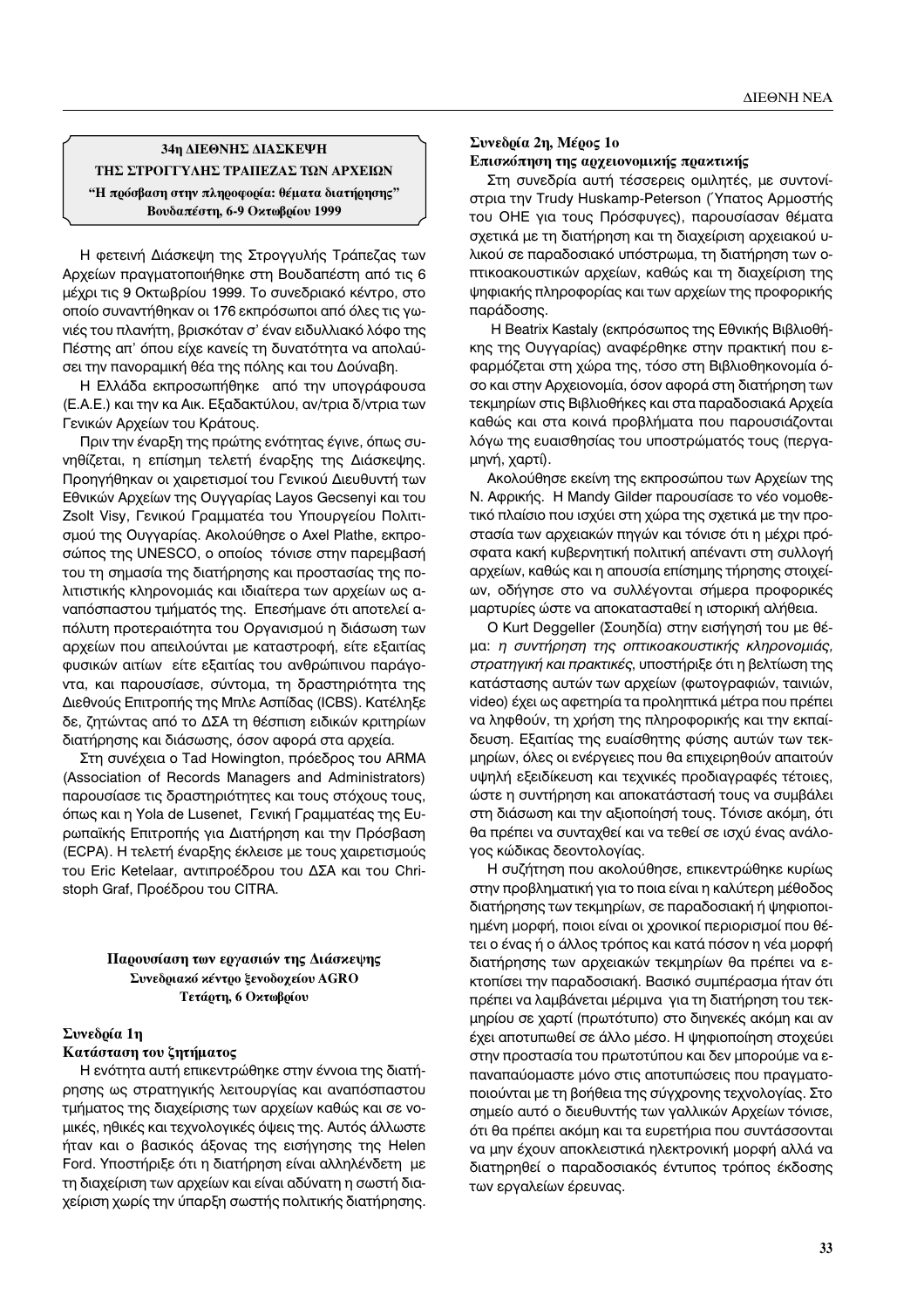# Συνεδρία 2η, Μέρος 2ο Επισκόπηση της αρχειονομικής πρακτικής -Ειδικές θεματικές ενότητες

Λειτούργησαν τέσσερις παράλληλες ομάδες εργασίας (atelier) με αντικείμενο ανάλογες θεματικές ενότητες έχοντας ως κύριο θέμα τη διατήρηση αρχείων. Οι ειδικοί συντονιστές της κάθε ομάδας οργάνωσαν συζητήσεις με σκοπό την ανταλλαγή εμπειριών και γνώσεων στο συγκεκριμένο ζήτημα.

Θέματα των ομάδων εργασίας ήταν:

- 1) Μαζική ή κατά ενότητες απολύμανση
- 2) Κτήρια αρχείων και εξοπλισμός
- 3) Τεχνολογία της εικόνας
- 4) Προετοιμασία για καταστάσεις έκτακτης ανάγκης και καστροφών.

Επιλέξαμε (Ε.Α.Ε.) να συμμετέχουμε στην τέταρτη ομάδα. Συντονιστής ήταν ο George P. Mackenzie (Εθνικά Αρχεία της Σκωτίας) ο οποίος είναι ταυτόχρονα και πρόεδρος της "Επιτροπής Προγράμματος Προστασίας των αρχείων σε περίπτωση ένοπλων συγκρούσεων ή άλλων καταστροφών" του ΔΣΑ. Η επιλογή μάς δικαίωσε, αφενός γιατί η συγκεκριμένη ομάδα αποδείχθηκε η πλέον δημοφιλής, αφού συγκέντρωσε την προτίμηση τριάντα εκπροσώπων, αφετέρου γιατί η συζήτηση που ακολούθησε ήταν εξαιρετικά ενδιαφέρουσα και επίκαιρη.

Συμμετείχαν εκπρόσωποι από την Αυστρία, τη Σουηδία, τη Γιουγκοσλαβία, την Αλβανία, τη Ρωσσία, τη Σκωτία, τη Μ. Βρεττανία, τις Η.Π.Α., τη Νότιο Αφρική, τη Γουινέα, την Αλγερία, την Πολωνία, τη Ρουμανία, την Ουγγαρία, την Τυνησία και την Ελλάδα.

Αρχικά έγινε μια σύντομη εισήγηση του συντονιστή, όπου έγινε ο διαχωρισμός μεταξύ των φυσικών καταστροφών (φωτιά, πλημμύρα, σεισμός, τυφώνας) και των καταστροφών "επί σκοπόν" (κλοπή, βανδαλισμοί, ένοπλη σύρραξη) και στη συνέχεια παρουσιάστηκε ένα "τετράδιο εργασίας" σχετικά με την αντιμετώπιση αναγκών έκτακτης ανάγκης, το οποίο εκπονήθηκε από κοινού από τους George P. Mackenzie Kal Helen Forde (Public Record Office).

Η συζήτηση ξεκίνησε με την παρέμβαση του διευθυντή των Αρχείων της πρ. Γιουγκοσλαβίας ο οποίος μίλησε για τις συνέπειες που είχε στον τομέα των αρχείων η επίθεση του ΝΑΤΟ στη χώρα του. Παρουσίασε δύο ειδικές εκδόσεις σχετικά με τον τελευταίο πόλεμο στη χώρα του και τις συνέπειές του. Καταρχήν, ένα δίτομο έργο με τίτλο "NATO strikes Yugoslavia", με σειρά αποδεικτικών στοιχείων για τις μεγάλες καταστροφές που προκάλεσε η νατοϊκή επίθεση και στη συνέχεια ένα τεύχος με θέμα "Evidence of the direct and collateral damages in the Archive Service of former Yugoslavia (24/3-11/6/1999)", <sup>ε</sup> Αποδείξεις για τις άμεσες και παράπλευρες καταστροφές στην Αρχειακή Υπηρεσία της πρώην Γιουγκοσλαβίας (24/3-11/6/1999)"] στο οποίο περιέχονταν φωτογραφίες από τα βομβαρδισμένα κτήρια του υπουργείου Εσωτερικών, του υπουργείου Άμυνας και τις καταστροφές που προκλήθηκαν στα αρχεία που φυλάσσονταν εκεί. Λιγότερο σοβαρές είναι η ζημιές που προκλήθηκαν στο κτήριο της Αρχειακής Υπηρεσίας. Επισημάνθηκε ότι η βλάβη είναι πολύ εκτεταμένη αφού πολλά δοικητικά, διπλωματικά και στρατιωτικά αρχεία καταστράφηκαν ολοσχερώς. Υποστηρίχθηκε επίσης ότι, η ενέργειά τους να μεταφέρουν αρχεία -για λόγους ασφάλειας- σε κυβερνητικά κτήρια, αποδείχθηκε λανθασμένη, αφού τα κτήρια αυτά αποτέλεσαν τους κύριους στόχους των βομβαρδισμών.

Για τους λόγους αυτούς, έγινε προσφυγή στο ΔΣΑ το οποίο στην παρέμβασή του (βλ. σχετικό κείμενο) απευθύνει έκκληση για την προστασία της πολιτιστικής κληρονομιάς και των αρχείων ως αναπόσπαστου τμήματός της των λαών της πρ. Γιουγκοσλαβίας. Στο σημείο αυτό υποστηρίχθηκε από τον δ/ντή των γιουγκοσλαβικών Αρχείων ότι η μόνη χώρα που δεν έλαβε γνώση του ψηφίσματος ήταν η Ελλάδα, εξαιτίας της στάσης που κράτησε κατά τη διάρκεια του πρόσφατου πολέμου. Σε παρέμβαση που έγινε στο σημείο αυτό από την ελληνική πλευρά, διευκρινίστηκε ότι η Ε.Α.Ε. υπήρξε αποδέκτης του συγκεκριμένου κειμένου το οποίο μάλιστα αποτέλεσε αντικείμενο ιδιαίτερης συζήτησης σε συνεδρίαση του Διοικητικού Συμβουλίου.

Σε ερώτημα που τέθηκε από τον εκπρόσωπο της Τυνησίας προς τους Γιουγκοσλάβους συναδέλφους σχετικά με την τύχη των αρχείων που φυλάσσονται στην περιοχή του Κοσσόβου, η απάντηση που δόθηκε ήταν ότι αυτά μεταφέρθηκαν στην Αλβανία! Διέψευσαν επίσης τους ισχυρισμούς ότι καταστράφηκαν αρχεία από τα οποία προέκυπταν δημογραφικά στοιχεία και ιδιοκτησιακά δικαιώματα των πολιτών του Κοσσόβου. Στο σημείο αυτό χρειάστηκε η παρέμβαση του συντονιστή, ώστε η συζήτηση να επανέλθει από το πολιτικό στο αυστηρά επαγγελματικό επίπεδο.

Στη συνέχεια ο εκπρόσωπος της Αλβανίας αναφέρθηκε στις περιπέτειες που αντιμετώπισαν τα κρατικά αλβανικά Αρχεία. Μίλησε για την "πολιτική τρέλλα" των τελευταίων ετών και ιδιαίτερα για τα εμπόδια που έπρεπε να ξεπεράσουν μετά το 1997 για τη συγκέντρωση των κρατικών αρχείων στα Τίρανα. Ας σημειωθεί ότι τα αρχεία φυλάσσονταν σε τέσσερα διαφορετικά σημεία της χώρας και για να γίνει δυνατή η συγκεντρωσή τους στα Τίρανα, εκτός από τις υπεράνθρωπες προσπάθειες των Αλβανών αρχειονόμων, απαιτήθηκε η συνδρομή δύναμης των Ηνωμένων Εθνών, του στρατού και του υπουργείου Εσωτερικών.

Η διευθύντρια των πολωνικών Αρχείων αναφέρθηκε στις καταστροφές που προκάλεσε η πλημμύρα του 1997 και παρουσίασε τις μεθόδους που χρησιμοποιήθηκαν τα δύο τελευταία χρόνια για την αφύγρανση και την αποκατάσταση του αρχεικού υλικού. Επεσήμανε ότι μερικές φορές είναι αδύνατο να ακολουθήσει κανείς, σε περιπτώσεις έκτακτης ανάγκης, συγκεκριμένες μεθόδους διάσωσης του αρχειακού υλικού γιατί η πραγματικότητα είναι διαφορετική. Στάθηκε όμως ιδιαίτερα στο γεγονός της άμεσης διεθνούς αρωγής προς τα πολωνικά Αρχεία και ιδιαίτερα της Γερμανίας, της Σκωτίας, της Ουγγαρίας και των Η.Π.Α.

Η συζήτηση έκλεισε με την προτροπή ότι οι αρχειακές υπηρεσίες θα πρέπει, εάν δεν έχουν ήδη, να εκπονήσουν σχέδιο έκτακτης ανάγκης το οποίο θα τεθεί άμεσα σε εφαρμογή εάν οι περιστάσεις το απαιτήσουν. Το προσωπικό θα πρέπει να εκπαιδευτεί κατάλληλα και το σχέδιο, πριν την εφαρμογή του, είναι απαραίτητο να έχει επανει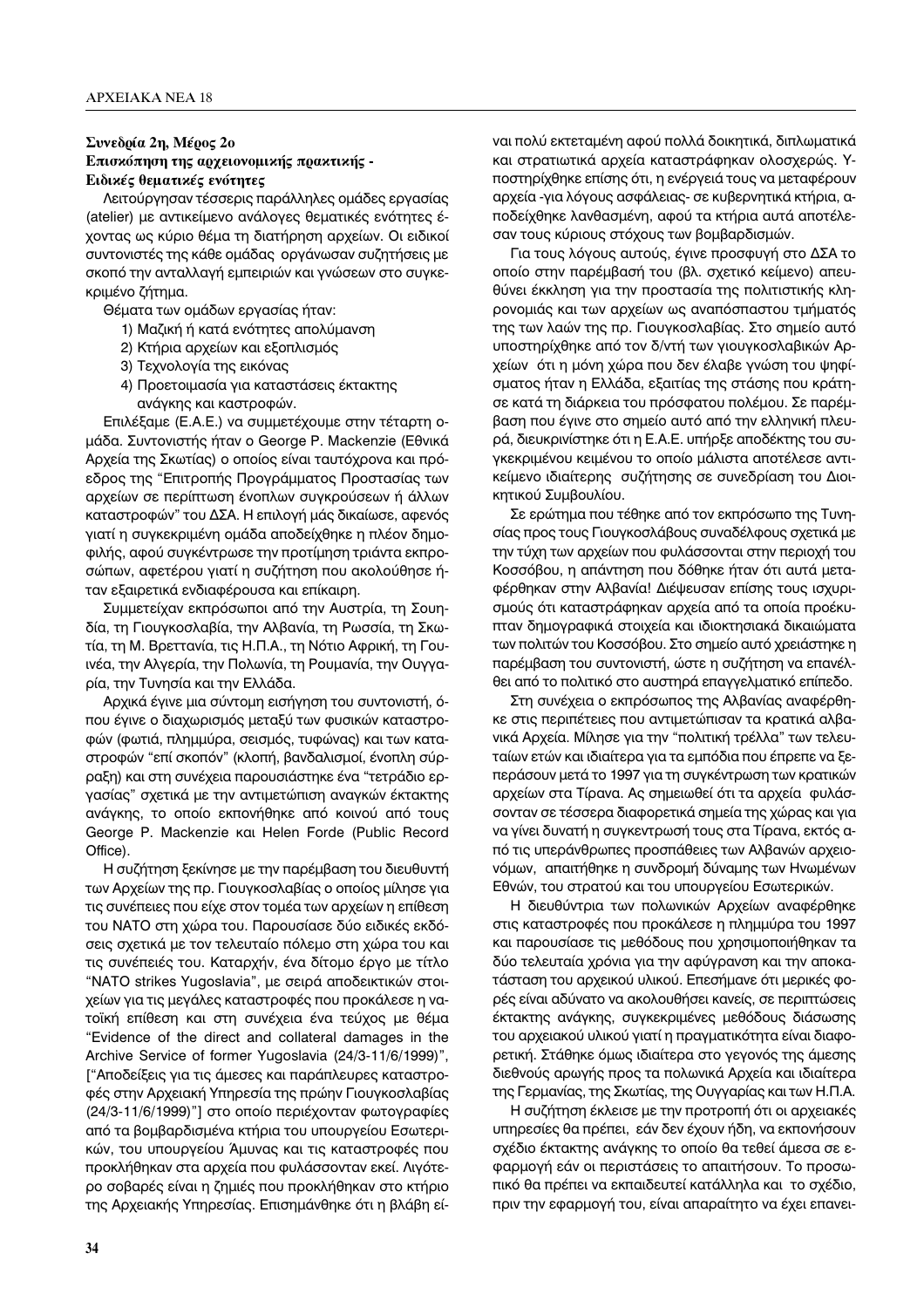λημμένα δοκιμασθεί ώστε να γίνουν στην πράξη οι αναγκαίες προσαρμογές που θα συμβάλλουν στην ανασυγκρότηση, μετά την καταστροφή, και στην επαναφορά στην προηγούμενη κατάσταση.

#### Πέμπτη, 7 Οκτωβρίου

# Συνεδρία 3η, Μέρος 1ο Ανάπτυξη πολιτικών και στρατηγικών

Παρουσιάστηκαν από τέσσερεις εισηγητές θέματα που σχετίζονται με την ανάπτυξη πολιτικών και στρατηγικών διατήρησης σχετικά με Αρχεία, Βιβλιοθήκες και Μουσεία.

O Harmut Weber, των Ομοσπονδιακών Αρχείων της Γερμανίας, ξεκινώντας από την αρχή ότι βασικό καθήκον είναι η εξ ολοκλήρου διατήρηση των τεκμηρίων, αναφέρθηκε στις μεθόδους ψηφιοποίησης (σάρωση, μικροφωτογράφηση), αναλύοντας τα πλεονεκτήματα και τα μειονεκτήματα της κάθε μιας, τόσο από τεχνική όσο και από οικονομική απόψη.

Στη συνέχεια, ο Ralph W. Manning παρουσίασε την εθνική στρατηγική για τη διατήρηση των συλλογών των Βιβλιοθηκών στον Καναδά. Αναφέρθηκε, επίσης, στη σημασία της διεθνούς συνεργασίας μεταξύ Βιβλιοθηκών και Αρχείων ως στοιχείων της πολιτιστικής κληρονομιάς καθώς και στις προσπάθειες συνεργασίας που έχουν αναληφθεί τα τελευταία χρόνια σε διεθνές επίπεδο.

Από την πλευρά των Αρχείων της Ουγγαρίας, η Gabriella Albrecht μίλησε για τα πρώτα βήματα που έχουν γίνει στον τομέα της διατήρησης και τις προσπάθειες που γίνονται στην κατεύθυνση της σύνταξης συγκεκριμένων κριτηρίων τόσο ως προς το θέμα της διατήρησης όσο και ως προς το θέμα της διαφάνειας στην πρόσβαση. Το προσωπικό των Εθνικών Αρχείων της Ουγγαρίας έχει ξεκινήσει από το 1998 να εκπαιδεύεται υποχρεωτικά, σε τρία επίπεδα, πάνω στις νέες μεθόδους διατήρησης του αρχειακού υλικού.

# Συνεδρία 3η, Μέρος 2ο

#### Ανάπτυξη πολιτικών και στρατηγικών

Στο δεύτερο μέρος της συνεδρίας, οι συμμετέχοντες κλήθηκαν να μοιραστούν τις απόψεις τους και να συζητήσουν τρόπους συνεργασίας σχετικά με τις μεθόδους διατήρησης, χωρισμένοι σε τέσσερις ομάδες ανάλογα με τη χώρα προέλευσής τους (Αφρική και Αραβικές χώρες, Ασία και Ωκεανία, Ευρώπη και Β. Αμερική, Λατινική Αμερική και χώρες της Καραϊβικής).

Στην ομάδα των χωρών από την Ευρώπη και τη Β. Αμερική, στην οποία συμμετείχε η Ελλάδα, παρουσιάστηκε από τον Πρόεδρο της CITRA, Ch. Graf η νέα ηλεκτρονική διεύθυνση του Διεθνούς Συμβουλίου Αρχείων:

#### [www.european-archival.net]

Στη συνέχεια, ύστερα από αίτημα πολλών από τους παρευρισκόμενους, έγινε μια εκτός προγράμματος παρουσίαση της Διεθνούς Επιτροπής της Μπλε Ασπίδας (ICBS) από τον G. MacKenzie και ακολούθησε συζήτηση παρόμοια μ' εκείνη του atelier με θέμα: προετοιμασία για καταστάσεις έκτακτης ανάγκης και καταστροφών.

# Συνεδρία 3η, Μέρος 3ο

# Ανάπτυξη πολιτικών και στρατηγικών

Στη συνεδρία αυτή παρουσιάστηκαν από τη Yola de Lusenet τα πεπραγμένα της Ευρωπαϊκής Επιτροπής για τη Διατήρηση και την Πρόσβαση (ECPA). Η Επιτροπή, η οποία ιδρύθηκε στα πρότυπα της αντίστοιχης Επιτροπής (CPA) των Η.Π.Α. και λειτουργεί από το 1994, βασίζεται σε μια πρωτοβουλία μιας ομάδας αρχειονόμων, βιβλιοθηκονόμων και πανεπιστημιακών που ασχολούνται με την ταξινόμηση μεγάλου όγκου βιβλίων και τεκμηρίων.

Η αποστολή της συνίσταται στην παροχή πληροφοριών και στην ανταλλαγή απόψεων και εμπειριών σε θέματα διατήρησης και πρόσβασης. Σκοπός της είναι να ενθαρρύνει, να ενδυναμώνει και να υποστηρίζει τη συνεργασία μεταξύ των Βιβλιοθηκών, των Αρχείων και των συναφών Ιδρυμάτων στην Ευρώπη, έτσι ώστε εξασφαλιστεί η διατήρηση της έντυπης τεκμηρίωσης και των αρχείων τεκμηρίωσης σε οποιοδήποτε υπόστρωμα και να βελτιωθεί η πρόσβαση στην πνευματική και πολιτιστική κληρονομιά.

#### Παρασκευή, 8 Οκτωβρίου

# Συνεδρία 4η,

#### Ανάπτυξη της γνώσης και διάδοση

Οι εισηγητές παρουσίασαν τις θέσεις τους πάνω στα θέματα της εκπαίδευσης και της αξιοποίησης της γνώσης που συνδέεται με τη βιωσιμότητα του χαρτιού καθώς και της ψηφιοποίησης και της μικροφωτογράφησης ως μέσων διατήρησης.

O David Grattan (Canadian Conservation Institute) παρουσίασε τα δύο ερευνητικά προγράμματα του Ινστιτούτου και τα μέχρι στιγμής αποτελέσματα, με σκοπό τον καθορισμό προτύπων για την παραγωγή μακράς βιωσιμότητας χαρτιού. Αυτός ο τύπος του χαρτιού θα χρησιμοποιηθεί στο μέλλον από το σύνολο της καναδικής δημόσιας διοίκησης.

Ακολούθησε ο Peter Adelstein (Rochester Institute of Technology, Η.Π.Α.) με αντικείμενο της εισήγησής του τη διάρκεια ζωής της ψηφιακής πληροφορίας. Υποστήριξε ότι η διατήρηση της ψηφιακής πληροφορίας συναρτάται από το υπόστρωμα, το υλικό και το εκάστοτε λογισμικό. Αυτοί οι τρεις παράγοντες είναι ουσιώδεις για την ανάκτηση της πληροφορίας που δεν είναι αναγνώσιμη παρά μόνο με μηχανικά μέσα. Δυστυχώς, δεν υπάρχουν ακόμη σταθερές παράμετροι που επιτρέπουν την εκτίμηση της διάρκειας των υλικών και δεν προβλέπεται να προσδιοριστούν στο άμεσο μέλλον και ιδιαίτερα σε ότι αφορά τις μαγνητικές ταινίες. Βασικό ρόλο στη διάρκεια ζωής των υποστρωμάτων παίζει ασφαλώς ο οικονομικός παράγοντας, αφού η καλύτερη ποιότητα εξασφαλίζει τη μεγαλύτερη βιωσιμότητα του υλικού.

# Συνεδρία 5η,

# Επίκαιρα θέματα

Ακολούθησε μια γενική συζήτηση και παρεμβάσεις που σχετίζονται με το βασικό θέμα του συνεδρίου. Οι εκπρόσωποι της Αλβανίας παρουσίασαν τις προσπάθειες α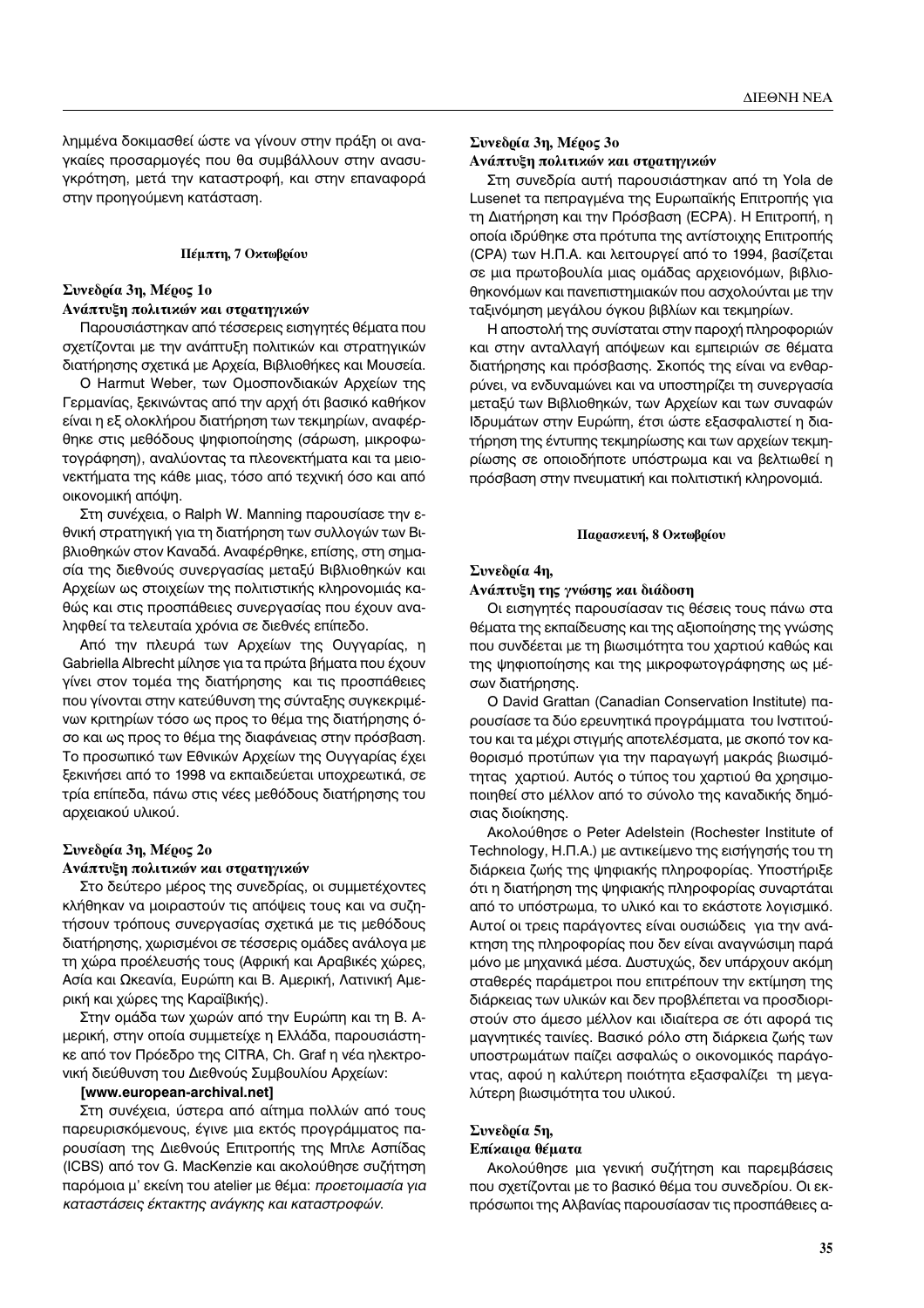νασυγκρότησης των κρατικών Αρχείων της χώρας και τη διεθνή υποστήριξη που έλαβαν για το σκοπό αυτό, κυρίως από την Ιταλία, την Ελβετία και τη Γαλλία. Η Ιταλία μάλιστα ανέλαβε την εκπαίδευση Αλβανών αρχειακών υπαλλήλων σε θέματα συντήρησης αρχείων. Παρουσίασαν, επίσης, πρόγραμμα συνεργασίας μεταξύ της Αλβανίας, της Βουλγαρίας και των Σκοπίων.

#### Συνάντηση αντιπροσώπων του ΔΣΑ

Στη συνάντηση των αντιπροσώπων του ΔΣΑ που ακολούθησε, παρουσιάστηκαν αρχικά από τη Sarah Tyacke (Αντιπρόεδρος του ΔΣΑ) τα προγράμματα του ΔΣΑ τα οποία έχουν σχεδιαστεί για την περίοδο 2000-2004 με τα εξής θέματα: επιμόρφωση, τεχνολογία, πρόσβαση, νομικά θέματα, αρχειακή θεωρία, οργάνωση και διοίκηση. Στη συνέχεια έγινε η επικύρωση των αποτελεσμάτων του CITRA του 1998, του οικονομικού απολογισμού για το ίδιο έτος και η έγκριση του προϋπολογισμού του 1999. Επισημάνθηκαν τα οικονομικά προβλήματα αλλά τονίστηκε ότι, παρά την ύπαρξη αυτών των προβλημάτων, το ΔΣΑ θα συνεχίσει να χρηματοδοτεί τους αντιπροσώπους των οικονομικά ασθενέστερων χωρών έτσι ώστε να συνεχίσουν να παρακολουθούν τις εργασίες του CITRA.

Aκολούθησε η αναγγελία του Ισραήλ ως η χώρα που θα φιλοξενήσει το CITRA το 2001. Στο σημείο αυτό υπήρξαν έντονες παρεμβάσεις από την πλευρά της Αλγερίας και της Τυνησίας, που διεκδίκησαν την ανάληψη της οργάνωσης της Στρογγυλής Τράπεζας για το ίδιο έτος. Οι ενστάσεις τους έθιξαν κυρίως θέματα ασφάλειας, λόγω των τεταμένων σχέσεων μεταξύ Ισραηλινών και Παλαιστινίων, καθώς και το γενικότερα προβλήματα που υφίστανται μεταξύ του Ισραήλ και των αραβικών κρατών. Ο εκπρόσωπος του Ισραήλ παίρνοντας το λόγο υπεραμύνθηκε της πρότασής του και τόνισε ότι όλες οι πλευρές θα πρέπει να εργαστούν στη σωστή κατεύθυνση, αποφεύγοντας την ανάμειξη των κυβερνήσεών τους σ' αυτό το θέμα. Ο διευθυντής των Αρχείων της Τυνησίας έκλεισε τη συζήτηση λέγοντας ότι, όσο και αν συμμερίζεται την άποψη του Ισραηλινού συναδέλφου του, θα είναι πολύ δύσκολο τόσο για τον ίδιο όσο και τους Άραβες συναδέλφους του να ξεπεράσουν τα πολιτικά προβλήματα που θα προκύψουν και να συμμετάσχουν.

Πριν τη συνάντηση διανεμήθηκε ένα κείμενο για την ενημέρωση των αντιπροσώπων. Ακολουθεί το πλήρες περιεχόμενό του:

# *Η αρχειακή κληρονομιά σε κίνδυνο, Ο ρόλος του Διεθνούς Συμβουλίου Αρχείων*

*Η φύση και έκταση των γεγονότων σε ολόκληρο τον κό*σμο που έχουν αρνητικά αποτελέσματα στην αρχειακή κλη- $\rho$ ονομιά, ή η δυνατότητα να υπάρξουν τέτοια αποτελέσματα, είναι μεγάλη και ποικίλη. Μπορεί να είναι φυσικές καταστροφές ή το αποτέλεσμα της ανθρώπινης δράσης. Ιδιαίτερα, α*vαφορικά με το τελευταίο, μπορεί να υπάρξει μια πολιτική* διάσταση ώστε να παρθούν αποτελεσματικά μέτρα που να εμποδίζουν την καταστροφή ή να βοηθούν στην ανασυγκρό*τηση μετά την καταστροφή.* 

Ως ο μοναδικός διεθνής μη κυβερνητικός οργανισμός στον τομέα των αρχείων, το ΔΣΑ είναι απαραίτητο να θεωρείται ως βασικός πρωταγωνιστής σε παρόμοιες καταστάσεις. Η φύση της ανταπόκρισης από ένα διεθνή οργανισμό, *κυρίως σε περιπτώσεις μη φυσικών καταστροφών, είναι ιδιαίτερα ευαίσθητη. Πολλές καταστάσεις είναι συχνά πολιτικά και συναισθηματικά φορτισμένες. Η ανταπόκριση θα πρέπει* να έχει το στοιχείο της αντικειμενικότητας. Η φύση της αντίδρασης όμως δεν είναι εύκολο να προσδιοριστεί σε κάθε πε- $\rho$ ίπτωση. Θα πρέπει, επομένως, να λαμβάνονται υπόψη οι α*κόλουθοι παράγοντες:* 

*Το ΔΣΑ έχει ηθικό καθήκον να προσελκύει την προσοχή* του κοινού, των κυβερνήσεων και των διεθνών παραγόντων στους κινδύνους που απειλούν την αρχειακή κληρονομιά. Αποτυγχάνοντας σ' αυτό, υπόκειται στην άμεση ή μεταγενέστερη κριτική τόσο από τους επαγγελματίες του είδους όσο *και από την ευρύτερη κοινότητα.* 

Θα μπορούσε ακόμη να λεχθεί ότι έχει ηθικό καθήκον να εστιάζει την προσοχή στις απειλές ενάντια στην ακεραιότητα της αρχειακής κληρονομιάς ή ακόμη και στην υπεξαίρεσή *της.* 

- Οποιαδήποτε δημόσια δήλωση θα πρέπει πάντοτε να αναφέρεται και να συμβαδίζει με τις διεθνείς συμφωνίες και Συνθήκες.
- Καμία δήλωση δεν θα πρέπει να εκδίδεται στο όνομα του  $ΔΣA$ , ούτε να αναλαμβάνεται κανενός είδους δράση χωρίς την εκφρασμένη γνώση και συμφωνία του Προέδρου.
- *Το ∆ΣΑ θα πρέπει πάντοτε να διατηρεί και να είναι σε θέ*ση να διακηρύξει την πολιτική του ουδετερότητα.
- *Θα πρέπει να λαμβάνονται υπόψη ορισμένα γεγονότα που* θα μπορούσαν να χρησιμεύσουν στην γενικότερη ενημέρωση του κοινού σχετικά με τη σημασία της ορθής διοίκησης με σκοπό τη διαφύλαξη της αρχειακής κληρονομιάς.
- $\bullet$  Στην περίπτωση υφιστάμενου προβλήματος, το ΔΣΑ θα πρέπει να επιδιώξει τη συμφωνία Οργανισμών όπως τα Ηνωμένα Έθνη, την Ευρωπαϊκή Ένωση, την UNESCO κλπ *όπου, στην περίπτωση απειλής ή ενδεχόμενης απειλής ε*νάντια στην αρχειακή κληρονομιά, θα μπορούσαν να συνεργαστούν με το ΔΣΑ με σκοπό τον καθορισμό της μελλοντικής δράσης.
- $\bullet$  Το ∆ΣΑ δεν έχει οικονομικά ή άλλα υλικά μέσα να διαθέσει.
- *To ∆ΣΑ θα πρέπει να επιδιώκει και να προκαλεί την δράση παρά να θεωρείται ως βοηθητικό όχημα.*
- *To ΔΣΑ έχει πρόσβαση σε μεγάλο αριθμό εμπειρογνωμό*νων που θα απαιτούνταν ώστε να καθοριστεί η ορθή λύση και να προληφθεί ή να ελαχιστοποιηθεί η βλάβη που προ*καλείται σε αυτές τις περιπτώσεις.*
- $\bullet$  Το ΔΣΑ διατηρεί στο Παρίσι έναν κατάλογο ονομάτων, ταχυδρομικών διευθύνσεων και τηλεφώνων από ειδικούς, οι οποίοι έχουν συμφωνήσει ότι θα δώσουν την επαγγελματική τους συμβουλή σε περίπτωση ανάγκης. Αυτός ο κατάλογος θα πρέπει να κοινοποιηθεί και στη Διεθνή Επιτροπή της Μπλε Ασπίδας (ICBS).
- Θα πρέπει, επίσης, να ληφθεί υπόψη ότι είναι αναγκαίο να προετοιμασθούν εγχειρίδια σχετικά με το πρόβλημα των *καταστροφών, στα οποία θα περιλαμβάνονται γενικές ο*δηγίες με τη δυνατότητα όμως προσαρμογής σε ειδικές *ÂÚÈÙÒÛÂȘ.*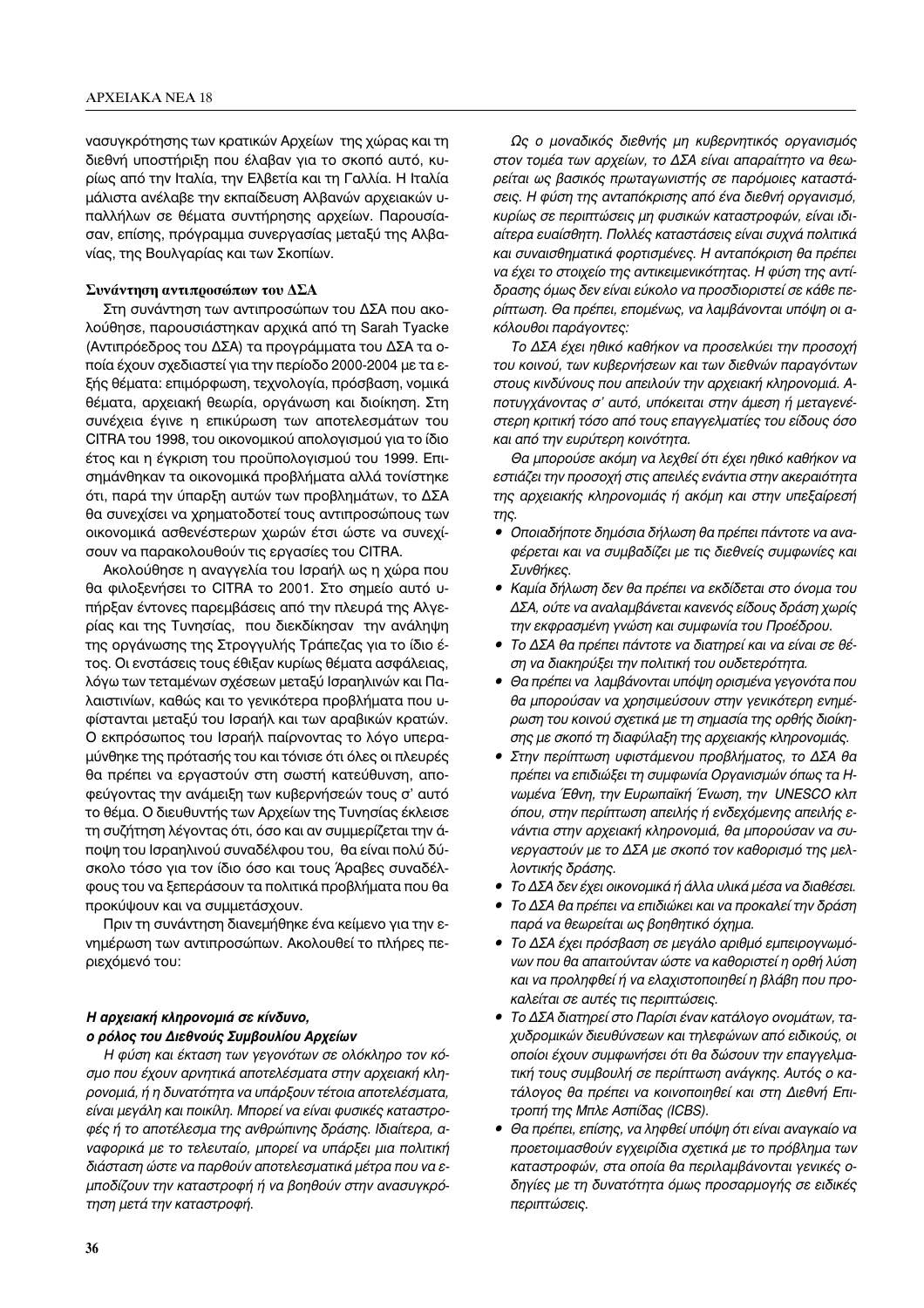#### Συνάντηση των Εταιρειών Αρχειονόμων (SPA)

Στη συνάντηση συμμετείχαν 13 εκπρόσωποι Εταιρειών από την Ισπανία, την Ιαπωνία, την Πολωνία, τη Ρουμανία, τις ΗΠΑ, το Ισραήλ, την Κροατία, το Βέλγιο, τη Γερμανία, τη Γαλλία, τη Βρετανία, τον Καναδά και την Ελλάδα.

Μετά την επικύρωση της ημερήσιας διάταξης και των πεπραγμένων της συνάντησης του 1998 στη Στοκχόλμη, η συνεδρίαση συνεχίστηκε με την παρουσίαση της δράσης του Διοικητικού Συμβουλίου για το προηγούμενο διάστημα. Το Διοικητικό Συμβουλίο είναι ανοιχτό σε νέες προτάσεις, οι οποίες θα πρέπει να υποβληθούν μέχρι το τέλος Μαρτίου του 2000, σχετικά με την εκτέλεση νέων προγραμμάτων για την περίοδο 2000-2004. Θα πρέπει ακόμη να γίνει αντικείμενο συζήτησης στις Εταιρείες και να προκύψουν συγκεκριμένες προτάσεις, για το κατά πόσον είναι δυνατόν τα μέλη των Εταιρειών να είναι και αυτόνομα μέλη της κατηγορίας C. Ανακοινώθηκε επίσης η πιθανότητα μικρής αύξησης της συνδρομής των μελών προς το ΔΣΑ, εξαιτίας των οικονομικών προβλημάτων που αντιμετωπίζει.

Ζητήθηκε να ολοκληρωθεί η διαδικασία μετάφρασης του Κώδικα Δεοντολογίας ώστε να πραγματοποιηθεί η εκδοσή του σε ενιαίο τόμο σε όλες τις γλώσσες. Στο σημείο αυτό, η Ε.Α.Ε. παρέδωσε την ελληνική μετάφραση ότως αυτή δημοσιεύθηκε ήδη το τεύχος αρ.17 των Αρχει*ακών Νέων*. Η αμερικανίδα εκπρόσωπος ανέφερε, ότι ετοιμάζεται νέα έκδοση μέσα στο 2000 με θέμα *Code of Ethics* στη σύνταξη του οποίου έχει ληφθεί υπόψη και ο Κώδικας Δεοντολογίας του ΔΣΑ.

Ανακοινώθηκε, επίσης, ότι το θέμα του σεμιναρίου του ICA/SPA στη Σεβίλλη θα είναι "Ethics and the Internet" (Δεοντολογία και Διαδίκτυο).

Στη συζήτηση που ακολούθησε, ο εκπρόσωπος του Ισραήλ μίλησε για τη συνεργασία με τους Παλαιστίνιους συναδέλφους του, παρά τις όποιες κρατικές απαγορεύσεις. Παρουσίασε ακόμη τη δραστηριότητα μιας ομάδας Ισραηλινών αρχειονόμων οι οποίοι προσφέρουν υπηρεσίες σε όποια χώρα του κόσμου το επιθυμεί και αντιμετωτίζει προβλήματα, χωρίς καμία οικονομική επιβάρυνση. Η ομάδα αυτή φέρει τον τίτλο "Αρχειονόμοι χωρίς σύνορα".

Στη συνέχεια παρουσιάστηκε η δραστηριότητα της Ελληνικής Αρχειακής Εταιρείας για το διάστημα που μεσολάβησε από την τελευταία συνάντηση. Αναφερθήκαμε στην έκδοση των πρακτικών της ημερίδας Αρχεία πολιτι-*Κών ΚΟμμάτων Και πολιτικών προσωπικοτήτων. Διαχείριση και πρόσβαση*, ένα θέμα το οποίο αποδείχθηκε εξαιρετικά επίκαιρο, καθώς και στη συνάντηση που πραγματοποιήθηκε στο υπουργείο Εξωτερικών τον Αύγουστο του 1999 με αντικείμενο τη δράση της Διεθνούς Επιτροπής της Μπλε Ασπίδας στην οποία η Ε.Α.Ε. κλήθηκε να συμμετάσχει μαζί με τους εκπροσώπους των βιβλιοθηκονόμων, του ελληνικού τμήματος του ICOM και του ICOMOS.

Στη συνέχεια ακολουθεί το κείμενο που διανεμήθηκε μετά το τέλος των εργασιών της Διάσκεψης και αποτελεί το προσχέδιο των αποφάσεων που πάρθηκαν.

*Αμαλία Παππά* 

# **ΔΙΕΘΝΕΣ ΣΥΜΒΟΥΛΙΟ ΑΡΧΕΙΩΝ CITRA, Βουδαπέστη 6-10 Οκτωβρίου 1999 ΑΠΟΦΑΣΕΙΣ** (προσχέδιο)

Το Διεθνές Συμβούλιο Αρχείων λαμβάνοντας υπόψη:

- τη σημασία στην παροχή πρόσβασης στην καταχωρημένη πληροφορία, για την προστασία των δικαιωμάτων των πολιτών, για τη λήψη αποφάσεων, για την προαγωγή της έρευνας και την ανάπτυξη της γνώσης
- την αναγκαιότητα να προστατευθεί, να διαφυλαχθεί και να διατηρηθεί η αρχειακή κληρονομιά έτσι ώστε να μπορεί να είναι προσβάσιμη στο διηνεκές διαμέσου της τεχνολογίας της πληροφορίας και της επικοινωνίας
- την αναγκαιότητα να αναπτυχθούν και να εφαρμοσθούν οι στρατηγικές διατήρησης που θα διασφαλίσουν την προστασία της πληροφορίας στο διηνεκές
- την αναγκαιότητα της συνεργασίας σε εθνικό, περιφερειακό και διεθνές επίπεδο ώστε να αναπτυχθούν στρατηγικές διατήρησης σε παγκόσμιο επίπεδο που θα διασφαλίσουν την προστασία της αρχειακής κληρονομιάς

# Η 34η Διεθνής Διάσκεψη της Στρογγυλής Τράπεζας *ÙˆÓ ∞گ›ˆÓ Û˘ÓÈÛÙ¿:*

- 1. Τα εθνικά αρχεία, με την ενθάρρυνση του ΔΣΑ και της Διεθνούς Επιτροπής της Μπλε Ασπίδας θα πρέπει να κάνουν τις απαραίτητες παραστάσεις ώστε να έχουν την υποστήριξη των κυβερνήσεών τους για: 1) να επικυρωθεί το Πρωτόκολλο του 1999 της Συνθήκης της Χάγης για την Προστασία της Πολιτιστικής Κληρονομιάς σε περίπτωση ένοπλων συγκρούσεων, που υιοθετήθηκε στη Χάγη το 1954, 2) να ενθαρρυνθεί η δημιουργία εθνικών επιτροπών της Μπλε Ασπίδας και 3) να συμπεριληφθεί η προστασία της αρχειακής κληρονομιάς ως τμήμα των εθνικών προγραμμάτων Έκτακτης Ανάγκης.
- 2. Τα εθνικά αρχεία, σε συνεργασία με τις επαγγελματικές εταιρείες και το ΔΣΑ, ηγούνται της προσπάθειας στον τομέα της τυποποίησης των αρχειακών πρακτικών σχετικά με τη διατήρηση συμμετέχοντας ενεργά σε επιτροπές που συνδέονται με τον Διεθνή Οργανισμό Τυποποίησης (ISO).
- 3. Τα αρχειακά ιδρύματα οφείλουν να διαφυλάσσουν το περιεχόμενό τους όπως και να εκπαιδεύουν το προσωπικό τους σε θέματα που σχετίζονται με τη διατήρηση αρχείων, ενθαρρύνοντας στο μέγιστο βαθμό τη χρήση ειδικών στην ανάπτυξη και εφαρμογή στρατηγικών διατήρησης και σχεδίων δράσης.
- 4. Το ΔΣΑ (Επιροπή Διατήρησης Αρχειακού Υλικού) προσφέρει συμβουλές ειδικών σε όσα από τα εθνικά αρχεία ενδιαφέρονται να αναπτύξουν στρατηγικές διατήρησης ανάλογες με τις ανάγκες τους.
- 5. Το ΔΣΑ και η Διεθνής Ομοσπανδία των Ενώσεων των Bιβλιοθηκών (IFLA), στο πλαίσιο της Ατζέντας του Πεκίνου και σε συνεργασία με άλλους διεθνείς οργανισμούς, αναπτύσσουν ένα πρότυπο στρατηγικής διαχείρισης για τη διατήρηση των αρχείων, σε παραδο-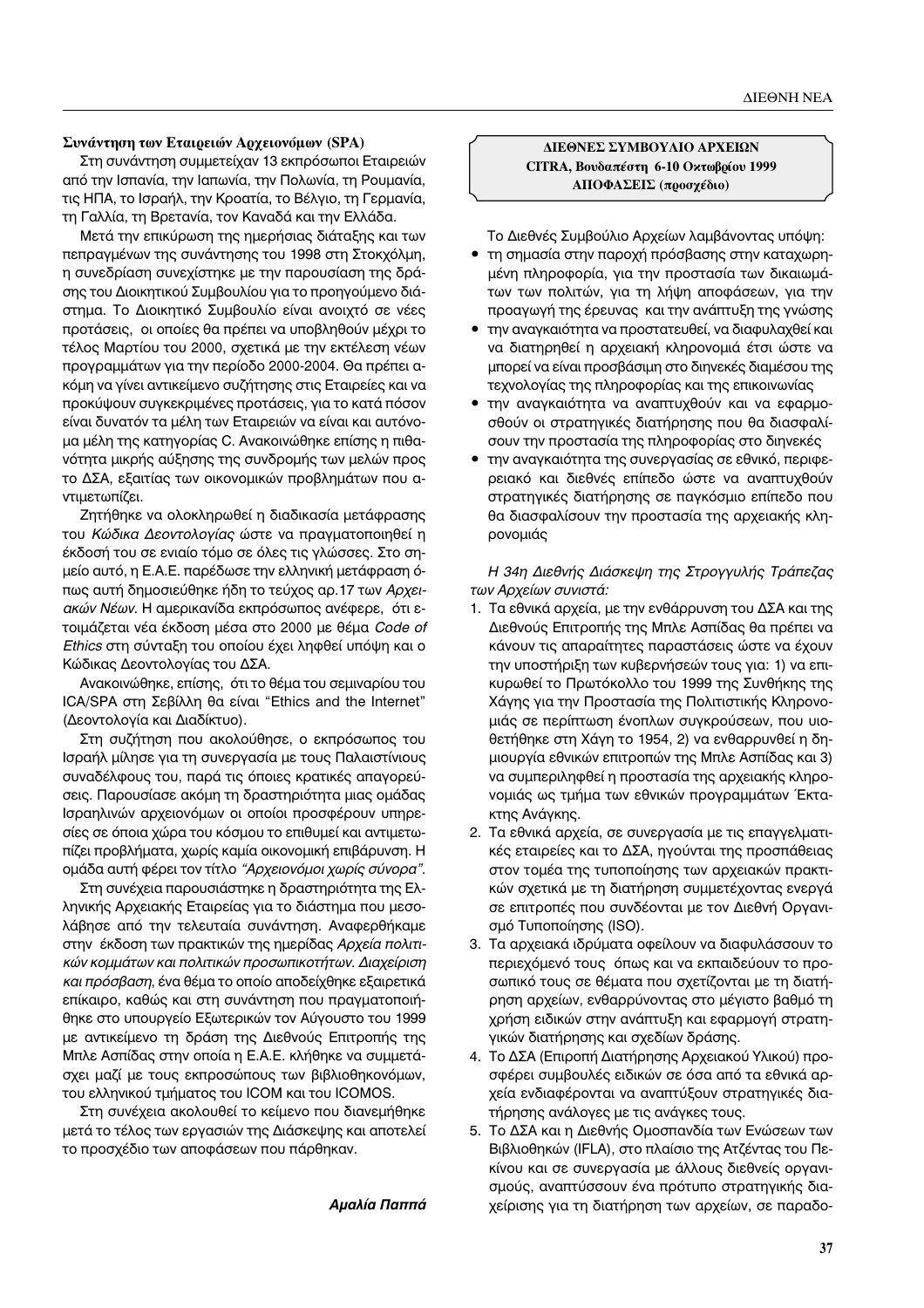σιακό και ηλεκτρονικό υπόστρωμα, βασισμένο στην εμπειρία της Κοινής Επιτροπής ICA/IFLA αφρικανοουγγρικής προσέγγισης.

- 6. Το ΔΣΑ σε συνεργασία με ινστιτούτα αρχειακών επιστημών, αναγνωρίζει υπάρχοντα εκπαιδευτικά προγράμματα σε θέματα διατήρησης και αναπτύσσει πρότυπα εκπαιδευτικών κύκλων με το ίδιο αντικείμενο.
- 7. Το ΔΣΑ σε συνεργασία με τα ινστιτούτα ερευνών σχετικά με διατήρηση/συντήρηση αναπτύσσει μια πρόταση για τη διεθνή ατζέντα έρευνας με θέμα τη διατήρηση για το επόμενο συνέδριο.

Τέλος, η 34η Διάσκεψη της Στρογγυλής Τράπεζας των Αρχείων επιθυμεί να εκφράσει τις ειλικρινείς ευχαριστίες της στον κ. Lajos Gescenyi, Γενικό Διευθυντή των Εθνικών Αρχείων της Ουγγαρίας, και στο προσωπικό του για τη μεγάλη προσπάθεια που κατέβαλαν για την επιτυχία της Διάσκεψης καθώς και για τη θερμή τους φιλοξενία.

> *Aπόδοση από τα αγγλικά Αμαλία Παππά*

# **ΓΚΚΛΗΣΗ** *ΔΙΕΘΝΟΥΣ ΣΥΜΒΟΥΛΙΟΥ ΑΡΧΕΙΩΝ*

Το Διεθνές Συμβούλιο Αρχείων εκφράζει τη βαθειά του ανησυχία σχετικά με τις άμεσες και έμμεσες καταστροφές που προκλήθηκαν στην πνευματική κληρονομιά των λαών της Γιουγκοσλαβίας ως αποτέλεσμα στρατιωτικών πράξεων ή άλλων πράξεων βίας που διαπράχθηκαν από όλα τα μέρη.

Το Διεθνές Συμβούλιο Αρχείων απαιτεί άμεσα από όλα τα ενδιαφερόμενα μέρη να σεβαστούν τις διεθνείς συμφωνίες σχετικά με τις ένοπλες συγκρούσεις, ιδιαίτερα τη Συνθήκη της Χάγης του 1954 με θέμα την προστασία των πνευματικών αγαθών σε περιπτώσεις ένοπλων συγκρούσεων καθώς και το νέο Πρωτόκολλο της προειρημένης Συνθήκης το οποίο υιοθετήθηκε στις 26 Μαρτίου 1999 από τους επικεφαλείς 84 εθνικών αντιπροσωπειών που συνεδρίασαν στη Χάγη.

> $\Pi$ αρίσι, 6 Απριλίου 1999 *Joan VAN ALBADA* Γενικός Γραμματέας ΔΣΑ

# **DLM-FORUM '99** Ο ευρωπαίος πολίτης και η ηλεκτρονική πληροφορία: *η μνήμη της κοινωνίας της πληροφορικής* **Βουξέλλες 18-19/10/1999**

To DLM-FORUM '99 που οργανώθηκε από την Ευρωπαϊκή Επιτροπή στις Βρυξέλλες στις 18 και 19 Οκτωβρίου 1999, με τη συμμετοχή 330 αρχειακών από την Ευρώπη και την Αμερική, αποτελεί συνέχεια του DLM-FORUM του 1996 (σχετική έκθεση βλ. *Αρχειακά Νέα* αρ.16, Ιούνιος 1997, σελ. 23-27).

Οι εργασίες πραγματοποιήθηκαν στο Συνεδριακό Κέντρο Charlemagne. Η επίσημη έναρξη των εργασιών του Forum έγινε από τον Karlo Trojan, Γενικό Γραμματέα της Ευρωπαϊκής Επιτροπής, ενώ ο Parajon Collada, Γενικός Διευθυντής και η Markku Markkula, Φιλανδή Πρόεδρος του Συμβουλίου της Ευρωπαϊκής Ενωσης, μέλος του Φιλανδικού Κοινοβουλίου και της Κοινοβουλευτικής Επιτροπής, εκφώνησαν τις εναρκτήριες εισηγήσεις.

Στη συνέχεια η συνάντηση περιέλαβε δύο γενικές συνεδριάσεις, στις οποίες μετείχε το σύνολο των συνέδρων, και τρεις παράλληλες συνεδριάσεις.

Κατά την εναρκτήρια συνεδρίαση το ενδιαφέρον επικεντρώθηκε στη διαφάνεια και τη δυνατότητα πρόσβασης στα ηλεκτρονικά αρχεία, τη σχέση των ηλεκτρονικών αρχείων με τη βιομηχανία, τη διατήρηση, βραχύχρονη ή μακρόχρονη των πρωτότυπων ηλεκτρονικών αρχείων και τη συνεργασία σε ευρωπαϊκό επίπεδο.

Μέσα σ' αυτόν τον προβληματισμό ο Philip Lord, από την Αγγλία, ανέπτυξε τα σχέδια της βιομηχανίας για την ηλεκτρονική αρχειοθέτηση και τα οικονομικά οφέλη που θα προκύψουν απ' αυτήν.

Ο Ulrich Kampffmeyer (Γερμανία), έστρεψε την προσοχή των συνέδρων στην αγορά της διαχείρισης των ηλεκτρονικών αρχείων στην Ευρώπη, την τεχνολογία και τις λύσεις.

Και ο David Lipman (της Ευρωπαϊκής Επιτροπής) ασχολήθηκε με την επίτευξη δημοκρατικότερης διαχείρισης των αρχείων χάρη στη χρήση ηλεκτρονικών αρχείων.

# 1. Ανάπτυξη, διατήρηση και πρόσβαση στην ηλεκτρονι**κή πληροφορία: οικονομικές και λειτουργικές πλευρές**

Το γενικό πλαίσιο της πρώτης παράλληλης συνεδρίασης, με δεδομένη τη συνεχή διάδοση της ηλεκτρονικής διαχείρισης των αρχείων σε όλους τους τομείς της δημόσιας και της ιδιωτικής ζωής, αναπτύχθηκε γύρω από τον προβληματισμό κατά πόσον όλες οι δυνατότητες της πληροφορικής μπορούν να γίνουν χρηστικές με δυνατή την ανέπαφη και πρωτότυπη μεταφορά τους στο μέλλον. Από τη στιγμή που η ηλεκτρονική πληροφορία δημιουργήθηκε και συνεχίζει να χρησιμοποιείται, οφείλει να μελετηθεί σε όλες τις εκφάνσεις της και τις εφαρμογές της, ενώ είναι απαραίτητο να τηρούνται ορισμένες σταθερές προϋποθέσεις.

Την προεδρία της συνεδρίασης αυτής είχε η Maria Guiercio (Ιταλία), με αντιπρόεδρο τον Jean-Pierre Teil (Γαλλία) και εισηγητή τον Seamus Ross (Αγγλία).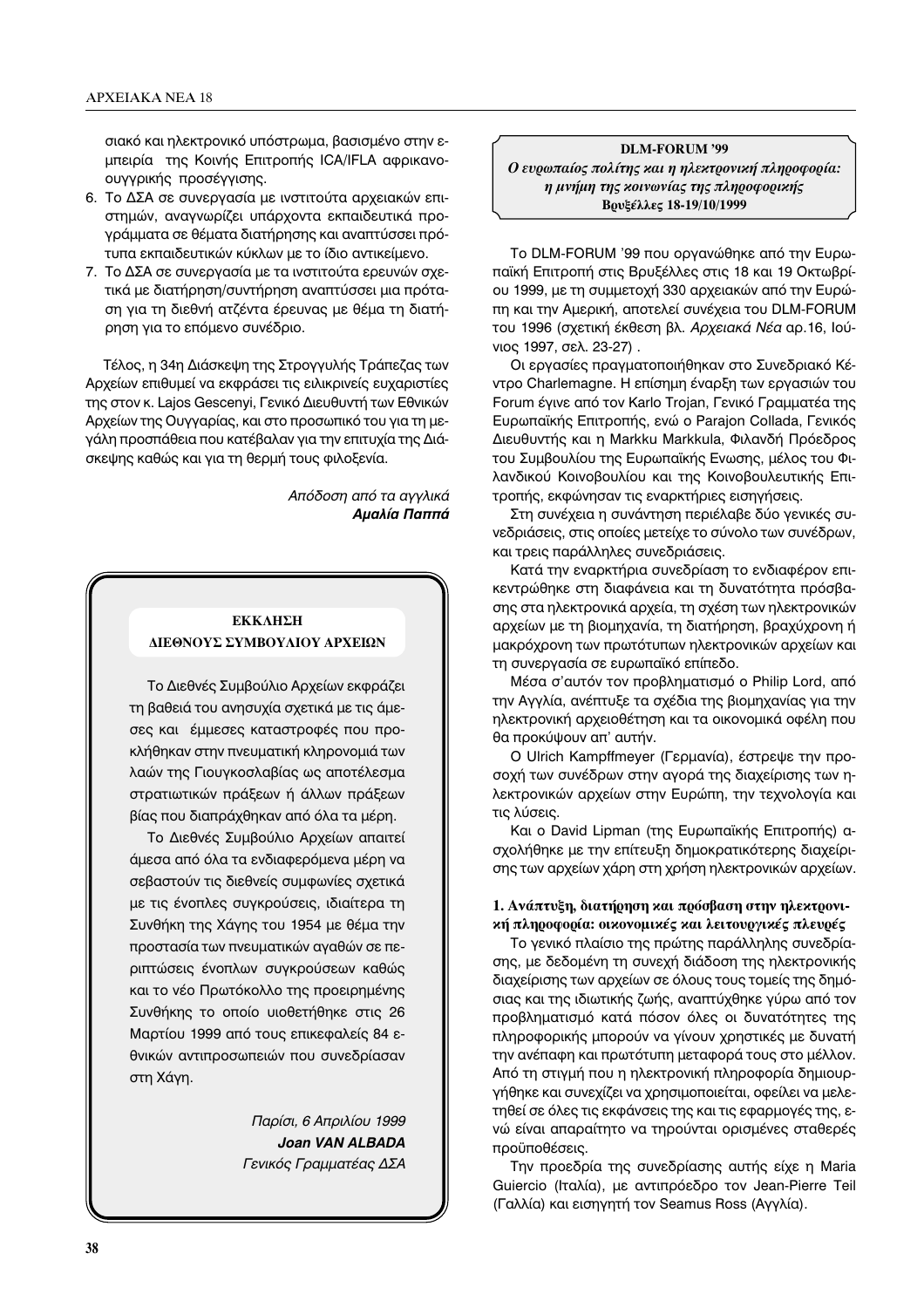# 1/1: Λειτουργικές απαιτήσεις

Αυτές είναι που προσδιορίζουν το αναγκαίο τεχνικό περιβάλλον που διευκολύνει τη δημιουργία της ηλεκτρονικής πληροφορίας και επιτρέπει την άμεση και διαρκή πρόσβαση σ' αυτήν. Είναι δηλαδή αυτές που επιτρέπουν την απρόσκοπτη αρχειοθέτηση, ανεξάρτητα από τις συνεχείς μεταβολές στην τεχνολογία της πληροφορικής.

O Stephen Harries (Αγγλία), ασχολήθηκε με την ανάκτηση και διαχείριση των ηλεκτρονικών δεδομένων που προέρχονται από κόμβους διαδικτύου και από δίκτυα Intranet στο περιβάλλον της διοίκησης.

Ενώ ο Johannes Hofman (Βέλγιο) αναρωτήθηκε: να αναπτύξουμε μια τράπεζα ψηφιακών αρχειακών δεδομένων για να διασώσουμε ψηφιακά δεδομένα ή με ποιο τρόπο θα αντιμετωπίσουμε ένα κινούμενο στόχο;

Η συνεδρίαση ολοκληρώθηκε με την εισήγηση του Timothy A. Slavin (Αμερική) που ασχολήθηκε με την διασφάλιση της αυθεντικότητας του DLM και τους προϋπολογισμούς δαπανών.

# 1/2: Τυποποίηση και επεξηγήσεις

Η συμβατότητα αποτελεί πρόκληση για το μέλλον της σύγχρονης τεχνολογικής ανάπτυξης. Τα βασικά στοιχεία ανεξάρτητα από το σύστημα- που αφορούν την αμοιβαιότητα ή τη διατήρηση οφείλουν να ορισθούν. Η τυπολογία και ο ορισμός των ιδιαιτεροτήτων τους, είναι τα κλειδιά για να ορισθούν οι διασυνδέσεις, η αναμεταξύ τους συνεργασία και το σφαιρικό πλαίσιο το οποίο θα εξασφαλίσει τη μονιμότητα στη διατήρηση των δεδομένων.

Η Man-Sze Li (Αγγλία) έστρεψε το ενδιαφέρον της στο ηλεκτρονικό εμπόριο και τα ηλεκτρονικά δεδομένα, εξετάζοντας τις προοπτικές, την τυπολογία και τις ιδιαιτερότητες.

O Michael Wettngel (Γερμανία) σε συνεργασία με τον Andrea Engel ασχολήθηκε με την αρχειοθέτηση των πρωτότυπων ηλεκτρονικών αρχείων, καθώς και με σκέψεις για τη διοίκηση της ομοσπονδιακής Γερμανίας, ενώ αναφέρθηκε και στο δίκτυο πληροφορικής Βερολίνο/Βόννη.

Τέλος ο Kenneth Thibodeau (Αμερική), σε συνεργασία με τους Reagan Moore και Chatanya Baru ανέπτυξε τη μόνιμη διατήρηση των δεδομένων: προηγμένη υποδομή πληροφορικής για την διατήρηση των DLM.

#### 1/3: Κόστος και χρηματοδοτήσεις

Το τελικό ζητούμενο όλου του προβληματισμού γύρω από την ηλεκτρονική αρχειοθέτηση των τεκμηρίων, είναι η αποτελεσματικότητα. Τα διάφορα ζητήματα όμως που αφορούν τις αυξημένες δαπάνες για προσωπικό ή τη ροή της εργασίας οφείλουν να αντιπαρατεθούν με το μειωμένο κόστος της ηλεκτρονικής αρχειοθέτησης, των συστημάτων της πληροφορικής και των δικτύων. Εκτός όμως από τα τεράστια πλεονεκτήματα που προκύπτουν από την καθημερινή χρήση των συστημάτων της διαχείρισης των ηλεκτρονικών δεδομένων, η εξέλιξή τους και η αντοχή τους στο χρόνο, έχει κάποιο κόστος.

Ετσι ο Kevin Ashley (Αγγλία) ανέπτυξε τους μύθους και την πραγματικότητα για το κόστος της ψηφιακής αρχειοθέτησης.

Στη συνέχεια ο Jordi Serra Serra σε συνεργασία με τους Montserat Canela Garayoa, Isabel Campos Gonzalez και Joan Domigno Basora (Ισπανία), ασχολήθηκε με την ένταξη των ηλεκτρονικών τεκμηρίων μέσα σε ένα σύστημα διαχείρισης της διοικητικής τεκμηρίωσης, εξετάζοντας τους τρόπους επίτευξης μικροτέρου κόστους.

#### 1/4: Συνεργασία σε ευρωπαϊκό επίπεδο

Η αποκτηθείσα εμπειρία χάρη στα σχέδια που εκπονήθηκαν σε ολόκληρη την Ευρώπη, μπορεί να αντιπαραβληθεί με τη σύνταξη μιας συνολικής καταλογογράφησης των απαιτήσεων που αναφέρονται στα πρότυπα που έχουν αναπτυχθεί σε ευρωπαϊκό επίπεδο, με στόχο να παρουσιαστούν στη συνέχεια στη βιομηχανία.

O Jan Macfrlane (Αγγλία) αναφέρθηκε στις απόψεις της Επιτροπής σχετικά με το DLM και στα σχέδια που εκπονήθηκαν μέσα στην προσπάθεια ορισμού των κριτηρίων λειτουργικότητας που αποκτήθηκαν από τα συστήματα διαχείρισης των ηλεκτρονικών τεκμηρίων.

Η ηλεκτρονική αρχειοθέτηση και η συνεργασία με τη βιομηχανία και το ηλεκτρονικό εμπόριο απασχόλησε τον Gerhard K. Wagner (Αυστρία).

# 2. Η μνήμη της κοινωνίας της πληροφορικής: πολιτικές πλευρές και νομικό πλαίσιο

Με πρόεδρο τον Eamonn Hall (Ιρλανδία), αντιπρόεδρο τον Francisco Barbedo (Πορτογαλία) και εισηγητή τον Jean-Michel Cornu (Γαλλία), στη δεύτερη παράλληλη συνεδρίαση αναπτύχθηκε ο προβληματισμός που αφορά στα συστήματα της διαχείρισης της ηλεκτρονικής πληροφορίας που καλύπτουν ολοένα και περισσότερο τις εμπορικές συναλλαγές καθώς και τη δραστηριότητα του δημόσιου τομέα. Επί πλέον τα μέτρα που θα θεωρηθούν πρόσφορα και κατάλληλα να εφαρμοσθούν ώστε να αξιοποιηθεί η διάρκεια της μνήμης της κοινωνίας της πληροφορικής.

#### 2/1: Ευαισθητοποίηση της πολιτικής βούλησης

Η γρήγορη υιοθέτηση μιας προηγμένης και αδιάφθορης τεχνολογίας της πληροφορικής από το διοικητικό μηχανισμό, θα συμβάλει ώστε η διοίκηση να προσδιορίσει τα ερωτήματα που θέτουν οι ηλεκτρονικές πληροφορίες.

Κάτω απ' αυτό το πρίσμα, η Luciana Duranti (Καναδάς), ασχολήθηκε με τη διάρκεια της αυθεντικότητας των ηλεκτρονικών δεδομένων και το διεθνή προβληματισμό για το συγκεκριμένο ζήτημα.

O Steve Wells (Αγγλία) αναφέρθηκε σε ένα πρότυπο αναφερόμενο στη μελέτη των λειτουργικών κριτηρίων για τη διαχείριση των εγγράφων και των ηλεκτρονικών αρχείων.

#### 2/2: Μηνύματα και πλεονεκτήματα για τη δημόσια διοίκηση και τον ιδιωτικό τομέα (αρχεία βιομηχανιών)

Η διοίκηση, είτε είναι ιδιωτική είτε είναι δημόσια, εμπιστεύεται όλο και περισσότερο την ανάπτυξη της ολοένα αυξανόμενης δυνατότητας αποθήκευσης της πληροφορίας σε ηλεκτρονικά συστήματα. Τα ηλεκτρονικά συστήματα, όταν υφίστανται καλή διαχείριση, αποδεικνύουν τη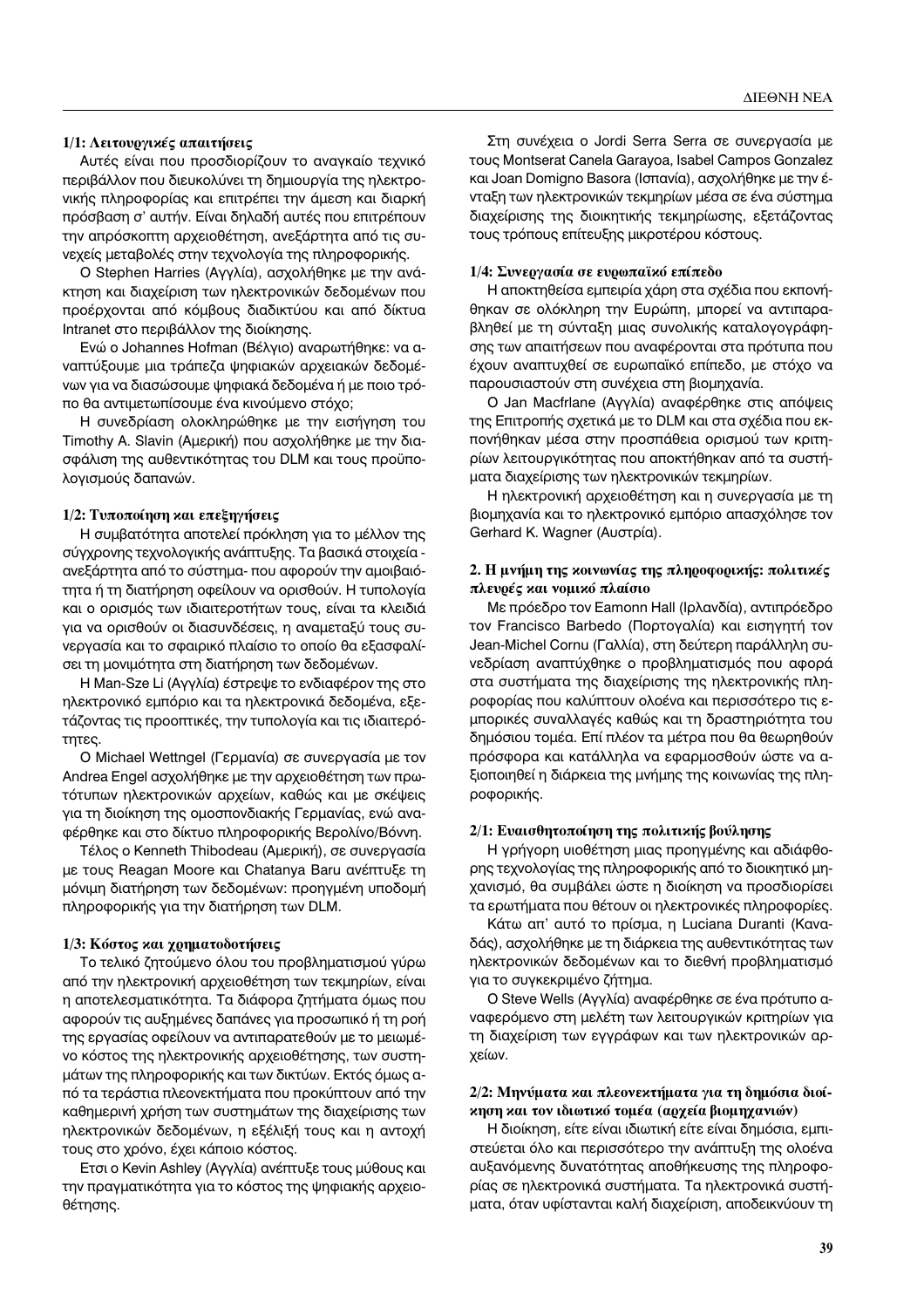δραστικότητά τους μέσα στο πεδίο ανάπτυξής τους κατά τη διαδικασία της καθημερινής χρήσης με τη βοήθεια μιας ενεργούς διαμεσολάβησης ανάμεσα στις λειτουργίες, τις δραστηριότητες της διοίκησης, τη ροή της εργασίας και τη διαχείριση της τεκμηρίωσης.

Η Catherine Dherent (Γαλλία), ανέπτυξε την πολιτική της Διεύθυνσης των Αρχείων της Γαλλίας στο θέμα της αρχειοθέτησης των ηλεκτρονικών αρχείων.

Ο Matti Pulkkinen (Φιλανδία) προσπάθησε, με την αξιολόγηση του κόστους της ηλεκτρονικής πληροφορίας, να επιτύχει μια προσέγγιση προσαρμοσμένη στη διαχείριση δεδομένων της εποχής της εφαρμογής της πληροφορικής.

O Jean-François Blerot σε συνεργασία με τους Lieven Creemers και Baudouin Henri Quennery παρουσίασε το Adonis. Ένα πρόγραμμα που αφορά την ηλεκτρονική διαχείριση της αλληλογραφίας και των φακέλων της Ευρωπαϊκής Επιτροπής.

#### $2/3$ : Νομικό πλαίσιο

Η ταχεία ανάπτυξη της ηλεκτρονικής πληροφορίας υπογράμμισε και συνέβαλε στην ανάγκη να χρησιμοποιηθούν κοινά συστήματα για τη νόμιμη διαχείριση αυτής της πληροφορίας. Ποιος ο ρόλος των Δημοσίων Αρχείων. Πώς θα μετατεθούν οι βασικές αρχές και οι κανόνες που εξασφαλίζουν την ασφάλεια και την αυθεντικότητα του κάθε συνόλου εγγράφων σε ένα περιβάλλον διαχείρισης της ηλεκτρονικής πληροφορίας.

Ο Hylko Oosterloo (Βέλγιο) παρουσίασε μία ευρωπαϊκή πρωτοβουλία των Εμπορικών Επιμελητηρίων για την εφαρμογή της ψηφιοποίησης.

Ο Udo Shafer (Γερμανία) ασχολήθηκε με τα Δημόσια Αρχεία και το δίλημμα ανάμεσα στην πρόσβαση στα δεδομένα και την προστασία τους.

#### 2/4: Αποτελέσματα της συνεργασίας σε ευρωπαϊκό επίπεδο

Ανάμεσα στα διαφορετικά κράτη-μέλη, η διαχείριση της ηλεκτρονικής πληροφορίας επηρεάστηκε από την εφαρμογή της τυπολογίας της Ευρωπαϊκής Ενωσης τη σχετική με την προστασία των τεκμηρίων. Σε κάθε κράτος-μέλος, η πρόσβαση και η χρήση της ηλεκτρονικής πληροφορίας ορίζονται από ένα σύνολο διαφορετικών τύπων νομοθετικών ρυθμίσεων. Το ερώτημα είναι ποιο είναι το καθεστώς των νομικών εφαρμογών, και πώς διαφοροποιούνται στα διάφορα κράτη.

O Claes Granstrom (Σουηδία) παρουσίασε μια μελέτη σχετική με τις νομικές εφαρμογές της διαχείρισης των ηλεκτρονικών δεδομένων στα κράτη-μέλη και στις περιφέρειες της Ευρωπαϊκής Ενωσης.

Ο Kevin Schurer (Αγγλία) παρουσίασε το DLM που αφορά τις σχέσεις ανάμεσα στη δημόσια διοίκηση και τις αρχειακές υπηρεσίες σχετικά με τη διαχείριση των ηλεκτρονικών τεκμηρίων στα κράτη-μέλη της Ένωσης.

# 3. Διάχυση της ηλεκτρονικής πληροφορίας στους ευρω**παίους πολίτες: κοινωνικές πλευρές**

Μέσα σε λίγα χρόνια η διάδοση της πληροφορικής γνώρισε μια μεγάλη ανάπτυξη και άλλαξε όψη. Αυτή η παράλληλη συνεδρίαση προσπάθησε να καταδείξει πώς ο πολίτης, που έχει δικαίωμα πρόσβασης στην πρωτότυπη πληροφορία, είναι σε θέση να οδηγηθεί στη γνώση της και να λάβει ενεργό μέρος στη διαδικασία λήψης αποφάσεων μέσα από την τεχνολογία των νέων μέσων ενημέρωσης.

Στη συνεδρίαση προήδρευσε ο Peter Horsman (Βέλγιο), με αντιπρόεδρο τον Norman Jardine (Ευρωπαϊκή Επιτροπή) και εισηγητή την Angelika Menne-Haritz (Γερμαvία).

#### 3/1: Εκπαίδευση, εξιδείκευση και δυνατότητες ε<u>ρ</u>γασίας

Εξαιτίας των μεταβολών των δυνατοτήτων της πληροφορικής, μεταβλήθηκε και ο τρόπος διαχείρισής της. Οι χρήστες, οι διοικητικοί υπάλληλοι και οι αρχειονόμοι οφείλουν να αποκτήσουν νέες εξειδικεύσεις στη διαχείριση της ηλεκτρονικής πληροφορίας και να οικειοποιηθούν τις νέες τεχνολογικές εξελίξεις.

Ο Thjis Laeven (Κάτω Χώρες), ανέπτυξε τις ολλανδικές εμπειρίες στον τομέα της διδασκαλίας και της εξειδίκευσης στα ηλεκτρονικά δεδομένα: ανανέωση και συνεργασία με προοπτική τη δημιουργία ενός ευρωπαϊκού σχεδίου.

H Elizabeth Shepherd (Αγγλία), αναφέρθηκε σε μια πρόταση ενός σχεδίου εφαρμογής της πληροφορικής για τους διοικητικούς, τους αρχειονόμους και τους διαχειριστές της πληροφορικής: το E-term.

Eνώ η Elisa Carolina de Santos Canalejo (Ισπανία) και η Carina Stromberg (Σουηδία), ανέπτυξαν τη συμβολή των αρχείων στην κοινωνία της πληροφορικής με επίκεντρο τη σουηδική εμπειρία σχετικά με το στόχο της διαχείρισης της ηλεκτρονικής πληροφορίας στη χρήση.

#### 3/2: Οργάνωση και διάθεση της πληροφορίας

Η αύξηση της ηλεκτρονικής πληροφορίας οδήγησε σε μία έκρηξη πληροφορικής. Η ροή της πληροφορίας δεν συνδέεται μόνον με το έργο της τελειοποίησης αλλά και με τη δομή της οργάνωσης. Οι παραδοσιακές μέθοδοι της διάχυσης της πληροφορίας χάνουν την αποτελεσματικότητά τους. Σ' ένα έγκυρο σύστημα ενημέρωσης, βασισμένο στα έγγραφα, η πληροφορία στο σύνολό της και η αναμφισβήτητη αξία της σχηματίζουν τα απαραίτητα για τη σύνθεση στοιχεία.

Ο Albert Berger (γραφείο εκδόσεων της Ευρωπαϊκής Επιτροπής), παρουσίασε την οργάνωση και τη διάχυση των ηλεκτρονικών δεδομένων από το γραφείο δημοσιεύσεων της Ευρωπαϊκής Επιτροπής.

Ο Γεώργιος Μητροφάνης (Ελλάδα) περιέγραψε τη χρησιμότητα του προτύπου ΕΑD για τη δικτυακή οργάνωση των ιστορικών αρχείων και τη διάχυση της ιστορικής πληροφορίας, αναφερόμενος στην εφαρμογή του EAD οτα ιστορικά αρχεία της Εθνικής Τράπεζας της Ελλάδος.

Ο Gennadi Zaharovitch Zalaev (της Ομοσπονδιακής Ρωσίας) ασχολήθηκε με τη συμβολή στη διάχυση της ηλεκτρονικής πληροφορίας.

# 3/3: Η πληροφορία προορισμένη να προωθήσει τη συ-**Vεργασία σε ευρωπαϊκό επίπεδο**

Είναι πολύ σημαντικό που η πληροφορία μπορεί να διαχυθεί σ' ένα ευρύ κοινό. Η ψηφιακή τεχνολογία επι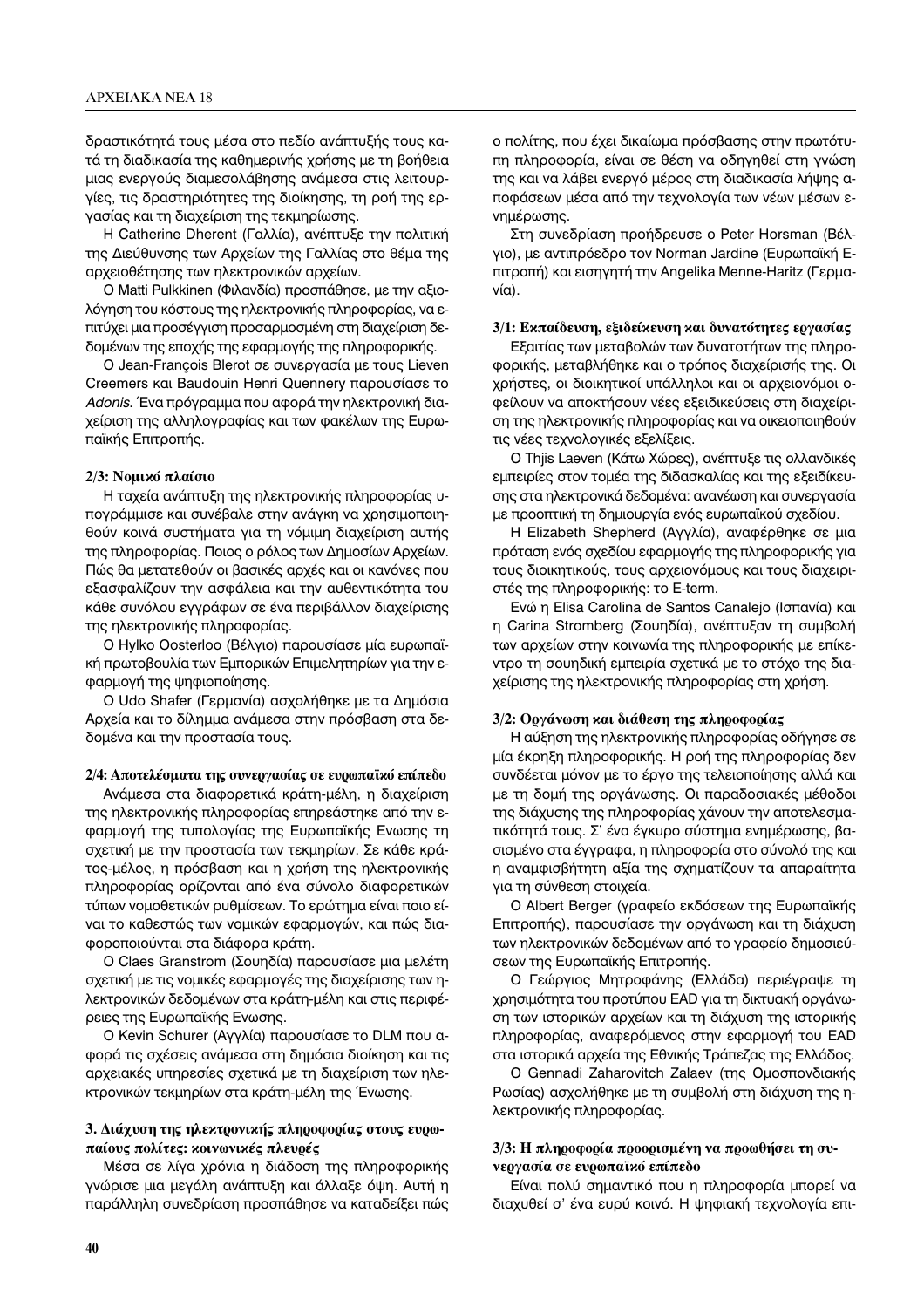τρέπει την υπέρβαση των συνόρων. Πώς θα χρησιμοποιήσουν αυτές τις τεχνικές όσοι θα καταχωρούν τις πληροφορίες και πώς ο χρήστης θα έχει πρόσβαση;

H Maria Pia Rinaldi Mariani (Ιταλία) αναφέρθηκε στη δραστηριότητα που ακολούθησε το DLM-Forum του 1996 και προχώρησε σε προτάσεις για την εκπαίδευση των αρχειονόμων.

Η Inge Schoups (Βέλγιο) αναφέρθηκε στα ευρωπαϊκά οπτικά αρχεία (EVA). Ευρωπαϊκό πρόγραμμα των Αρχείων της πόλης της Αμβέρσας της Τελέπολις Αμβέρσας, των Αρχείων του Λονδίνου, της Ευρωπαϊκής Επιτροπής για τη διάσωση και τη πρόσβαση (ECPA) και το Ολλανδικό Ιστιτούτο επεξεργασίας της επιστημονικής πληροφορίας (NIWI).

# **Καταλη κτική Γενική Συνεδρίαση**

Στην καταληκτική Γενική Συνέλευση προήδρευσαν οι Sarah Tyacke (Αγγλία) και Hans Hofman (Ευρωπαϊκής Επιτροπής). Οι τρείς εισηγητές των αντίστοιχων παραλλήλων συνεδριάσεων έδωσαν τη συνολική εικόνα κάθε μιας απ' αυτές.

Ήταν ο Seamus Ross (Αγγλία) για την πρώτη, ο Jean Michel Cornu (Γαλλία) για τη δεύτερη και η Angelika Menne-Haritz (Γερμανία) για την τρίτη.

Ακολούθησαν προτάσεις από τους συνέδρους και τη λήξη των εργασιών κήρυξε ο Erkki Likanen.

Συμπερασματικά μπορούμε να προσθέσουμε ότι είναι προφανείς οι δραστηριότητες που καταβάλλει η Ενωμένη Ευρώπη στην εφαρμογή συστημάτων ψηφιοποίησης των τεκμηρίων σε όλους τους τομείς της δραστηριότητας των οργανωμένων κοινωνιών που επιτρέπουν την αναμεταξύ τους επικοινωνία.

Τα ελληνικά Αρχεία οφείλουν να σπεύσουν γιατί ελλοχεύει τόσο ο κίνδυνος της απομόνωσής τους όσο και ο κίνδυνος της απώλειας της μνήμης της σύγχρονης ελληνικής πραγματικότητας. Η ανάγκη στελέχωσης των Αρχείων μας με επαρκώς εκπαιδευμένους αρχειονόμους σε συνδυασμό με την εγκαθίδρυση της αντίστοιχης τεχνολογικής υποδομής είναι πλέον επιτακτική.

#### *Aλίκη Νικηφόρου*



# **ΟΜΟΡΦΕΣ ΗΜΕΡΕΣ ΣΤΟ ΑΜΣΤΕΡΝΤΑΜ** 30ο Συνέδριο της Δ.Ε.Α.Ε.Ι (Ι.Α.L.*HI*)

Έτσι είναι κάθε φορά με τα Συνέδρια και τις Γενικές Συνελεύσεις της Διεθνούς Ένωσης Αρχείων Εργατικής Ιστορίας (Ι.Α.L.ΗΙ). Καμιά τριανταριά άτομα που κάνουν καλή παρέα, τουλάχιστον μια φορά το χρόνο, συναντώνται για να παρακολουθήσουν ο ένας τη δουλειά του άλλου και να ανταλλάξουν απόψεις. Φαίνονται πάντα ευτυχείς που βλέπουν να ανταμώνουν με συναδέλφους. Πιστεύω πως αυτό είναι ειλικρινές και βασίζεται στην ικανοποίηση που δίνει η αίσθηση της επαναλαμβανόμενης επαφής και συνεργασίας για τα ιδρύματα των εργατικών αρχείων, που τώρα περνούν δύσκολα χρόνια με προοπτική ακόμα χειρότερη. Όταν ο κόσμος της εργασίας ακόμη μαστίζεται από την τεράστια κρίση και την ανεργία που προκάλεσε η εφαρμογή νέας φάσης αυτοματισμού παραγωγής πριν είκοσι χρόνια, κανείς δεν μπορεί να είναι σταθερά αισιόδοξος. Μάχες δίνονται πολλές και αρκετές κερδίζονται. Στην Ιταλία, για παράδειγμα, μάθαμε πέρυσι κατά τη διάρκεια του 29ου Συνεδρίου στο Ινστιτούτο Φερτρινέλι πως μια τεράστια προσπάθεια είναι σε εξέλιξη ανάμεσα στους πανεπιστημιακούς ερευνητές, τις συνδικαλιστικές οργανώσεις και τα σχετικά ιδρύματα, με σκοπό την διάσωση και την αξιοποίηση των αρχείων του Κόσμου της Εργασίας. Το ίδιο το ίδρυμα Fertrinelli όμως, είναι σε κρίση σήμερα.

Δυστυχώς εξάλλου οι Ιταλοί, όπως και οι Γάλλοι και οι Γερμανοί, έχουν την προσοχή τους στραμμένη μόνο προς την εσωτερική τους Ιστορία, δικαιολογημένα βέβαια, αλλά λείπουν μαζικά όταν η συνάντηση δεν γίνεται στη χώρα τους.

Φέτος, πάντως, την έκπληξη τη διασφάλισαν τα μεγάλα διεθνή ανοίγματα του Ι.Α.L.ΗΙ. εκτός Ευρώπης. Πράγματι, τρεις Αμερικανοί υπεύθυνοι αρχείων ήρθαν στο Άμστερνταμ και με τις εισηγήσεις τους μας έδωσαν μια εικόνα άμεση των προσπαθειών που πραγματοποιούνται στις Η.Π.Α., με σκοπό την ενοποίηση των Ιδρυμάτων και Αρχείων Εργατικής και Κοινωνικής Ιστορίας. Οι δυσκολίες είναι βέβαια τεράστιες και προέρχονται από τις κληρονομικές αντιπαλότητες μεταξύ των κέντρων αυτών. Πρόπερσι η Γενική Συνέλευση του Ι.Α.L.HI., το 28ο Συνέδριο, είχε πραγματοποιηθεί στην Ν. Υόρκη, όπου μια πρώτη σημαντική ευκαιρία συνεννόησης είχε δημιουργηθεί. Από τότε φαίνεται υπήρξαν μικρά βήματα προόδου, παρά τις μεγάλες δυσκολίες. Εξάλλου, πέρα από το παράδειγμα των Ρωσικών Αρχείων όπου το Ι.Α.L.ΗΙ. έχει παίξει πρωτοποριακό ρόλο υποστήριξης, φέτος παρουσιάσθηκαν προσπάθειες συγκέντρωσης αρχείων κοινωνικής ιστορίας για τις ασιατικές χώρες (Ινδία, Πακιστάν κλπ) και την Αυστραλία. Πρόκειται για τεράστια και εντυπωσιακά προγράμματα με ιδιαίτερο βάρος στην ηλεκτρονική υποδομή και αρχειοθέτηση. Η ελληνική πλευρά είχε ενισχυμένη παρουσία, λόγω της συμμετοχής του Φ. Ηλιού, προέδρου των Α.Σ.Κ.Ι., εκτός από τον υπογράφοντα.

*Αλέξης Κράους*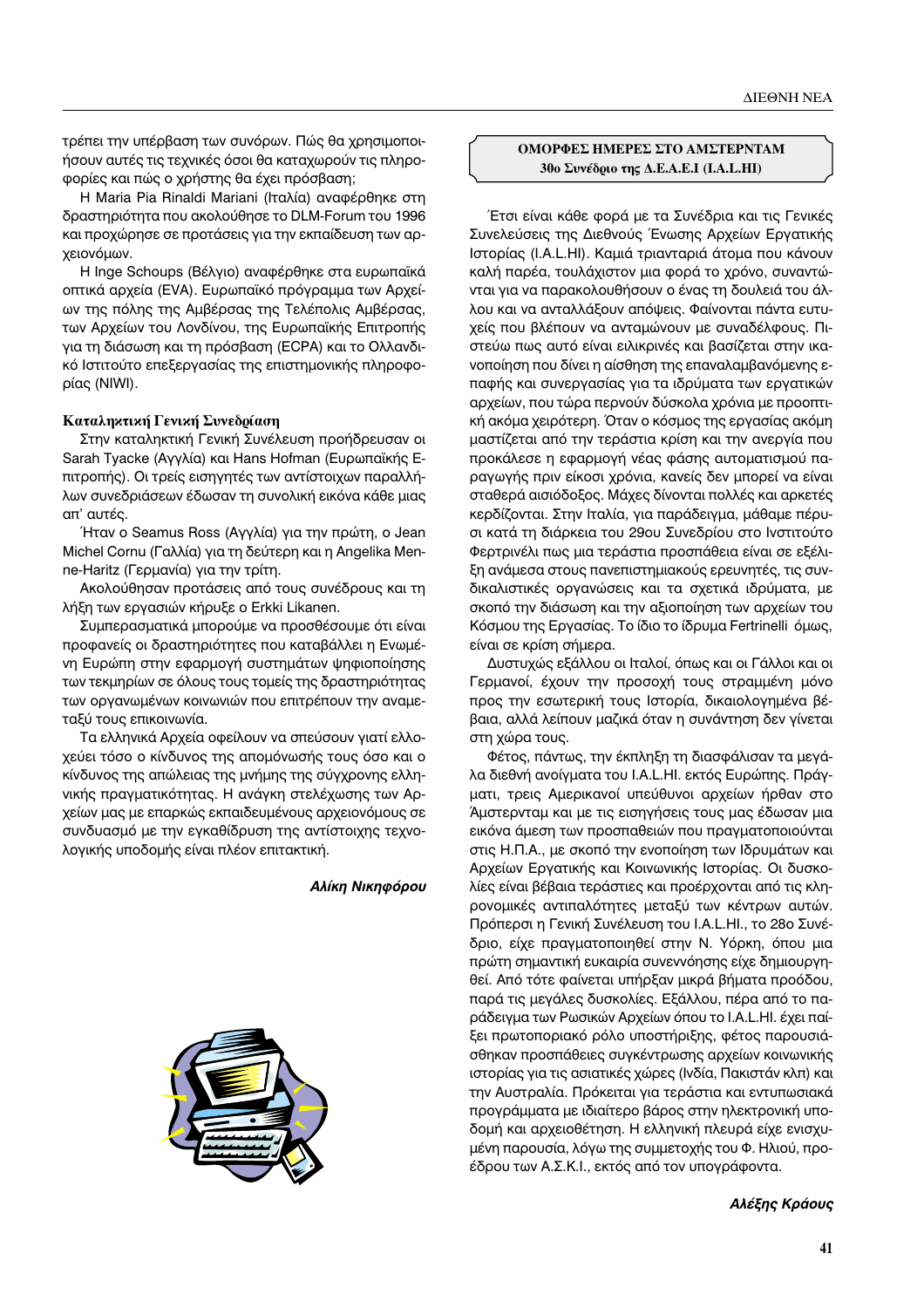#### **"Η ΑΝΑΤΟΛΗ ΣΥΝΑΝΤΑ ΤΗ ΔΥΣΗ:** Τράπεζες, Εμπόριο, Επενδύσεις", Κωνσταντινούπολη, 15-16 Οκτωβρίου 1999

Στις 15 και 16 Οκτωβρίου πραγματοποιήθηκε στην Κωνσταντινούπολη Διεθνής συνάντηση με θέμα "Η Ανατολή συναντά τη Δύση: Τράπεζες, Εμπόριο, Επενδύσεις". Τη συνάντηση οργάνωσαν από κοινού η Ευρωπαϊκή Ένωση για την Τραπεζική Ιστορία, το Ιστορικό Ερευνητικό Κέντρο για την Ιστορία της Οθωμανικής Τράπεζας και το Τουρκικό Ίδρυμα Οικονομικής και Κοινωνικής Ιστορίας. Επιφανείς επιστήμονες από την Ευρώπη και την Αμερική (Christopher Clay, John Lampe, Manfred Pohl, Jacques Thobie κ.ά.) ανέπτυξαν και συζήτησαν θέματα που αφορούσαν την ανάπτυξη της τουρκικής οικονομίας, σε μια κρίσιμη καμπή της ιστορίας της: τη μετατροπή της από Οθωμανική Αυτοκρατορία σε Τουρκική Δημοκρατία. Από την Ελλάδα παρακολούθησαν τη συνάντηση οι Γ. Νοταράς, Ν. Καρόλας, Γιολάντα Χατζή από τα Αρχεία της Ε.Τ.Ε., Α. Κωτσέλη από το Αρχείο της Τράπεζας Πίστεως, Μ. Δερτιλή από την Ένωση Ελληνικών Τραπεζών και ο καθηγητής Κώστας Κωστής.

Μεγάλο μέρος του χρόνου της πρώτης μέρας της Συνάντησης αφιερώθηκε στην εισήγηση της Lorans Tanatar-Baruh, του Ιστορικού Ερευνητικού Κέντρου της Οθωμανικής Τράπεζας (ιδρύθηκε το 1997), η οποία αναφέρθηκε στο ιστορικό της ίδρυσης του Κέντρου, το υλικό που διαχειρίζεται και τις προοπτικές ανάπτυξης και προβολής του.

Πρόκειται για αρχεία, τα περισσότερα των οποίων είναι γραμμένα στη γαλλική γλώσσα και αφορούν τη χρονική περίοδο από το 1853 μέχρι τις μέρες μας. Είναι ταξινομημένα σύμφωνα με την προέλευσή τους σε εννέα κατηγορίες. Τα αρχεία της Γενικής Διεύθυνσης συγκεντρώνουν τα σημαντικότερα έγγραφα. Τα συμπληρώνουν σειρές που αφορούν λογαριασμούς, νομικές και δικαστικές υποθέσεις, λειτουργικά συστήματα, στεγαστικοί φάκελοι και φάκελοι διαφόρων τραπεζικών ζητημάτων. Φυσικά, λόγω της μετοχικής σύνθεσης της Τράπεζας και της έντονης γαλλικής, γερμανικής και αγγλικής παρουσίας σ' αυτήν, έγγραφα βρίσκονται μικροφωτογραφημένα από Γαλλικά, Γερμανικά και Αγγλικά Αρχεία. Η συστηματική τήρηση αρχείου άρχισε το 1890 με τη σύσταση Υπηρεσίας Αρχείων, συνέπεσε δε με την ανέγερση του νέου κτιρίου της Διοίκησης στην περιοχή του Γαλατά, όπου προβλέφθηκε κάποιος χώρος και για τη φύλαξη των αρχείων.

Αξιοπρόσεκτη ενότητα αποτελούν οι φάκελοι του προσωπικού της Τράπεζας, οι οποίοι εκτός από τη συνήθη αλληλογραφία που αφορά τις προσλήψεις, τις μετακινησεις τις μεταθέσεις, τις συνταξιοδοτήσεις, περιλαμβάνουν και μια εντυπωσιακή σειρά φωτογραφιών (πάνω από 3.000 ολόσωμες φωτογραφίες υπαλλήλων) που αποτελούν την αποτύπωση των ιστορικών και κοινωνικών μεταβολών της περιόδου αυτής.

Το Ιστορικό Ερευνητικό Κέντρο της Οθωμανικής Τράπεζας στεγάζεται σήμερα σε τρεις ορόφους ενός κτιρίου που βρίσκεται στο κεντρικό και πολυσύχναστο πεζόδρομο Istiklâl. Στο ισόγειο εκτίθενται έγγραφα, αντικείμενα και φωτογραφίες, προβάλεται βίντεο και υπάρχει ηλεκτρονική πληροφόρηση για το υλικό.

Στον 1ο όροφο στεγάζεται η οικονομική βιβλιοθήκη που περιλαμβάνει 5.000 τίτλους τραπεζικής, εμπορικής, πολιτικής και κοινωνικής Ιστορίας στα Γαλλικά, Αγγλικά, Γερμανικά και φυσικά στα Τουρκικά.

Τέλος, στον 2ο όροφο γίνεται η συντήρηση, η ταξινόμηση, η καταγραφή και η ηλεκτρονική επεξεργασία του υλικού.

Το Αρχείο της Οθωμανικής Τράπεζας θεωρείται ως η εγκυρότερη ιδιωτική συλλογή εγγράφων, η οποία υποδέχεται κάθε χρόνο σοβαρό αριθμό ερευνητών που ενδιαφέρονται για έρευνα στην οικονομική, κοινωνική και πολιτική διαδρομή της Τουρκίας στην κρίσιμη περίοδο της μετάβασής της από την Αυτοκρατορία των Σουλτάνων στη Δημοκρατία του Ατατούρκ.

#### *Νίκος Καρόλας*

# **INTERNATIONAL COMMITTEE OF THE BLUE SHIELD/ COMITÉ INTERNATIONAL DU BOUCLIER BLEU (ICBS) Η Διεθνής Επιτροπή της Μπλε Ασπίδας**

Η ICBS ιδρύθηκε το 1996 από τέσσερις μη κυβερνητι-Κούς οργανισμούς: το Διεθνές Συμβούλιο Αρχείων (ICA), το Διεθνές Συμβούλιο Μουσείων (ICOM), το Διεθνές Συμβούλιο Μνημείων (ICOMOS), τη Διεθνή Ομοσπονδία Ενώσεων Βιβλιοθηκονόμων (IFLA) και τελεί υπό την αιγίδα της UNESCO. Πρόκειται για ένα πρόγραμμα που αφορά στην προστασία της πολιτιστικής κληρονομιάς, όταν αυτή βρίσκεται σε κίνδυνο, εξαιτίας καταστροφών που προκαλούνται είτε από φυσικά αίτια είτε από την ανθρώπινη δραστηριότητα. Η UNESCO, ως παρατηρητής, διασφαλίζει την καλή λειτουργία και την υλοποίησή του από τις ομάδες εργασίας του προγράμματος, όταν οι περιστάσεις το απαιτήσουν.

Η μπλε ασπίδα είναι το έμβλημα της Συνθήκης της UNESCO για την "Προστασία των πολιτιστικών αγαθών σε περίπτωση ένοπλης σύρραξης" (Συνθήκη της Χάγης -1954) ενώ συμβολίζει ταυτόχρονα και το πρόγραμμα προστασίας της πολιτιστικής κληρονομιάς.

Κύριος σκοπός του προγράμματος είναι η βελτίωση εφαρμογής των υπαρχόντων διεθνών συνθηκών και προγραμμάτων, όπως είναι η Συνθήκη της Χάγης του 1954, η Συνθήκη για την "Παγκόσμια Κληρονομιά" του 1972 καθώς και εκείνη των Ηνωμένων Εθνών για τον περιορισμό των φυσικών καταστροφών (IDNR, 1990-2000). Στοχεύει επίσης στο συντονισμό της δράσης σε επείγουσες καταστάσεις που θα μπορούσαν να αποβούν επιβλαβείς για την πολιτιστική κληρονομιά.

Φορείς υλοποίησης της δράσης είναι ομάδες οι οποίες συγκροτούνται σε εθνικό ή τοπικό επίπεδο με την αρωγή των εθνικών αντιπροσωπειών της UNESCO, του ICA, του ICOM και του ICOMOS και έχουν αντίστοιχη οργάνωση με εκείνη της Διεθνούς Επιτροπής της Μπλε Α-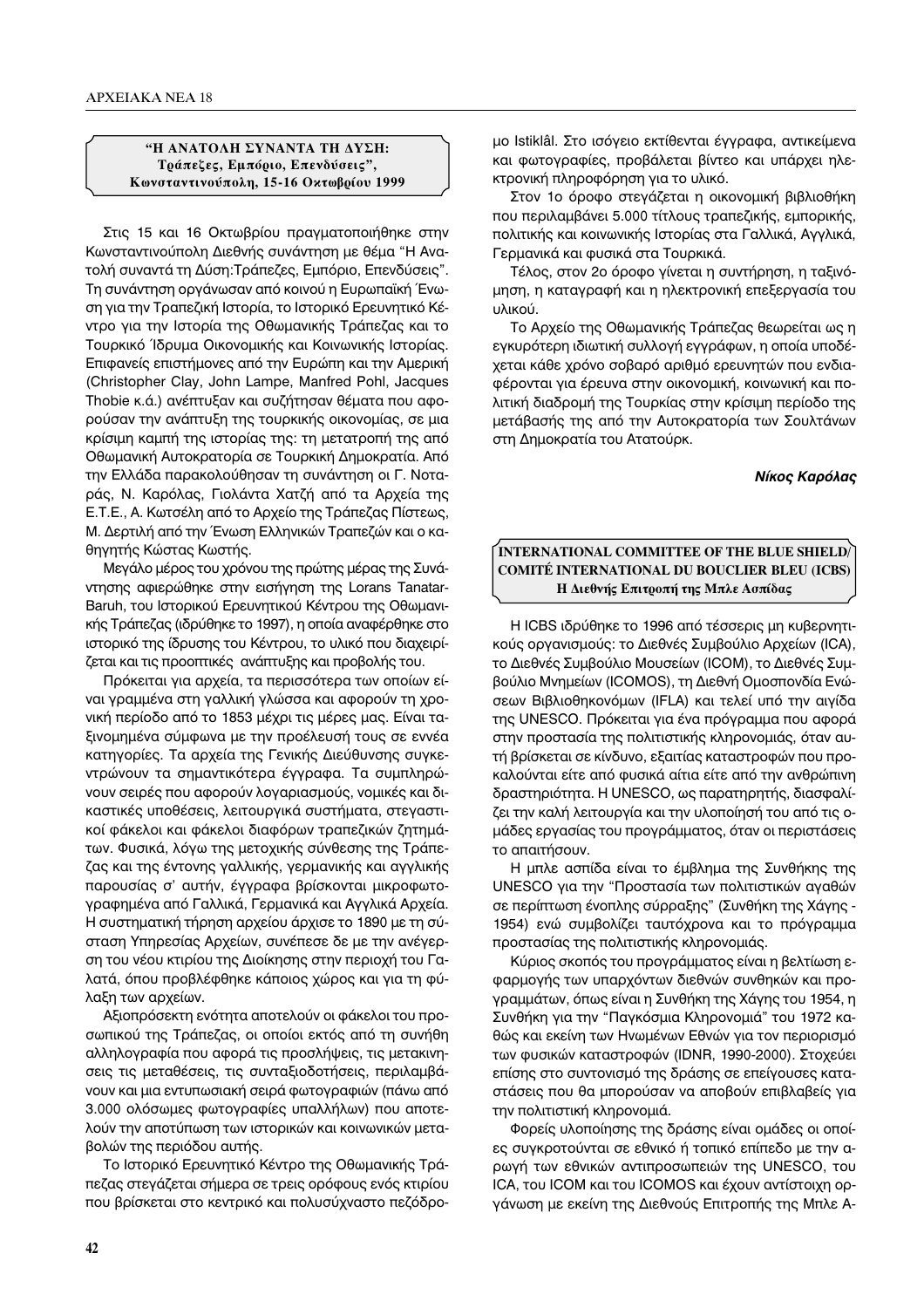οπίδας. Δρουν, επίσης, σε εθνικό ή τοπικό επίπεδο ακολουθώντας πρότυπα που έχουν ήδη δοκιμασθεί. Για τη δημιουργία αυτών των πρότυπων προγραμμάτων έχουν ληφθεί υπόψη οι ιδιαιτερότητες και οι κίνδυνοι της κάθε περιοχής. Η ανάπτυξη αυτών των προγραμμάτων τόσο σε τοπικό όσο και σε εθνικό επίπεδο περιλαμβάνει διάφορα στάδια όπως:

- Τον προσδιορισμό των συμμετεχόντων στην ομάδα εργασίας
- Τη συγκρότηση εθνικών ή τοπικών επιτροπών
- Τον ορισμό εθνικών και κατά τόπους διαχειριστών των κρίσεων
- Την κοινοποίηση κάθε είδους οδηγιών στους υπεύθυνους
- Την εφαρμογή των μέτρων έκτατης ανάγκης.

Το Νοέμβριο του 1998 στο Radenci της Σλοβενίας, με πρωτοβουλία του Διεθνούς Συμβουλίου Αρχείων και την υποστήριξη της UNESCO, οργανώθηκε σεμινάριο με σκοπό την εκπαίδευση του προσωπικού στην αντιμετώπιση κινδύνων από φυσικές καταστροφές ή ένοπλες συρράξεις. Στο σεμινάριο συμμετείχαν εκπρόσωποι Αρχείων, Βιβλιοθηκών και Μουσείων από 12 χώρες της κεντρικής και της βόρειας Ευρώπης. Συζητήθηκαν οι περιπτώσεις των καταστροφών στη διάρκεια των ένοπλων συρράξεων στην πρώην Γιουγκοσλαβία, της πλημμύρας που απείλησε το 1997 τα αρχεία της Πολωνίας, τις ζημιές που προκάλεσε ο σεισμός στην Ιταλία. Παρόντες ήταν και στρατιωτικοί παράγοντες που εξέθεσαν τις δικές τους εμπειρίες από το πεδίο των συγκρούσεων, σε σχέση πάντα με τον κίνδυνο που απείλησε την πολιτιστική κληρονομιά αυτών των περιοχών. Συζητήθηκε επίσης κατά πόσο το υπάρχον διεθνές δίκαιο την προστατεύει επαρκώς καθώς και η διαδικασία αναθεώρησης της Συνθήκης της Χάγης του 1954.

Με αφορμή, λοιπόν, τις μεγάλες καταστροφές των τελευταίων χρόνων, μετά το τέλος του σεμιναρίου εκδόθηκαν τα ακόλουθα συμπεράσματα:

- Η προστασία, η ασφάλεια και ο σεβασμός ης πολιτιστικής κληρονομιάς -σε ομαλές αλλά και σε εξαιρετικές περιστάσεις- θα πρέπει να περιληφθούν σε προγράμματα αρχειακής πολιτικής.
- Θα πρέπει να αναπτυχθούν στρατηγικές περιορισμού του κινδύνου και βελτίωσης της ικανότητας ανταπόκρισης σε γεγονότα που απειλούν την πολιτιστική κληρονομιά.
- Τα Ιδρύματα που έχουν ανάλογο αντικείμενο θα πρέπει να εκπονήσουν προγράμματα προετοιμασίας, αντιμετώπισης και διαχείρισης των έκτακτων καταστάσεων.
- Συνεργασία όλων των εμπλεκομένων φορέων στη διαχείριση του επείγοντος και ιδιαίτερα στην οργάνωση εθνικών επιτροπών της Μπλε Ασπίδας, φέρνοντας σε επαφή ειδικούς από Μουσεία, Μνημεία, Αρχεία και Βιβλιοθήκες.

Το Μάρτιο του 1999 οι μη κυβερνητικοί Οργανισμοί που αποτελούν τη Μπλε Ασπίδα πήραν μέρος στη διπλωματική σύνοδο της Χάγης, με αποτέλεσμα την υιοθέτηση νέων και περισσότερο συγκεκριμένων προβλέψεων για την πολιτιστική κληρονομιά σε περίπτωση ένοπλων συ-

γκρούσεων, στοχεύοντας στη βελτίωση των όρων ασφαλείας που είχαν προβλεφθεί από τη Συνθήκη της Χάγης του 1954. Η διαδικασία για την αναθεώρηση της Συνθήκης είχε ξεκινήσει από το 1993.

Στο νέο κείμενο ενσωματώνεται μία πολύ σημαντική απαίτηση: προβλέπεται πλέον η επιβολή ποινών εναντίον εκείνων που διαπράττουν εγκλήματα κατά της πολιτιστικής κληρονομιάς καθώς και η λειτουργία ενός ειδικού Σώματος που θα εποπτεύει την εφαρμογή της Συνθήκης. Οι νέες αυτές ρυθμίσεις περιλαμβάνονται στο Δεύτερο Συμπληρωματικό Πρωτόκολλο της Χάγης.

Aυτή η συνάντηση πρόσφερε στη διεθνή κοινότητα την ευκαιρία να πάρει μέτρα ώστε να εκτιμήσει το κόστος και τις απώλειες των καταστροφών που σημειώθηκαν στη διάρκεια των ενόπλων συγκρούσεων από το 1990. Οι καταστροφές που προκλήθηκαν εξαιτίας τέτοιων συγκρούσεων τα τελευταία χρόνια σε χώρες όπως το Αφγανιστάν, τη Βοσνία, την Ερζεγοβίνη, την Κροατία, την Καμπότζη και τη Σομαλία επιβάλλουν τη βελτίωση των όρων προστασίας. Καταστροφές σαν αυτές προκαλούν ανεκτίμητες απώλειες στην κοινή πολιτιστική κληρονομιά της ανθρωπότητας καθώς και στην πνευματική ανάπτυξη και ταυτότητα των τοπικών κοινωνιών.

Στις 19 Απριλίου 1999 η ICBS απηύθυνε έκκληση για την προστασία της πολιτιστικής κληρονομιάς των λαών της πρώην Γιουγκοσλαβίας στη διάρκεια των ΝΑΤΟϊκών βομβαρδισμών. Επισημαίνει ότι θα πρέπει να δοθεί προσοχή στο ανθρώπινο πόνο που προκλήθηκε από την απώλεια ή τον τραυματισμό χιλιάδων ανθρώπων και εκφράζει βαθιά ανησυχία για τις καταστροφές που έχουν προκληθεί στην πολιτιστική κληρονομιά της περιοχής. Καλεί όλα τα εμπλεκόμενα μέρη να λάβουν τα απαραίτητα μέτρα ώστε να προστατευθούν τα Μουσεία, τα Αρχεία, τα Μνημεία και οι Βιβλιοθήκες όλων των πλευρών, αφού όλα αυτά αποτελούν έκφραση της ιστορίας και του δικαιώματος ύπαρξης των λαών.

#### *<i><u>Αμαλία Παππά</u>*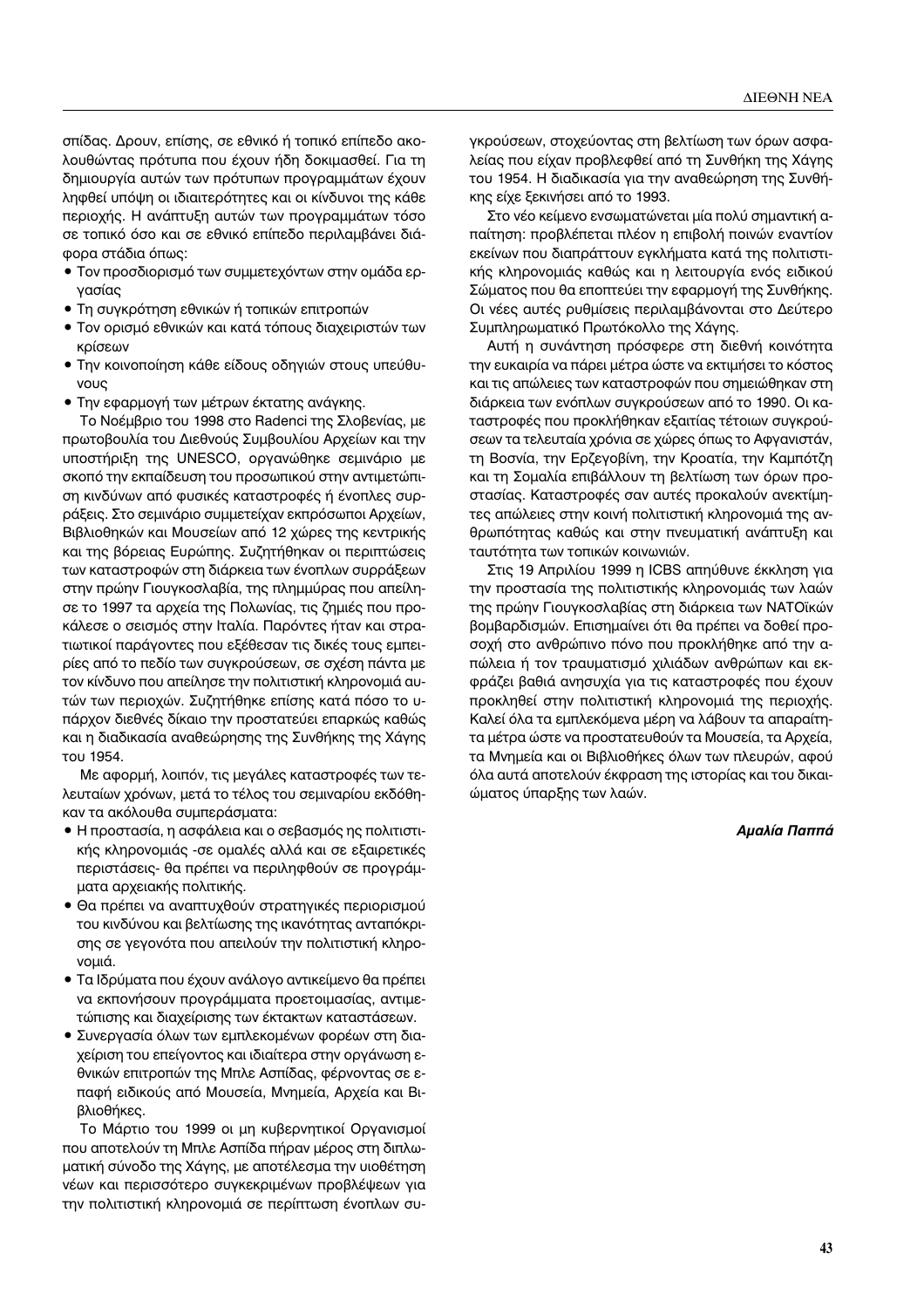# **XIV COGRESSO INTERNACIONAL DE ARCHIVOS - SEVILLA 2000 - ESPANA ΠΡΟΓΡΑΜΜΑ ΤΟΥ 14ου ΔΙΕΘΝΟΥΣ ΣΥΝΕΔΡΙΟΥ ΑΡΧΕΙΩΝ - ΣΕΒΙΛΗ, 21-26 Σεπτεμβρίου 2000**

**"Τα αρχεία της νέας χιλιετίας στην κοινωνία της πληροφορίας"** 

# **Δ. ΟΛΟΜΕΛΕΙΕΣ**

- 1. Η διαχείριση και χρήση των ηλεκτρονικών αρχείων στο **παγκόσμιο πλαίσιο**
- 1.1 Διατήρηση και μετανάστευση των ηλεκτρονικών αρχείων: κατάσταση του ζητήματος
- 1.2 Το νομικό καθεστώς των ηλεκτρονικών αρχείων: συγκριτική μελέτη
- 1.3 Τεχνολογίες της πληροφορικής και υπηρεσίες εξυπηρέτησης στα Αρχεία
- 1.4 Η επίδραση των τεχνολογικών αλλαγών στην αρχειακή θεωρία

# 2. Η ανάπτυξη της αρχειονομίας ως επιστημονικού κλάδου

- 2.1 Η ιστορία της αρχειονομίας: επισκόπηση της ιστοριογρα- $\varphi$ ίας
- 2.2 Προς ένα υπόδειγμα αρχειακής εκπαίδευσης
- 2.3 Νέα πεδία, νέα αρχεία
- 2.4 Η θέση των αρχείων στα νομικά εργαλεία

# 3. Ο ρόλος των αρχείων στην κοινωνία του ελεύθερου χρόνου

- 3.1 Μάρκετιγκ: εμπειρίες και προτάσεις
- 3.2 Η εκπαίδευση των χρηστών των αρχείων
- 3.3 Η εικόνα και η αντίληψη των αρχείων στην κοινωνία
- 3.4 Η συνάντηση με τον πολίτη: ένας κατάλογος στρατηγικών

# **B. ΠΑΡΑΛΛΗΛΕΣ ΣΥΝΕΛΡΙΕΣ**

- 1. *Αρχεία και ποιοτική διοίκηση*
- 1.1 Η αρχειακή συμβολή στην ποιοτική διοίκηση του δημόσιου και του ιδιωτικού τομέα
- 1.2 Η χρησιμοποίηση της ποιοτικής διοίκησης για τη βελτίωση των αρχειακών υπηρεσιών
- 2. Τυποποίηση: εκτίμηση και μελλοντικές προοπτικές
- 2.1 Αρχειακή ορολογία: δυνατότητες και όρια στις διεθνείς ανταλλαγές
- 2.2 Η τυποποίηση ως επαγγελματικό εργαλείο στο πλαίσιο των εθνικών και τοπικών παραδόσεων.



XIV CONGRESO INTERNACIONAL DE ARCHIVOS SEVILLA 2000 · ESPANA



**Τα μέλη θα ενημερωθούν έγκαιρα.** 

ra G 帀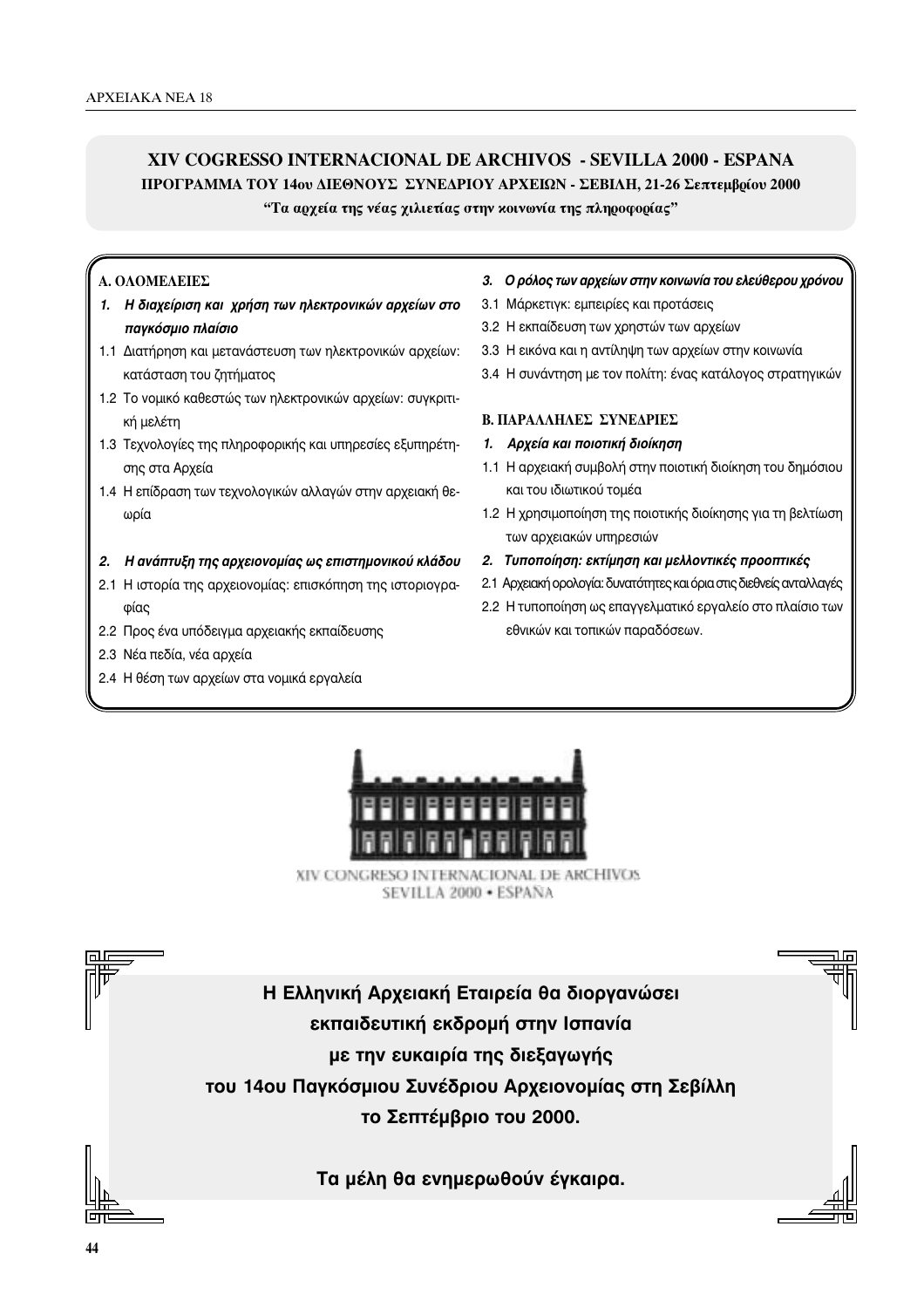# **©Д** ∧ФХЕІАКО ТОПІО

# Γ.Α.Κ.-ΤΟΠΙΚΟ ΑΡΧΕΙΟ ΑΙΓΙΟΥ **(1949-1999)**

Ο Αιγιώτης Ιστορικός Νύσης Μεταξάς-Μεσσηνέζης (1902-1992) κάτοχος των αρχείων των προγόνων του Λέοντος Ι. Μεσσηνέζη (1787-1845) και στρατηγού Ανδρέου Λόντου (1784-1845), είχε την πρόθεση να τα δωρίσει στο ελληνικό κράτος με την προϋπόθεση να ιδρυθεί στο Αίγιο Τοπικό Ιστορικό Αρχείο, όπου και θα τα κατέθετε. Πρώτη κίνησή του ήταν να τα παραδώσει στις 7 Μαρτίου 1949 στην Εθνική Βιβλιοθήκη της Ελλάδος με τον όρο να επιστραφούν στο Αίγιο, τότε μόνον, όταν θα ίδρυε το Αρχείο του. Μετά από θετική εισήγηση του Ν. Τωμαδάκη (Δ/ντή τότε των Γενικών Αρχείων του Κράτους) προς το Υπουργείο Εθνικής Παιδείας και Θρησκευμάτων, ιδρύεται στις 23 Σεπτεμβρίου 1949 το Ιστορικό Αρχείο Αιγίου (ΦΕΚ 245 Α/8.10.1949). Μέλη της Εποπτικής Επιτροπής ορίστηκαν ο Μητροπολίτης Καλαβρύτων και Αιγιαλείας, ο Δήμαρχος, ο Γυμνασιάρχης του Γυμνασίου Αρρένων, και δύο λόγιοι της περιοχής. Αργότερα με την υπ' αριθ. 60/1952 απόφαση του Δημοτικού Συμβουλίου παραχωρήθηκε δωρεάν μια αίθουσα στο οίκημα του παλαιού Γυμνασίου (σημερινή Δημοτική Βιβλιοθήκη) για να εγκατασταθεί και να λειτουργήσει. Μία εποχή περιήλθε στο Υπουργείο Πολιτισμού μέχρι τις 26 Ιουλίου 1985 και έως ότου με το ΦΕΚ 137 Α/26.7.1985 τα Γενικά Αρχεία του Κράτους και τα Τοπικά Αρχεία μεταφέρονται από τη Δ/νση Γραμμάτων του Υπουργείου Πολιτισμού στο Τμήμα Ιστορικών Αρχείων του ΥΠΕΠΘ, όπου και παραμένουν.

Μέχρι σήμερα στο Τοπικό Αρχείου Αιγίου υπάρχουν περίπου 270 αρχεία, ιδιωτικά (βιομηχανικά, συνδικαλιστικά, συλλογές), εκπαιδευτικά (σχολείων), διοικητικά, δικαστικά και δημοτικά-κοινοτικά. Τα σημαντικότερα είναι τα αρχεία του Ανδρέα Λόντου (1827-1844) και Λέοντα Μεσσηνέζη (1798-1841). Επίσης έχουν διασωθεί και μεταφερθεί στο Τοπικό Αρχείο Αιγίου αξιόλογα αρχεία απαραίτητα για τη μελέτη της τοπικής ιστορίας, όπως τα αρχεία του Σωματείου Σταφιδεργατριών (1933-1983), του Δήμου Αιγίου (1838-1987), του Ειρηνοδικείου Αιγίου (1841-1939), του Λιμενικού Ταμείου (1870-1997), του εργοστασίου της Χαρτοποιίας Δυτικής Ελάδος Α.Ε. (1924-1986) και πολλά άλλα. Παράλληλα συλλέγονται, συντηρούνται και διατηρούνται παλαιά βιβλία, φωτογραφίες, σφραγίδες, λαογραφικό υλικό (σημαίες, εκπαιδευτικά εποπτικά μέσα) και ό,τι άλλο είναι δυνατόν να βοηθήσει τη μελέτη της Ιστορίας.

Το Αρχείο στεγάζεται σε ενοικιασμένο κτίριο στην οδό Στράτωνος 14 και Παύλου Μελά, ενώ παράλληλα υπάρχει και ένας αποθηκευτικός χώρος.

Εκτός από τη διάσωση, συγκέντρωση και ταξινόμηση του αρχειακού υλικού της περιφέρειας και τη διάθεσή του για μελέτη στους ερευνητές (ιστορικούς, φοιτητές, μαθητές), στόχος είναι το "άνοιγμα" της υπηρεσίας στην κοινωνία του Αιγίου και της ευρύτερης περιοχής με διάφορες πολιτιστικές δραστηριότητες και δημοσιεύματα στον τοπικό τύπο. Έτσι στα πλαίσια αυτά, μαθητές επισκέπτονται (στο μάθημα του σχολικού προσανατολισμού) το Αρχείο για να γνωρίσουν από κοντά την τοπική Ιστορία, να ενημερωθούν για τους σκοπούς, τους στόχους της υπηρεσίας και να επισκεφθούν τη μικρή έκθεση λαογραφικού υλικού που διατηρείται σε προθήκες στο κτίριο στέγασης. Το 1999, σε συνεργασία με τον Δήμο Καλαβρύτων, διοργανώθηκε στα Καλάβρυτα έκθεση αρχειακού εκπαιδευτικού υλικού (1895-1999) με υλικό που διατηρούμε από τα σχολεία της περιοχής, διάρκειας επτά ημερών. Επίσης σημαντική επιτυχία σημείωσε η εκδήλωση για τον Τοπικό Τύπο-Τυπογραφεία (1866-1999) με ομιλίες, έκθεση εφημερίδων (1866-1999), προβολή διαφανειών και επίδοση τιμητικών πλακετών σε παλαίμαχους δημοσιογράφους και τυπογράφους που πραγματοποιήθηκε στο αίθριο του Αρχαιολογικού Μουσείου της πόλης και έμεινε ανοικτή για δέκα ημέρες.

#### **Μαργαρίτα Γιαννοπούλου-Καραφωτιά**

# ΓΕΩΠΟΝΙΚΟ ΠΑΝΕΠΙΣΤΗΜΙΟ ΑΘΗΝΩΝ **APXEIAKH MEPIMNA**

Η Αρχειακή Μέριμνα του Γεωπονικού Πανεπιστημίου Αθηνών<sup>1</sup>, έχει αναλάβει το επίπονο έργο της καταγραφής, ταξινόμησης και ανάδειξης του αρχειακού υλικού και της Ιστορίας του Πανεπιστημίου. Ενός σημαντικού κομματιού της εκπαίδευσης και της παραγωγής που, από καιρό και συστηματικά θα λέγαμε, βρίσκεται στο περιθώριο της δημοσιότητας. Και αυτό σε βαθμό αντιστρόφως ανάλογο της σημασίας και της προσφοράς του στην παιδεία, στην κοινωνία, στην οικονομία και γενικότερα στην ανάπτυξη της χώρας.

Υπάρχουν ιδιαιτερότητες στην ταξινόμηση του Αρχείου του Γεωπονικού Πανεπιστημίου που αναφέρονται κυρίως στις παρακάτω παραμέτρους:

α) Το αρχείο αυτό εξυπηρετεί ταυτόχρονα άμεσες πρακτικές ανάγκες, (π.χ. παραπομπή σε Πρακτικά Συνελεύσεων, σε Εκλογές μελών ΔΕΠ, σε διάφορες υποθέσεις που απασχόλησαν το Ίδρυμα, έκδοση πιστοποιητικών κλπ), αφού το Πανεπιστήμιο εξακολουθεί να είναι ένας ζωντανός οργανισμός, μια κοινότητα με

 $1$  Ο όρος "Αργειαχή Μέριμνα" γρησιμοποιούνταν ήδη στο Πανεπιστήμιο από παλιότερα και αναφέρονταν ακριβώς στη φύλαξη, ταξινόμηση και τεκμηρίωση του αρχειακού υλικού, χωρίς να διαχωρίζει το αρχείο σε ιστορικό ή ενεργό. Θεωρήσαμε σκόπιμο να τον διατηρήσουμε.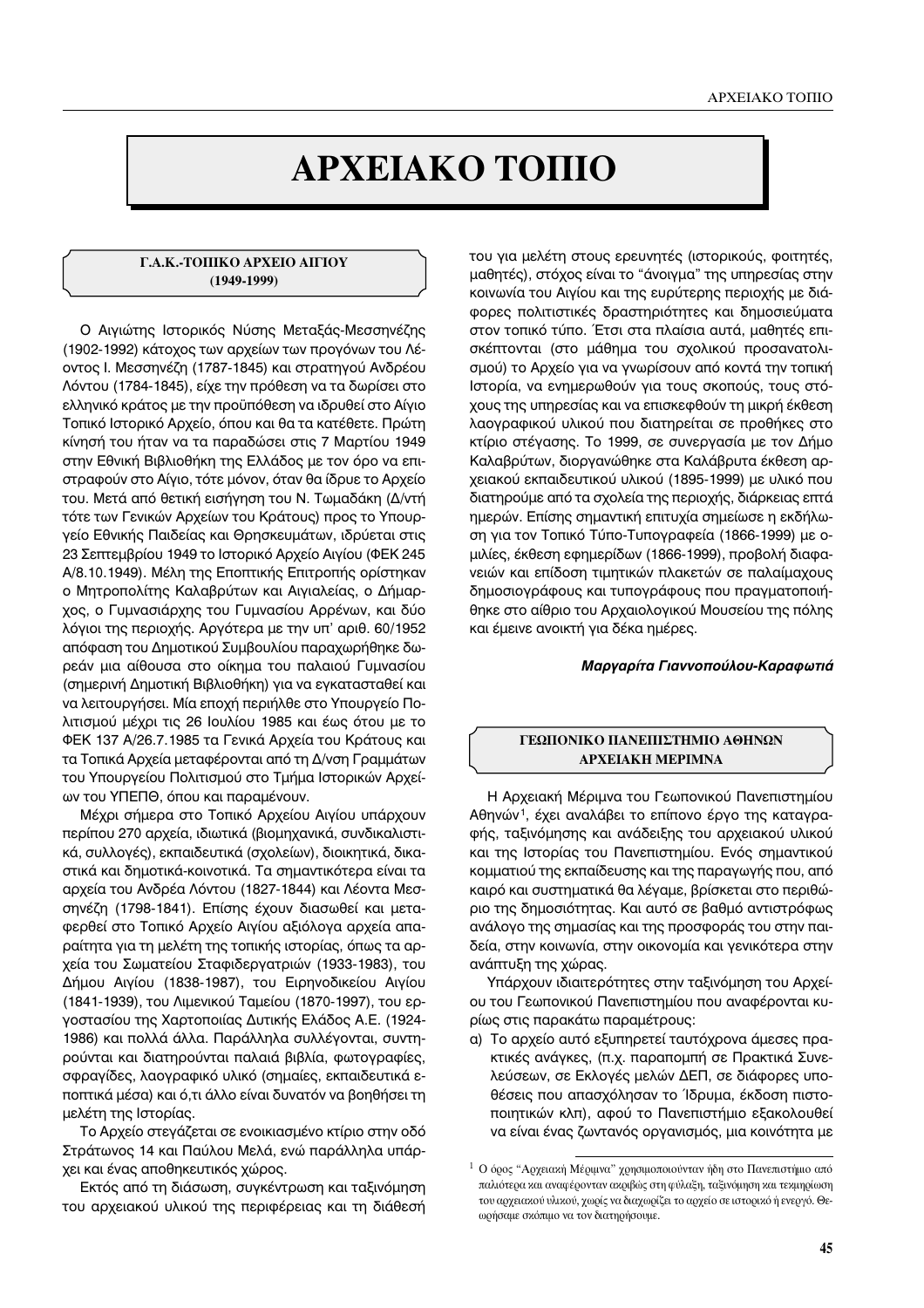ποικίλες αρμοδιότητες, δραστηριότητες και δράσεις. Ταυτόχρονα όμως αποτελεί ένα θεσμό που έχει ανάγκη την αυτογνωσία και την αναγωγή στο (απώτερο ή κοντινότερο) παρελθόν.

β) Παρουσιάζει μια ενιαία και αδιάλειπτη πορεία από την ίδρυσή του μέχρι σήμερα. Γεγονός που κάνει ακόμη πιο δύσκολη την ανασύνθεση του οργανογράμματος λειτουργίας του και επομένως την παρακολούθηση των αλλαγών και εξελίξεών του μέσα στο χρόνο (π.χ. υπαγωγή του μέχρι το 1959 στο Υπ. Γεωργίας, χωρισμός σε τμήματα ειδικοτήτων, αλλαγές στη δομή και στη διάρθρωση των υπηρεσιών και των συλλογικών οργάνων που επέφερε ο Νόμος Πλαίσιο το 1982, χωρισμός σε Τμήματα από το 1985/86, μετονομασία του Πανεπιστημίου από Γεωργικό σε Γεωπονικό κ.ά.). Αυτές οι μεταβολές έχουν επίπτωση στην ταξινόμηση του υλικού, στην ανάδειξη της συνοχής και συνέχειας του θεσμού καθώς και στη μηχανογράφηση του αρχείου. Κατά συνέπεια οι ιδιαιτερότητες αυτές προϋποθέτουν την τήρηση στην πράξη των κανόνων της ενιαίας αρχειονομίας, όπως καθορίζονται από τις ανάγκες.

Οι εργασίες και οι ενέργειες που έχουν ολοκληρωθεί ή βρίσκονται σε εξέλιξη, αναλύονται διεξοδικά στη συνέχεια και ελπίζουμε ότι συμβάλλουν στην προβολή και κατανόηση του σημαντικού έργου που επιτελείται στο αρχείο ενός Ανωτάτου Ιδρύματος.

### **Πρόοδος αρχειακών εργασιών**

- 1) Έχει ολοκληρωθεί η μεταφορά του κύριου όγκου του υλικού το οποίο βρισκόταν αποθηκευμένο σε διάφορους χώρους του Πανεπιστημίου. Έχουν γίνει ενέργειες στοιχειώδους συντήρησης και αποκατάστασης των φθορών του παλαιότερου κυρίως υλικού.
- 2) Βασική μέριμνά μας από την αρχή ήταν η ανασύνθεση του οργανογράμματος λειτουργίας της Σχολής κατά περιόδους, προκειμένου να αναδειχτεί η εσωτερική συνοχή και συνάφεια των υπηρεσιών και των παραγωγών του αρχειακού υλικού.
- 3) Έχει προχωρήσει η ταξινόμηση του υλικού και η αποδελτίωση στο επίπεδο τουλάχιστον των φακέλων. Αυτή τη στιγμή γνωρίζουμε με ακρίβεια το περιεχόμενο αυτών καθώς και των υποφακέλων σε ικανοποιητικό βαθμό. Ακόμη έχουν αντικατασταθεί οι παλαιοί και φθαρμένοι φάκελοι, με κατάλληλους αρχειονομικούς φακέλους.
- 4) Έχουμε ακόμη δημιουργήσει τη βάση δεδομένων, προκειμένου να καταχωριστούν σε ηλεκτρονική μορφή οι πληροφορίες και να είναι δυνατή η αυτόματη αναζήτηση αυτών. Η δημιουργία καθώς και η επέκταση της βάσης αυτής κρίνεται απαραίτητη για την περαιτέρω αξιοποίηση του υλικού με τη δημιουργία των ψηφιακών εικόνων, την εύκολη πρόσβαση από τους ενδιαφερόμενους και τους ερευνητές.



Αποψη του Γεωπονικού Πανεπιστημίου Αθηνών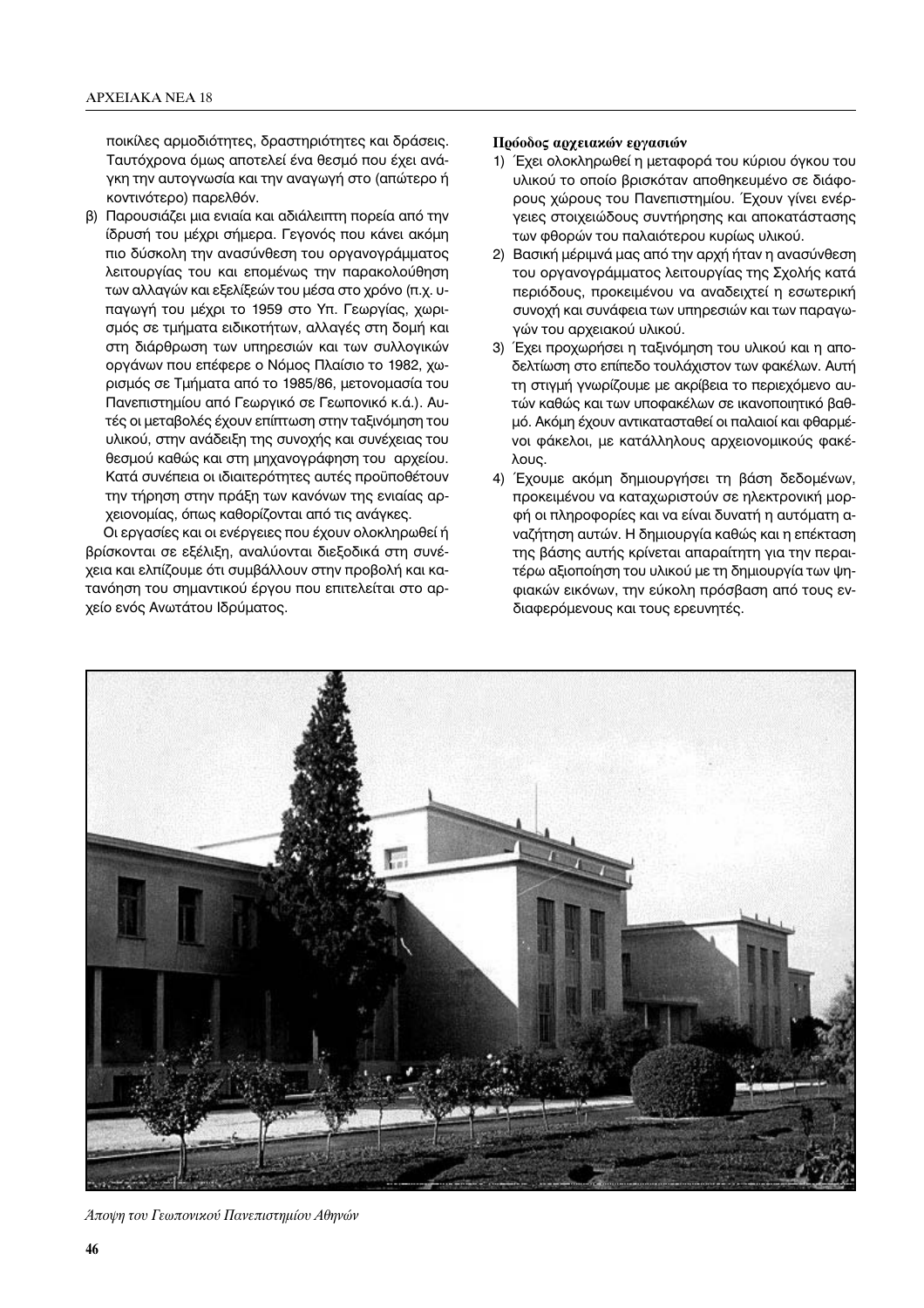- 5) Αυτή τη στιγμή βρίσκεται σε εξέλιξη η εισαγωγή των δελτίων στο πρόγραμμα που έχουμε ετοιμάσει στον υπολογιστή, με σκοπό την όσο το δυνατόν συντομότερη έκδοση ενός συνοπτικού Ευρετηρίου που θα παρέχει τη γενική εποπτεία του αρχειακού υλικού. Επίσης σε εξέλιξη ακόμη βρίσκεται η μηχανογράφηση του Αρχείου του ενεργού προσωπικού.
- 6) Βασικό μέλημά μας είναι η αναζήτηση και απόκτηση φωτογραφικού υλικού που αναφέρεται σε γεγονότα και συμβάντα της Ιστορίας του Πανεπιστημίου.
- 7) Ακόμη, ολοκληρώθηκε η δημιουργία σελίδας web στο INTERNET. Τη σελίδα του Αρχείου, μπορούν οι χρήστες να την αναζητήσουν στην ηλεκτρονική διεύθυνση του Πανεπιστημίου (www.aua.gr/arxeioG1.htm). Η σελίδα αυτή θα ενημερώνεται και θα εμπλουτίζεται με τα νέα στοιχεία.
- 8) Για την προβολή του Αρχείου, βρισκόμαστε σε συνεργασία με άλλα μέλη της αρχειακής κοινότητας και έχουμε καταστήσει γνωστή τη σημασία και την αξία του Αρχείου του Γεωπονικού Πανεπιστημίου και την Ιστορία του. Στα πλαίσια αυτής της συνεργασίας είμαστε σε συνεχή επαφή με την Αρχειακή Εταιρία και τον Πρόεδρο αυτής κ. Ζ. Συνοδινό καθώς και τον Αρχειονόμο Ν. Παντελάκη, υπεύθυνο του Αρχείου της Εθνικής Τράπεζας.

Επίσης δίνεται η ευκαιρία σε διάφορες εκδηλώσεις και επετείους του Πανεπιστημίου, να προβληθεί το έργο μας και η Ιστορία του Ιδρύματος. Το Αρχείο εξάλλου ήδη αποτελεί ένα χώρο αναφοράς για όσους ενδιαφέρονται να αναζητήσουν στοιχεία για την έρευνά τους, να ανατρέξουν σε θέματα της ιστορίας και εξέλιξης της Εκπαίδευσης.

9) Ακόμη έχουμε έρθει σε συνεννόηση με αντίστοιχα Αρχεία άλλων Πανεπιστημίων για τη δημιουργία ενός δικτύου διασύνδεσης με τα αρχεία των Πανεπιστημίων της χώρας, που θα δώσει την ευκαιρία για ανταλλαγή εμπειριών και τη διευθέτηση προβλημάτων σχετικά με τα Αρχεία των Πανεπιστημιακών Ιδρυμάτων. Επίσης θα βοηθήσει στην καταγραφή και αποτύπωση της Ιστορίας και της εξέλιξης των Πανεπιστημιακών Ιδρυμάτων της χώρας. Βρισκόμαστε εξάλλου σε επικοινωνία με τον Καθηγητή Αρχειονομίας του Τμήματος Βιβλιοθηκονομίας - Αρχειονομίας των Τ.Ε.Ι Αθήνας κ. Α. Μπάγια καθώς και με το αντίστοιχο Τμήμα του Ιόνιου Πανεπιστημίου, για την απαρχή συνεργασίας στα πλαίσια της πρακτικής άσκησης των φοιτητών του Τμήματος.

# **Ενέργειες που εξελίσσονται**

- 1) Έχουμε προτείνει και βρίσκεται στη φάση της υλοποίησης, η δημιουργία του αρχείου των παλαιοτέρων εκδόσεων- συγγραμμάτων - βιβλίων της Σχολής, που θα περιλαμβάνει τις εκδόσεις που θα αποτελέσουν μέρος της Βιβλιοθήκης του Πανεπιστημίου και ειδικότερα μέρος του Ιστορικού Αρχείου αυτής. Το σκέλος αυτό θα περιλαμβάνει και την προετοιμασία της μόνιμης έκθεσης των βιβλίων και των ενθυμημάτων, που θα λειτουργεί σε χώρο του νέου κτιρίου της Βιβλιοθήκης ο οποίος θα διατεθεί γι' αυτό το σκοπό.
- 2) Προχωρούμε στη δημιουργία του Αρχείου των Καθηγητών και των Πρυτάνεων του Πανεπιστημίου, που θα αποτελεί ξεχωριστό κομμάτι και θα αφορά στην απόκτηση και ενσωμάτωση των προσωπικών αρχείων και φωτογραφιών των ανθρώπων που έπαιξαν σημαντικό ρόλο στην εξέλιξη και στην ιστορία του Ιδρύματος.
- 3) Θα αξιοποιηθεί τέλος το υπολογιστικό δίκτυο με τη δημιουργία δύο βάσεων. Από αυτές, η μεν πρώτη θα περιέχει τη βάση δεδομένων στην οποία θα έχουν πρόσβαση ανάγνωσης οι διάφορες διοικητικές μονάδες, π.χ. το αρχείο του Προσωπικού, το αρχείο των φοιτητών, το αρχείο διδακτορικών διατριβών κλπ, με σκοπό την υποστήριξη και υποβοήθηση του έργου τους. Στη δεύτερη θα έχουν επιπλέον τη δυνατότητα ενημέρωσής της με σκοπό την ηλεκτρονική διαχείριση των εγγράφων που παράγονται αυτή τη στιγμή από τα όργανα και τις υπηρεσίες του Πανεπιστημίου, με απώτερο στόχο την ευκολότερη και ασφαλέστερη ταξινόμηση του υλικού που θα αποτελεί μέρος του μελλοντικού αρχείου.

*Ιανουάριος 1999 Δημήτρης Παναγιωτόπουλος* 

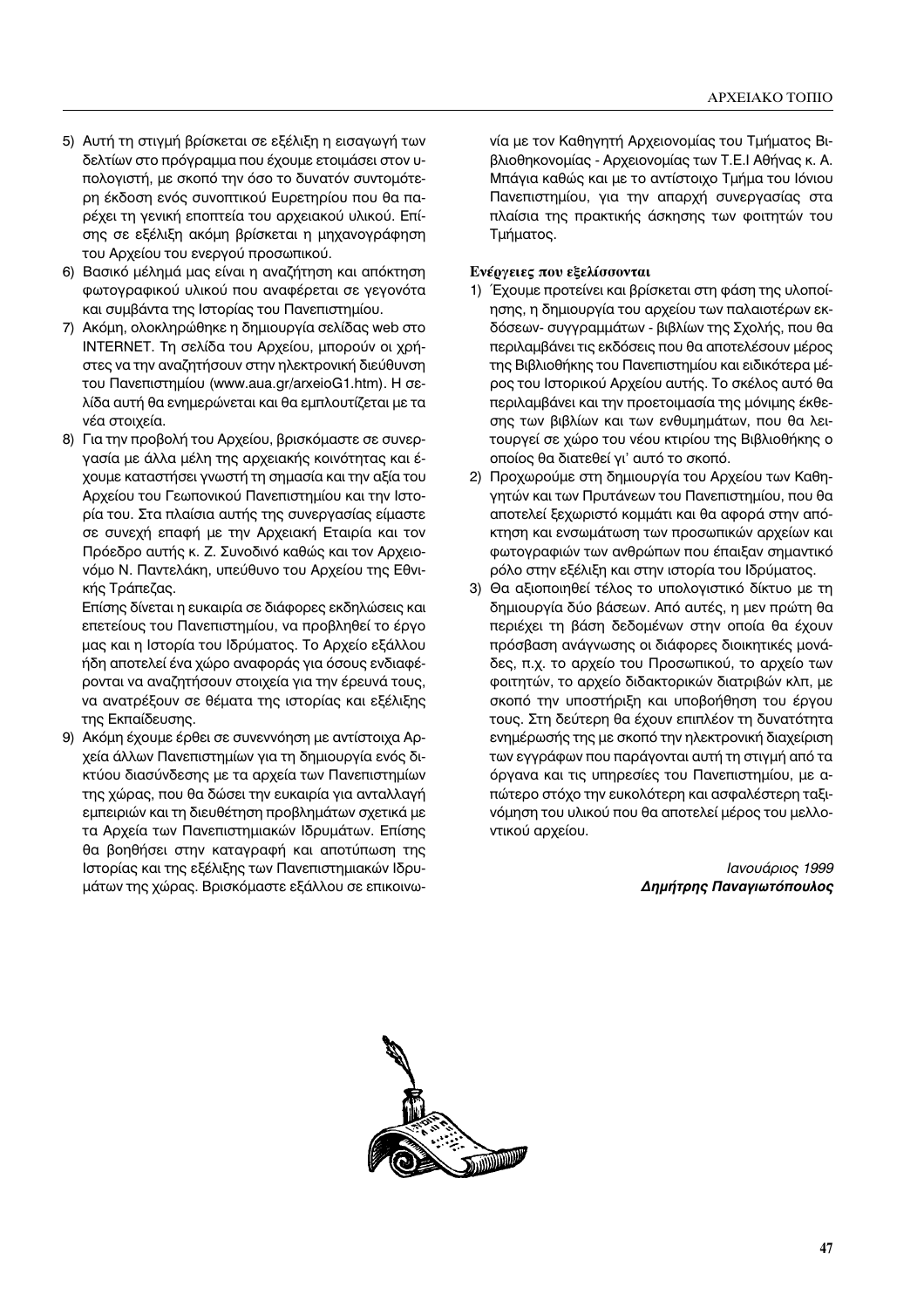# $Σ$ ΥΝΤΗΡΗΣΗ

# **ΜΙΑ ΝΕΑ ΟΙΚΟΛΟΓΙΚΗ ΜΕΘΟΔΟΣ <u>ΔΠΟΛΥΜΑΝΣΗΣ ΚΑΙ ΑΠΕΝΤΟΜΟΣΗΣ</u> ΒΙΒΛΙΑΚΩΝ ΚΑΙ ΑΡΧΕΙΑΚΩΝ ΣΥΛΛΟΓΩΝ ΜΕ ΤΗ ΧΡΗΣΗ ΤΟΥ ΜΟΡΙΑΚΟΥ ΑΖΩΤΟΥ (Ν2) THΣ ΑΤΜΟΣΦΑΙΡΑΣ**

Ένα από τα σοβαρά προβλήματα που αντιμετωπίζουν οι υπεύθυνοι των Βιβλιοθηκών και των Αρχείων είναι η αποτελεσματική καταπολέμηση της προσβολής των συλλογών από τα έντομα και τους μικροοργανισμούς. Οι επιστήμονες καταβάλλουν μέχρι σήμερα έντονες προσπάθειες για την ανεύρεση νέων μεθόδων για την ικανοποιητική αντιμετώπιση του προβλήματος αυτού. Προσπαθούν να ανεύρουν και να εφαρμόσουν νέες μεθόδους μη τοξι-Κές, που δεν εγκυμονούν αμέσους ή εμμέσους κινδύνους, τόσο για τον άνθρωπο όσο και για το περιβάλλον.

Οι μέχρι σήμερα χρησιμοποιούμενες μέθοδοι δεν είναι αθώες. Ενέχουν τοξικούς κινδύνους. Εφαρμόζονται σε τοξικό περιβάλλον, π.χ. το οξείδιο του αιθυλενίου (CH2-O-CH2), το οποίο χρησιμοποιείται πολύ, καθότι δεν προσβάλλει κανένα συνθετικό στοιχείο του βιβλίου, είναι αποτελεσματικό και για την απολύμανση και για την απεντόμωση, είναι όμως τοξικό, καρκινογόνο, και η χρήση του έχει απαγορευθεί σε πολλές χώρες. Επίσης, τοξικές και παθογενείς είναι οι χημικές ουσίες όπως η φωσφίνη, οι περμεθρίνες, οι οποίες προκαλούν βλάβες στον θυρεοειδή, τα πυρεθροειδή, που προκαλούν βλάβες στο νευρο-ενδοκρινολογικό σύστημα του ανθρώπου, το βρωμιούχο μεθύλιο, το οποίο επιφέρει ορισμένες αλλεργίες στο δέρμα. Όλες οι χημικές ουσίες οι οποίες, ενίοτε, αφήνουν υπολείμματα πάνω στο υλικό μας, επιφέρουν μείωση της μηχανικής αντιστάσεως των συνθετικών υλικών του βιβλίου. Οι χημικές αυτές ουσίες, υγρές ή αέριες, αντιδρούν με τα υποστρώματα, αλλοιώνουν τη δομή αυτών, απορροφώνται από αυτά και ελευθερώνονται με την πάροδο του χρόνου, με τοξικές επιδράσεις στον άνθρωπο, στο χρήστη νενικά, αλλά και στο περιβάλλον.

Οι επιστήμονες, στο πλαίσιο των αγωνιωδών αυτών προoπαθειών, για την ανεύρεση μιας νέας μεθόδου, μη τοξικής, κατέληξαν στη χρήση του μοριακού αζώτου (N2), συστατικού του αέρος της ατμόσφαιρας που εισπνέουμε. Η μέθοδος αυτή είναι καρπός τετραετούς συνεργασίας, κόπων πολλών ετών και προσπαθειών. Συνεργάστηκαν επιστημονικά κλιμάκια από την Αγγλία, την Ιταλία, την Ισπανία και τη Σουηδία. Η νέα αυτή μέθοδος δίδει ικανοποιητικά και θετικά αποτελέσματα στην προσπάθεια αντιμετωπίσεως των παρασιτικών οργανισμών και των εντόμων, που προσβάλλουν αντικείμενα ιστορικής και πολιτισμικής αξίας, χωρίς χρήση χημικών τοξικών αερίων ή άλλων ουσιών, επικινδύνων για την υγεία των χρηστών και τη μόλυνση του περιβάλλοντος. Είναι μια πρωτοπόρος μέθοδος, μια οικολογική μέθοδος, χωρίς συνέπειες επί του ανθρώπου και του περιβάλλοντος. Είναι εφαρμόσιμη, με τα θεμιτά θετικά αποτελέσματα, όχι μόνο στην περίπτωση του αρχειακού και βιβλιακού υλικού, αλλά και στην περίπτωση ξύλινων καλλιτεχνημάτων (αγάλματα, έπιπλα κ.ά.) καθώς και σε υφάσματα. Η μέθοδος αυτή δίδει τέλος στις μέχρι σήμερα εφαρμοζόμενες χημικές μεθόδους, οι οποίες μεταξύ άλλων υποχρέωναν τους υπευθύνους να αποσύρουν τα βιβλία, μετά την εφαρμογή της μεθόδου, για πολύ καιρό από τον χρήστη, μέχρις ότου επιτευχθεί μία πλήρης και ικανοποιητική "χημική κάθαρση, απόπλυση" του αντικειμένου. Η νέα αυτή οι**κολογική μέθοδος απολυμάνσεως και απεντομώσεως των** υλικών, στηρίζεται στην αρχή της μειώσεως της τιμής του οξυγόνου του ατμοσφαιρικού αέρα, τον κορεσμό αυτού με μοριακό άζωτο και την ολοκληρωτική αφαίρεση όλων των λοιπών συστατικών του<sup>1</sup>. Η εφαρμογή της μεθόδου δεν επιφέρει καμία δομική αλλαγή στα διάφορα υλικά και αντικείμενα. Είναι μία μορφή μαζικής μεθόδου ("mass method") αντιμετωπίσεως του προβλήματος της προσβολής εντόμων και παρασιτικών μικροοργανισμών.

Η εφαρμογή της μεθόδου έχει θετικά αποτελέσματα 100% στην περίπτωση κάθε οικογένειας και κατηγορίας εντόμων, από δε την κατηγορία των μικροοργανισμών, οι οποίοι προσβάλουν το βιβλιακό και αρχειακό υλικό έχει αποτελεσματικότητα 100% στην περίπτωση παρουσίας των μικροοργανισμών aspergillum & penicillum. Είναι οι δύο κατηγορίες μικροοργανισμών, οι οποίοι προσβάλουν σχεδόν αποκλειστικά τα βιβλία και γενικά το χαρτί. Καταβάλλονται προσπάθειες για την αποτελεσματικότητα της μεθόδου 100% στην περίπτωση κάθε είδους και κατηγορίας μικροοργανισμών. Πρέπει να σημειώσουμε, ότι στην περίπτωση των μικροοργανισμών δεν θανατώνονται τα οπέρματα των μικροοργανισμών τα οποία άλλωστε δεν έχουν βιολογική ζωή, σύμφωνα με τους ειδικούς. Η μέθοδος είναι γνωστή με το όνομα VELOXY. Η μέθοδος αυτή δεν δημιουργεί προβλήματα υγείας στους χρήστες των μηχανημάτων, ούτε πριν ούτε μετά την εφαρμογή της μεθόδου. Όπως αναφέραμε, το μοριακό άζωτο δεν είναι τοξικό. Δεν χρησιμοποιούνται χημικά εντομοκτόνα και μυκητοκτόνα χημικά υλικά.

Η μέθοδος όσον αφορά την εφαρμογή της είναι πολύ εύκολη. Είναι μια μέθοδος ηλεκτρομηχανική. Χρησιμοποιεί φορητά μηχανήματα, τέσσερα τον αριθμό, συνολικού βάρους 34,5 Kg. Δημιουργείται ένα περιβάλλον μη τοξικό, εντός θυλάκων, οι οποίοι κατασκευάζονται στις διαστάσεις του προς απολύμανση-απεντόμωση υλικού ή αντικειμένου, από ένα ειδικό πλαστικό, αποτελούμενο από τρία επικαλυπτόμενα στρώματα, διαφορετικής συνθέ-

 $^1\,$ Ο ατμοσφαιρικός αέρας αποτελείται από:

α) άζωτο = 78,084000%, β) οξυγόνο = 20,946000%, γ) αργό = 0,93400011%,  $\delta$ ) διοξείδιο του άνθραχα = 0,033000%, ε) νέο = 0,001820% στ) ήλιο =  $0,000524\%$ , ζ) μεθάνιο =0,000200% και η) κρυπτό = 0,000114%.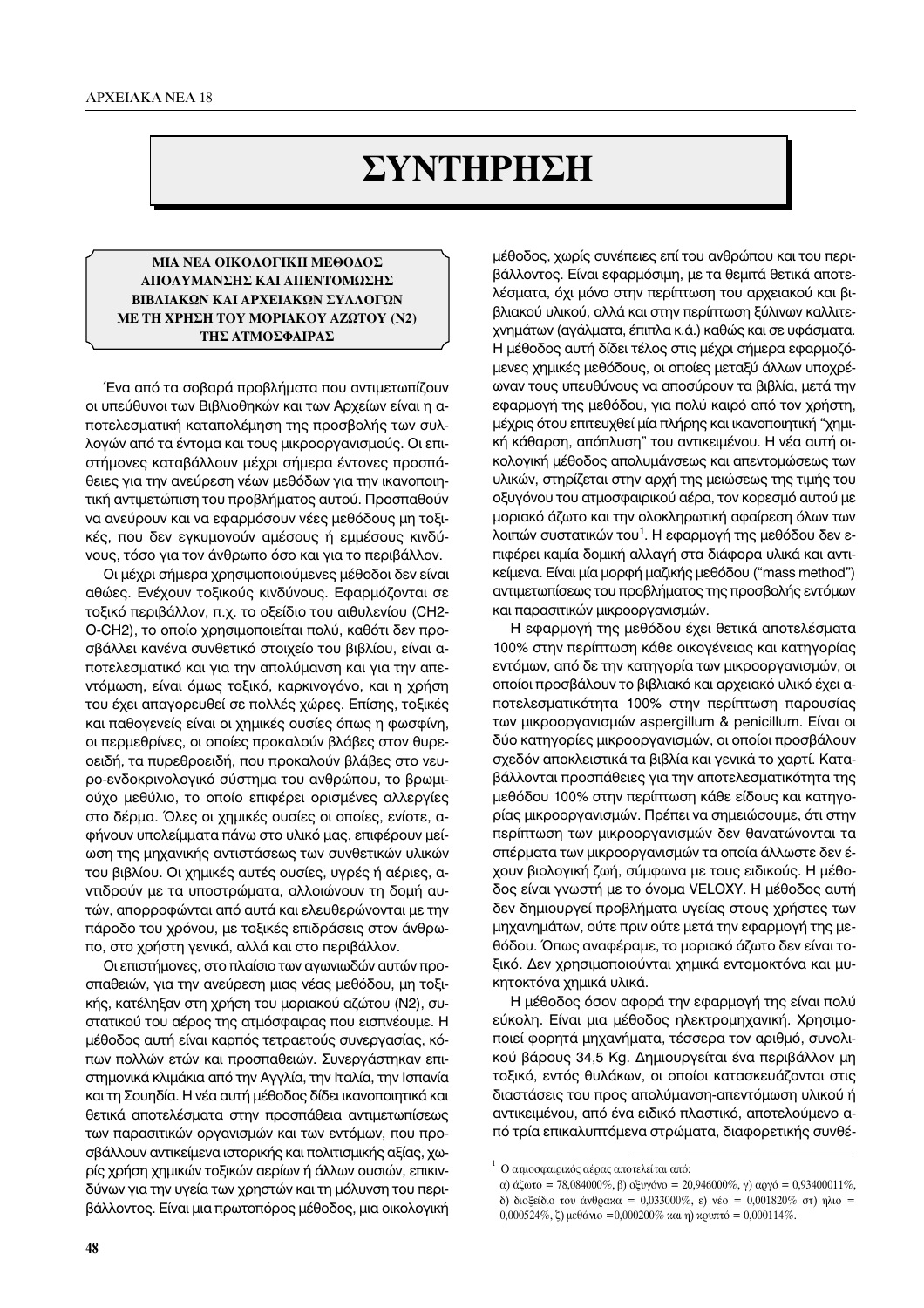σεως το κάθε στρώμα, για την ικανοποιητική στεγανοποίηση του θύλακα-θαλάμου ή φακέλου ή πακέτου, το οποίο θα κατασκευάσουμε για τις ανάγκες μας. Το κοινό πλαστικό επιτρέπει την είσοδο του οξυγόνου μέσα στο θύλακα, με αποτέλεσμα την ανατροπή και αλλοίωση της επιτρεπόμενης ποσοστιαίας αναλογίας του οξυγόνου. Μέσα στον κατασκευαζόμενο θύλακα μπορούμε να τοποθετήσουμε μέχρι και εκατό βιβλία, ξύλινα γλυπτά, ολόκληρα ξύλινα βιβλιοστάσια-ράφια, υφάσματα. Καλόν είναι να περιορίζουμε τον όγκο του θύλακα.

Τα χρησιμοποιούμενα μηχανήματα έχουν τη δυνατότητα του διαχωρισμού των συνθετικών του ατμοσφαιρικού αέρα. Εντός των θυλάκων η τιμή του οξυγόνου είναι της τάξεως του 0,3% μέχρι 0,4% και του μοριακού αζώτου 96-97%. Δεν υπάρχει κανένα άλλο συνθετικό του ατμοσφαιρικού αέρα. Με τη χρησιμοποίηση του ειδικού αυτού πλαστικού, δημιουργείται ένα περιβάλλον στεγανό, κορεσμένο από μοριακό άζωτο. Οι πλαστικοί θύλακες σφραγίζονται και στεγανοποιούνται αφού αφαιρεθούν το οξυγόνο και τα λοιπά αέρια συστατικά του ατμοσφαιρικού αέρα και την πλήρωσή τους με μοριακό άζωτο. Η διάρκεια της εφαρμογής, της παραμονής των υλικών, των αντικειμένων μέσα στους θύλακες, είναι δεκαπέντε μέχρι είκοσι ημέρες. Έχουμε, στη διάρκεια αυτή, τη δυνατότητα να ελέγχουμε την υγρασία (50% HR) και τη θερμοκρασία (18°C) μέσα στους θύλακες. Για την εφαρμογή της μεθόδου πρέπει να χρησιμοποιήσουμε απαραίτητα το ειδικό αυτό πλαστικό. Δεν ημπορούμε να στεγανοποιήσουμε ένα χώρο, ένα μικρό δωμάτιο για την εφαρμογή της μεθόδου, καθότι οι τοίχοι επιτρέπουν, μέσω των πόρων τους, την εισροή του οξυγόνου εντός του χώρου.

Η μέθοδος αυτή εφαρμόστηκε σε πολλές μεγάλες βιβλιοθήκες, ιδιαίτερα στην Ιταλία, π.χ. στη Μαρκιανή Βιβλιοθήκη (500.000 βιβλία). Έρευνες και μελέτες, οι οποίες έγιναν από διάφορα ερευνητικά ινστιτούτα και κέντρα της Ιταλίας, απέδειξαν ότι τα αποτελέσματα υπήρξαν πολύ αποτελεσματικά. Η θανάτωση των εντόμων, σε οποιοδήποτε στάδιο του κύκλου αναπτύξεώς τους και αν ευρίσκονται, είναι ολοκληρωτική, τόσο στα βιβλία όσο και στο ξύλο. Εκτός της Ιταλίας, εφαρμογή της μεθόδου αυτής έχουμε και στην Ισπανία, η οποία και ξεκίνησε τις σχετικές έρευνες.

Τα πλεονεκτήματα και τα θετικά στοιχεία της μεθόδου αυτής είναι:

- η απόλυτη μη τοξικότητα της μεθόδου, αφού δεν χρησιμοποιεί τοξικά χημικά υλικά και ουσίες που να βλάπτουν το χρήστη (υπάλληλο και αναγνώστη) καθώς και το περιβάλλον,
- ο απόλυτος σεβασμός των αντικειμένων και των υλικών, που τοποθετούμε μέσα στους θύλακες. Γίνεται έλεγχος για τη σταθερή τήρηση των τιμών υγρασίας και θερμοκρασίας, σύμφωνα με τις απαιτήσεις του συγκεκριμένου αντικειμένου, υλικού,
- ο μικρός σχετικά χρόνος που απαιτείται για την εφαρμογή και την απόδοση του βιβλίου και του αρχειακού υλικού στον χρήστη, στον αναγνώστη, συγκριτικά με τις κλασικές και παραδοσιακές πλέον μεθόδους, οι οποίες απαιτούν ένα μακρύ χρόνο για τον εξαερισμό του αρχειακού και βιβλιακού υλικού και την έκλυση

των χημικών ουσιών στον αέρα, μέχρις ότου δοθούν και πάλι στον αναγνώστη, άφοβα,

- $\bullet$ έχουμε τη δυνατότητα να απολυμαίνουμε και να απεντομώνουμε τα υλικά μας, τα αντικείμενά μας άπειρες φορές, όσες φορές τα βρίσκουμε προσβεβλημένα από έντομα και παρασιτικούς οργανισμούς, δίχως να διατρέχουν κανένα κίνδυνο, σε αντίθεση με τις άλλες χημικές-τοξικές μεθόδους, οι οποίες φθείρουν και καταστρέφουν "χημικά" το χαρτί και τα λοιπά συνθετικά υλικά του βιβλίου, τις μελάνες κλπ. όταν τα υποβάλλουμε στις μεθόδους αυτές πολλές φορές. Με τη μέθοδο αυτή τα υλικά μας παραμένουν αμετάβλητα, χημικά και μηχανικά. Δεν μειώνεται η μηχανική τους αντίσταση. Παραμένουν ακέραια,
- το εύκολο της χρήσης των μηχανημάτων,
- το χαμηλό κόστος,
- η δυνατότητα εφαρμογής σε όλα τα είδη της πολιτισμικής κληρονομιάς, δηλαδή χαρτί, δέρμα, ξύλο, ύφασμα, έργα τέχνης, ζωγραφικής κ.ά.,
- είναι μια οικολογική μέθοδος.

Πιστεύω ότι η μέθοδος αυτή είναι ιδανική για την περίπτωση της χώρας μας, ως μαζική μέθοδος απολυμάνσεως και απεντομώσεως βιβλιακού και αρχειακού υλικού και λοιπών ξύλινων έργων τέχνης. Κατόπιν πρωτοβουλίας υποκινήσεως και υποδείξεως του αρθρογράφου, πήγε ειδικός επιστήμων στην Ιταλία, όπου εκπαιδεύθηκε στην εφαρμογή της μεθόδου αυτής. Κατά συνέπεια, έχουμε σήμερα στη χώρα μας τη δυνατότητα εφαρμογής της μεθόδου αυτής. Όποιος επιθυμεί μπορεί να απευθύνεται, για περισσότερες πληροφορίες και ενημέρωση, στα τηλέφωνα: 4965534 και 4965538.

#### Βασίλειος Ι. Πελτίκογλου

# ΤΟ ΧΑΡΤΙ ΣΤΟ ΜΕΣΑΙΩΝΑ Ιστορία και τεχνικές

Κατά το μήνα Απρίλιο (23-25/4/1998) διοργανώθηκε στο Παρίσι, από το Ινστιτούτο Ερευνών Ιστορίας και Κειμένου (IRHT) διεθνής συνάντηση ειδικών, με θέμα "Το χαρτί στο Μεσαίωνα· ιστορία και τεχνικές".

Οι ομιλίες και οι εισηγήσεις είχαν διαιρεθεί σε δύο κεντρικές ομάδες:

- α) χαρτιά χωρίς υδατόσημα (filigranes) και
- β) χαρτιά με υδατόσημα.

Οι διάφοροι ομιλητές αναφέρθηκαν στις πρώτες ύλες κατασκευής των χαρτιών, στα υδατόσημα, στην ιστορία κατασκευής των χαρτιών, στα μεγάλα κέντρα χαρτοποιίας, στα ανατολικο-αραβικά και στα δυτικά χαρτιά. Κυρίαρχα όμως θέματα υπήρξαν οι ενότητες που αναφερόταν σε θέματα Κωδικολογίας, τα οποία προσέλκυσαν ιδιαίτερα την προσοχή και το ενδιαφέρον των συμμετεχόντων στη διεθνή αυτή συνάντηση.

Πολύ ενδιαφέρουσα υπήρξε η εισήγηση του Γάλλου ερευνητή Υ. Porter, ο οποίος αναφέρθηκε στις πρώτες ύλες κατασκευής χαρτιού και τις τεχνικές στον Ινδο-περσικό χώρο και στη Μέση Ανατολή. Ανέφερε τα κύρια κέντρα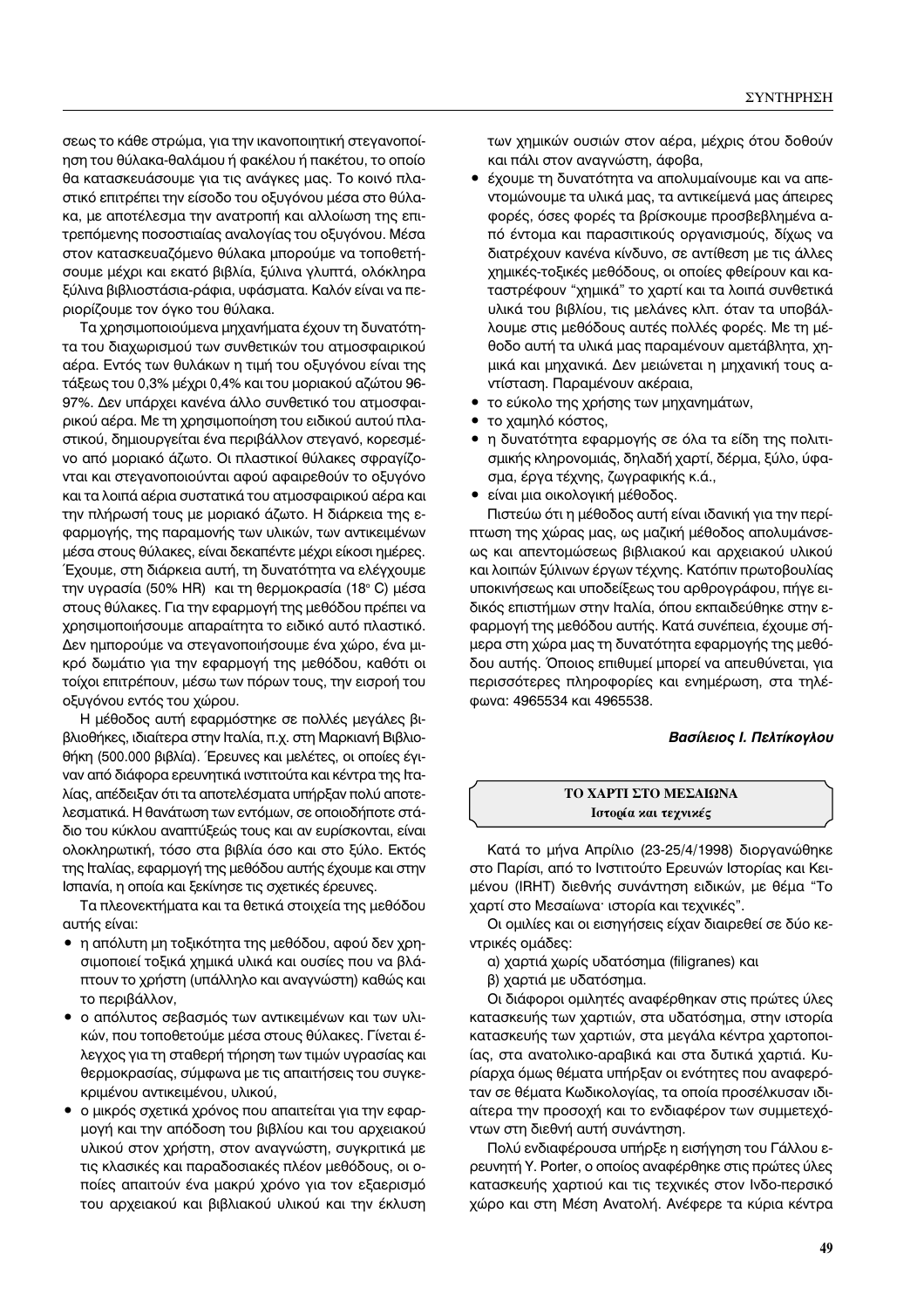χαρτοποιίας, όπως οι πόλεις Tabriz, Horasan, Bagdad, Damascus, Pencap, Bengal, Samarcande, στο Nepal κ.ά. Στον ινδικό χώρο και περίγυρό του έχουμε χαρτοποιεία ήδη από τον 9ο και 10ο αιώνα. Στην Περσία χρησιμοποιούσαν για πρώτη ύλη κατασκευής χαρτιού το φυτό χασίς. Στη Σαμαρκάνδη την κάνναβη. Τα περσικά χαρτιά στην αρχή ήταν μεγάλων διαστάσεων, όπως τα κινέζικα, ύστερα όμως άρχισαν να κατασκευάζουν μικρότερων διαστάσεων χαρτιά, για αρχειακούς κυρίως λόγους.

Στον αραβο-ισλαμικό κόσμο υπήρχαν πολλά χαρτοποιεία, τα οποία χρησιμοποιούσαν νερόμυλους. Οι Άραβες από τον 15ο αιώνα και εφεξής κατασκεύαζαν και χαρτονομίσματα. Στον Ινδο-μογγολο-αραβικό κόσμο υπήρχαν κάθε είδους και ποιότητας χαρτιά. Καλής ποιότητας χαρτιά κατασκευάζονταν στη Σαμαρκάνδη, Βαγδάτη, Βεγγάλη ενώ στη Δαμασκό είχαμε στην αρχή καλής ποιότητας χαρτιά, μετά όμως τον 17ο αιώνα η ποιότητα του χαρτιού άρχισε να φθίνει. Η ποιότητα είναι κατώτερη για πολλαπλές χρήσεις, για εμπορικούς σκοπούς, π.χ. χαρτιά περιτυλίγματος κ.ά. Καλής ποιότητας χαρτί υπήρχε και στο Νεπάλ. Καθ' όλο το Μεσαίωνα το ιρανικό υπήρξε το καλύτερης ποιότητας χαρτί το οποίο προμηθευόταν οι περισσότεροι λαοί, κυρίως του αραβο-ισλαμικού κόσμου, με κύριο πελάτη την Οθωμανική αυτοκρατορία, η οποία παρήγγειλε χαρτιά με ειδικές προδιαγραφές για κάθε δυναστεία, τα οποία έφεραν και τη σφραγίδα της συγκεκριμένης δυναστείας. Πολλά σουλτανικά φιρμάνια και οθωμανικά αρχεία έχουν ένα ιδιόμορφο ειδικό χαρτί, το οθωμανικό. Στην επικράτεια της Οθωμανικής αυτοκρατορίας υπήρχαν κέντρα χαρτοποιίας, όπως στην Αδριανούπολη (Edirne) και Προύσα (Bursa). Στην Περσία (Ιράν), όπου έχουμε υψηλής ποιότητας χαρτί, έχουμε παράλληλα και έγχρωμο, το οποίο χρωμάτιζαν με φυτικές χρωστικές ουσίες.

Στα χαρτιά του ανατολικο-αραβικού κόσμου δεν βρίσκουμε πάντοτε vergures (υδάτινες γραμμές, δηλαδή λεπτές και πυκνές γραμμώσεις, κάθετες ή οριζόντιες, ανάλογα με το τσάκισμα του χαρτιού) ούτε pontuseaux (ραβδώσεις, δηλαδή φαρδιές γραμμώσεις κάθετες ή οριζόντιες).

Ο χημικός και ειδικός στην έρευνα τεχνικών κατασκευής χαρτιών Γερμανοελβετός καθηγητής P. Tschudin avaφέρθηκε στις διάφορες τεχνικές κατασκευής χαρτιών και μάλιστα στις πρώτες ύλες κατά το Μεσαίωνα. Κατέταξε αυτές σε δύο κατηγορίες: α) τις φυτικές και β) τις ζωικές πρώτες ύλες. Ως ζωικές ύλες ανέφερε τις λεπτές λευκές ίνες του μαλλιού της προβιάς του προβάτου και του αρνιού, που χρησιμοποίησαν πρώτοι οι Κινέζοι, πριν από τον Tsa'i Lun, που κατασκεύασε χαρτί από φυτικές ίνες και αργότερα από ράκη. Τις λεπτές αυτές ίνες του μαλλιού τις μούσκευαν, τις πίεζαν, τις κτυπούσαν με ξύλινα σφυριά και κόπανους και κατόπιν τις έβαφαν με φυτικές χρωστικές ουσίες και κατασκεύαζαν έτσι το χαρτί σε μορφή ρολών, το οποίο χρησιμοποιούσαν κυρίως για περιτύλιγμα και όχι για γραφή. Χαρτί για γραφή κατασκεύαζαν από φυτικές ίνες, που ελάμβαναν από το δένδρο ficus mourier. Το χαρτί αυτό ήταν γνωστό ως χαρτί τύπου Tapa. Έκοβαν λεπτές λωρίδες από το φλοιό του δέντρου αυτού, όταν ακόμα ήταν φρέσκο, τις κτυπούσαν με μεγάλα φαρδιά ξύλινα σφυριά, ενώ συνεχώς έβρεχαν τις λωρίδες για να μη στεγνώσουν, ώστε να πολτοποιηθούν εύκολα, γρήγορα και αποτελεσματικά. Με τον τρόπο αυτό κατόρθωναν να λάβουν την κυτταρίνη από το φλοιό, από την οποία κατασκεύαζαν χαρτί για γραφή. Για το σχηματισμό είδους τετραδίων, μάλλον του σημερινού σημειωματαρίου, χρησιμοποιούσαν λωρίδες από το φλοιό της φλαμουριάς, από τις οποίες κατασκεύαζαν σπάγκους και έραβαν τα φύλλα. Οι Κινέζοι χρησιμοποιούσαν αργότερα και ράκη, αλλά σε περιορισμένο βαθμό, σε σχέση με τις φυτικές ίνες. Τα χαρτιά από ράκη ή φυτικές ίνες τα στέγνωναν στον ήλιο. Έτσι κατόρθωναν να έχουν και φυσικώς λευκασμένα χαρτιά, διότι η καθαρή φυτική κυτταρίνη στο ηλιακό φως λευκαίνει, σε αντίθεση με το χαρτί από ξυλοπολτό που κιτρινίζει και κοκκινίζει. Το κόσκινο που χρησιμοποιούσαν για να λαμβάνουν την απαιτούμενη ποσότητα πολτού από τον κάδο ήταν από λεπτό ύφασμα. Την τεχνική κατασκευής χαρτιού την τελειοποίησε ο Tsa'i Lun το 105 μ.Χ., ο οποίος χρησιμοποίησε και ράκη. Κατασκεύασε καλής ποιότητας χαρτί για γραφή.

Στην Κίνα ήδη από τον 3ο αιώνα κατασκεύαζαν και χρησιμοποιούσαν το κουσέ χαρτί, χρησιμοποιώντας διάφορες ρητίνες καθώς και ανθρακικό ασβέστιο (CaCO3). Τις τεχνικές κατασκευής χαρτιού που είχαν και εφάρμοζαν οι Κινέζοι τις βρίσκουμε αργότερα στην Κορέα, την Ιαπωνία, στις Ινδίες και στη Μογγολία. Στις χώρες αυτές χρησιμοποιούσαν κόσκινα από μπαμπού. Τα χαρτιά κατά κανόνα τα κατασκεύαζαν από ράκη. Στη συνέχεια η τεχνική κατασκευής χαρτιού έγινε γνωστή στον αραβικό κόσμο, δεν γνωρίζουμε όμως την ακριβή χρονολογία. Πολλοί τοποθετούν τη χρονολογία στον 5ο με 6ο αιώνα. Άλλοι γύρω στον 7ο αιώνα, που είναι και περισσότερο πιθανό.

Τα αραβικά χαρτιά είχαν στην αρχή μια ιδιομορφία: ήταν διαφανή, πολύ λεπτά. Στη συνέχεια η τεχνική τελειοποιήθηκε. Έγιναν πιο χονδρά. Στα κακής ποιότητος χαρτιά οι φυτικές ίνες φαίνονται στο φως, είναι ακανόνιστα τοποθετημένες και το χαρτί είναι αλλού διαφανές κι αλλού όχι, αλλού χονδρό κι αλλού διαφανές και λεπτό. Οι Άραβες και κυρίως ο ισλαμο-αραβικός κόσμος χρησιμοποιούσε για την κατασκευή χαρτιού νωπές ίνες κάνναβης. Χρησιμοποιούσαν κόσκινα από άχυρο.

Δια μέσου του αραβικού κόσμου το χαρτί έγινε γνωστό στον ευρωπαϊκό κόσμο, με πρώτη την Ισπανία, η οποία βρισκόταν υπό Μαυριτανική κατοχή κατά τον 9ο αιώνα. Γενικεύθηκε δε σε όλη την Ευρώπη μόλις τον 11ο με 12ο αιώνα. Οι κυριότερες πόλεις στην Ισπανία, όπου υπήρχαν μεγάλες χαρτοβιομηχανίες, υπήρξαν οι Chativa, Aragon, Granada, Barcelona, Toledo. Φημισμένα υπήρξαν τα χαρτιά της Chativa, τα οποία εξήγαν στην Ιταλία, στο Βυζάντιο και σε αραβικές χώρες καθώς και σε πολλές άλλες χώρες της Μεσογείου. Στη διάδοση και την εμπορία του χαρτιού συνέβαλαν και οι Σταυροφόροι.

Στην Ιταλία, η οποία υπήρξε μεγάλο κέντρο κατασκευής και εμπορίας χαρτιού και στη συνέχεια της τυπογραφίας, το χαρτί κατασκευάστηκε για πρώτη φορά στην πόλη Amalfi και μάλιστα με υδατόσημα. Στη συνέχεια βρίσκουμε χαρτοποιεία στη Genova. Πολλοί Γενοβέζοι εργαζόταν στα ισπανικά χαρτοποιεία, όπου έμαθαν την τέχνη και άνοιξαν δικά τους χαρτοποιεία στην Ισπανία αλλά και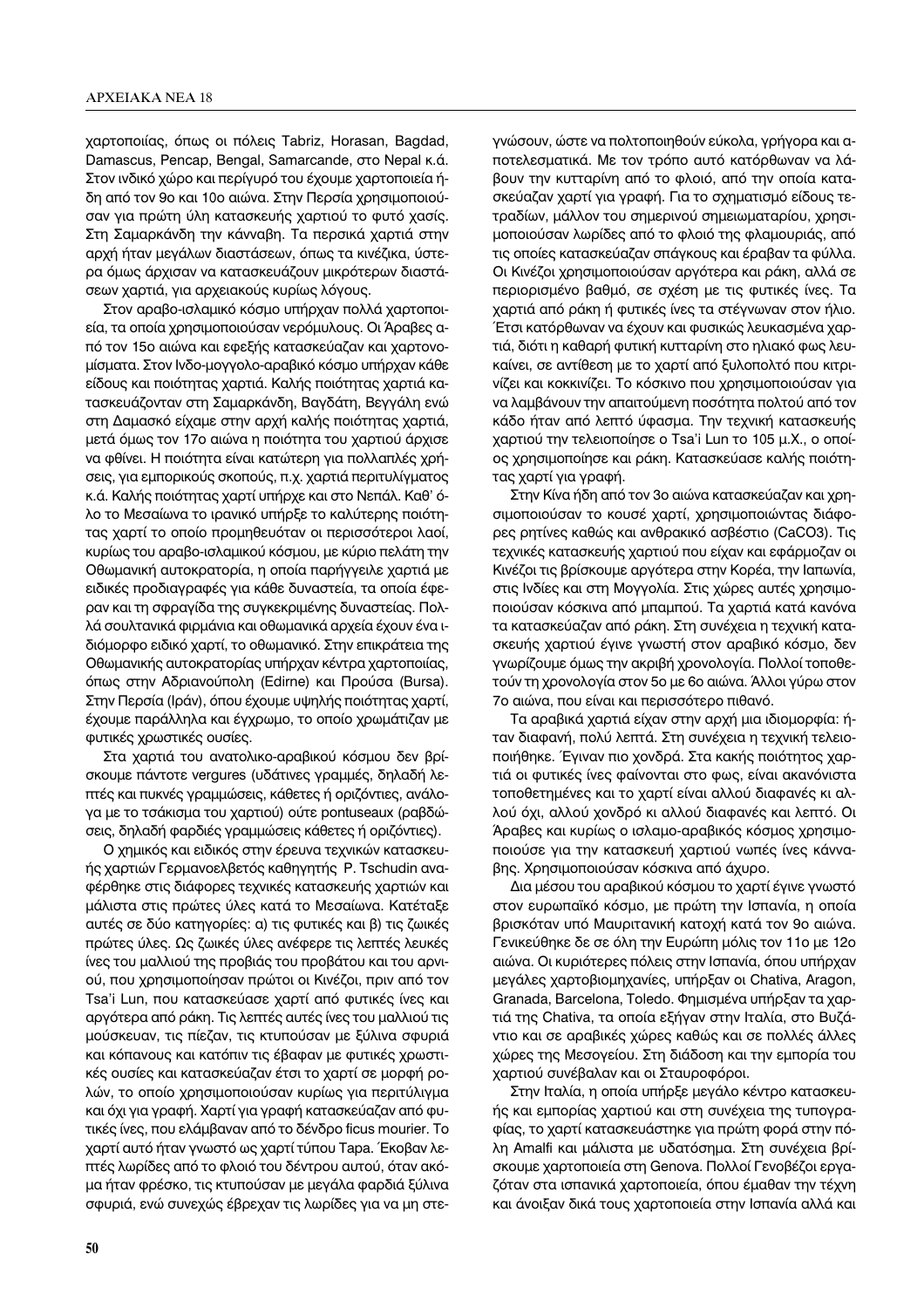στην Ιταλία, όπου εφάρμοζαν και χρησιμοποιούσαν τις ισπανικές τεχνικές και συνταγές. Χρησιμοποιούσαν στις περισσότερες περιπτώσεις αντιγραμμένα ισπανικά υδατόσημα, με μικρές, καμιά φορά και πολύ ασήμαντες διαφοροποιήσεις. Για το λόγο αυτό είναι δύσκολο σήμερα να διακρίνουμε τα καθαρόαιμα ισπανικά χαρτιά από τα ιταλικά -ισπανικής τεχνικής- χαρτιά. Τα πρώτα χαρτοποιεία στη Genova τα συναντούμε τον 12ο αιώνα. Στην Ιταλία άρχισαν να χρησιμοποιούνται, πιθανώς, για πρώτη φορά τα μεταλλικά κόσκινα, με σταθερές και ευθείες γραμμώσεις (vergures και pontuseaux). Τα κόσκινα ήταν τετράγωνα ή ορθογώνια, ανάλογα με τις ανάγκες της παραγγελίας.

Στην Ιταλία χρησιμοποιούσαν ράκη για την κατασκευή χαρτιού. Για την πολτοποίηση των ρακών κατασκεύασαν μεγάλους ξύλινους νερόμυλους, με συστοιχίες ξύλινων σφυριών, τα οποία με προκαθορισμένο ρυθμό με τη ροή του νερού χτυπούσαν τα ράκη που μουσκεύονταν συνέχεια. Χρησιμοποιούσαν ράκη κυρίως από λινό και μαλλί. Το κυριότερο κέντρο κατασκευής χαρτιού στην Ιταλία υπήρξε η πόλη Fabriano, όπου υπήρχαν πολλά χαρτοποιεία, τα οποία ήκμασαν τον 13ο και 14ο αιώνα. Τα χαρτιά ήταν καλής ποιότητος. Τα κολλάριζαν με τη μέθοδο της εμβάπτισης σε κάδους που περιείχαν κόλλα ή με τη βοήθεια του πινέλου, όταν το χαρτί δεν ήταν πολύ στεγνωμένο αλλά νωπό. Ένεκα της ποιότητας του ιταλικού χαρτιού, αυτό κατέκτησε την αγορά, ακόμα και την ισπανική, με αποτέλεσμα ιταλικά χαρτιά να υπερπωλούνται στην Ισπανία. Στην Ευρώπη κατασκεύαζαν χαρτί από λινό και λιγότερο από κάνναβη. Μόλις τον 18ο αιώνα άρχισαν να κατασκευάζονται χαρτιά από βαμβάκι, το οποίο τότε πρωτοήρθε και έγινε γνωστό από την αμερικανική ήπειρο (P. Munafò - S. Storace).

Ο καθηγητής του Πανεπιστημίου Αθηνών κ. Ν. Οικονομίδης αναφέρθηκε στο θέμα κατασκευής χαρτιού στο Buζάντιο. Παρέπεμψε τους συνέδρους και σε παλαιότερες ανακοινώσεις του για το ίδιο θέμα. Σύμφωνα με τη θέση του κ. Οικονομίδη, οι Βυζαντινοί κατασκεύαζαν χαρτί. Στήριξε, όπως και παλαιότερα, την άποψή του στις μαρτυρίες που υπάρχουν σε διάφορα βυζαντινά χειρόγραφα, όπου αναφέρεται η ύπαρξη "χαρτοποιείων", τα οποία προμήθευαν την αυτοκρατορική αυλή. Οι Βυζαντινοί κατασκεύαζαν χαρτί από βαμβάκι, από το οποίο προέρχονταν και το όνομα "χάρτης βομβύκινος", σε αντίθεση με τους Δυτικούς που κατασκεύαζαν χαρτί από λινό. Τα βυζαντινά χαρτιά, κατά τον κ. Οικονομίδη, έχουν πολλά κοινά σημεία και χαρακτηριστικά με τα αραβικά χαρτιά, δεδομένης της έκτασης των βυζαντινών επαρχιών και των σχέσεών τους με τον αραβο-ισλαμικό κόσμο. Στο Βυζάντιο υπήρχαν χαρτιά και χαρτοποιεία ήδη από τον 8ο αιώνα, όπως πληροφορούμαστε από τις Κατηχήσεις του Θεόδωρου του Στουδίτη. Οι μελέτες για την εξακρίβωση και επαλήθευση της θέσης του κ. Οικονομίδη συνεχίζονται. Δεν γνωρίζουμε, για παράδειγμα, τι κόλλα χρησιμοποιούσαν οι Βυζαντινοί για τη στερέωση του χαρτιού, φυτική ή ζωική. Τα βυζαντινά χαρτώα έγγραφα δεν φέρουν υδατόσημα, όπως πολλά από αυτά δεν φέρουν ούτε vergures ούτε pontuseaux. Πρέπει να προσθέσουμε ότι υπάρχουν πολλές αντιθέσεις στη θέση του κ. Οικονομίδη από ξένους ειδικούς.

Στη διάσκεψη δεν έλειψαν οι αναφορές στις ραβδώσεις και τις υδάτινες γραμμές (M. Zerdoun, An. Boud' hors, G. Humbert, An. Berthier). Το θέμα αυτό κάλυψε ένα μεγάλο τμήμα των εισηγήσεων και των συζητήσεων στη Διάσκεψη, καθώς επίσης και το θέμα των γνωστών Zig-Zag, τα οποία αποτελούν κύριο χαρακτηριστικό των ισπανικών χαρτιών, με κυριότερο κέντρο κατασκευής την ισπανική πόλη Magreb, δίχως να λείπουν τελείως και από τα ανατολικά χαρτιά (An. Boud'hors, M. Th. Bavavéas, C. S. Anguera). Υπάρχει ποικιλία μορφών των Zig-Zag. Η ύπαρξή τους δεν έχει διαλευκανθεί. Υπάρχουν πολλές εξηγήσεις για την ύπαρξή τους. Επικρατέστερες φαίνονται να είναι α) ότι χρησίμευαν ως ένδειξη για το τσάκισμα των χαρτιών, καθότι τα ευρίσκουμε συνήθως στο κέντρο των φύλλων. Η θέση όμως αυτή έχει μια σοβαρή αντίθεση, καθότι υπάρχουν περιπτώσεις φύλλων, χαρτιών, όπου τα Zig-Zag δεν ευρίσκονται στο κέντρο των φύλλων, αλλά σε διάφορα άλλα σημεία αυτών και μάλιστα όχι με τη συνήθη γνωστή μορφή, αλλά με διαφορετικούς σχηματισμούς που δεν έχουν καμία σχέση με τη συνήθη και γνωστή σε όλους μας έννοια και εικόνα του Zig-Zag. Πολλά είδη έχουν μορφή σταυρού, μεγάλου Χ, κλίμακας, μεγάλου Γ με ευθείες γραμμώσεις που προς τα κάτω μικραίνουν, κάθετες γραμμές με μικρές διαγώνιες ευθείες κ. ά. Τα σχήματα αυτά, δηλαδή τα Zig-Zag, τα ευρίσκουμε σε χαρτιά που δεν φέρουν υδατόσημα και μάλιστα σε χαρτιά ισπανικά και ιταλικά, κατ' επίδραση ιταλική. β) ότι τα διάφορα σχήματα και μορφές χρησιμοποιούνταν για να δηλώσουν κάποια κατηγορία χαρτιού, κάποιο χώρο ή περιοχή, κάποια χαρτοποιία. Η κατασκευή αυτών διήρκεσε δύο μόνον αιώνες και μετά εξαφανίστηκαν. Τα Zig-Zag τα ευρίσκουμε και σε βυζαντινά έγγραφα και χειρόγραφα, καθότι το Βυζάντιο αγόραζε χαρτί από την Ισπανία και τον λοιπό αραβικό κόσμο, λόγω και των επαρχιών αυτού εντός του αραβικού κόσμου (Μ. Ανατολή, Mgr. P. Canart). Οι επιστήμονες και οι ειδικοί κωδικολόγοι δεν συμφωνούν ως προς τη χρησιμότητα και τη σκοπιμότητά τους, κυρίως αυτών που δεν έχουν τη γνωστή και εννοιολογική μορφή και δεν ευρίσκονται στο μέσον των χαρτιών. Οι γνώμες διίστανται κατά πολύ.

Τα Zig-zag τα χάρασσαν όταν τα χαρτιά ήταν ακόμη νωπά, με τη βοήθεια ενός αιχμηρού αντικειμένου και στη συνέχεια κολλάριζαν τα χαρτιά. Στα ισπανικά χαρτοποιεία τα έκαμναν μετά το κολλάρισμα, ώστε το χαρτί να έχει περισσότερη αντοχή, αλλά και να ομοιάζει με περγαμηνή. Το φαινόμενο αυτό το παρατηρούμε πολύ σε χαρτιά ανατολικής, συνήθως αραβικής πιθανώς προέλευσης, τα οποία φέρουν τις συνήθεις χαρακώσεις που φέρουν οι περγαμηνές.

Όπως αναφέραμε και ανωτέρω, οι ομιλητές αναφέρθηκαν και στις ραβδώσεις και τις υδάτινες γραμμές (Μ. Zerdoun, An. Boud'hors, G. Humbert) που παρατηρούμε στα χειροποίητα χαρτιά, χωρίς να ελλείπουν και οι περιπτώσεις της μη ύπαρξης αυτών, κυρίως σε χαρτιά κακής ποιότητας και ανατολικού τύπου, χωρίς να εξαιρούνται τελείως και τα δυτικά χαρτιά. Η μελέτη των ραβδώσεων αποτελεί αγαπητό θέμα των κωδικολόγων και παλαιογράφων ερευνητών, κυρίως στον ευρωπαϊκό χώρο, για να διερευνήσουν και να εντοπίσουν την τεχνική κατασκευής του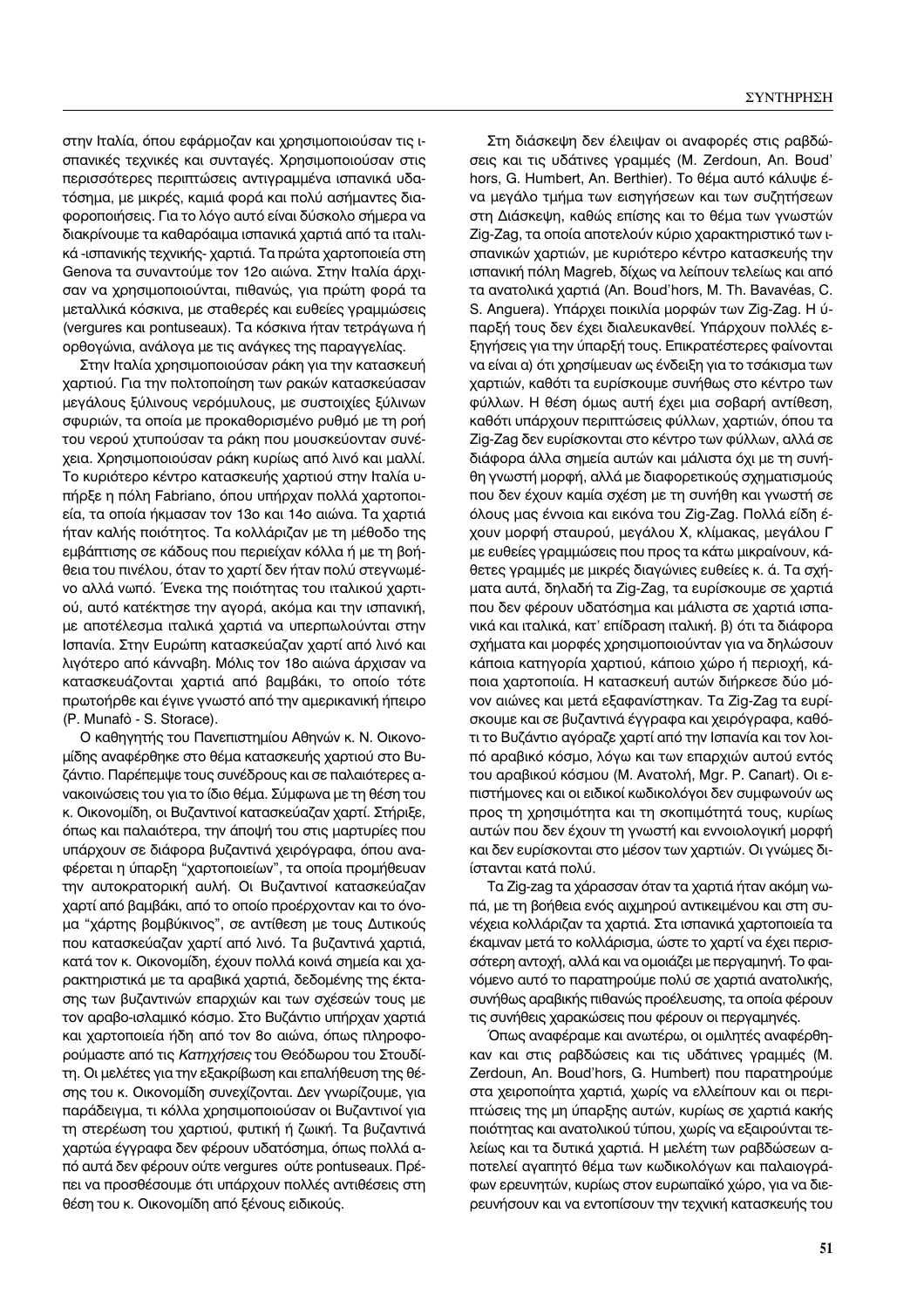χαρτιού, τη χρονολογία, το χώρο προέλευσής του κ.ά. Έχουν καταγραφεί διάφοροι τύποι ραβδώσεων, τους οποίους ευρίσκουμε σε ευρωπαϊκά έγγραφα και αρχεία. Υπάρχουν όμως και περιπτώσεις κατά τις οποίες δεν παρατηρούμε, δεν ευρίσκουμε στα χαρτιά ραβδώσεις. Το φαιvόμενο αυτό ορισμένοι ερευνητές το εξηγούν με το γεγονός ότι, επειδή στην αρχή τα κόσκινα ήταν από άχυρο, από μπαμπού ή άλλες φυτικές ύλες, για δε την κατασκευή - αποτύπωση των ραβδώσεων χρησιμοποιούσαν λεπτές λωρίδες από άχυρο ή άλλους ξηραμένους μίσχους φυτών, ενίοτε συνέβαινε ο περισσός πολτός, που ελάμβανε ο εργάτης από τον κάδο, να σκέπαζε τις φυτικές αυτές λωρίδες, με αποτέλεσμα να μη διακρίνονται εύκολα και δη στο γυμνό μάτι, αλλά με τη βοήθεια ειδικών οργάνων. Η εξήγηση αυτή έχει και τις αντιθέσεις της, καθότι υπάρχουν όντως ευρωπαϊκά χαρτιά, τα οποία δεν έχουν ούτε ραβδώσεις αλλά ούτε και υδάτινες γραμμές. Βεβαίως, όταν χρησιμοποιούνταν κόσκινα από λεπτό ύφασμα δεν υπήρχαν pαβδώσεις ούτε υδάτινες γραμμές. Υπάρχουν, κατ' άλλους ερευνητές, και χαρτιά διπλής όψεως, δηλαδή ελάμβαναν χαρτοπολτό δύο φορές, περιμένοντας να στεγνώσει κάπως η πρώτη στρώση, το πρώτο φύλλο. Πολλές φορές κολλάριζαν και το ενδιάμεσο στρώμα του πολτού. Η ερευνήτρια των ανατολικο-αραβικο-εβραϊκών χαρτιών Μ. Zerdoun υποτηρίζει ότι υπάρχουν και χαρτιά με τριπλό στρώμα πολτού, ειδικά κολλαρισμένα, που δίνουν την εντύπωση περγαμηνής. Στις περιπτώσεις αυτές είναι δυνατόν να μη διακρίνονται καλά οι ραβδώσεις, ακόμη και από μεταλλικά τελάρα-κόσκινα. Παρατηρείται επίσης, ότι οι ραβδώσεις και περισσότερο οι υδάτινες γραμμές δεν είναι ευθείες, είναι άλλες παχύτερες και άλλες λεπτότερες, ακόμη και στην ίδια υδάτινη γραμμή. Τούτο εξηγείται, κατά τους ερευνητές, με το γεγονός ότι οι μίσχοι των διαφόρων φυτών είχαν διαφορετικό πάχος και φάρδος, αλλά και ότι με τη λήψη του υγρού χαρτοπολτού μετακινούνταν, απομακρύνονταν μεταξύ τους. Έτσι έχουμε υδάτινες γραμμές αλλά και ραβδώσεις όχι πάντοτε ευθείες αλλά και ολίγον καμπυλωτές, τεθλασμένες -κυρίως οι υδάτινες γραμμώσεις- και σε διαφορετικά πάχη. Συνήθως για την αποτύπωση των ραβδώσεων και των υδάτινων γραμμών χρησιμοποιούσαν το άχυρο. Τα ανατολικο-αραβικά χαρτιά έχουν τις υδάτινες ραβδώσεις λεπτότερες, σε αντίθεση με τα δυτικά χαρτιά (M. Zerdoun). Σε πολλά χαρτιά αρχείων και κωδίκων ελληνικών, αραβικών, κοπτικών, χαρτιά ανατολικής προέλευσης, υπάρχουν μόνον υδάτινες γραμμές και όχι ραβδώσεις ή το αντίθετο. Υπάρχουν τύποι χαρτιών, χαρακτηριστικοί τύποι, στα οποία υπάρχουν διπλές ή και τριπλές, τετραπλές κλπ ραβδώσεις, σε μεγάλη ή μικρή σχετικά απόσταση, που σε ορισμένα χαρτιά φτάνει και τα 17 εκ. η μεταξύ των ομάδων-ενοτήτων απόσταση. Το φαινόμενο αυτό παρατηρείται κυρίως στα κοπτικά χειρόγραφα<sup>1</sup>.

Η ερευνήτρια An. Berthier αναφερόμενη στις ραβδώσεις είπε ότι παρατηρούμε φαρδιές και μεγάλες ραβδώσεις σε χαρτιά μεγάλων διαστάσεων και σε χαρτιά αρχειακής χρήσης, ενώ σε χαρτιά που προοριζόταν για εκτύπωση έχουμε στενότερες και λεπτότερες ραβδώσεις. Όσον αφορά τις υδάτινες γραμμές σε χαρτιά προοριζόμενα για εκτύπωση και με υδατόσημα, είναι πολύ λεπτές και στενά συνδεδεμένες μεταξύ τους, χωρίς το ελάχιστο κενό. Τα χαρτιά αυτά κατασκευάζονταν με μεταλλικά κόσκινα-τελάρα, στα οποία το συρμάτινο-μεταλλικό υδατόσημο-μήτρα έπρεπε να ήταν πολύ καλά στερεωμένο. Σε ορισμένη κατηγορία ισπανο-αραβικών χαρτιών υπάρχουν pαβδώσεις και υδάτινες γραμμές αποτυπωμένες στο χαρτί με μεταλλικό κόσκινο, για τούτο και οι γραμμώσεις είναι λεπτές και ευθείες, ίσιες. Τα χαρτιά αυτά έχουν ως πρώτη ύλη τα ράκη από λινό και κάνναβη.

τριών P. Munafò και S. Storace, για το χρωματισμό των Όπως ανέφερε η ερευνήτρια Μ. Zerdoun, υπάρχει μια κατηγορία χαρτιών ανατολικής προέλευσης, τα οποία κοκκινίζουν όταν τα διαβάζουμε με λαμπτήρες πυρακτώσεως, ενώ διατηρούν το χρώμα τους όταν τα διαβάζουμε με λαμπτήρες Νέον. Η πλέον ισχυρή θέση είναι ότι στην κατασκευή των χαρτιών, κυρίως στην Άπω Ανατολή, χρησιμοποιούσαν ίνες από συγκεκριμένο φυτό, το Phellodendrum Amurense, το οποίο χρησιμοποιούσαν περισσότερο οι Κινέζοι. Στο φυτό αυτό οφείλεται η αλλαγή χρώματος, που παρατηρείται στην ανάγνωση με λαμπτήρες πυρακτώσεως. Όπως ανέφερε η C. Anguera, για το χρωματισμό των χαρτιών χρησιμοποιούσαν ανόργανες ουσίες, κόκκινο χώμα, αιματίτη, σίδηρο ανακατωμένο με άργιλο και κάλιο. Για να είναι δε γυαλιστερά, τα κολλάριζαν μετά το βάψιμο. Κατά την τοποθέτηση των ερευνηχαρτιών στην Ιταλία χρησιμοποιούσαν διαφόρου χρώματος ράκη, για να έχουν διάφορες αποχρώσεις χαρτιών. Ευρίσκουμε και χαρτιά δίχρωμα, τα οποία συνήθως είναι δύο φύλλα κολλημένα. Το ζαχαρί χρώμα των χαρτιών από ράκη λινού ή κάνναβης οφειλόταν κατά πολύ στο κολλάρισμα, που γινόταν με τη ζελατίνη. Συγκεκριμένα, το Μεσαίωνα στην Ευρώπη - στη Δύση- έπλεναν τα ράκη με στάχτη, για να καθαρίσουν και κάπως να λευκάνουν, κατόπιν τα μούσκευαν και τα πολτοποιούσαν και κατόπιν τα κολλάριζαν με ζελατίνη, ακριβώς για να πάρουν ένα χρώμα ζαχαρί-μπεζ. Οι Ευρωπαίοι προτιμούσαν τη ζελατίνη για κολλάρισμα και στερέωση των χαρτιών. Στο γεγονός αυτό οφείλεται το ότι τα ευρωπαϊκά χαρτιά δεν έχουν μεγάλη διαπερατότητα (porosité) σε αντίθεση με τα αραβικά χαρτιά, τα οποία έχουν μεγαλύτερη διαπερατότητα, καθότι οι Άραβες προτιμούσαν για κόλλα την αμυλόκολλα σιταριού ή ρυζιού, δίχως να αγνοείται και η ζελατίνη. Το λευκό χρώμα των χαρτιών, κατά τον 18ο αιώνα και εφεξής, οφείλεται στη χρήση του χλωρίου.

Μια δεύτερη μεγάλη κατηγορία χαρτιών είναι τα χαρτιά με υδατόσημα (filigrane), τα οποία μας δηλώνουν τον χαρτοποιό, την χαρτοποιία, την περιοχή, τη χρονολογία κατασκευής -με κάποια μικρή παρέκκλιση- ενίοτε τον τυπογράφο, όταν παρατηρούμε τα ίδια υδατόσημα σε ένα συγκεκριμένο τυπογραφείο. Τα καλύτερης ποιότητας χαρτιά με υδατόσημα τα ευρίσκουμε κυρίως στην Ιταλία, στην πόλη Fabriano, όπου μέχρι σήμερα υπάρχουν πολλά χαρτοποιεία, όπως και στο παρελθόν, καθώς επίσης και στις πόλεις  $^{-1}$  Ο συντάκτης του παρόντος παρατήρησε παρόμοια φαινόμενα και σε ελληνικά **Genova και Bologna, όπου ένεκα του γνωστού Πανεπιστη-**

χειρόγραφα με ανατολικό χαρτί στη βιβλιοθήκη της μονής Σινά.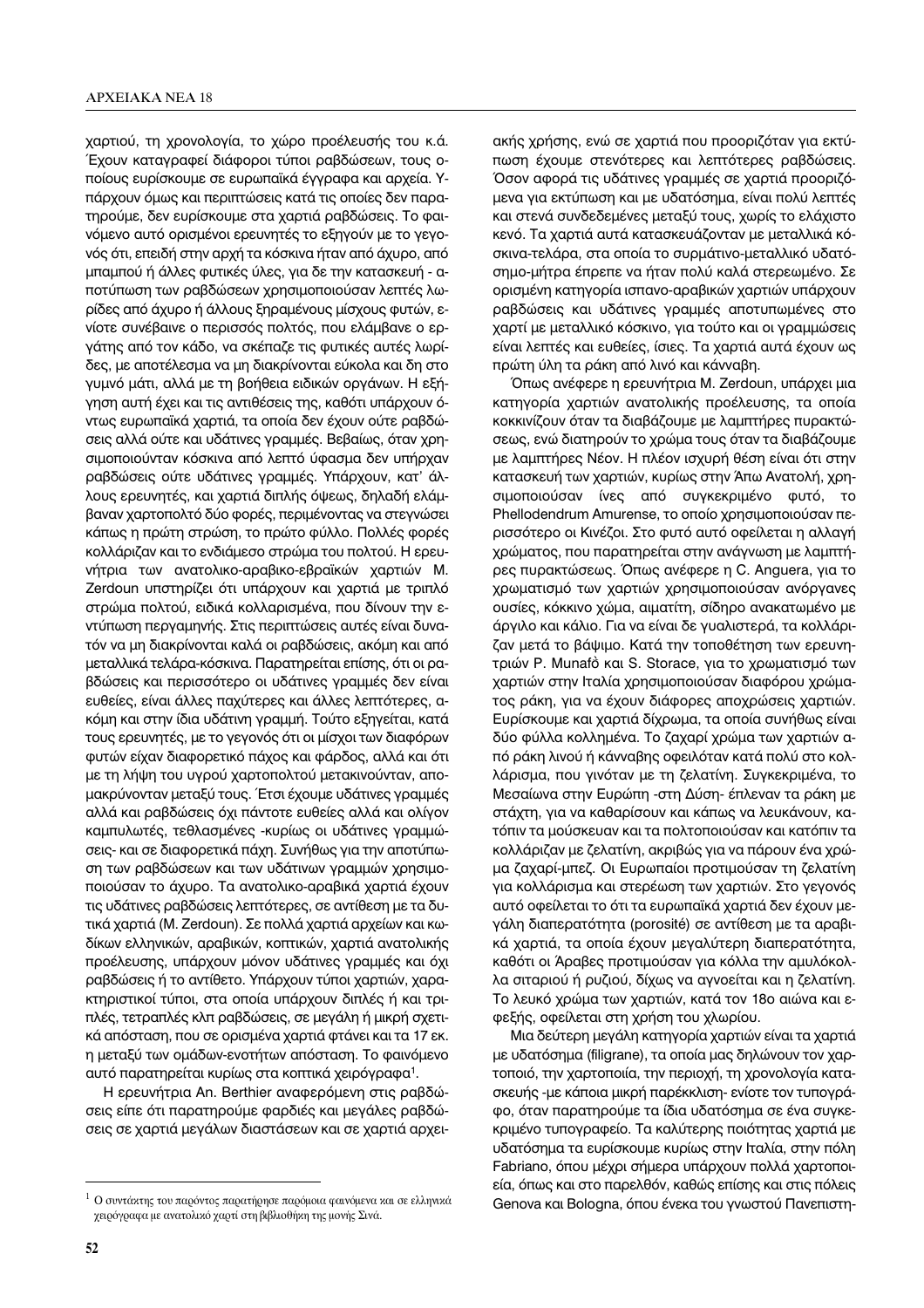μίου υπήρχαν πολλά τυπογραφεία και πολυτελείς εκδόσεις. Μεγάλη παραγωγή χαρτιών με υδατόσημα έχουμε στην Ισπανία κατά τους 15ο και 16ο αιώνες. Δυστυχώς όμως σήμερα δεν σώζονται πολλά. Κατά την αραβοκρατία, σημαντικότερο και πολυχρησιμοποιούμενο, σε διάφορες και ποικίλες μορφές, είναι το υδατόσημο της παλάμης, που σήμαινε και αναπαριστούσε την παλάμη της γυναίκας του Μωάμεθ, Fatima. Τα χαρτιά αυτά τα βρίσκουμε κυρίως στην περιοχή της Gallica. Υπήρχαν επίσης πολλά άλλα σχέδια και παραστάσεις, όπως ζώα, ζωικές συνθέσεις, μισοφέγγαρα, στέμματα, βασιλικά εμβλήματα και θυρεοί, σταυροί, κλειδιά και άλλα ακαθορίστου μορφολογίας και δύσκολης περιγραφής σχέδια και παραστάσεις.

Κατά τον 16ο αιώνα άρχισε να φθίνει η χαρτοποιία στην Ισπανία και να ανθίζει στην Ιταλία, όπου Ιταλοί τεχνίτες, που είχαν μάθει την τέχνη της κατασκευής χαρτιού στην Ισπανία, άνοιξαν πολλά χαρτοποιεία στην Ιταλία. Άρχισαν να εμπορεύονται χαρτί στην Ισπανία. Μαζί με τους Ιταλούς και πολλοί Εβραίοι έμποροι, που ήταν και τραπεζίτες και είχαν πολλά χρήματα, χρηματοδοτούσαν τους Ιταλούς και συνέβαλαν στο εμπόριο του χαρτιού και σε άλλες χώρες της Μεσογείου και της Ευρώπης. Μεγάλος παραγγελιοδόχος των ιταλικών χαρτιών υπήρξε η ισπανική βασιλική Αυλή.

Οι μελετητές των υδατοσήμων, οι γνωστοί Picard και Briquet έχουν δυστυχώς μεγάλα κενά στις μελέτες και έρευνές τους, που έκαναν όσον αφορά τα υδατόσημα των μεσαιωνικών αλλά και των μετέπειτα χρόνων. Μεγάλα κενά υπάρχουν και στο κεφάλαιο των ισπανικών υδατοσήμων, τόσο των καθαρά ισπανικών όσο και των υδατοσήμων των ιταλικών χαρτοποιείων στην Ισπανία. Ο Briquet δεν μελέτησε τα ισπανικά αρχεία, όπου σώζεται μεγάλη ποσότητα ισπανικών χαρτιών (H. Albert). Δεν μελέτησε τα χαρτιά που κατασκεύαζαν οι Ιταλοί στην Ισπανία. Τα αρχεία της πόλης της Sevilla δεν έχουν μελετηθεί. Δεν γνωρίζουμε τίποτε για τα υδατόσημα αλλά και άλλα χαρτολογικά θέματα όσον αφορά τα χαρτιά της πόλης αυτής. Οι Ιταλοί χαρτοποιοί είχαν τα χαρτοποιεία τους στις γνωστές πόλεις Chativa και Barcelona. Χρησιμοποιούσαν πληθώρα ισπανικών υδατοσήμων, διαφόρων μορφών, σχημάτων, παραστάσεων, με ασήμαντες διαφοροποιήσεις, σε βαθμό που δύσκολα μπορεί κανείς να διακρίνει αν τα συγκεκριμένα υδατόσημα είναι καθαρά ισπανικά ή αντιγραφή από τους Ιταλούς χαρτοποιούς. Δεν έχουν επίσης μελετηθεί τα χαρτιά της εποχής της αραβοκρατίας στην πόλη της Granada, όπου υπήρχαν πολλά χαρτοποιεία μέχρι το 1492 και φυσικά ούτε τα υδατόσημα των χαρτιών αυτών (Carmen, M. Del). Μετά τον πόλεμο της ανεξαρτησίας, το 1492 και εφεξής, έπαυσαν να κατασκευάζουν χαρτί οι Ισπανοί, διότι επιδόθηκαν σε εκστρατείες αποικιοκρατικές στην Αφρική, Αμερική και σε άλλα μέρη και χώρες. Αγόραζαν χαρτιά από την πόλη Lyon της Γαλλίας.

Κατά τον J. Gelas στα βόρεια της Γαλλίας και νότια του σημερινού Βελγίου (ιδρύθηκε το 1830), υπήρχαν χαρτοποιεία τα οποία δεν είχαν υδατόσημα. Το πρώτο γνωστό βελγικό χαρτοποιείο με υδατόσημο τοποθετείται στο 1551, οπότε και τυπώθηκε το πρώτο μέχρι σήμερα σωζόμενο βελγικό βιβλίο με υδατόσημο.

Η ερευνήτρια An. Berthier ομίλησε για τα χαρτιά για ε-

κτύπωση και για χαρτιά γραφής (αρχείων). Αναφερόμενη στις σχέσεις μεταξύ τυπογράφων και χαρτοποιών, είπε, ότι οι τυπογράφοι προτιμούσαν τα χαρτιά με λίγη κόλλα. Για τα χαρτιά που επρόκειτο να χρησιμοποιηθούν για αρχειακή χρήση, προτιμούσαν χαρτιά πιο χονδρά και με περισσότερη κόλλα, μάλιστα δε προτιμούσαν για κόλλα τη ζελατίνη.

Ο ερευνητής R.Hills αναφέρθηκε στη σημασία των ραβδώσεων και των υδατίνων γραμμών για τη μελέτη των υδατοσήμων. Ο D. Tchypkin ομίλησε για μια νέα μέθοδο οπτικο-ηλεκτρονική για τη μελέτη και απεικόνιση των υδατοσήμων του μεσαιωνικού χαρτιού. Οι R. Allisson και J. Hurt αναφέρθηκαν σε ένα πρακτικό, ολοκληρωμένο, ανεξάρτητο σύστημα, σε παγκόσμιο διαδίκτυο, για τη μελέτη και απεικόνιση των υδατοσήμων, για το σχηματισμό μιας μορφής τραπέζης δεδομένων (database).

# Βασίλειος Ι. Πελτίκογλου



Διαδικασία για την κατασκευή του χαρτιού: μέσα από τον κάδο όπου θερμαίνεται, ο χαρτοπολτός από λινά ράκη τοποθετείται πάνω σε συρμάτινο πλέγμα για να στερεοποιηθεί (Απεικόνιση του 16ου αιώνα από την έκδοση της Ε.Τ.Ε. "Το Ελληνικό Βιβλίο 1476-1830", Αθήνα 1986).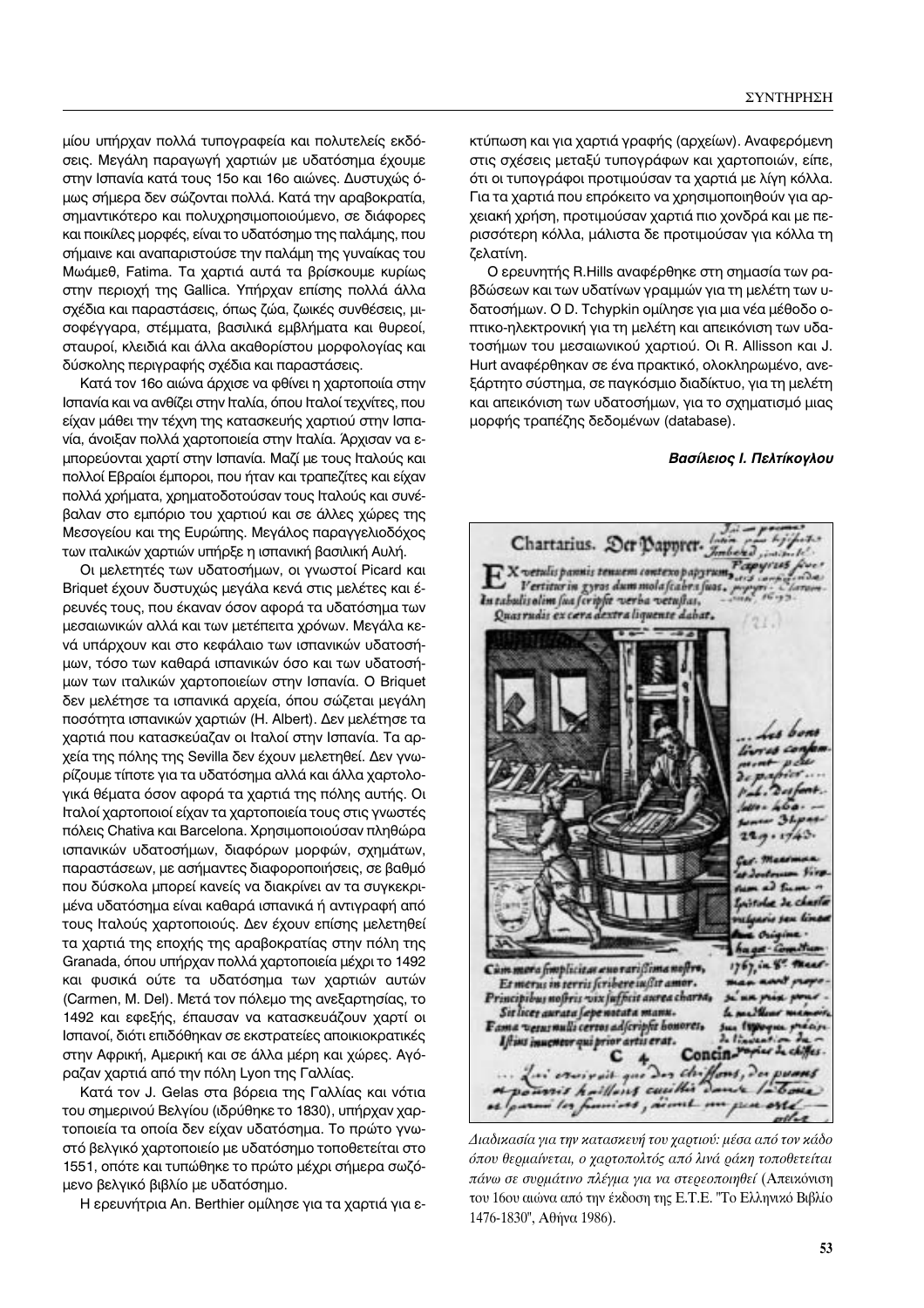# **MNHMEZ**

#### ΑΠΩΛΕΙΕΣ...

Πρώτη μέρα του Απρίλη. Πώς να πιστέψεις την είδηση του θανάτου του Δημήτρη Αγραφιώτη; Μέχρι να επιβεβαιωθεί, ελπίζεις να είναι ένα κακόγουστο πρωταπριλιάτικο ψέμα.

Το απόγευμα της Πέμπτης, δεν υπήρξε σχολείο, φροντιστήριο, πολιτιστικός σύλλογος που να λειτούργησε στην Αγιά. Κι όταν, μέσα στην κατάμεστη εκκλησία, ήρθε η σειρά σου για τον ύστατο αποχαιρετισμό, τα λόγια ήταν φτωχά και βγαίναν δύσκολα, κάτω από τη θλίψη που ζύγιζε βαριά πάνω σε συγγενείς και φίλους...

Το Διοικητικό Συμβούλιο του Σωματείου Εργαζομένων στα Γενικά Αρχεία του Κράτους, σε έκτακτη συνεδρίαση του την 1.4.1999, αποφάσισε:

Να εκφράσει τα θερμά του συλλυπητήρια στην οικογένεια του εκλιπόντος.

Να καταθέσει, αντί στεφάνου, το ποσό των πενήντα χιλιάδων δραχμών στον Πολιτιστικό Οργανισμό του Δήμου Αγιάς, πρόεδρος και ψυχή του οποίου ήταν ο Δημήτρης Αγραφιώτης μέχρι τη μέρα του θανάτου του.

Να παραστεί ο πρόεδρος ως εκπρόσωπος του Σωματείου στην κηδεία του συναδέλφου.

Να δημοσιευθεί το παρόν στα Αρχειακά Νέα.

### το Δ.Σ. του Σωματείου Εργαζομένων στα Γ.Α.Κ.

# **ΔΠΟΥΔΙΡΕΤΙΣΜΟΣ** ΣΤΟΝ ΔΗΜΗΤΡΗ ΑΓΡΑΦΙΩΤΗ  $(1948 - 1999)$

Με βαθειά συγκίνηση αποχωριστήκαμε την 1η Απριλίου έναν εκλεκτό Συνάδελφο και συγχρόνως μία από τις σημαντικότερες πνευματικές μορφές της σύγχρονης Θεσσαλίας, τον Δημήτρη Αγραφιώτη, Προϊστάμενο του Τοπικού Αρχείου Αγιάς, μιας υπηρεσίας που ιδρύθηκε χάρη στις δικές του συνεχείς προσπάθειες.

Ο ξαφνικός του θάνατος σε ηλικία 51 ετών από ανακοπή καρδιάς αφήνει ένα μεγάλο και δυσαναπλήρωτο κενό σε όλους μας. Γόνος πολύτεκνης οικογένειας από την Αργιθέα αφιέρωσε τη ζωή του στην έρευνα και μελέτη της θεσσαλικής ιστορίας και κυρίως της επαρχίας Αγιάς. Η Αγιά υπήρξε η δεύτερη πατρίδα του. Από τότε που διορίστηκε στο Γυμνάσιο Αγιάς, ασχολήθηκε συστηματικά με την ιστορία της. Δική του πρωτοβουλία ήταν η ίδρυση το 1977 Τοπικού Ιστορικού Αρχείου Αγιάς και η έγκαιρη ευαισθητοποίηση και κινητοποίηση των ντόπιων για τη διάσωση των τεκμηρίων της ιστορίας τους. Στην κυριολεξία μύησε τους συμπολίτες του στο θέμα αυτό δίνοντας αυτός πρώτος το παράδειγμα. Πολλοί θυμούνται και

το αφηγούνται με πολλή αγάπη, όταν κάποτε για να κατέβει σε ένα υπόγειο για να πάρει κάποιο από τα τόσα αρχεία που επισήμανε, χρειάσθηκε να κάνει αντιτετανικό ορό... Δεν δίσταζε να ψάχνει και στα σκουπίδια ακόμη, όπου πόσες φορές έχουμε βρει θησαυρούς και τους έχουμε διασώσει από τη χωματερή. Κάπως έτσι δεν ξεκίνησε και ο Γιάννης Βλαχογιάννης, ο ιδρυτής των Γενικών Αρχείων του Κράτους; Στο Τοπικό Αρχείο εργάσθηκε μέχρι το 1991 αμισθί (έκτοτε αποσπάσθηκε) αφιερώνοντας όλο το χρόνο του μετά τις υποχρεώσεις του στο σχολείο. Συγχρόνως υπήρξε θερμός κήρυκας της δημιουργίας Ιστορικών Αρχείων σε όλη τη Θεσσαλία.

Παράλληλα με τη συγκέντρωση των αρχειακών πηγών είχε πρωτοστατήσει στη συγκέντρωση αρχαιολογικών ευρημάτων και είχε συνεχή συνεργασία με τις Αρχαιολογικές Υπηρεσίες. Και φυσικά, δεν παρέλειπε να διαφωτίζει το κοινό και τους ιθύνοντες με διαλέξεις και σεμινάρια.

Η έμπρακτη αυτή αγάπη για τον τόπο του είχε εκτιμηθεί από την τοπική κοινωνία και το 1985 το Υπουργείο Παιδείας, μετά από απόφαση του τότε Κοινοτικού Συμβουλίου Αγιάς, τον τίμησε με Εύφημη Μνεία. Η κοινωνία της Αγιάς στο πρόσωπό του βρήκε τον ιστορικό της, τον άνθρωπο που επισήμανε και συγκέντρωσε πλήθος στοιχείων για την ιστορία της, τα οποία αξιοποίησε σε πάρα πολλές μελέτες του, όπως διαπιστώνεται και από την εργογραφία του που δημοσιεύεται στη συνέχεια. Στην ανάδειξη του τόπου αυτού συνέβαλε επίσης και με μία σειρά συντονισμένων ενεργειών, όπως η ίδρυση το 1976 του Μορφωτικού και Πολιτιστικού Συλλόγου "Ο Μιλτιάδης Δάλλας". Ο Δάλλας ήταν ο πρώτος μετά την απελευθέρωση του 1881 δήμαρχος της Αγιάς, για τον οποίο ο Αγραφιώτης ασχολείτο συστηματικά τον τελευταίο καιρό συγκεντρώνοντας σχετικό αρχειακό υλικό. Στον τομέα αυτό ανήκει επίσης η ίδρυση το 1980 από κοινού με τον Κώστα Σπανό του περιοδικού Θεσσαλικό Ημερολόγιο (από το 1982 αποχώρησε από την έκδοση για οικονομικούς λόγους), όπου αρθρογραφούσε τακτικότατα. Διηύθυνε το περιοδικό Αγιώτικα Νέα και εργάστηκε συστηματικά για την αναβάθμιση της πολιτιστικής ζωής της περιοχής του. Επιμελήθηκε πολλές εκδόσεις με θέματα τοπικής ιστορίας. Επίσης μέχρι την παραμονή του θανάτου του συνεργαζόταν με τον Αντώνη Αντωνίου για τη συγγραφή βιβλίου σχετικού με την έρευνα και τη σπουδή της τοπικής ιστορίας. Χάρη στην τεκμηριωμένη και διεισδυτική αρθρογραφία του σε πολλά επιστημονικά περιοδικά, σε συνέδρια και σε άλλες εκδηλώσεις, αποτέλεσε ένα σημαντικό ερευνητή της τοπικής ιστορίας με πρωτοπόρες συλλήψεις, έναν ακάματο και αφιλοκερδή πνευματικό εργάτη που δεν λογάριαζε έξοδα και προσωπική κούραση, προκειμένου να επιτύχει είτε τη διάσωση ιστορικού υλικού της Θεσσαλίας είτε τη στήριξη εκδηλώσεων για την προβολή και διάδοση της ιστορικής γνώσης.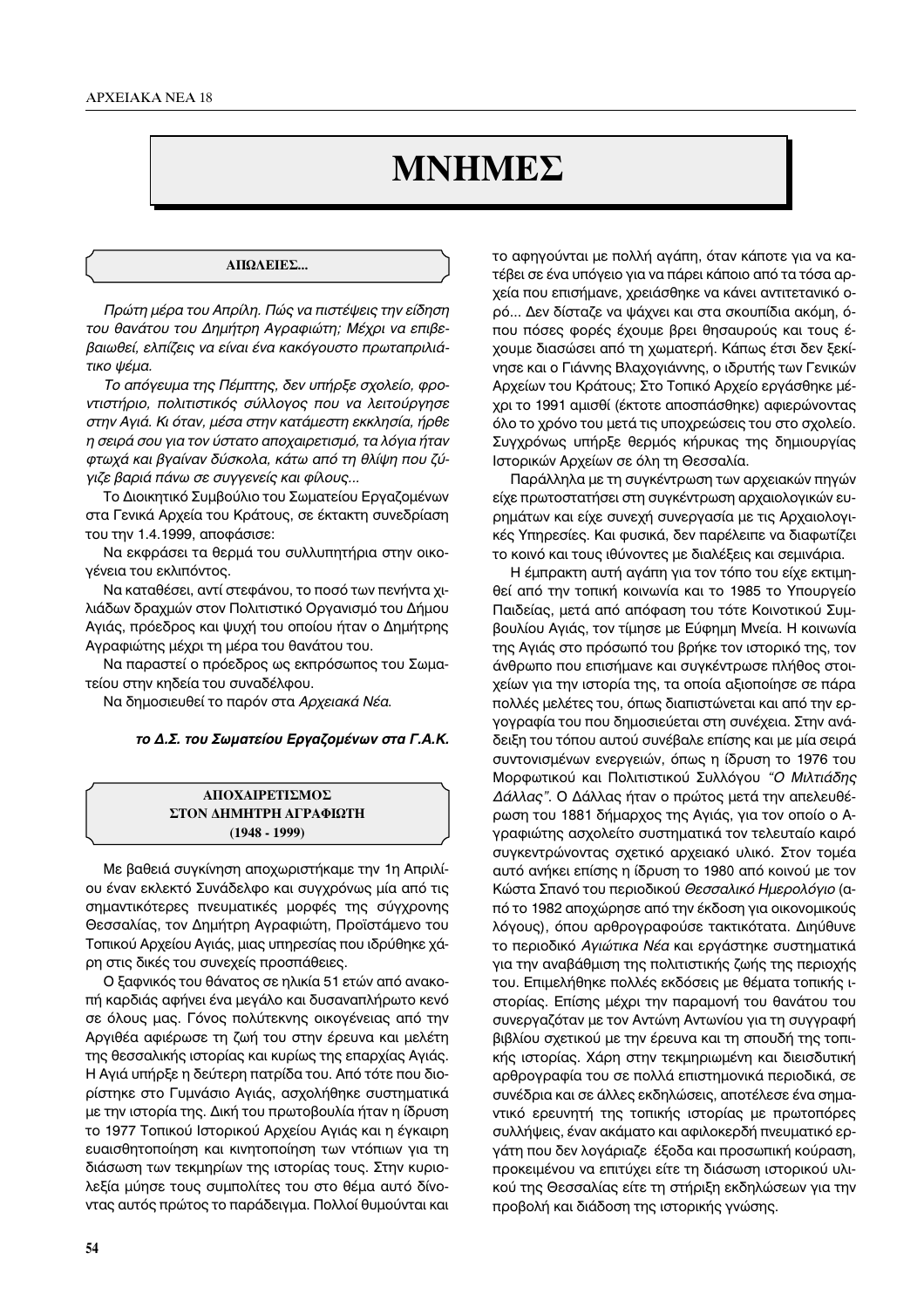Στην κατεύθυνση αυτή εντάσσεται και η διδακτορική του διατριβή με θέμα "Η Αγιά από το 1800 μέχρι το 1881. Οικονομικές και κοινωνικές πραγματικότητες", η οποία απ' όσο ξέρουμε ήταν στο τελικό της στάδιο και θα ήταν πολύ σημαντικό να εκδοθεί κάποια στιγμή. Δυστυχώς δεν πρόλαβε να τη δει τυπωμένη και να αισθανθεί τη χαρά της ολοκλήρωσης των πνευματικών κόπων του. Όπως επίσης είχε πάντα την πίκρα της μη ολοκλήρωσης της μετάταξής του στην υπηρεσία των Γενικών Αρχείων του Κράτους, κάτι που το ήθελε πάρα πολύ και πολλές φορές μας είχε εκμυστηρευθεί αυτή την πίκρα του.

Ιδιαίτερα εμείς που τον ζήσαμε από κοντά και μας τίμησε με τη φιλία του, νιώθουμε πολύ έντονη την απουσία του, γιατί πάνω απ' όλα ο Δημήτρης ήταν ένας πραγματικός Φίλος. Ένας φίλος, ο οποίος είχε πάντα χρόνο και διάθεση να συμμεριστεί τους προβληματισμούς και τις ανησυχίες μας, να συζητήσει για οποιοδήποτε θέμα μας απασχολούσε, υπηρεσιακό και μη. Με το αστείρευτο χιούμορ του, με τις απλόχερες κινήσεις του, τη ζεστή φωνή που γέμιζε το δωμάτιο, με τη χαρακτηριστική αγραφιώτικη και φιλόξενη συμπεριφορά του, την ειλικρίνειά του, το καθαρό βλέμμα του, την αμεσότητα και πληθωρικότητα του χαρακτήρα του, κέρδιζε αμέσως το συνομιλητή του μεταδίδοντας ένα αίσθημα ασφάλειας και εμπιστοσύνης. Ήταν από τους παλαιότερους και δυναμικότερους συναδέλφους και ξεχώριζε για το υψηλό του ήθος, τη συναδελφικότητά του, την αίσθηση ευθύνης, τη φιλοπονία του, τη διαλλακτικότητα και τη δυνατότητα να βρίσκει λύσεις σε δύσκολα προβλήματα, χαρίσματα για τα οποία απολάμβανε την εκτίμηση όλων των συναδέλφων και προϊσταμένων του.

Αγαπητέ μας Δημήτρη, αποχαιρετώντας σε εκείνο το βροχερό πρωταπριλιάτικο απόγευμα, πόσο πολύ θέλαμε να νομίζουμε ότι συμμετείχαμε σε μια πρωταπριλιάτικη φάρσα. Γρήγορα όμως επανερχόμασταν στην οδυνηρή πραγματικότητα, που ακόμα και τώρα που γράφουμε αυτές τις γραμμές, δεν μπορούμε να τη δεχτούμε.

Η ελπίδα και η ευχή μας είναι ότι το φωτεινό σου παράδειγμα θα ακολουθήσει η νέα γενιά και το έργο σου θα συνεχισθεί. Άλλωστε δεν μένει ο άνθρωπος, μένει το έργο του. Το πολύ σημαντικό πνευματικό έργο που αφήνεις και η καλή σου φήμη θα είναι η καλύτερη παρηγοριά και κληρονομιά για την οικογένειά σου, την αγαπημένη σου σύντροφο Λίτσα που πάντα σου συμπαραστεκόταν με ισχυρές "γειώσεις" και τα δυο σου παιδιά τον Κωστή και τον Νικόλα.

Στη συνέχεια κρίναμε σκόπιμο να παραθέσουμε το βιογραφικό και εργογραφικό του σημείωμα, όπως ακριβώς το συνέταξε ο ίδιος και το υπέβαλε φέτος στον κ. Γιάννη Παπαϊωάννου, Σχολικό Σύμβουλο Φιλολόγων Ν. Λάρισας, προκειμένου να συμμετάσχει σε πρόγραμμα του ΠΕΚ Λάρισας για τη διδασκαλία της Ιστορίας υπό την επιστημονική ευθύνη του τελευταίου.

> Αντώνης Αντωνίου Σταύρος Γουλούλης Αννίτα Πρασσά

# ΔΗΜΗΤΡΗΣ ΚΩΝ. ΑΓΡΑΦΙΩΤΗΣ  $(1948-1999)$ Βιογραφικό Σημείωμα και Εργογραφία

Γεννήθηκε το 1948. Σπούδασε με υποτροφία στη Φιλοσοφική Σχολή του Αριστοτέλειου Πανεπιστημίου Θεσσαλονίκης, από την οποία έλαβε το πτυχίο του Τμήματος Μέσων και Νέων Ελληνικών Σπουδών το μήνα Φεβρουάριο του 1972.

Από το έτος 1974 μέχρι το 1991 εργάστηκε στη Μέση Εκπαίδευση ως φιλόλογος. Στην ιεραρχία υπηρέτησε στις θέσεις του Υποδιευθυντή Λυκείου, Διευθυντή Λυκείου και Διευθυντή Τεχνικού Επαγγελματικού Λυκείου. Κατά το σχολικό έτος 1982-1983 φοίτησε στη Σχολή Επιμορφώσεως Λειτουργών Μέσης Εκπαιδεύσεως (ΣΕΛΜΕ). από την οποία αποφοίτησε με άριστα. Από το έτος 1978 με απόφαση των Υπουργών Εθνικής Παιδείας και Θρησκευμάτων και Πολιτισμού και Επιστημών διορίσθηκε ως άμισθος Διευθυντής του Μονίμου Τοπικού Ιστορικού Αρχείου Αγιάς (ΜΤΙΑΑ), του οποίου υπήρξε ο βασικός συντελεστής στην ίδρυση και στον εμπλουτισμό του με αρχειακό υλικό και του οποίου διετέλεσε υπεύθυνος από τις 24.5.1977 μέχρι 18.12.1978. Από τις 18.12.1978 μέχρι 5.12.1991 υπήρξε άμισθος Διευθυντής του ΜΤΙΑΑ.

Από τις 5.12.1991 αποσπάσθηκε στο διάδοχο του ΜΤΙΑΑ, Γ.Α.Κ. - Τοπικό Αρχείο Ανιάς.

#### Άλλες δραστηριότητες

Κατά το 1976 υπήρξε ιδρυτικό μέλος του Μορφωτικού και Πολιτιστικού Συλλόγου των Αγιωτών "Ο Μιλτιάδης Δάλλας".

Συνεργάστηκε με τις αρμόδιες Αρχαιολογικές Υπηρεσίες για τη μεταφορά σε στεγασμένο χώρο της Αρχαιολογικής Συλλογής του τέως Ημιγυμνασίου Αγιάς και τον εμπλουτισμό της με συλλογή νομισμάτων, οστράκων και αρχιτεκτονικών μελών από την περιοχή της Αγιάς.

Είναι μέλος της Εταιρείας Θεσσαλικών Ερευνών του Βόλου, της Εταιρείας Ιστορικών Ερευνών της Λάρισας, μέλος - συνεργάτης του Ομίλου Φίλων της Θεσσαλικής Ιστορίας, του Συλλόγου των Φίλων των Αρχαιοτήτων Ν. Λαρίσης, της Ομάδας των Αρχαιοφίλων Αγιάς, του Συνδέσμου Φιλολόγων Ν. Λάρισας και της Πανελλήνιας Ένωσης Φιλολόγων.

Διατέλεσε μέλος του Δ.Σ. της Μουσικής Σχολής της Κοινότητας της Αγιάς και εξακολουθεί να είναι μέλος της Επιτροπής της Κοινοτικής (σήμερα Δημοτικής) Βιβλιοθήκης από το 1980 μέχρι σήμερα. Από το έτος 1995 ορίστηκε με απόφαση του Κοινοτικού Συμβουλίου της Κοινότητας Αγιάς Πρόεδρος του Πολιτιστικού Οργανισμού του (σήμερα) Δήμου Αγιάς.

Διατέλεσε επίσης επί σειρά ετών αναπληρωματικό και τακτικό μέλος της Εφορείας της Δημόσιας Κεντρικής Βιβλιοθήκης Λαρίσης, αναπληρωτής Διευθυντής του Κέντρου Λαϊκής Επιμορφώσεως Αγιάς (της ΝΕΛΕ Λαρίσης), επιμορφωτής για τη διδασκαλία μαθημάτων για τη Νεοελληνική Γλώσσα στη Διοίκηση καθώς και τα μαθήματα Τοπικής Ιστορίας, μέλος της Νομαρχιακής Επιτροπής για τη συγκέντρωση και μελέτη των στοιχείων της Παράδοσης στο Νομό Λαρίσης κ.ά.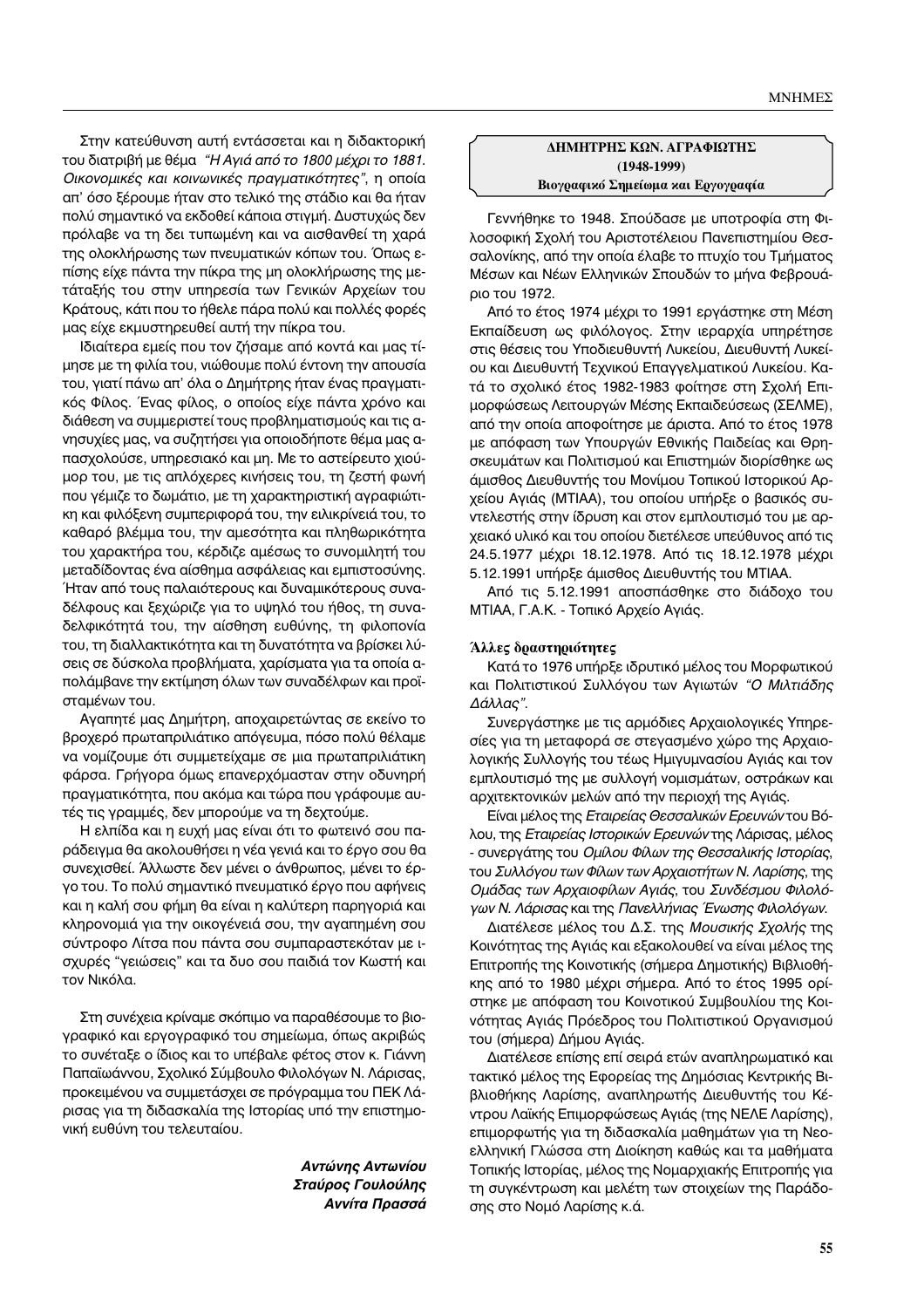Aπό το Δεκέμβριο του 1995 μέχρι το Δεκέμβριο του 1997 υπήρξε Διευθυντής του τοπικού περιοδικού Αγιώτι*κα Νέα, που εκδίδει ο Μορφωτικός Πολιτιστικός Σύλλο*γος Αγιωτών "Ο Μιλτιάδης Δάλλας".

Ιδιαίτερα ασχολήθηκε με την Τοπική Ιστορία.

Aπό το 1993 μέχρι το 1998 δίδαξε την ενότητα *Η Τοπική Ιστορία* στο Περιφερειακό Εκπαιδευτικό Κέντρο της Λάρισας - Π.Ε.Κ., στα τμήματα των Φιλολόγων από τα θεσσαλικά διαμερίσματα Μαγνησίας, Λαρίσης, Καρδίτσας, Μουζακίου και Τρικάλων.

Το συγγραφικό του έργο από το 1976 μέχρι σήμερα περιλαμβάνει μελέτες και άρθρα σε έγκυρα επιστημονικά περιοδικά και αναφέρεται σε θέματα της Βυζαντινής και της Νεοελληνικής Ιστορίας καθώς και στην Τοπική Ιστορία.

Έλαβε μέρος με εισηγήσεις σε Συνέδρια στη Lyon (21 Απριλίου 1990), στη Λάρισα για τη θεσσαλική ιστορία (1989), στο Α' Συνέδριο Λαρισαϊκών Σπουδών για το αγροτικό ζήτημα (Απρίλιος 1991), στην Ιστορική Ημερίδα της Καρδίτσας (23.10.1991), στο Α' Συνέδριο Ιστορικών Σπουδών Νίκαιας Λαρίσης (11.4.1992), στο Α' Ιστορικό -Αρχαιολογικό Συνέδριο για την επαρχία της Αγιάς (1993), σε Ημερίδα για την Τοπική Ιστορία στην Καρδίτσα και το Βόλο και στο Πολιτικό και Ιστορικό Συνέδριο για τον Νικόλαο Πλαστήρα στην Καρδίτσα και σε Ιστορικά Συνέδρια στα Αμπελάκια (14.8.1994), στην Ελασσόνα (27.8.1994), στο Συνέδριο για τους Θεσσαλούς Φιλοσόφους (Απρίλιος 1995), στο Γ' Συνέδριο Λαρισαϊκών Σπουδών (Απρίλιος 1995), στο Α' Συνέδριο για την Ιστορία της Καρδίτσας (Μάιος 1996), στο Β' Συνέδριο της Λαϊκής Βιβλιοθήκης της Καρδίτσας (11-12.5.1996), στο Γ' Συνέδριο Λαρισαϊκών Σπουδών (1997), στο Α' Επιστημονικό Συνέδριο για την πόλη των Φαρσάλων (21.5.1998) κ.ά.

Το έτος 1985 τιμήθηκε με την ΕΥΦΗΜΗ ΜΝΕΙΑ από το ΥΠΕΠΘ με πρόταση του Κ.Σ. της Κοινότητας Αγιάς για τη δραστηριότητά του στον τόπο που υπηρετεί αδιάκοπα από το έτος 1974. Τιμήθηκε επίσης με Τιμητικό Δίπλωμα από τον Ε.Ε.Σ. για τη δραστηριότητά του και από τη Noμαρχία Λαρίσης για τη διοργάνωση επιτυχών εκδηλώσεων κατά το 1999 (έτος της Παράδοσης) και τη συμμετοχή του στην Επιτροπή επισημάνσεως και συγκεντρώσεως πολιτιστικών στοιχείων για το νομό Λαρίσης.

Εκπονούσε διδακτορική διατριβή στο Τμήμα Ιστορίας του Ιονίου Πανεπιστημίου με θέμα Η Αγιά από το 1800 μέχρι το 1881. Οικονομικές και κοινωνικές πραγματικότητες με τον καθηγητή Πέτρο Πιζάνια.

Οικογενειακή κατάσταση: Έγγαμος από το 1974 (σύζ. Ευαγγελία Ν. Ζουμουρλή) και πατέρας δύο αγοριών (Κωνσταντίνος, γεν. 1976 και Νικόλαος, γεν. 1980).

# **ΕΡΓΟΓΡΑΦΙΑ**

- **Γ.** Δημοσιεύματα στο π. Θεσσαλικό Ημερολόγιο
- 1. "Σελίδες από την επανάσταση του 1866-1867 στην Αρ*γιθέα της Καρδίτσας", τ.Α' (1980), σ.8-32.*
- 2. "Παναγιώτης Ζαχαρόπουλος, ο Αγιώτης αγωνιστής *του '21", τ.Α'* (1980), σ.63-66.
- 3. "Οι Αργιθεάτες αγωνιστές Γεώργιος και Δημ. Αλεξανδρής και η συμβολή τους στην Επανάσταση του 1877-78", τ.Β' (1981), σ.116-122.
- *4. "Ποικίλα ιστορικά από την Επαρχία της Αγιάς", τ.Β'*  $(1981), \sigma.146-156.$
- 5. "Ανέκδοτα έγγραφα από το Μεταξοχώρι της Αγιάς. Οι *º·'Ú Î·È Ë ÂÎÎÏËÛÈ·ÛÙÈ΋ ÂÚÈÔ˘Û›·",* Ù.°' (1982),  $\sigma$ .56-64.
- *6. "Ένα ανέκδοτο κατάστιχο (1864-1882) από το Μεταξοχώρι της Αγιάς", τ.Δ' (1983), σ.161-176.*
- 7. "Δάσκαλοι και Σχολεία στην Επαρχία της Αγιάς, 1700-1881", t.E' (1984), *o*.65-72.
- 8. "Η δολοφονία του πρώτου εκλεγμένου δημάρχου της *Αγιάς Ι. Μ. Δάλλα στις 4.9.1883", τ.Σ*Τ' (1984), σ.161-176.
- 9. "Έκθεση για τις οικονομικές υπηρεσίες της Θεσσα*λίας στις 26.7.1917 από τον Δ. Ηρακλείδη", τ.Ζ' (1984),*  $\sigma$ .113-125.
- 10. "Ο Αετόλοφος και το Βαθύρεμα της Αγιάς", τ.Ι'  $(1986), \sigma.17 -57.$
- 11. "Το χειρόγραφο του Θ. Χατζημιχάλη. Το συμπόσιον του Σατράπου (Εισαγωγή, Σχόλια, Επιμέλεια: Δ. Κ. Α*γραφιώτης)", τ.Ι'* (1986), σ.58-74.
- 12. "Ο Νικόλαος Στεφανίδης από την Αθανάτη της Αγιάς, *1817-1901", τ. ΙΑ'* (1987), σ. 145-156.
- 13. "Σύντομη Επισκόπηση της Ιστορίας της Μονής Παναγία Κατουσιώτισσα στη Μεταμόρφωση του Ανθηρού της Καρδίτσας", τ.12 (1987), σ.193-208.
- 14. Hild F., Koder J., Σπανός Κ., Αγραφιώτης Δ., "Η Bυζαντινή Θεσσαλία: Οικισμοί, Τοπωνύμια, Μοναστή*ρια, Ναοί", τ.12 (1987), σ.11-112.*
- 15. "Η Μονή του Αγ. Παντελεήμονος της Αγιάς", τ.15  $(1989)$ ,  $\sigma$ .65-80.
- 16. "Η Πρεβέντα", τ.15 (1989), σ.32.
- 17. "Το περιεχόμενο της πρόθεσης του Αγ. Αθανασίου α*πό το Βαθύρεμα της Αγιάς", τ.17 (1990), σ.81-91.*
- 18. "Προσθήκες συμπληρώσεις για τη Μονή Αγ. Παντε*λεήμονος της Αγιάς", τ.17 (1990), σ.92-94.*
- 19. "Σχόλια σ' ένα χωρίο της Άννας Κομνηνής (Ε,5,3)",  $\tau$ .19 (1991),  $\sigma$ .65-80.
- 20. "Η Επαρχία της Αγιάς κατά το 1897-1898. Οι επιπτώ*σεις από την ετήσια τουρκική κατοχή*", τ.31 (1997)
- 21. "Συμπληρώσεις και σχόλια σε ημιτελή επιγραφή του *Αγ. Νικολάου στο Βαθύρεμα της Αγιάς", τ.32 (1997).*

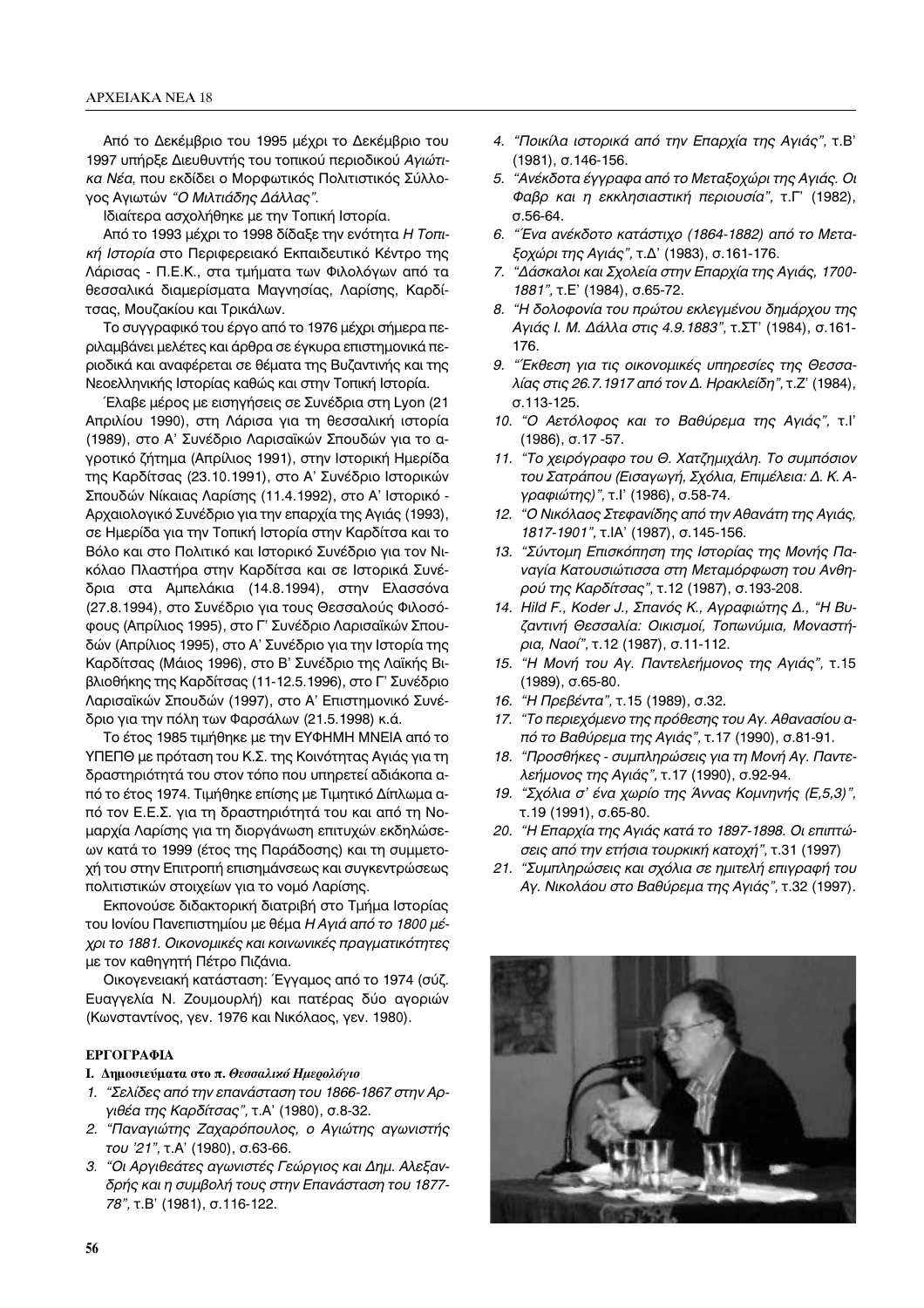# II. Δημοσιεύματα σε άλλα περιοδικά

- 1. "Η χιλιόχρονη Δημοκρατία των Αγράφων, όπως παρουσιάζεται στο βιβλίο του Κώστα Στούμπου Τα Άγραφα", π. Θεσσαλική Εστία (Λάρισα), τχ.21 (1976).
- 2. "Ανέκδοτα έγγραφα από την Επαρχία Αγιάς, 1839-1877", π. Θεσσαλική Εστία, τ.21 (1977).
- 3. "Ο Χιονιαδίτης αγιογράφος Μιχαήλ Ζήκας κι η συντροφιά του στο Μεταξοχώρι Αγιάς", π. Ηπειρωτική Εστία (Ιωάννινα) 1977.
- 4. Δ. Κόκκινος, Δ. Στερόπουλος, Γ. Σακελλίων, Δ.Κ. Αγραφιώτης, Λ. Τατσιόπουλος, "Ελληνική Παράδοση", π. Ηπειρωτική Εστία, 1979, σ.35-47.
- 5. "Ένας αρτινός καλόγερος "θυμησογράφος" δάσκαλος στο Μεταξοχώρι της Λάρισας στα 1735-1741", ανάτυπο από το π. Ηπειρωτική Εστία 1981.
- 6. "Ο Απόστολος Φιλίππου και το ζήτημα της προδοσίας των όπλων, 6.8.1877, στην Επαρχία της Αγιάς", π. Θεσσαλικά Χρονικά, τ.ΙΔ' (1981-82), σ.35-51.
- 7. "Ένα ανέκδοτο ποίημα του Θεοδώρου Χατζημιχάλη (1873-1931) για τον Ευθύμιο Βλαχάβα", π. Τρικαλινά (Τρίκαλα), τ.3 (1981).
- 8. "Μια επιστολή γυναικών της Αγιάς στον Αθανάσιο Ψαλίδα (1809)", π. Ηπειρωτική Εστία, τχ. 411-412 (Σεπ. 1986), о.305-312.
- 9. "Σχολές και Σχολεία της Θράκης κατά τη διάρκεια της Τουρκοκρατίας", π. Θρακικά (Αθήνα), Σειρά Β', τ.Ε'  $(1987), \sigma.300-311.$
- 10. "Η τύχη των συντροφιών της Αγιάς και των Αμπελακίων μετά το 1820", Πρακτικά Συνεδρίου για τη Θεσσαλική Ιστορία, Λάρισα 1990, π. Αιμονία (Λάρισα) τ.1/τχ.1 (1991), σ.34-48.
- 11. "Η επαρχία της Αγιάς κατά τη Βυζαντινή Περίοδο", Πρακτικά Διεθνούς Συνεδρίου: "Θεσσαλία, Δεκαπέντε χρόνια αρχαιολογικής έρευνας, 1975-1990, Αποτελέσματα και προοπτικές", Λυών, 17-22 Απριλίου 1990 (Αθήνα) τ.Β' (1994), σ.423-430.
- 12. "Τσιφλίκια και τσιφλικοχώρια στην Επαρχία της Αγιάς (κατά την Τουρκοκρατία μέχρι τα τέλη του 19ου αι.), Πρακτικά του Συνεδρίου για το Αγροτικό Ζήτημα της Θεσσαλίας που διοργάνωσε ο Σύνδεσμος Φιλολόγων Ν. Λαρίσης, σ.39-49.
- 13. "Η καταστροφή του Βαθυρέματος της Αγιάς 1688 μ.Χ.", ανακοίνωση στο Συνέδριο του Ομίλου Φίλων της Θεσσαλικής Ιστορίας (1991): Πρακτικά 1ου Συνεδρίου Λαρισαϊκών Σπουδών, Λάρισα 1992, σ.155-176.
- 14. "Νέα στοιχεία για την πολιορκία και την παράδοση της φρουράς των Τουρκαλβανών στο Μουζάκι της Καρδίτσας (Μάρτιος 1878)", π. Καρδιτσιώτικα Χρονικά (Καρδίτσα), τ.Α' (1985), σ.153-167.
- 15. "Πληροφορίες για προβλήματα της Νίκαιας από το Αρχείο του Δημ. Αχ. Ηρακλείδη", Πρακτικά 1ου Συνεδρίου Ιστορικών Σπουδών Νίκαιας της Λάρισας, 11.4.1992, Λάρισα 1994, σ.192-209.
- 16. Το περιεχόμενο του Οικογενειακού Αρχείου Αλεξούλη. Κατάλογος των περιεχομένων εγγράφων - περιλήψεις - πίνακες, Αγιά 1992, σ.σ. 64.
- 17. "Οι Αγιώτες και ο Αλή Πασάς (1809-1814)", ανακοίνωση στο Α' Ιστορικό - Αρχαιολογικό Συνέδριο για

την Επαρχία της Αγιάς, Αγιά 1993 (υπό εκτύπωση στα Πρακτικά).

- 18. "Προβλήματα Τοπικής Ιστοριογραφίας. Το πρόβλημα των πηγών", Καρδιτσιώτικα Χρονικά, τ. Β': Πρακτικά Α' Συνεδρίου για την Ιστορία της Καρδίτσας.
- 19. "Η Τοπική Ιστορία. Το χθες και το σήμερα", Πρακτικά Ημερίδας για την Τοπική Ιστορία, την οποία διοργάνωσε το Εργαστήριο Εκπ/κής και Τοπικής Ιστορίας των Παιδαγωγικών Τμημάτων του Πανεπιστημίου Θεσσαλίας, Βόλος 1993, σ.7-20.
- 20. "Το Καστρί της Αγιάς. Σελίδες από το παρελθόν", Λάρισα 1996, σ.σ. 48.
- 21. "Νικόλαος Πλαστήρας και Δημ. Αχ. Ηρακλείδης", Πρακτικά Ιστορικού - Πολιτικού Συνεδρίου για τον Νικόλαο Πλαστήρα, Καρδίτσα 1994, σ.259-268.
- 22. "Σχέσεις Αγιάς και Αμπελακίων (1781-1815), Πρακτικά Α' Συνεδρίου Αμπελακιώτικων Σπουδών (14-15.8.1994), Λάρισα 1995.
- 23. "Η απελευθέρωση της Επαρχίας Ελασσόνος μέσα από τις σελίδες ενός στρατιωτικού ημερολογίου, Πρακτικά Ζ' Συνεδρίου "Ο Όλυμπος στους αιώνες", Λάρισα 1996.
- 24. "Το Μεταξοχώρι της Αγιάς". Σελίδες από το Παρελθόν, Λάρισα (έκδ. της Κοινότητας Μεταξοχωρίου) 1994.
- 25. "Οι φιλοσοφικές ενασχολήσεις του Μιλτιάδη Δάλλα. Φιλοσοφικού περιεχομένου εκδόσεις και χειρόγραφά του", Ανακοίνωση στο Συνέδριο για τους Θεσσαλούς Φιλοσόφους, Λάρισα 18 Απριλίου 1993 (υπό εκτύπωση στα Πρακτικά).
- 26. "Γαίες του βακουφιού του Τουρχάν βέη στην Επαρχία της Αγιάς", Πρακτικά Γ' Συνεδρίου Λαρισαϊκών Σπουδών "Η Λάρισα κατά την Τουρκοκρατία (1995), Λάρισα 1997.
- 27. "Ανατολή/Σελίτσιανη και Βαθύρεμα: Παράδοση και πραγματικότητα στις σχέσεις των δύο οικισμών", Ανακοίνωση στην Ιστορική Ημερίδα της 18.8.1995 στο χωριό Ανατολή της Αγιάς (υπό εκτύπωση).
- 28. "Πληροφορίες για το βυζαντινό χαρακτήρα του Ι. Ναού Ζωοδόχος Πηγή των Καμινάδων της Καρδίτσας της Καρδίτσας", Πρακτικά Α' Συνεδρίου για την πόλη της Καρδίτσας (Μάρτιος 1996), Καρδίτσα 1997.
- 29. "Τα εξαφανισμένα βυζαντινά μνημεία του χωριού Αργιθέα της Καρδίτσας", Ανακοίνωση στο Β' Συνέδριο της Λαϊκής Βιβλιοθήκης της Καρδίτσας, 11-12.5.1996 (υπό εκτύπωση).
- 30. "Η Ι. Μονή Αγ. Ιωάννη του Θεολόγου από τα βυζαντινά χρόνια μέχρι σήμερα", Ανακοίνωση σε Ημερίδα της 6.8.1996 στον Αγιόκαμπο της Λάρισας (υπό εκτύπωση).

Αρχειονομικού περιεχομένου σύντομες μελέτες δημοσίευσε στο Δελτίο των Γ.Α.Κ. (1992) και στην περιοδική έκδοση του Τοπικού Αρχείου της Αγιάς Αναδιφήσεις, την οποία επιμελείται. Κυκλοφόρησαν μέχρι σήμερα τρία τεύχη (Ιούλιος 1992, Δεκέμβριος 1992 και Δεκέμβριος 1993). Άρθρο σχετικό με τα Οικογενειακά Αρχεία δημοσιεύθηκε στο π. Αγιώτικα Νέα, τ.5 (1995), σ. 25-26.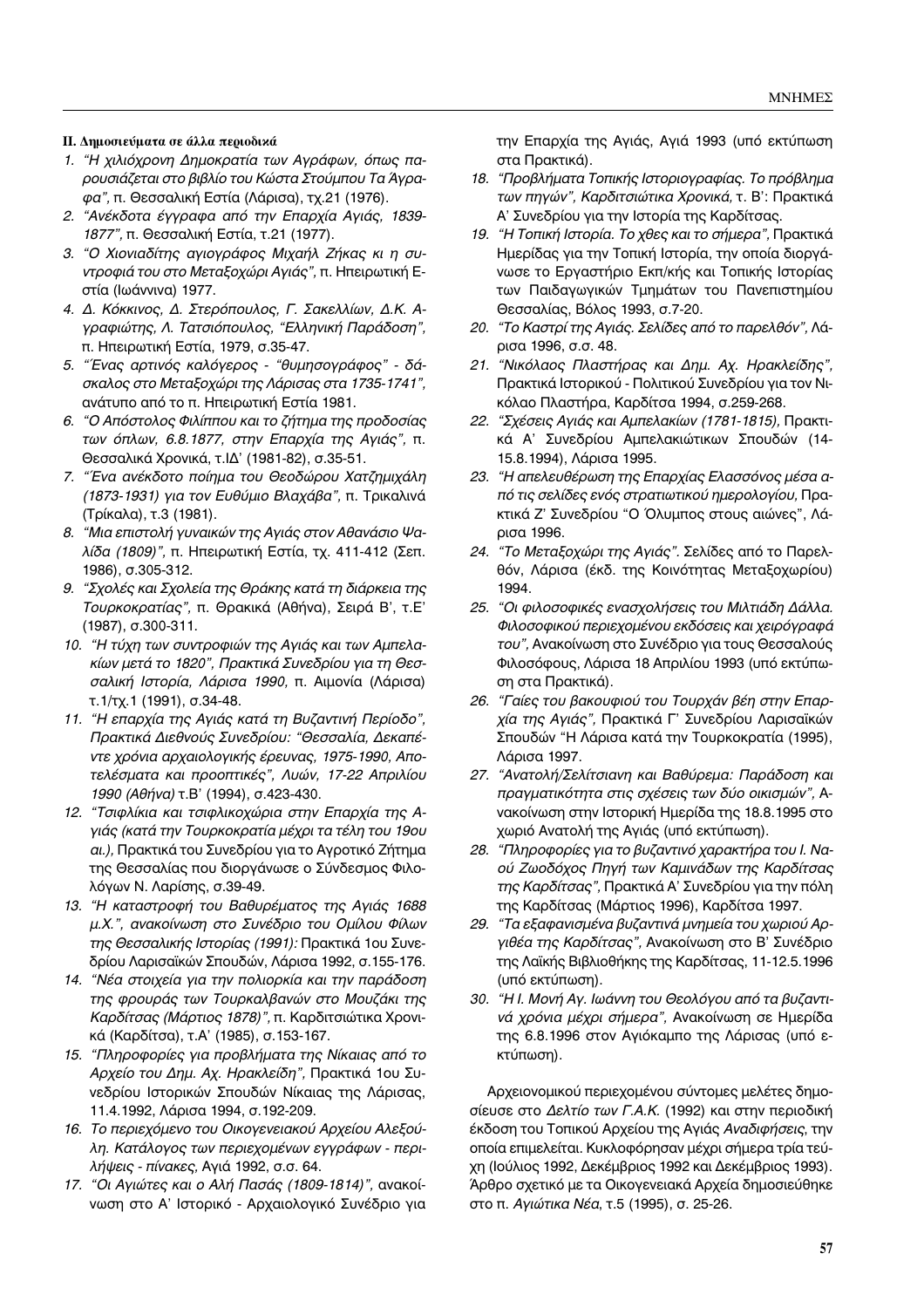**ΠΙ.** Δημοσιεύματα στην εφημ. Αγιώτικα Νέα (επιλογή)  $(D. 1 (Aek. 1979))$ *"Μια σύντομη ματιά στην προσωπικότητα του Μιλτιάδη*  $Δáλλa"$  (βιονρ. σημείωμα) *"Θ. Χατζημιχάλη, Ο Χότζας και ο Δεσπότης. Θρησκευτική τιαράδοση*" (παρουσίαση - επιμέλεια).  $(D. 3 (A<sub>πD</sub>, 1980))$ : *"Θ. Χατζημιχάλη, Το ανδραγάθημα του Μουσάγα"* (εισαγωγή - παρουσίαση). φ. 10 (Ιούν. 1981): *"Βραχέα Χρονικά, Δια χειρός Γιαννούλη και Θ. Χατζημιχάλη"*, μέρος 1ο *"Ο Γιάκομπ Γιόνας Μπγιέρνστωλ και οι εντυπώσεις του από την Επαρχία της Αγιάς στα 1799*" φ.11 (Ιούλ. - Αύγ. 1981): *"Βραχέα Χρονικά, Δια χειρός Γιαννούλη και Θ. Χατζημιχάλη"*, μέρος 2ο *"Μια νέα άποψη για τα αίτια του φρικτού θανάτου των ÚÔÎÚ›ÙˆÓ Ù˘ µÔ˘ÏÁ·ÚÈÓ‹˜ ÙÔ 1878"* φ. 11 [αλλά 12] (Δεκ. 1981): *"¶Ò˜ ı· ÔÓÔÌ¿˙·Ì ٷ ¯ˆÚÈ¿ Ì·˜ ·Ó ¿ÎÔ˘Á·Ó ÔÈ ·ÚÌfi‰È-ΟΙ ΤΟΝ Μ. Δάλλα στα 1898"*  $\phi$ . 13 (Φεβ. 1982): *"Βραχέα Χρονικά, Δια χειρός Γιαννούλη και Θ. Χατζημιχάλη"*, μέρος 3ο φ. 14 (Απρ. 1982): "Θ. Χατζημιχάλη, Τα δάκρυα του Εμίν" (παρουσίαση - εισαγωγή) *"∞ÁÈÒÙ˜ ·ÁˆÓÈÛÙ¤˜ ÙÔ˘ '21" , ̤ÚÔ˜ 1Ô* φ. 39 (Ιούλ. 1986): *"Αγιώτες αγωνιστές", μέρος 2ο (τελευταίο)* φ. 43 (Φεβ. - Μάρ. 1987): "Αγυιά-Αγιά-Αγιά-Γενιτζέ. Η προέλευση του τοπωνυμίου" (μέρος 1ο) Φ. 44 (Απρ. - Μάιος 1987): "Αγυιά-Αγιά-Αγιά-Γενιτζέ. Η προέλευση του τοπωνυμίου" (μέρος 2ο)

φ. 45 (Ιούν. - Ιούλ. 1987):

"Αγυιά-Αγιά-Αγιά-Γενιτζέ. Η προέλευση του τοπωνυμίου" (μέρος 3ο)

Φ. 47 (Οκτ. - Νοέ. 1987):

*"∆Ô ∫·ÛÙÚ› Ù˘ ∞ÁÈ¿˜, ¤Ó· ¯ˆÚÈfi Ì ̷ÎÚ·›ˆÓË πÛÙÔÚ›·"* "Θεσσαλικό Ημερολόγιο, τ. ΙΕ' (1989)"

Φ. 49 (Φεβ. - Μάρ. 1988): *"¶ÚfiÛÊ˘Á˜ ÛÙÔ ªÂÙ·ÍÔ¯ÒÚÈ ·fi ÙË ™Â'¿ÛÙÂÈ· Ù˘ ªÈκράς Ασίας"* 

B' περίοδος φ. 2 - (Ιούλ. - Αύγ. 1994):

*"Η απελευθέρωση της Επ. Αγιάς από τους Τούρκους* (1.9.1881)"

φ. 4 (Μάιος 1995):

*"*Τα οικογενειακά Αρχεία και η Τοπική Ιστορία"

*"Η μάχη της Αγιάς (2.3.1878). Εξιστόρηση βασισμένη σε αναφορά - έκθεση του σωματάρχη Κων. Λώρη"* 

# **Περιοδικό Αγιώτικα Νέα**

τ. 5 (Δεκ. 1995):

*"∆· √ÈÎÔÁÂÓÂȷο ∞گ›· Î·È Ë ∆ÔÈ΋ πÛÙÔÚ›·",* Û. 25-26 τ. 6 (Μάρ. 1996):

"Ο Μουσικός Σύλλονος ΦΙΛΑΡΜΟΝΙΚΗ ΕΝΩΣΙΣ στην Α*γιά του 1906", σ.*9

*"Ο Χριστός της Αγιάς, ένας μικρός ναός της πόλης μας* με μακρόχρονη παρουσία", σ.12-13

*"∆Ô ∞Ú¯Â›Ô ÙÔ˘ ∆¿ÎË ∫·Ú‰¿Ú·",* Û. 14-15

τ. 7 (Ιούλ. 1996):

*"Η μάχη της Αγιάς (αρχές Μαρτίου 1878)", σ. 18-19.* 

*Pouguidnk* 

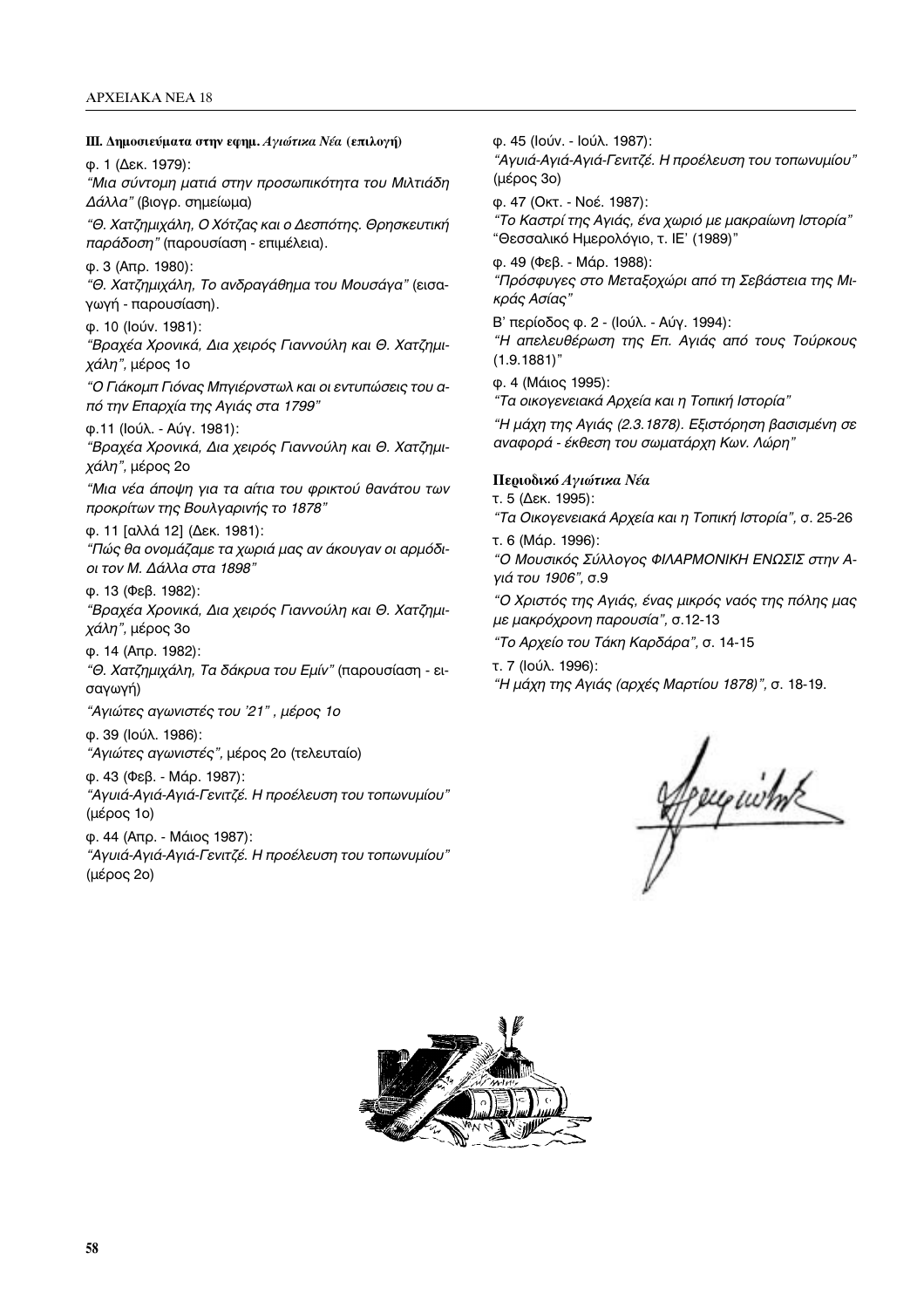# **ΠΑΡΟΥΣΙΑΣΗ ΕΚΛΟΣΕΩΝ**

# Ο "Ο ΗΛΕΚΤΡΟΝΙΚΟΣ ΟΔΗΓΟΣ ΑΡΧΕΙΩΝ ΤΩΝ ΕΥΡΩΠΑΪΚΩΝ ΤΡΑΠΕΖΩΝ & ΕΠΙΧΕΙΡΗΣΕΩΝ" **ΣΤΟ ΛΙΑΛΙΚΤΥΩ**

Μετά από δύο περίπου χρόνια προετοιμασίας, ολοκληρώθηκε η πρώτη φάση ενός προγράμματος που είχαν αναλάβει από κοινού η Ευρωπαϊκή Ένωση Τραπεζικής *Ιστορίας* (European Association for Banking History, EABH) η γερμανική *E*ταιρεία Ιστορίας των Επιχειρήσεων (Gesellschaft für Unternehmensgeschichte, GUG) και η Εταιρεία Ιστορίας των Ευρω- $\pi$ αϊκών Επιχειρήσεων (Society for European Business History, SEBH).

Το αποτέλεσμα, ο πολύ χρήσιμος για ιστορικούς και αρχειονόμους "Οδηγός Αρχείων των Ευρωπαϊκών Τραπεζών & Επιχειρήσεων" (*European Guide on Banking and Business Archives*), ο οποίος ήδη βρίσκεται στο διαδίκτυο, στην ηλεκτρονική διεύθυνση http://www.euroarchiveguide.org/ και μπορεί να αξιοποιηθεί από το ερευνητικό κοινό. Η φιλοσοφία του Οδηγού, ως μία on-line βάση δεδομένων που θα παρέχει πληροφορίες (στην αγγλική γλώσσα) για αργεία με σγετικά περιορισμένη πρόσβαση σε διεθνές επίπεδο, επεκτείνεται μέχρι την προσέγγιση ιστορικών και αρχειονόμων μεταξύ τους και την ανταλλαγή εμπειριώνπληροφοριών που θα εμπλουτίζονται συνέχεια.

Στην παρούσα φάση έχουν εισαχθεί μόνο βασικές πληροφορίες που έστειλαν 138 Αρχεία τραπεζών, ενώσεων και επιχειρήσεων από 16 ευρωπαϊκές χώρες και την

# Τουρκία. Το πρόγραμμα είναι σε εξέλιξη και αποσκοπεί βαθμηδόν να συγκεντρώσει με τη διεθνή συνεργασία, μέσα από ένα τυπικό ερωτηματολόγιο σε παραδοσιακή ή ηλεκτρονική on-line μορφή (το οποίο έχει φθάσει και στην Ελληνική Αρχειακή Εταιρεία), στοιχεία κι από άλλα αντίστοιχα Αργεία των ευρωπαϊκών κρατών.

Ο ενδιαφερόμενος χρήστης του ηλεκτρονικού Οδηγού μπορεί να βρεί τον κατάλογο των καταχωρισμένων χωρών και αρχείων, να αναζητήσει συγκεκριμένη τράπεζα ή επιχείρηση, την ιστορία της, τη σύντομη περιγραφή του αρχείου της ή τον υπεύθυνό του. Η πρώτη σελίδα για το Αρχείο μιας τράπεζας ή επιχείρησης περιέχει τυπικά στοιχεία (επωνυμία τράπεζας/επιχείρησης, ταχυδρομική διεύθυνση, υπεύθυνο, τηλέφωνα - fax του Αρχείου, ηλεκτρονικό ταχυδρομείο και ηλεκτρονική διεύθυνση της τράπεζας/επιχείρησης, αριθμό απασχολούμενων στο Αρχείο), ενώ σε δύο το πολύ ακόμη σελίδες δίνονται συνοπτικές πληροφορίες για την ιστορία της τράπεζας/επιχείρησης, το περιεχόμενο του Αργείου της, οι σγετικές εκδόσεις της και η δυνατότητα χρήσης του αρχειακού υλικού. Συνήθως όμως ο ερευνητής έχει τη δυνατότητα, μέσω συνδέσμων (links), να εισέλθει στην ηλεκτρονική διεύθυνση της κάθε τράπεζας ή επιχείρησης και να αξιοποιήσει πλήθος πληροφοριών για τη δομή, τη διοί $x$ ηση, τη δραστηριότητα, την ιστορία της κλπ. Εκτιμάται ότι στο μέλλον, και στο βαθμό που τα Ιστορικά Αρχεία περάσουν στην ηλεκτρονική απεικόνιση των τεκμηρίων τους, θα είναι δυνατή η ταχύτατη και άμεση πρόσβαση, μέσω internet, σε πλήθος μοναδικών πληροφοριών των Αρχείων των ευρωπαϊκών τραπεζών και επιχειρήσεων.

Διατρέχοντας τον Οδηγό, διαπιστώνουμε ότι από την Ελλάδα εκπροσωπούνται, εκτός από το Ιστορικό Αρχείο της Εθνικής Τράπεζας, τα αρχεία και οι συναφείς υπηρεσίες των Τραπεζών Αγροτικής, Ελλάδος, Ιονικής, Κτηματικής, καθώς και το Τμήμα Ιστορίας-Αρχαιολογίας του Πανεπιστημίου Κρήτης. Απουσιάζουν δηλαδή τα Αρχεία επιχειρήσεων που λειτουργούν στην αγορά (π.χ. Α.Ε.Μ. ΒΩΞΙΤΑΙ ΠΑΡ- $NAΣ$ ΣΟΥ, ΕΛΑΪΣ Α.Ε., Η ΕΘΝΙΚΗ Α.Ε.Ε.Γ.Α., Β.Ρ.) ή η παρουσίαση του αρχειακού υλικού παλαιότερων αξιόλογων επιχειρηματικών μονάδων, τα τεκμήρια των οποίων αποτελούν σήμερα συλλογές διαφόρων δημόσιων ή ιδιωτικών αρχειακών φορέων και ιδρυμάτων. Το λόγο έχουν πια οι Έλληνες αρχειονόμοι και οι ερευνητές των διαφόρων κέντρων τεκμηρίωσης για να εμπλουτίσουν την υπάρχουσα ήδη πληροφόρηση για τα οικονομικά-επιχειρηματικά αρχεία στη χώρα μας.

**Ζήσιμος Χ. Συνοδινός** 

# $ΔΩPΔ Φ. MAPKATOY, T*A KATAAOIIIA TOY IQANNH ΔAMBEPTH (1887-1937)*$ Εισαγωγή - Ευρετήρια, **Αθήνα, Βιβλιοθήκη των Γενικών Αρχείων του Κράτους, αρ. 30, 1996, 160 σ.**

Τον τελευταίο καιρό εντείνονται τα σχόλια για τη δυσλειτουργία των Γενικών Αρχείων του Κράτους λόγω των διάφορων συσσωρευμένων προβλημάτων. Το ηθικό όχι μόνο όσων εργαζόμαστε σ' αυτή την υπηρεσία αλλά και των τρίτων που ενδιαφέρονται και εκτιμούν το ρόλο και το έργο που μπορούν να προσφέρουν τα Γ.Α.Κ., αναπτερώνεται όταν αντικρίζουν εκδόσεις όπως αυτή της Δο Ιστορικού Τέχνης Δώρας Μαρκάτου, η οποία για ένα διάστημα εργάστηκε ως αρχειονόμος στην κεντρική υπηρεσία των Γ.Α.Κ. Προϊόν της εργασίας της εκεί αποτελεί η ταξινόμηση και μελέτη του αρχείου του Ιωάννη Δαμβέργη (1858-1938) που δωρήθηκε στα Γ.Α.Κ. από τους συγγενείς του λίγες εβδομάδες μετά το θάνατό του.

Εξήντα σχεδόν χρόνια αργότερα, το αρχείο αυτό έρχεται στο φως της δημοσιότητας, πλήρως ταξινομημένο και ευρετηριασμένο, αποτελώντας μια σημαντική ιστορική πηγή. Πρόκειται για υλικό που συγκροτήθηκε από τον Δαμβέργη όχι ως ιδιώτη,

αλλά ως υπεύθυνο δημόσιων φορέων. Το μεγαλύτερο μέρος του υλικού συγκροτεί αρχεία επιτροπών με δημόσιο χαρακτήρα και συνδέεται με την αντίστοιχη υπηρεσία του Δαμβέργη (σ. 14-15). Πρόκειται για την Εταιρεία της υπέρ των πατρίων αμύνης, την Επιτροπή Πανελληνίων Εράνων κατά τους βαλκανικούς πολέμους και την Κεντρική Επιτροπή Εκατονταετηρίδας της Εθνικής Παλιγγενεσίας. Όταν, παραδείγματος χάρη, ο Δαμβέργης υπηρετούσε ως έμμισθος ειδικός γραμματέας και διευθυ-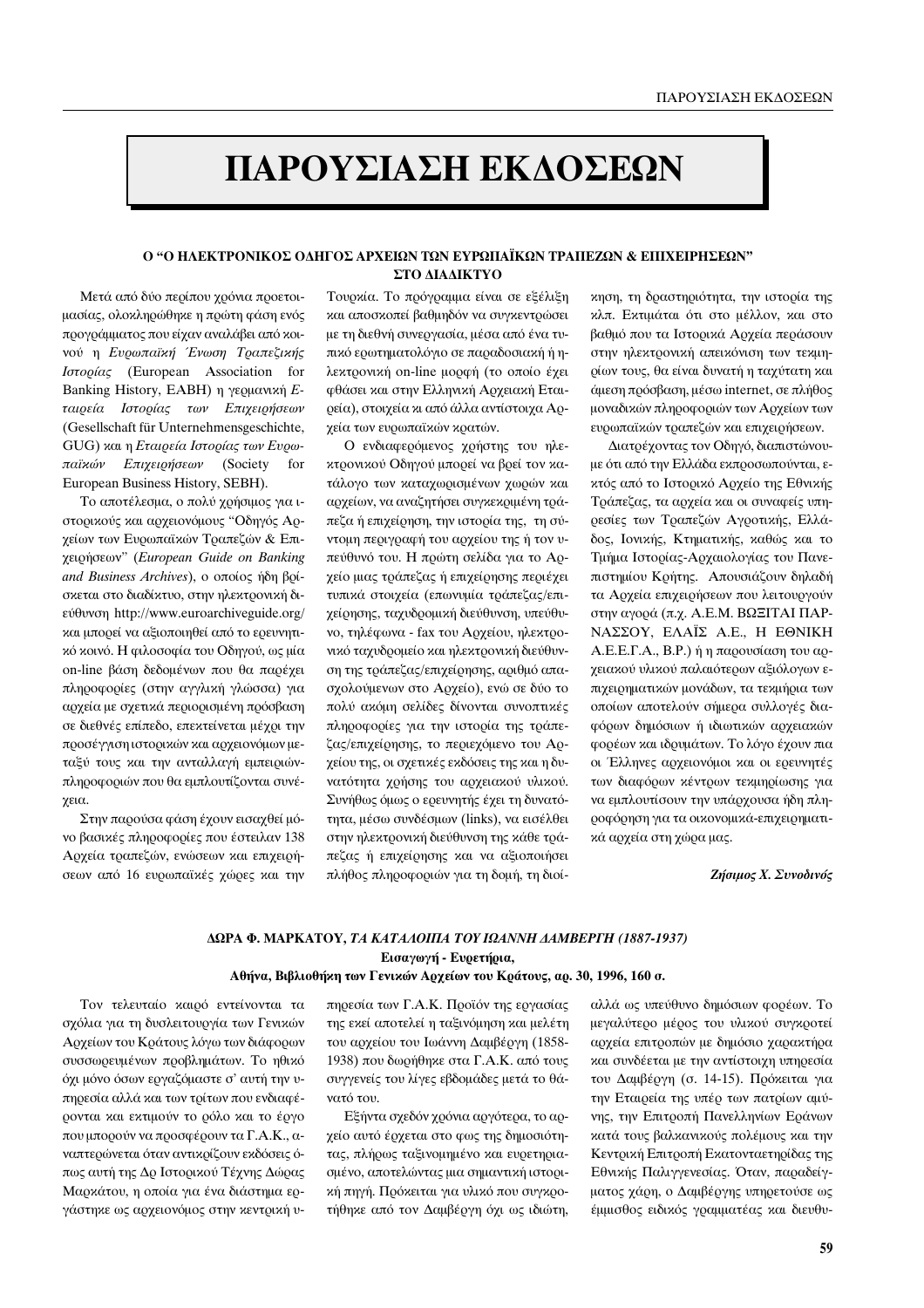ντής του Πολιτικού Γραφείου του πρωθυπουργού Ελευθέριου Βενιζέλου, είχε μεταξύ άλλων υπό την ευθύνη του τη συγκρότηση του αρχείου της Επιτροπής Εράνων. Επίσης ως γενικός γραμματέας της δημόσιας Κεντρικής Επιτροπής της Εκατονταετηρίδας συγκρότησε το αντίστοιχο αρχείο. Επειδή αυτές οι επιτροπές δεν είχαν μόνιμη στέγη, ο εκάστοτε γενικός γραμματέας παραλάμβανε το αρχείο τους προς φύλαξη. Φαινόμενο σύνηθες σήμερα, όχι για δημόσιους φορείς, αλλά για ιδιωτικά σωματεία, όπου λόγω έλλειψης στέγης ο εκάστοτε γραμματέας φυλάσσει στο σπίτι του το αρχείο και το παραδίδει στον επόμενο. Με τον τρόπο αυτό λοιπόν ο Δαμβέργης διέσωσε πολύτιμο υλικό. Και ίσως αυτό να μην είχε διασωθεί εάν δεν χρειαζόταν να φυλάσσεται στο σπίτι του εκάστοτε υπεύθυνου γραμματέα.

Αφορμή της ενασχόλησης της κυρίας Μαρκάτου με το εν λόγω αρχείο ήταν η εκπόνηση της διδακτορικής της διατριβής για τον γλύπτη Γεώργιο Μπονάνο και μάλιστα είναι η πρώτη ερευνήτρια που χρησιμοποίησε το υλικό αυτό, το οποίο είχε επίσης την ευκαιρία να αξιοποιήσει και σε άλλες μελέτες της. Ο τρόπος της δουλειάς της καθώς και η όλη υποδειγματική παρουσίαση αποδεικνύουν το στενό δεσμό του ιστορικού που είναι συγχρόνως και αρχειονόμος. Η συνάρτηση των δύο αυτών ιδιοτήτων μας έδωσε το ωραίο αυτό αποτέλεσμα.

Στην καλαίσθητη έκδοση συνέβαλαν η Στέλλα Φωτοπούλου και ο Χαο. Ντούρμας, υπάλληλοι της κεντρικής υπηρεσίας, που με πολύ μεράχι επιμελήθηκαν την έκδοση.

Στην αρχή παρατίθεται μία αρκετά εκτεταμένη και κατατοπιστική εισαγωγή (σ. 13-52), με πυκνή και σχολαστική τεκμηρίωση, η οποία αποκαλύπτει και τις ερευνητικές δυνατότητες της κυρίας Μαρκάτου. Η εισαγωγή αποτελείται από τρία μέρη. Στο πρώτο γίνεται αναφορά στο χρόνο και τρόπο παράδοσης του αρχειακού υλικού, γίνεται μια σύντομη περιγραφή του, παρουσιάζεται η μέθοδος ταξινόμησης και συγχρόνως αξιολογείται το αρχείο αυτό ως πολύτιμη ιστορική πηγή. Στο δεύτερο μέρος της εισαγωγής η σ. παρουσιάζει τον Ιωάννη Δαμβέργη και την πληθωρική παρουσία του σε διάφορους τομείς. Η χρήσιμη αυτή ιστοριογραφική προσέγγιση διευκολύνει πολύ τον αναγνώστη να προσεγγίσει το αρχείο, να κατανοήσει την εποχή στην οποία αναφέρεται, να γνωρίσει τον ίδιο τον  $\Delta$ αμβέργη, ο οποίος είχε αναπτύξει μια πολύπτυχη δραστηριότητα όχι μόνο στην πολιτική ζωή αλλά και στην πνευματική. Ήταν δημοσιογράφος, γνωστός ποιητής, πεζογράφος, συγγραφέας ιστορικών, πολιτικών και κοινωνιολογικών μελετών, αλλά και χρονογράφος. Ο Δαμβέργης ήταν Κρητικός, όπως ο μεγάλος συμπατριώτης του Ελ. Βενιζέλος, και από το 1896 ανέπτυξε έντονη εθνική δραστηριότητα για την απελευθέρωση της πατρίδας του και τη συμπαράσταση στον κρητικό αγώνα. Παράλληλα πρωτοστάτησε και στα πολιτιστικά δρώμενα της ελεύθερης Ελλάδας και συνέβαλε στην ίδουση του Βασιλικού Θεάτρου (1901-1908) και το 1930 του Εθνικού Θεάτρου διατελώντας μάλιστα μέλος του Δ.Σ. Επίσης από τη μελέτη του αρχείου προκύπτει ότι η ιδέα της αφής της ολυμπιακής φλόγας στην Ελλάδα ανήκει στον Δαμβέργη και όχι στον δούκα του Μακλεβούργου, όπως αποδίδεται μέχρι σήμερα. Στην πολύπτυχη δραστηριότητα και τα ποικίλα ενδιαφέροντα του Δαμβέργη θα πρέπει να προστεθεί η συμμετοχή του ως ιδρυτικό μέλος ή μέλος διοικητικού συμβουλίου ή επίτιμο μέλος σε διάφορα σωματεία, κυρίως επιστημονικά και αθλητικά.

Η ανάμιξή του επομένως σε ποικίλες δραστηριότητες και ο αποφασιστικός ρόλος που έπαιξε σε διάφορα θέματα της εποχής του, τα οποία φωτίζονται μέσα από το αρχειακό υλικό, το καθιστούν πολύτιμη ιστορική πηγή. Ο μεγαλύτερος όγκος του υλικού αφορά στην Κεντρική Επιτροπή της Εκατονταετηρίδος (ΚΕΕ) της Εθνικής Παλιγγενεσίας και γι' αυτό το τρίτο μέρος της εισαγωγής (σ. 27-52) αφιερώνεται στην ίδρυση το 1918 της Επιτροπής αυτής και στο έργο της, το οποίο αποσκοπούσε στην έκφραση ευγνωμοσύνης του έθνους προς τους απελευθερωτές του και φυσικά στην ανάδειξη του έργου των μετέπειτα γενεών. Ο Δαμβέργης διετέλεσε γραμματέας της ΚΕΕ στην πρώτη περίοδο (1918-1920) και στην τελευταία (1928-1937).

Ακολουθεί του ευρετήριο των αρχείων (σ. 55-114): Ι. Αρχείο της Εταιρείας της υπέρ των πατρίων Αμύνης (1901-1912), Π. Αρχείο Πανελληνίων εράνων κατά τους βαλκανικούς πολέμους (1912-1916), ΙΙΙ. Αρχείο της Κεντρικής Επιτροπής της 100ετηρίδος της Εθνικής Παλιγγενεσίας (1918-1937) και IV. Διάφορα. Στο τέλος του βιβλίου υπάρχει ευρετήριο κυρίων ονομάτων και πραγμάτων (σ. 115-131) καθώς και παράρτημα εγγράφων και εικόνων (σ. 133-155).

Η περιγραφή του υλικού γίνεται άλλοτε συνοπτικά και άλλοτε αναλυτικά (σ. 16). Μολονότι στα Γ.Α.Κ. ακολουθείται η συνοπτική περιγραφή λόγω του τεράστιου όγκου του υλικού, στην προκειμένη περίπτωση η κυρία Μαρκάτου έκρινε σκόπιμη και την αναλυτική περιγραφή για μεγάλο μέρος του υλικού λόγω της σπουδαιότητάς του. Όπως προφανώς διαπιστώνει κανείς, η διαδικασία αυτή απαιτούσε πολύ κόπο και χρόνο. Ας μη λησμονούμε ότι παράλληλα με την ταξινόμηση γινόταν και ιστορική έρευνα, προκειμένου να προσεγγισθεί η προσωπικότητα και η όλη δραστηριότητα του Δαμβέργη και να συνδεθεί και ενταχθεί το πλούσιο αρχειακό υλικό στην εποχή του. Το αποτέλεσμα δικαιώνει τις προσπάθειες αυτές. Η εκτεταμένη εισαγωγή ανήκει στα πλεονεκτήματα του βιβλίου. Η δε ανάγνωση του ευρετηρίου δίνει στον ενδιαφερόμενο πολύ κατατοπιστική εικόνα για το υλικό. Η κυρία Μαρκάτου παραδίδει στην επιστημονική κοινότητα μια καθ' όλα υποδειγματική και επιμελημένη εργασία τόσο ιστορικής όσο και αρχειονομικής φύσεως.

#### $A$ ννίτα Πρασσά

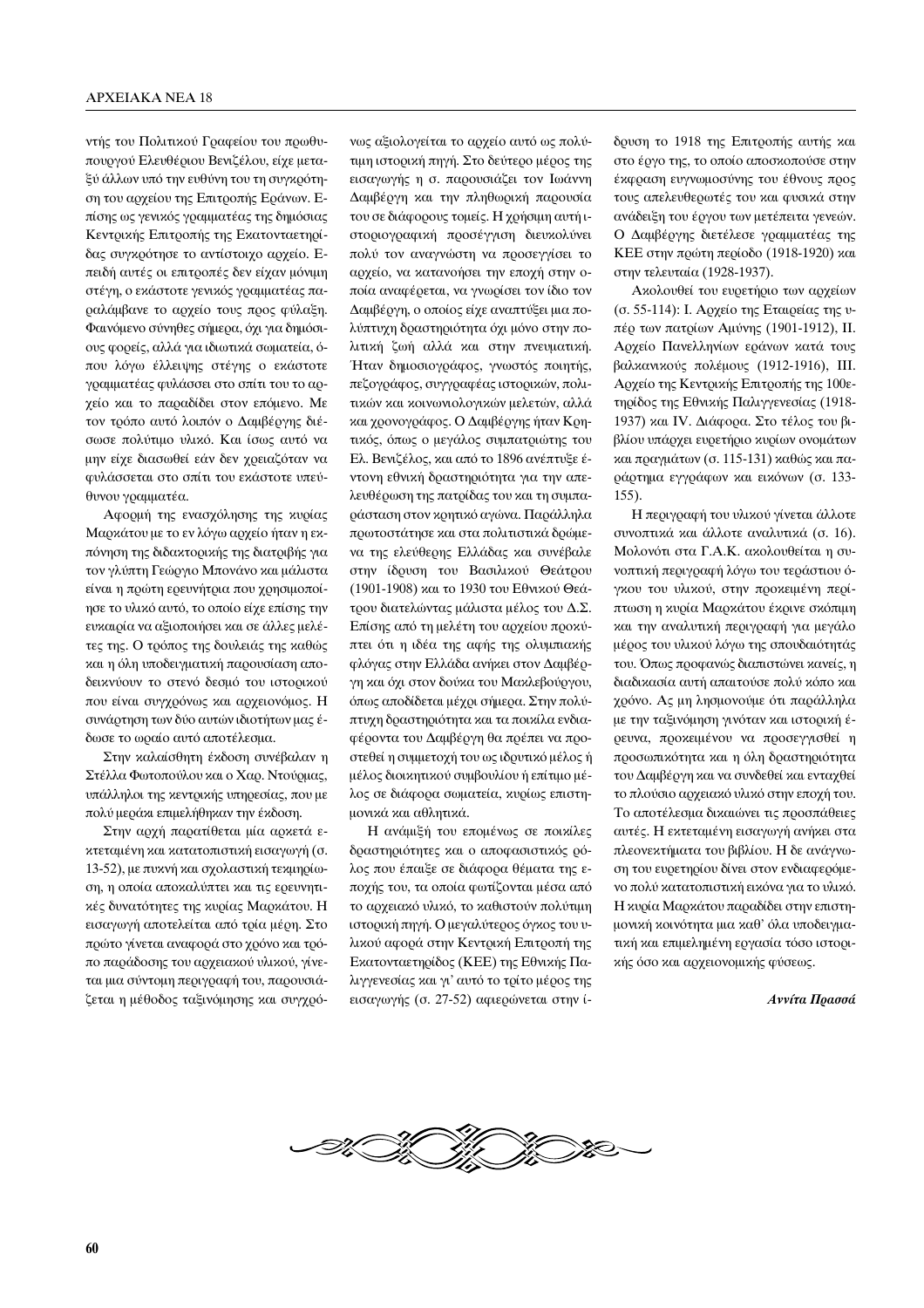# **"ΚΩΝΣΤΑΝΤΙΝΟΣ Δ. ΤΡΙΑΝΤΑΦΥΛΛΟΠΟΥΛΟΣ**  $\Lambda$ ΙΟΙΚΗΤΗΣ ΤΗΣ ΕΘΝΙΚΗΣ ΤΡΑΠΕΖΑΣ ΤΗΣ ΕΛΛΑΔΟΣ, 16 ΝΟΕΜΒΡΙΟΥ 1944 - 20 ΙΑΝΟΥΑΡΙΟΥ 1945", Ιστορικό Αρχείο Εθνικής Τράπεζας της Ελλάδος, Αθήνα 1999, σελ. 63.

Τον Απρίλιο του 1998, με πρωτοβουλία της Διοίκησης της Εθνικής Τράπεζας τιμήθηκε μετά θάνατον ένας διακεκριμένος επιστήμονας και Διοικητής της Ε.Τ.Ε. της  $x$ ρίσιμης περιόδου 1944-45, ο  $x$ αθηγητής Κωνσταντίνος Τριανταφυλλόπουλος. Φιλοτεγνήθηκε η προσωπογραφία του από τον ζωγράφο Παύλο Σάμιο και αναρτήθηκε στην αίθουσα του Διοικητικού Συμβουλίου της Τράπεζας, όπου είναι αναρτημένα τα πορτραίτα όλων των διοικητών της από το 1841 έως σήμερα, σε μια επίσημη τελετή όπου μίλησαν για τον τιμώμενο ο Διοικητής κ. Θ. Καρατζάς, ο καθηγητής της Νομικής Σχολής του Πανεπιστημίου Αθηνών κ. Μιχ. Σταθόπουλος και ο Ιωάννης Τριανταφυλλόπουλος, ομότιμος καθηγητής της Noμικής Σχολής του Πανεπιστημίου Αθηνών, γιός του τιμώμενου.

Οι ομιλίες αυτές μαζί με άλλα τεκμήρια της δράσης του Κ. Τριανταφυλλόπουλου από το Ιστορικό Αργείο της Εθνικής Τράπε-<sup>ζ</sup>ας, καθώς και σημειώματα με βιογραφικά, εργογραφικά και βιβλιογραφικά στοιχεία, φωτογραφικό υλικό κ.ά. αποτελούν το πεοιεχόμενο της έκδοσης, την οποία ετοίμασαν στελέχη του Ιστορικού Αρχείου της Ε.Τ.Ε.

Ο Κωνσταντίνος Δ. Τριανταφυλλόπουλος (1881-1966) υπήρξε μία από τις σπουδαιότερες νομικές προσωπικότητες που σφράγισε τον αιώνα μας. Πολυγράφος επιστήμονας με ήθος και χαρακτηριστική σε-

μνότητα, ήταν επίσης αξιόλογος πολιτικός και κοινωνικός παράγοντας, ένας ξεχωριστός πνευματικός άνθρωπος: ιδρυτικό μέλος της "Κοινωνιολογικής Εταιρείας" του Αλέξανδοου Παπαναστασίου, ικανός πανεπιστημιακός δάσκαλος, μέλος των διαδογικών επιτροπών σύνταξης του αστικού μας κώδικα, υπουργός στα 1926 & 1932, ακαδημαϊκός, σύμβουλος και διοικητής της Εθνικής Τράπεζας, μέλος της Ακαδημίας Συγκριτικού Δικαίου της Χάγης, ιδρυτικό μέλος του Ελληνικού Ερυθρού Σταυρού και σύμβουλος διαφόρων οργανισμών και επιχειρήσεων.

*π.∞./∂.∆.∂.*

# **€ΝΑ ΤΡΗΙΤΎΧΟ ΓΙΑ ΤΗΝ ΑΡΧΕΙΟΝΟΜΙΑ**

Δύο εκδόσεις σε κυκλοφορία από τις Εκδόσεις Κριτική (APXEIONOMIA: ΒΑΣΙΚΕΣ ΕΝΝΟΙΕΣ ΚΑΙ ΑΡΧΕΣ, Αθήνα 1998 σελ. 189 και ΕΓΧΕΙΡΙΔΙΟ ΑΡ-ΧΕΙΟΝΟΜΙΑΣ, Αθήνα 1999 σελ. 251) και μία μελλοντική ήδη στα σκαριά για τα ενεργά αρχεία, αποτελούν τη σημαντική παρέμβαση του Ανδρέα Μπάγια στον ειδικευμένο τομέα της Αρχειονομίας. Η ελάχιστα γνωστή αυτή επιστήμη της διαχείρισης των αρχείων ξεκινά από την παραδοσιακή παλαιογραφία και εμπλέκεται πλέον σήμερα όλο και περισσότερο με την τεχνική της πληροφορικής. Ένα σπουδαίο πενό της ελληνικής βιβλιογραφίας καλύπτεται λοιπόν.

Πράγματι, παρά τις προόδους, ουσιαστικές κατά καιρούς, των τελευταίων 20 ετών, ιδίως στο χώρο των δημοσίων Αρχείων και των Τραπεζών, έλειπε εντελώς το εγχειρίδιο της Αρχειονομίας. Μάλιστα, λίγες είναι και οι ειδικευμένες εκδόσεις στον τομέα αυτόν, όπως διαπιστώνεται και από την εντυπωσιακή βιβλιογραφία που παραθέτει ο συγγραφέας. Έτσι, η πλειοψηφία των 320 περίπου τίτλων της, είναι ξενόγλωσση. Συνδυάζοντας τις γνώσεις του Έλληνα φιλόλογου με εκείνες του αρχειονόμου της Σχολής του Μόντρεαλ, η οποία ακολουθεί την αιχμή της σημερινής ειδικευμένης εξέλιξης σήμερα, ο Α. Μπάγιας, ήδη πεπειραμένος επαγγελματίας και καθηγητής αρχειονομίας στα ΤΕΙ Αθήνας, υπεύθυνος πρόσφατα των αρχείων της Εταιρείας Ελληνικού Αεροδρομίου των Σπάτων, εκφράζει τέλεια την ωριμότητα αλλά και την πρωτοπορία του χώρου της ελληνικής διανόησης που βασίζεται στην ιστορική και όχι μόνο εξειδίκευση.

Τα δύο βιβλία του, πετυχημένα σαν αντικείμενα, με το ερεθιστικό εξώφυλλο που ωθούν τον καθένα μας να τα αποκτήσει και να τα μελετήσει, έχουν τελικά ένα ευρύ κοινό. Πράγματι, όπως και ο ίδιος διαπιστώνει, πέρα από τους ειδικούς αρχειονόμους και ιστορικούς, τους φοιτητές αρχειονομίας και ιστορίας, ένας ευρύτερος κόσμος που αναζητά στέρεες βάσεις σωστής σκέψης γενικά, και ειδικότερα πολιτικής σκέψης, θα θελήσει να εμπλουτίσει την μόρφωσή του με την απόκτηση των εκδόσεων αυτών. Και αυτό, γιατί προσφέρουν το συνδυασμό των γενικών αναφορών και σκέψεων γύρω από το αντικείμενο με την εξειδίκευση που εδώ είναι πρωτοποριακή, όπως ήδη αναγκαία τονίσαμε.

Έτσι, διαβάζουμε στις "ΒΑΣΙΚΕΣ ΕΝ-ΝΟΙΕΣ" ότι "στην Αρχαία Ελλάδα η έννοια του αρχείου σήμαινε τον τόπο όπου συνέρχονταν οι αρχές της πόλης, για να χρησιμοποιηθεί αργότερα στην περιγραφή των επισήμων εγγράφων των αρχών και το χώρο φύλαξής τους". Άμεση λοιπόν η σύνδεση Αρχειονομίας και πολιτικής μιας και σήμερα πια, όλα τα σύγχρονα κράτη θεωρούν βασικό στοιχείο της συγκρότησής

τους την ανάπτυξη πολιτικής αρχείων, αργείων που διασφαλίζουν τα δικαιώματα του πολίτη αλλά και της χώρας. Για το λόγο αυτόν αποτέλεσαν ενίοτε και λεία πολέμου κατάκτησης.

Ακόμη διαβάζουμε, ότι στην σύγχρονη εποχή η Αρχειονομία βρίσκεται σε συνεχή εξέλιξη και δείχνει να χειραφετείται από την Ιστορία και την Βιβλιοθηκονομία και να προβάλλει ως μία Επιστήμη της Πληροφόρησης. Ο αρχειονόμος, διαχειριστής της διοικητικής ή ιστορικής πληροφόρησης, βλέπει συνέχεια το επάγγελμά του να αλλάζει και να εξελίσσεται μαζί με την τεχνολογία της πληροφόρησης.

Σταθερές όμως παραμένουν οι βασικές έννοιες και οι φάσεις της αρχειονομικής εργασίας που τα βιβλία αυτά παραθέτουν εξαντλητικά. Για παράδειγμα ο *αρχειακός*  $\delta$ εσμός και η αρχή της προέλευσης του κάθε αρχείου θα είναι πάντα σταθερή βάση της αρχειονομικής επεξεργασίας, όπως η ε- $\pi$ ισήμανση (εντοπισμός) ή αυτοψία, η ταξι*vóμηση* (αρχική και τελική), η περιγραφή *και η ευρετηρίαση θα είναι πάντα οι ανα*γκαίες φάσεις με ανελαστική σειρά ιεράρχησης.

Προσθέτουμε στην υψηλή ποιότητα των ειδικευμένων γνώσεων που προφέρουν τα βιβλία αυτά, την αρτιότητα αλλά και την καθαρότητα της γραφής, παρά τα μεγάλα προβλήματα που υπάρχουν στον τομέα της αρχειονομικής ορολογίας.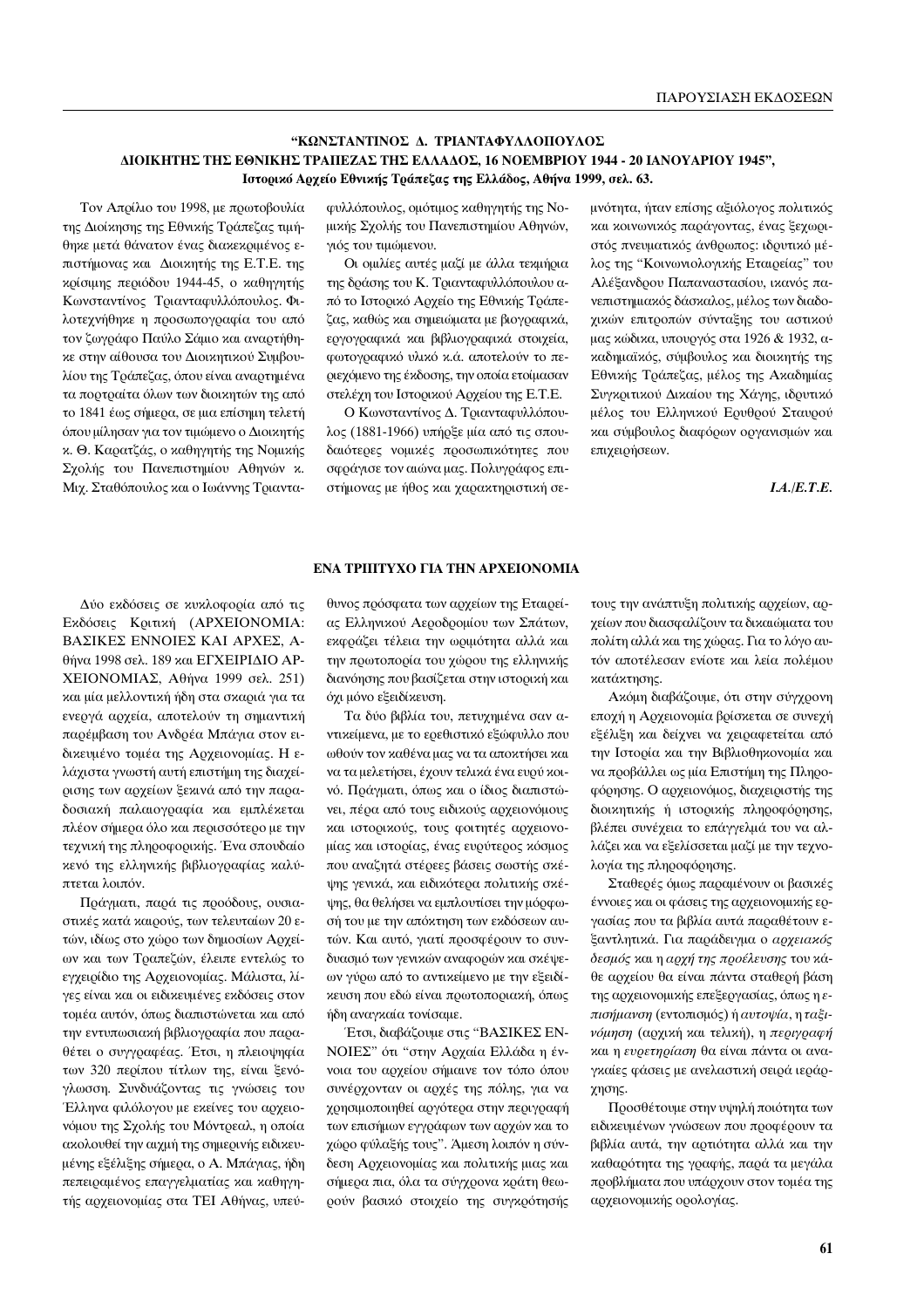Το σύνολο του επιστημονικού αρχειονομικού δυναμικού της χώρας μας, μικρό αλλά υπαρκτό, αναφέρεται εδώ μέσα από τις εκδόσεις που έχει πραγματοποιήσει. Αναγκαστικά βέβαια περιορίζεται η δυνατότητα παρουσίασης του έργου που είχε, για παράδειγμα πραγματοποιηθεί παλαιότερα στα Γενικά Αρχεία του Κράτους, στο Ιστορικό Αρχείο και το Μορφωτικό Ίδρυμα της Ε.Τ.Ε. και των Αρχείων Σύγχρονης Κοινωνικής Ιστορίας (Α.Σ.Κ.Ι.) σήμερα. Ίσως μάλιστα μερικές περιπτώσεις, όπως το

Ιστορικό Αρχείο της ΓΣΕΕ ή του Συλλόγου Υπαλλήλων της Ε.Τ.Ε. να αξίζουν μιας αναφοράς, παρά τις δυσκολίες που τα κρατούν κλειστά τώρα. Επίσης, τονίζουμε ότι η Ελληνική Αρχειακή Εταιρεία έχει αναπτύξει μια αρκετά πλούσια δραστηριότητα από το 1990 στον διεθνή και ελληνικό χώρο και ετοιμάζει μάλιστα σημαντική σχετική έκδοση.

Ας ελπίσουμε ότι η έκδοση του τελευταίου μέρους του Τρίπτυχου του Α. Μπάγια, αφιερωμένο στα ενεργά και βιομηχανικά αρχεία, θα βρει την ελληνική κυβέρνηση να εφαρμόζει επιτέλους σταθερή αρχειονομική πολιτική, εκμεταλλευόμενη τις νέες επιστημονικές γνώσεις και το ανθρώπινο δυναμικό που βρίσκεται στον τομέα αυτό πολύ πιο μπροστά από τις αντιλήψεις της Πολιτείας.

Αλέξης Κράους



Módis kvkdogópnoav. Пароvоїаоп oto etiópevo teóxos nov Apxeuaniov Newv.



# ΕΚΔΟΣΕΙΣ ΤΗΣ ΕΛΛΗΝΙΚΗΣ ΑΡΧΕΙΑΚΗΣ ΕΤΑΙΡΕΙΑΣ Κυκλοφορούν και διατίθενται στα βιβλιοπωλεία:

| ∞ APXEIAKA NEA                                                                               | δρχ. 1.000 |
|----------------------------------------------------------------------------------------------|------------|
| ∞ Η ΦΥΣΙΟΓΝΩΜΙΑ ΤΟΥ ΑΡΧΕΙΑΚΟΥ                                                                | δρχ. 2.000 |
| ∞ ΣΥΜΠΟΣΙΟ ΑΡΧΕΙΟΝΟΜΙΑΣ. Αρχεία και αρχειακοί:<br>Ένας ιστός (Κέρκυρα, 11-13 Οκτωβρίου 1991) | δρχ. 3.000 |
| ∞ ΔΣΑ: ΔΙΕΘΝΕΣ ΠΡΟΤΥΠΟ ΑΡΧΕΙΑΚΗΣ ΠΕΡΙΓΡΑΦΗΣ                                                  | δρχ. 2.000 |
| ∞ Η ΠΡΟΣΒΑΣΗ ΣΤΑ ΑΡΧΕΙΑ                                                                      | δρχ. 2.000 |
| ∞ ΑΡΧΕΙΑ ΕΛΛΗΝΙΚΩΝ ΠΟΛΙΤΙΚΩΝ ΚΟΜΜΑΤΩΝ<br>ΚΑΙ ΠΟΛΙΤΙΚΩΝ ΠΡΟΣΩΠΙΚΟΤΗΤΩΝ:                       |            |
| Διαχείριση και πρόσβαση ( <b>Νέα έκδοση)</b>                                                 | δρχ. 2.000 |